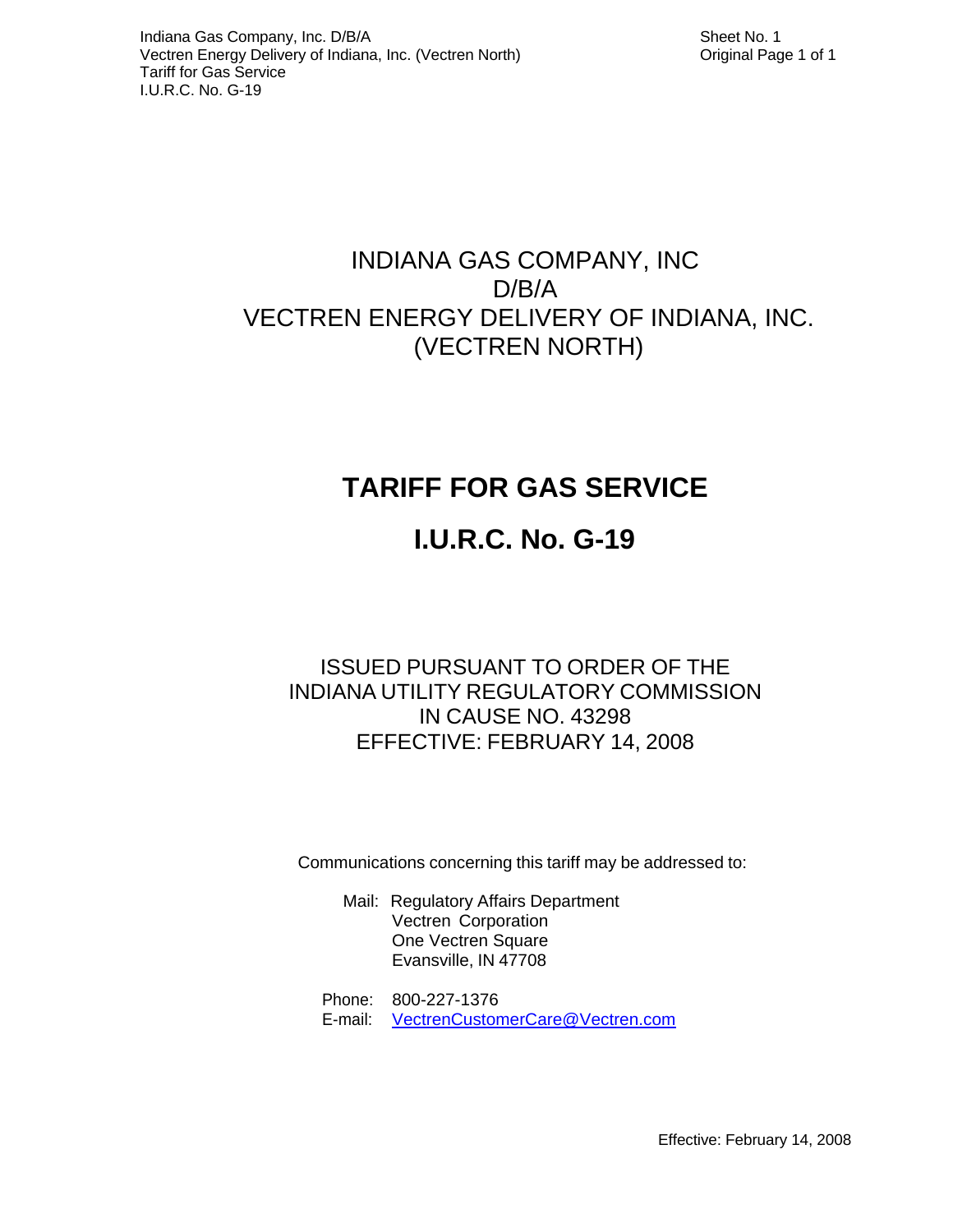Indiana Gas Company, Inc. D/B/A<br>
Vectren Energy Delivery of Indiana, Inc. (Vectren North) Second Revised Page 1 of 3 Vectren Energy Delivery of Indiana, Inc. (Vectren North)<br>Tariff for Gas Service I.U.R.C. No. G-19

Cancels First Revised Page 1 of 3

## **TARIFF SHEET INDEX**

| <u>TARIFE</u><br><b>SHEET</b>                                                              |                                                                           |                                                                                                                                                                                                                                                                                                                                                                                                                                                         |
|--------------------------------------------------------------------------------------------|---------------------------------------------------------------------------|---------------------------------------------------------------------------------------------------------------------------------------------------------------------------------------------------------------------------------------------------------------------------------------------------------------------------------------------------------------------------------------------------------------------------------------------------------|
| NO.                                                                                        |                                                                           | <b>DESCRIPTION</b>                                                                                                                                                                                                                                                                                                                                                                                                                                      |
| 1<br>$\overline{2}$<br>3<br>4<br>$5-9$                                                     |                                                                           | <b>TITLE PAGE</b><br><b>INDEX</b><br><b>LOCATIONS SERVED</b><br><b>DEFINITIONS</b><br>RESERVED FOR FUTURE USE                                                                                                                                                                                                                                                                                                                                           |
|                                                                                            | <b>RATE</b>                                                               | <b>RATE SCHEDULES</b>                                                                                                                                                                                                                                                                                                                                                                                                                                   |
| 10<br>11<br>12 <sup>2</sup><br>13<br>14<br>15<br>16<br>17<br>18<br>19<br>20<br>21<br>22-29 | 210<br>211<br>220<br>225<br>229<br>240<br>245<br>260<br>270<br>280<br>285 | RESIDENTIAL SALES SERVICE<br>UNMETERED GAS LIGHTING SALES SERVICE<br><b>GENERAL SALES SERVICE</b><br>SCHOOL/GOVERNMENT TRANSPORTATION<br><b>SERVICE</b><br>NATURAL GAS VEHICLE SERVICE<br><b>INTERRUPTIBLE SALES SERVICE</b><br>LARGE GENERAL TRANSPORTATION SERVICE<br>LARGE VOLUME TRANSPORTATION SERVICE<br>LONG-TERM CONTRACT SERVICE<br>RESERVED FOR FUTURE USE<br>POOLING SERVICE<br>SCHOOL/GOVERNMENT POOLING SERVICE<br>RESERVED FOR FUTURE USE |
|                                                                                            | <b>APPENDIX</b>                                                           | <u>APPENDICES</u>                                                                                                                                                                                                                                                                                                                                                                                                                                       |
| 30<br>31<br>32<br>33<br>34<br>35<br>36<br>37<br>38<br>39<br>40<br>41-49                    | A<br>B<br>C<br>D<br>E<br>F.<br>G<br>H.<br>T<br>J<br>Κ                     | <b>GAS COST ADJUSTMENT</b><br>NORMAL TEMPERATURE ADJUSTMENT<br><b>OTHER CHARGES</b><br><b>BASE COST OF GAS</b><br>NOMINATION AND BALANCING PROVISIONS<br>UNACCOUNTED FOR GAS PERCENTAGE<br>UNIVERSAL SERVICE FUND RIDER<br>PIPELINE SAFETY ADJUSTMENT<br><b>ENERGY EFFICIENCY RIDER</b><br>SCHOOL/GOVERNMENT NOMINATION AND<br><b>BALANCING PROVISIONS</b><br>COMPLIANCE AND SYSTEM IMPROVEMENT<br>ADJUSTMENT<br>RESERVED FOR FUTURE USE                |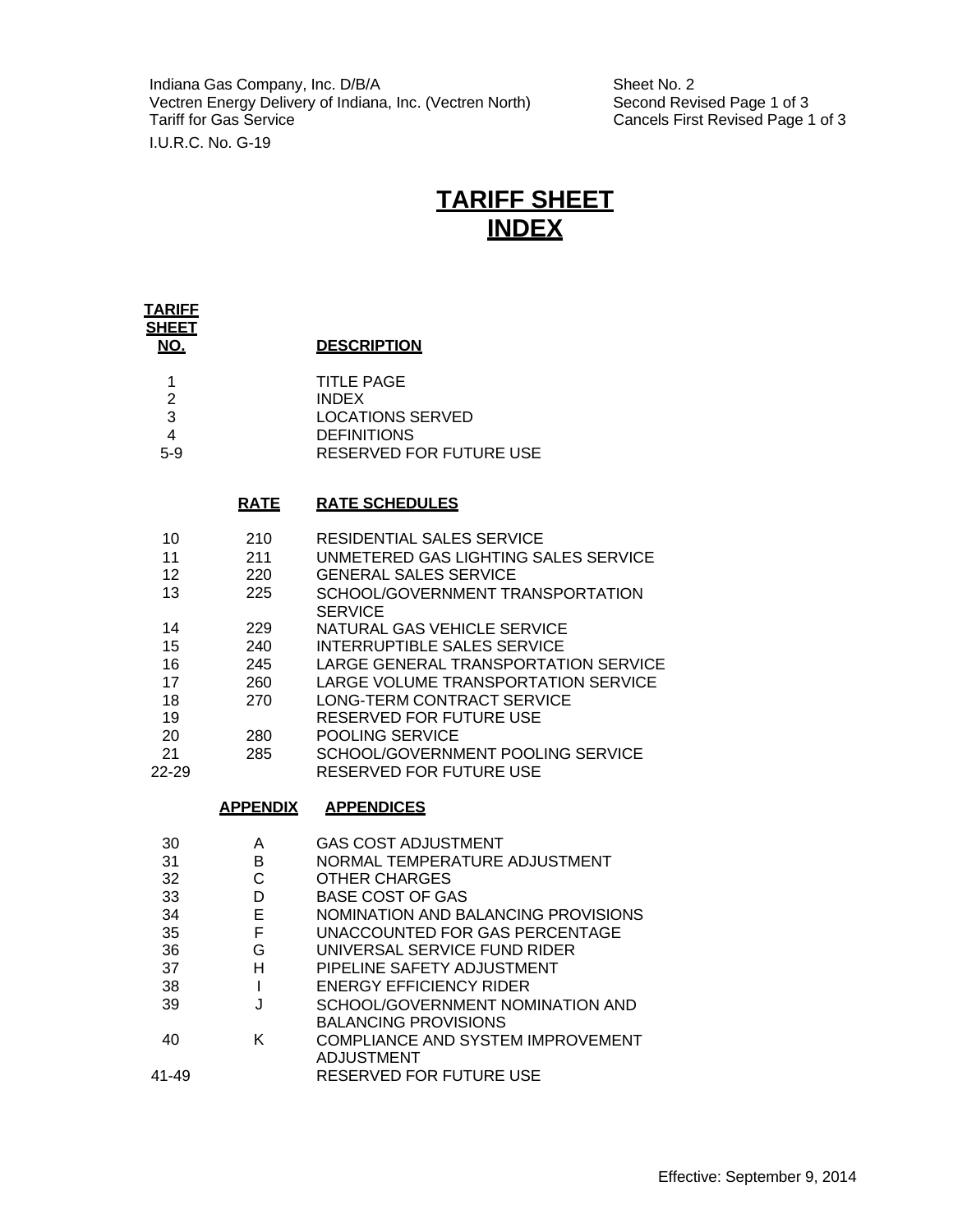# **TARIFF SHEET INDEX**

| <b>TARIFF</b>              |                         |                                                               |
|----------------------------|-------------------------|---------------------------------------------------------------|
| <b>SHEET</b><br><u>NO.</u> |                         | <b>DESCRIPTION</b>                                            |
|                            | <b>RULE</b>             | <b>GENERAL TERMS AND CONDITIONS APPLICABLE TO GAS SERVICE</b> |
| 50                         | $\mathbf 1$             | APPLICATION OR CONTRACT REQUIRED FOR GAS<br><b>SERVICE</b>    |
|                            | $\overline{2}$          | ALL AGREEMENTS TO BE INCORPORATED IN CONTRACT                 |
|                            | 3                       | ASSIGNMENT OF CONTRACT                                        |
|                            | $\overline{\mathbf{4}}$ | DATA ON CUSTOMER'S INSTALLATION                               |
|                            | 5                       | CONSENT FROM COMPANY BEFORE INCREASING LOAD                   |
| 51                         | 6                       | EXTENSION OF COMPANY'S FACILITIES                             |
| 52                         | $\overline{7}$          | COMPANY'S SERVICES, METERS AND APPURTENANCES                  |
|                            | 8                       | <b>CUSTOMER'S RESPONSIBILITY FOR COST OF FACILITIES</b>       |
|                            |                         | <b>MODIFICATIONS</b>                                          |
|                            | 9                       | COMPANY PROPERTY AND PROTECTION THEREOF                       |
| 53                         | 10                      | <b>CUSTOMER'S PIPING, APPLIANCES AND EQUIPMENT</b>            |
|                            | 11                      | <b>ACCESS TO CUSTOMER'S PREMISES</b>                          |
| 54                         | 12 <sup>2</sup>         | PREDICATION OF RATE SCHEDULES                                 |
|                            | 13                      | <b>CUSTOMER'S SELECTION OF RATE SCHEDULE</b>                  |
|                            | 14                      | <b>RESALE OF SERVICE</b>                                      |
| 55                         | 15                      | <b>METERING</b>                                               |
| 56                         | 16                      | <b>BILLING</b>                                                |
| 57                         | 17<br>18                | PAYMENT OF BILLS                                              |
|                            |                         | DEPOSIT OR ARRANGEMENT TO ENSURE PAYMENT OF                   |
| 58                         | 19                      | <b>BILL</b><br>DISCONTINUANCE OF SERVICE AT CUSTOMER'S        |
|                            |                         | <b>REQUEST</b>                                                |
|                            | 20                      | DISCONTINUANCE OF SERVICE WITHOUT NOTICE                      |
| 59                         | 21                      | <b>LIMITATIONS OF LIABILITY</b>                               |
|                            | 22                      | NOTICE BY COMPANY                                             |
| 60                         | 23                      | GAS SERVICE TO MOBILE HOME PARKS                              |
| 61                         | 24                      | <b>CURTAILMENT PROCEDURES</b>                                 |
|                            | 25                      | RESTRICTIONS ON NEW AND ADDITIONAL GAS SERVICE                |
| 62                         | 26                      | <b>SERVICE CONTRACTS</b>                                      |
|                            | 27                      | <b>FRAUDULENT USE OF GAS</b>                                  |
|                            | 28                      | <b>VIOLATION OF RULES</b>                                     |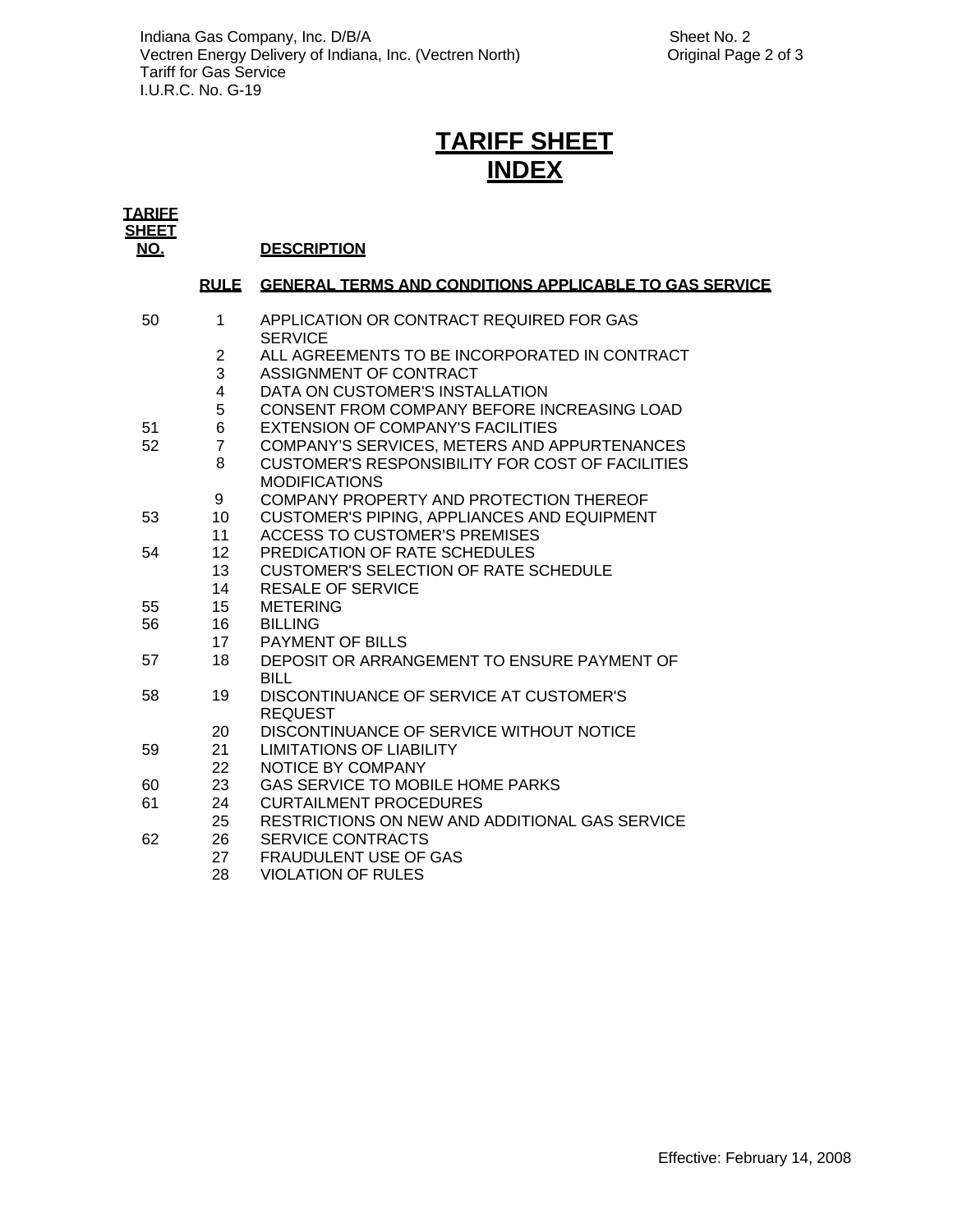# **TARIFF SHEET INDEX**

| <b>TARIFF</b>       |                |                                                 |
|---------------------|----------------|-------------------------------------------------|
| <b>SHEET</b><br>NO. |                | <b>DESCRIPTION</b>                              |
|                     | <b>SECTION</b> | <b>AFFILIATE AND COST ALLOCATION GUIDELINES</b> |
| 70                  |                | AFFILIATE GUIDELINES                            |
| 71                  | $\overline{2}$ | DEFINITIONS FOR AFFILIATE GUIDELINES            |
| 72                  | 3              | <b>GENERAL AFFILIATE GUIDELINES</b>             |
| 73                  | 4              | SPECIFIC AFFILIATE GUIDELINES                   |
| 74                  | 5              | PROCEDURES FOR FILING AFFILIATE CONTRACTS       |
|                     | 6              | ANNUAL INFORMATION FILING                       |
| 75                  | 7              | <b>COST ALLOCATION GUIDELINES</b>               |
| 76                  | 8              | DEFINITIONS FOR COST ALLOCATION GUIDELINES      |
|                     | 9              | SPECIFIC COST ALLOCATION GUIDELINES             |
|                     | 10             | AUDIT REQUIREMENTS                              |
| 77                  | 11             | <b>CUSTOMER CALL HANDLING PROCESS</b>           |
|                     | 12             | CALL HANDLING SCRIPT FOR INQUIRIES REGARDING    |
|                     |                | NON-REGULATED ENERGY SERVICES                   |
|                     | 13             | CALL HANDLING PROCESS SUMMARY                   |
|                     | 14             | CUSTOMER PERMISSION AND INFORMATION             |
|                     |                | TRANSFER SUMMARY                                |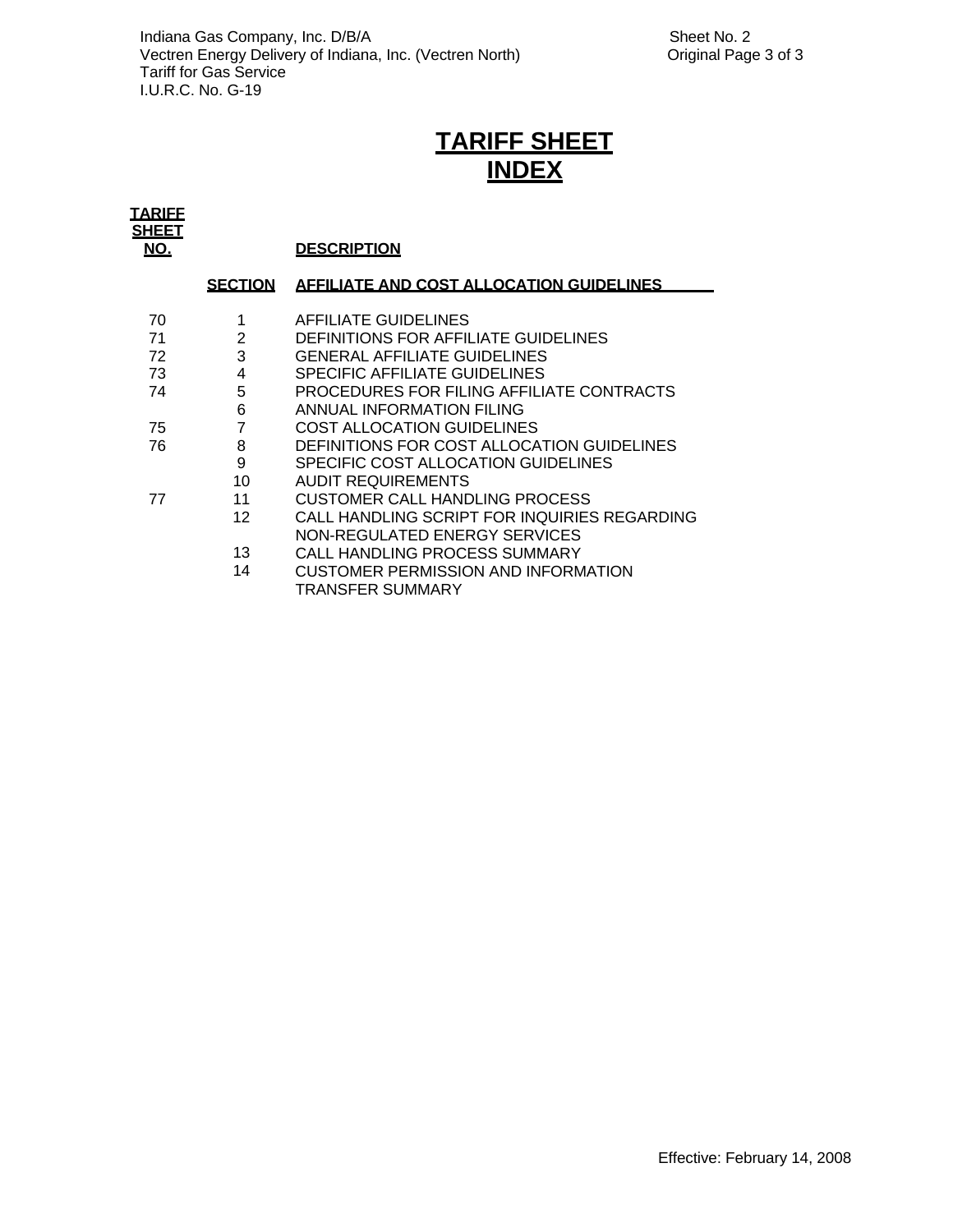# **LOCATIONS SERVED**

## **Cities, Towns and Unincorporated Communities**

Fairview Park **Markle Markle**<br>Farmland **Container Markley Markley** Floyds Knobs

Adams Crane Jefferson Ninevah Albany Crawfordsville **Albany Crawfordsville** Jeffersonville Noblesville Noblesville<br>Alexandria Cumberland Jonesboro Morth Salem Alexandria Cumberland Jonesboro North Salem Amity Daleville Jonesville North Terre Haute Anderson Dana Kingman Numa Andrews Danville Kirklin Oakville Annapolis Dayton Knightstown Old Bargersville Antioch Decatur Knightsville Oolitic Arcadia Dolan Ladoga Orestes Aroma Dresser Lafayette Owensburg Ashboro Dublin LaFontaine Paragon Atherton **Example 2.1 Constructs Dundee** Lambs Lake Lambs Lake **Parker City** Atlanta Dunkirk Lapel Pence Attica **Communist Communist Communist Communist Communist Communist Communist Communist Communist Communist Communist Communist Communist Communist Communist Communist Communist Communist Communist Communist Communist Comm** Avon East Columbus Lebanon Pershing Lewisville (Henry Co.) Bakers Corner East Glenn Lewisville (Morgan Co.) Pike Bargersville Eaton Libertyville Pimento en Battle Ground Eden Linden Linden (Executive Critisboro Pittsboro Eden Linden Critisboro Pittsboro Pittsboro<br>Bedford Plainfield Bedford Edgewood Linwood Plainfield Bethany Edinburg Lizton Poneto Billtown Ellettsville Lyford Plum Tree Billville Elston Lynn Poland Blanford Elwood Madison Prairieton Bloomingdale Emporia Majenica Prairie City Bloomington Fairland Marion Prince's Lakes Poyleston **Fairmount** Fairmount Marion Heights **Fairmount** Marion Heights Providence<br>
Bluffton Fairview Park Markle Markle Markle Brazil **Example Access Contract Contract Contract Contract Contract Contract Contract Contract Contract Contract Contract Contract Contract Contract Contract Contract Contract Contract Contract Contract Contract Contract C** Bridgeport Fayette Marshall Raleigh erguson Hill Martinsville Martinsville Raysville Raysville<br>Brookmore Fishers Fishers Martz Martz Brookmore Fishers Martz Redkey erigitation Francisco Florida Station Matthews Matthews Reed Reed Reed Reed Florida Station Florida Station Matthews<br>Brownsburg Florida Florida Station Richmond Buck Creek Fontanet Fontanet Mays Mays Mays River Forest River Forest Euclide<br>Bud Fortville Fortville McCordsville Roachdale Bud Fortville Fortville McCordsville Mexical Roachdale Roachdale<br>Burnett Fowlerton Fortville Mecca Mecca Burnett **Fowlerton** Fowlerton Mecca **Mecca** Rockford Burney Frankfort Mechanicsburg Rockville<br>Cambridge City Cambridge Tranklin Cambridge Michigantown Romney Cambridge City **Franklin Franklin** Michigantown Michigantown Romney<br>Cambridge City **Franklin** Frankton Middletown Middletown Rosedale Cammack **Frankton** Frankton Middletown Middletown Rosedale Carbon Garden City **Garden City** Mier Mier **Michael Rosstown** Cardonia Garfield Millersburg Royerton Carmel **Gas City** Gas City **Millgrove** Millgrove Rushville Carpentersville Gaston Milton St. Bernice Cayuga Gem Mitchell St. Mary Of The Woods Centenary Clenn Ayre **Modoc** Modoc Saline City Center Point Greencastle Monroeville Samaria Centerton Creenfield Creenfield Montezuma Sandcut Sandcut Centerville Sandcut Centerville Santord Centerville Centerville Greensburg Montpelier Sanford Charlestown Greenwood Mooresville Seelyville<br>Charlottesville Charlottesville Sellersburg Hagerstown Morgantown Sellersburg Morgantown Chesterfield **Chesterfield** Hamburg Mount Auburn Selma<br>Cicero **Mount Auburn Sexton** Hanover Mount Comfort Sexton Cicero Hanover Mount Comfort Sexton Circleville Harmony Mount Summit Seymour Clarksville **Multan Shadeland** Harrodsburg Mulberry Mulberry Shadeland Clay City Hartford City Muncie Shelbyville Clermont **Nillsdale Hillsdale** Needmore **Needmore** Sheridan Clifford **Hindustan Hindustan** New Albany Shideler Clinton Memerican Home Place New Britton New Britton Shirkieville<br>Cloverdale Cloverdale Hope Hope New Castle Shoals Cloverdale **New Castle Shoals** Hope **New Castle** Shoals Cloverland Hopewell New Columbus (Ovid) Sims Columbus Hortonville New Goshen Smith Valley Converse Huntington New Palestine Smithfield **New Whiteland** Cowan **Ingalls** Ingalls Newport **New Speed** 

Shepardsville<br>Sheridan

Effective: February 14, 2008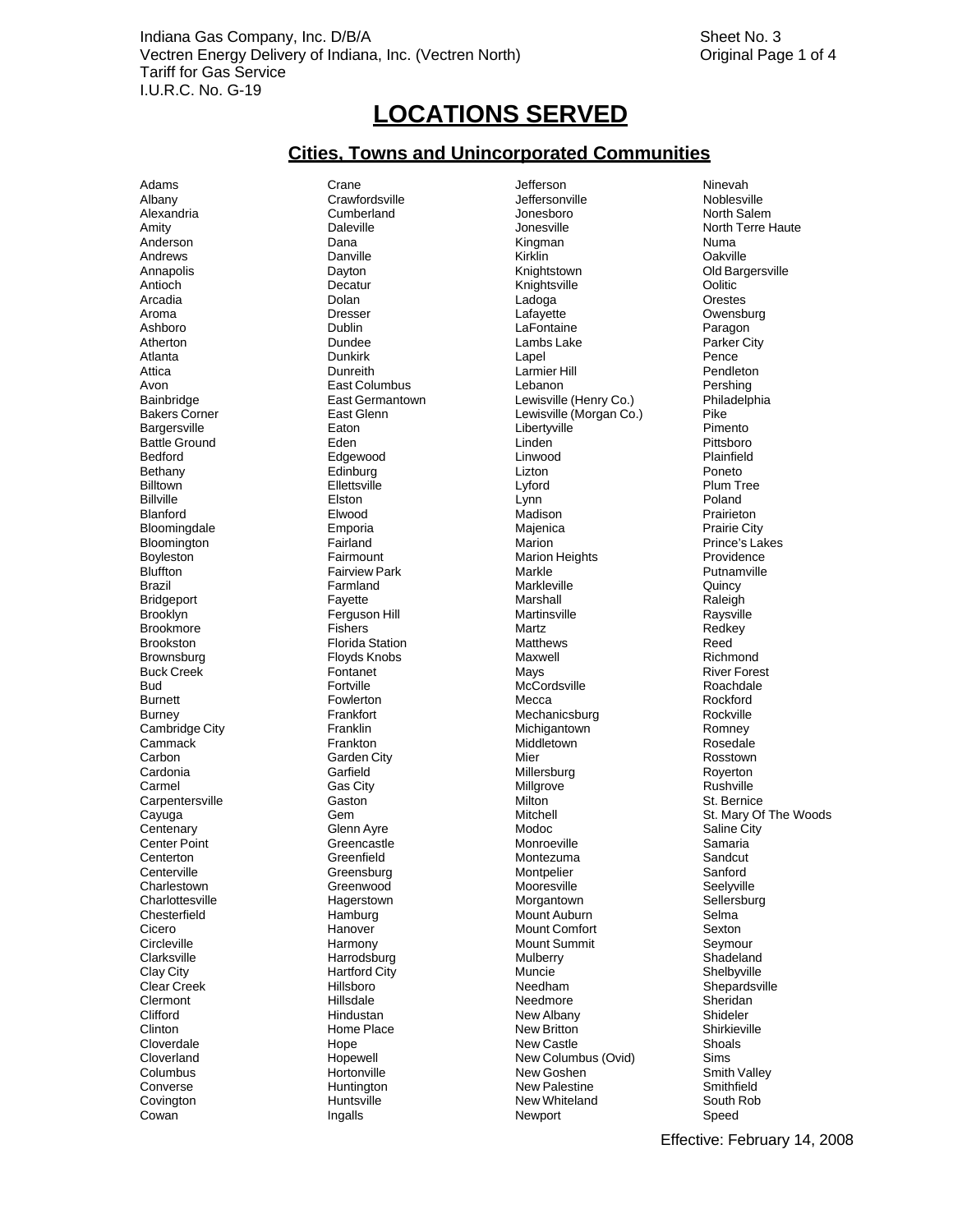## **LOCATIONS SERVED**

## **Cities, Towns and Unincorporated Communities**

Spelterville Spiceland Spring Grove Spring Lake **Springport Springville Staunton** Summit Grove **Summitville** Stockwell **Straughn** Swayzee Sweetser Tangier **Taylorsville** Tecumseh Terre Haute **Thorntown** Tipton Toad Hop **Trafalgar** Ulen Unionport Unionville Universal Upland **Utica** Van Buren Veedersburg Walesboro Warren Watson Waverly Waynesville Waynetown West Lafayette West Terre Haute **Westpoint** Westport Westwood Whitcomb Heights Whiteland Whitestown Williamsport Windsor<sup>'</sup> Yeddo Yorktown Youngstown Zionsville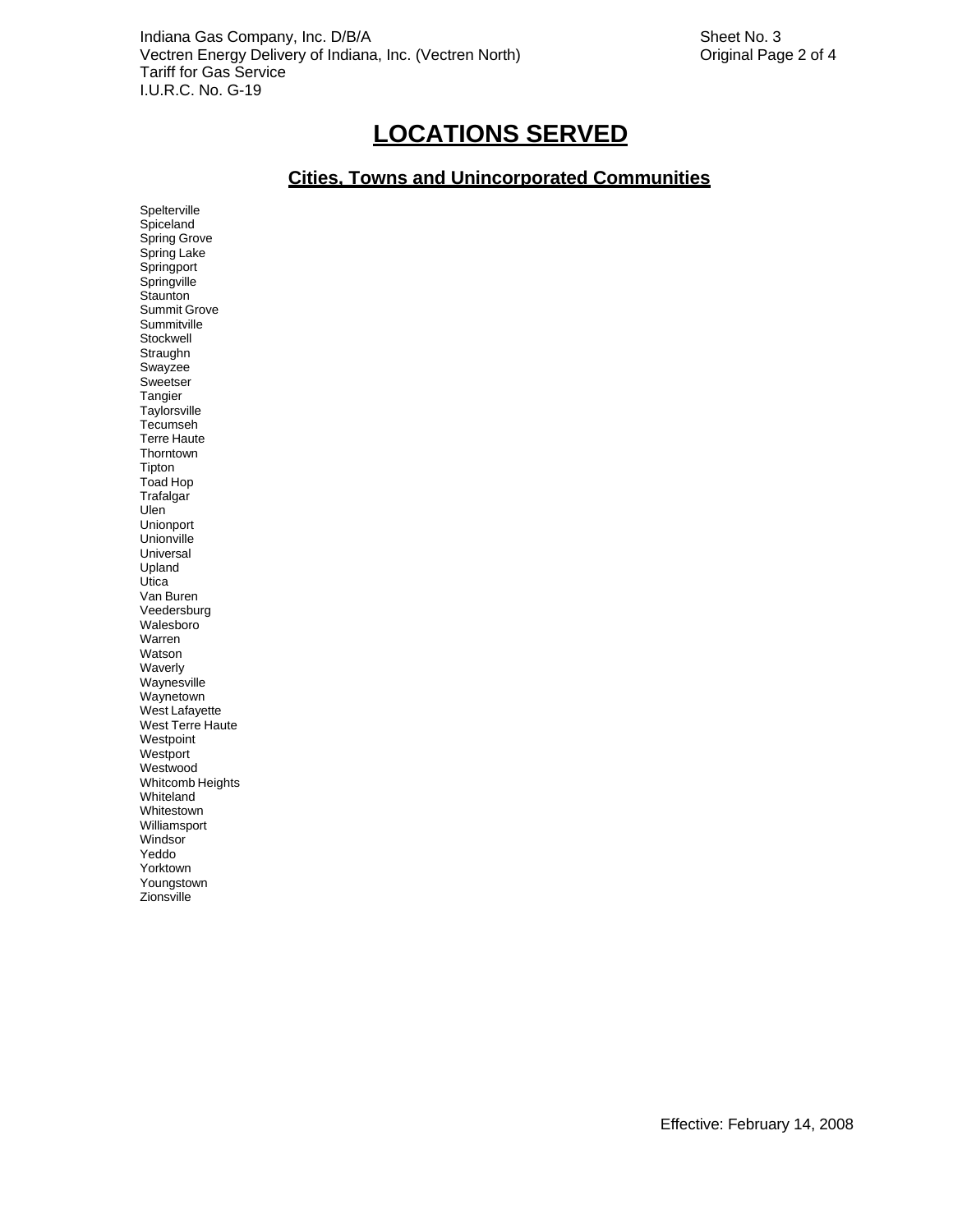## **LOCATIONS SERVED**

## **Listing of Locations Served By County**

Adams County Decatur Rural Areas

Allen County Monroeville Rural Areas

Bartholomew County Clifford Columbus

East Columbus Garden City **Hope** Jonesville Rosstown **Taylorsville** Walesboro Waynesville

Blackford County Hartford City **Millarove Montpelier** 

Boone County **Fayette** Lebanon Kirklin Mechanicsburg Pike Thorntown Lizton Bedford Ulen Whitestown **Zionsville** 

Clark County **Charlestown Clarksville Hamburg Jeffersonville** Sellersburg Speed Utica Watson

Clay County **Billtown** Billville<br>Brazil **Carbon** Cardonia<br>Center Point Clay City Cloverland

Harmony Knightsville **Martz** Poland Prairie City Saline City **Staunton** 

Clinton County Antioch

Boyleston Frankfort Jefferson Michigantown

Adams **Burney Greensburg Westport** 

Delaware County Albany Cammack Cowan Daleville<br>Eaton

Gaston Muncie **Oakville** Reed Royerton Selma Shideler **Smithfield** Yorktown

Fayette County Rural Areas

Floyd County Floyds Knobs New Albany

Fountain County Attica **Covington** Hillsboro **Kingman Tangier** Veedersburg Yeddo **Grant County** Fairmount<br>Fowlerton Gas City<br>Jonesboro **Matthews** Mier Huntington<br>
Sims Majenica Swayzee **Sweetser** Upland Van Buren

**Green County** Crane Owensburg

Hamilton County Arcadia Aroma Atlanta Bakers Corner Carmel Cicero

Mulberry **Fishers**<br>
Home Place Decatur County **Hortonville** Hortonville Hanover Millersburg New Britton Noblesville Sheridan

> **Hancock County Charlottesville** Eden Fortville Gem

**Greenfield** 

Maxwell **McCordsville** Mount Comfort New Palestine Philadelphia Spring Lake

**Hendricks County** Avon Brownsburg

Clermont<br>Danville North Salem Pittsboro Plainfield

Henry County Dunreith Madison County Knightstown **Lewisville** Middletown Mount Summit New Castle Raysville **Spiceland Springport** Straughn<br>Westwood Ashboro Fowlerton Westwood Huntsville

Jonesboro **Huntington County**<br>
Marion County<br>
Andrews Brazil **Example 20 Internal Marion** Marion **Andrews** Andrews Andrews Linwood

> Markle Plum Tree Warren

Jackson County Rockford Seymour

> Jay County Dunkirk Redkey

Home Place **Jefferson County**<br>
Hortonville Madison

> Johnson County Amity **Bargersville Bud** Edinburg **Franklin** Greenwood Hopewell Lambs Lake Needham New **Whiteland** Ninevah Old Bargersville Prince's Lakes Providence Samaria Smith Valley **Trafalgar Whiteland**

Lawrence County Mitchell Needmore **Oolitic** 

Alexandria Anderson **Chesterfield** Dundee Edgewood Elwood Emporia Florida Station Frankton Ingalls Lapel<br>Linwood Markleville

**New Columbus Orestes** Pendleton River Forest **Summitville** 

Marion County Bridgeport Cumberland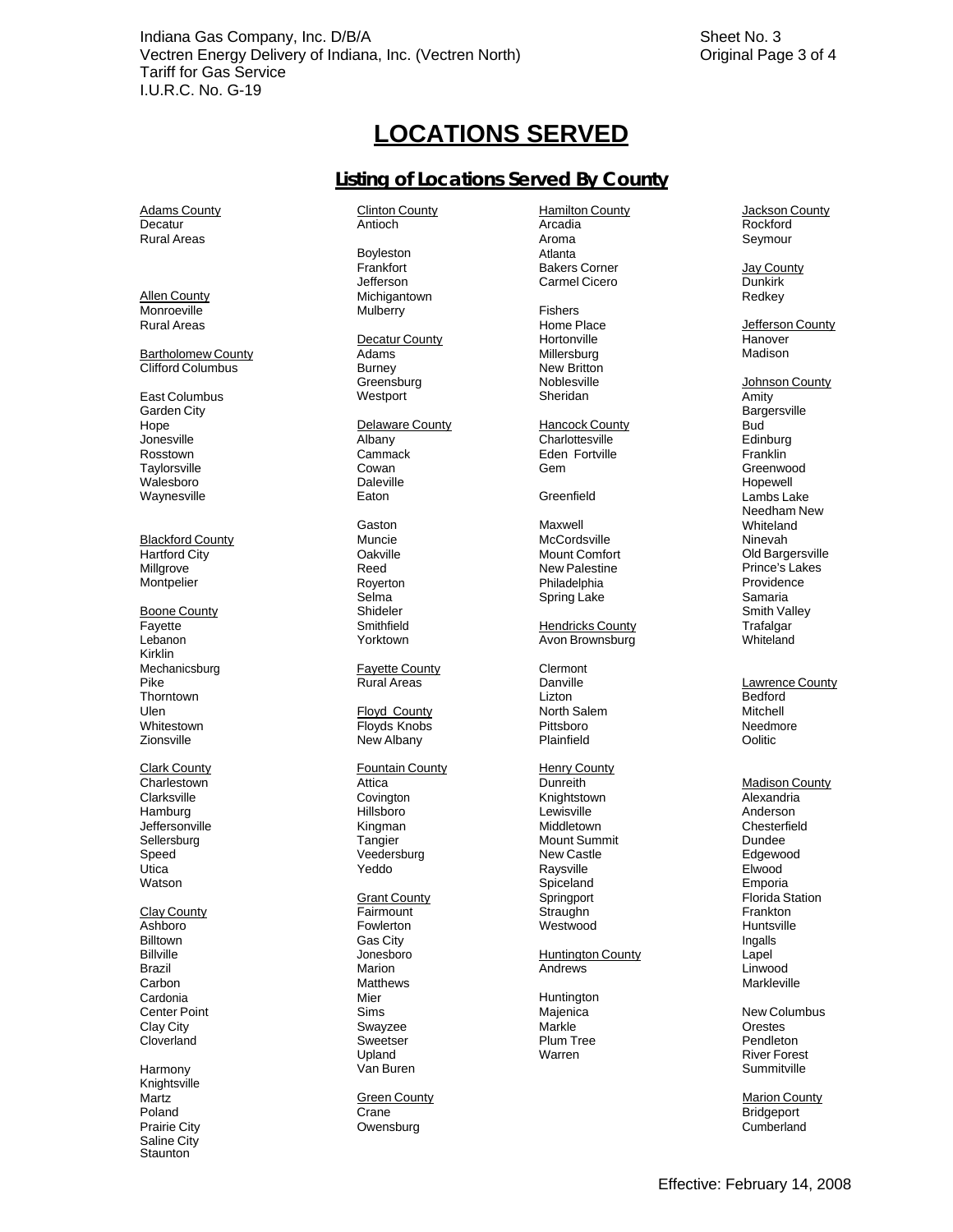## **LOCATIONS SERVED**

## **Listing of Locations Served By County**

**Martin County** Shoals

Miami County Converse

Monroe County **Rush County** Bloomington<br>Clear Creek Clear Creek Circleville Circleville Controller Shepardsville<br>
Dolan Communication Mays Controller Shirkieville Ellettsville **Harrodsburg** Hindustan Springville<br>Unionville

Montgomery County Crawfordsville Tippecanoe County Garfield **Battle Ground** Ladoga **Linden** Waynetown

Morgan County **Bethany** Brooklyn<br>Brookmore **Centerton** Lewisville **Martinsville** Mooresville Morgantown Paragon Waverly

**Orange County** Rural Areas

Owen County Quincy Rural Areas

Parke County Annapolis Bloomingdale<br>Lyford **Marshall** Mecca Montezuma Numa **Rockville** Rosedale

Putnam County Bainbridge **Libertyville Carpentersville** Cloverdale **Greencastle** Putnamville<br>Roachdale Putnamville<br>Roachdale

Randolph County Farmland Lynn Modoc Parker City Unionport Windsor

Raleigh Rushville Sexton

Shelby County Fairland Shelbyville

Buck Creek Dayton Elston Lafayette **Romney** Shadeland South Rob<br>Stockwell Stockwell<br>
West Lafavette<br>
West Lafavette<br>
West Lafavette<br>
West Lafavette<br>
West Lafavette<br>
West Lafavette<br>
West Lafavette<br>
West Lafavette<br>
West Lafavette Westpoint

**Tipton County Tipton** 

Vermillion County Blanford Cayuga **Centenary Clinton** Dana Fairview Park Hillsdale Newport St. Bernice Summit Grove **Universal** 

Vigo County **Atherton Burnett** Dresser East Glenn Ferguson Hill Fontanet Glenn Ayre Larmier Hill Marion Heights New Goshen

Vigo County, cont

North Terre Haute Pimento Prairieton

St. Mary Of The Woods **Sandcut** Sanford Seelyville

Shirkieville **Spelterville** Tecumseh

Terre Haute Toad Hop West Terre Haute Whitcomb Heights Youngstown

Wabash County **LaFontaine** 

Warren County **Pence** Williamsport

Cambridge City Centerville Dublin East **Germantown** Hagerstown

**Milton** Mount Auburn Pershing Richmond Spring Grove

**Wells County** Rural Areas Bluffton Poneto

**White County**<br>Rural Areas Brookston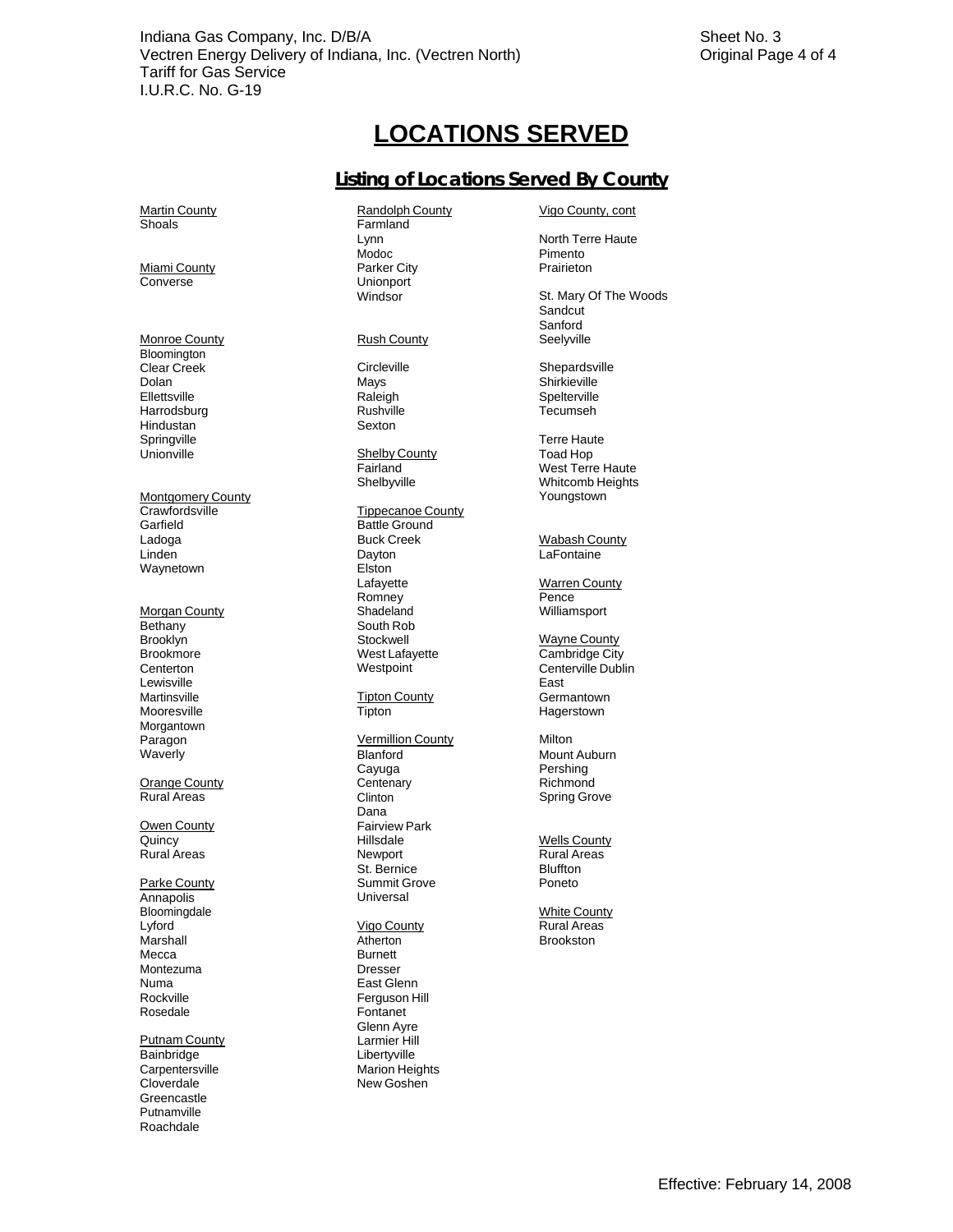Sheet No. 4 First Revised Page 1 of 5 Cancels Original Page 1 of 4

## **DEFINITIONS**

Except where the context requires otherwise, the following terms shall have the meanings defined below when used in this Tariff for Gas Service:

#### **Abbreviations:**

**Btu** - British Thermal Unit **Ccf** - Hundred Cubic Feet **Cf** - Cubic Foot **Cfh** - Cubic Feet per Hour **Dth** - Ten therms or One Dekatherm **FERC** - Federal Energy Regulatory Commission **GCA** - Gas Cost Adjustment **IURC** - Indiana Utility Regulatory Commission **Mcf** - Thousand Cubic Feet **OUCC** – Indiana Office of Utility Consumer Counselor **PSIG** - Pounds per square inch gauge

- **Adjustment Rider**  A unit cost applied to a Customer's Bill that recovers Company expenses approved by the Commission.
- **Alternate Fuel**  The form of energy used by Customer in place of Gas Service during Curtailment periods. Gas Service provided by Company under another Rate Schedule shall not qualify as an Alternate Fuel.
- **Annual Usage**  Customer's actual total gas usage for the most recent twelve consecutive billing months, or Company's estimate of Customer's total gas usage for the next twelve consecutive billing months if actual usage information is not available.
- **Bill**  An itemized list or statement of fees and charges for Gas Service. A Bill may be rendered by mail or by electronic means.
- **British Thermal Unit**  The average amount of heat necessary to increase the temperature of one pound of water by 1° Fahrenheit in the temperature range of 32° to 212° Fahrenheit at 14.73 pounds per square inch absolute pressure.
- **Btu Adjustment Factor**  The average Btu content of gas supplied to Customer, as determined periodically by Company, which is applied to Customer's metered volumetric usage to determine therms usage for billing purposes.
- **Bypass**  A direct or indirect interconnection of Customer's Premises with another supplier of gas service resulting in the displacement or substantial reduction in Gas Service provided by Company.
- **Cashout**  The monetary settlement of over-delivery and under-delivery gas imbalances between Company and Pool Operators, School/Government Suppliers, or Transportation Customers.
- **Central Clock Time (CCT**) Central Daylight Time when daylight savings time is in effect and Central Standard Time when daylight savings time is not in effect.
- **Commercial Customer**  Any Customer primarily engaged in wholesale or retail trade and services (including central heating and air conditioning facilities of apartment complexes), any local, state and federal governmental agency and any Customer not covered by another classification. When Gas Service is supplied through one meter to an apartment house or multiple unit dwelling, the service shall be classified as Commercial, in which case the applicable Non-Residential service Rate Schedule shall apply.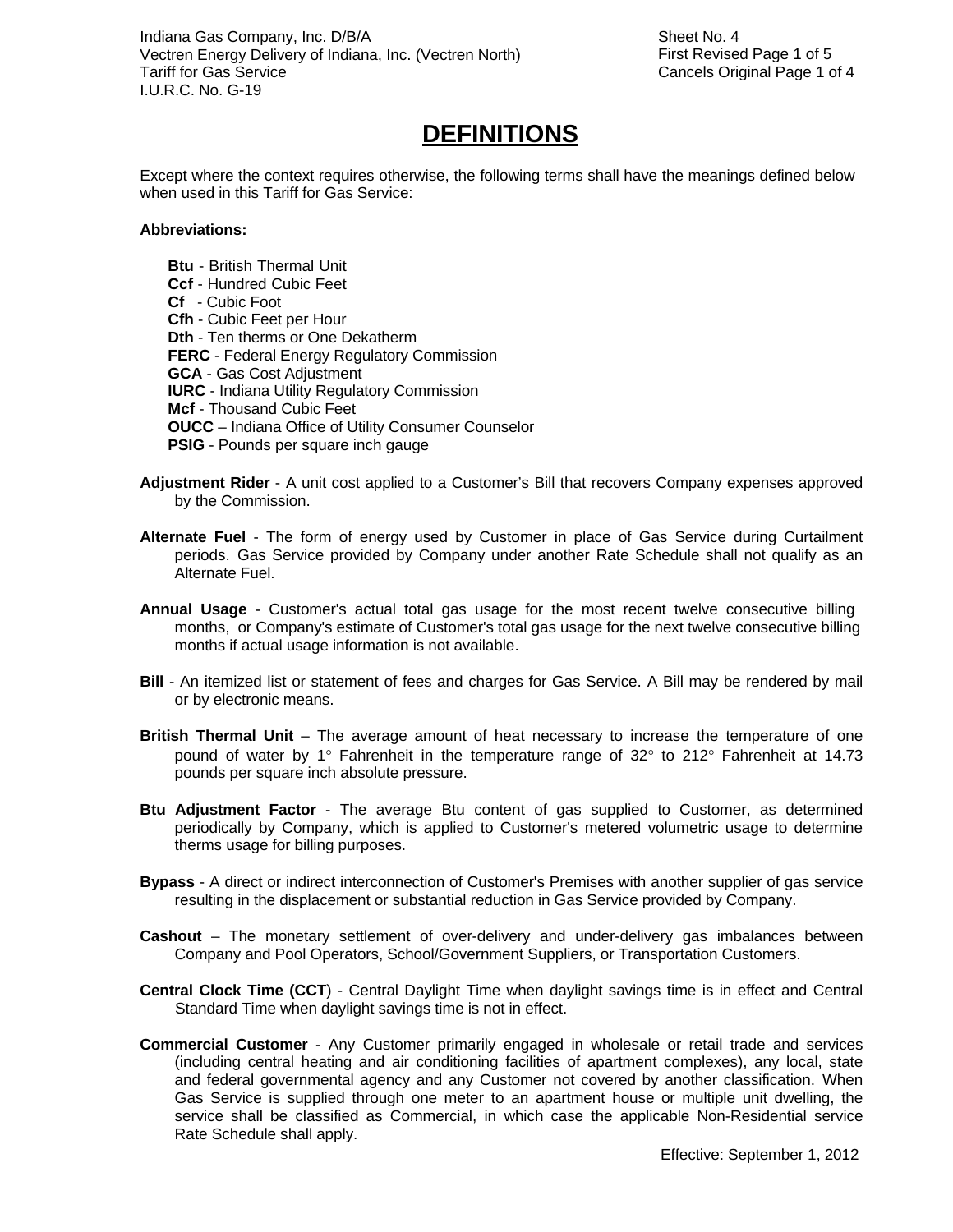## **DEFINITIONS**

**Commission** - The Indiana Utility Regulatory Commission.

- **Commission's Regulations**  The Rules, Regulations and Standards of Service for Gas Public Utilities in Indiana, as promulgated from time-to-time by the Commission.
- **Company**  Indiana Gas Company, Inc. d/b/a Vectren Energy Delivery of Indiana, Inc. (Vectren North).
- **Company-Supplied Gas**  Gas purchased by Company for resale to Customer.
- **Company's General Terms and Conditions**  General Terms and Conditions Applicable to Gas Service, as amended from time-to-time, and as approved by the Commission as part of this Tariff for Gas Service.
- **Curtailment**  The interruption or limitation of the Gas Service available to Customer pursuant to Company's Curtailment Procedures.
- **Curtailment Period**  The period of time, as specified by Company, during which Gas Service is subject to Curtailment.
- **Curtailment Procedures**  Rule 24 of Company's General Terms and Conditions.
- **Customer**  Any individual, partnership, association, firm, public or private corporation or any other entity receiving Gas Service provided by Company with its consent. A Customer shall include any person receiving Gas Service from Company irrespective of whether that person is the individual in whose name the Gas Service is being received.
- **Customer-Delivered Gas**  Gas delivered by Customer, or on Customer's behalf, to Company's distribution system.
- **Daily Pipeline Nomination**  Nomination made by Supplier on pipeline's EBB indicating the quantity of gas being delivered to Company's city gate.
- **Daily Transportation Nomination**  Nomination made by School/Government Supplier on Company's EBB indicating the quantity of gas being delivered to Company's city gate.
- **Directed Delivery Quantity (DDQ)**  The daily quantity of gas in Dth that School/Government Supplier must deliver to Company's city gates, as specified by Company, to meet the Expected Demand of School/Government Supplier's Pool, adjusted for prior imbalances associated with volume reconciliations, operating constraints, system knowledge/experience, and Company's Unaccounted for Gas Percentage.
- **Educational Institution**  An institution administering or providing educational programs from kindergarten through post-secondary level.
- **Electronic Bulletin Board (EBB or Extranet)** Company's electronic communications software that facilitates nominations, confirmation and other administrative functions associated with Transportation Service.
- **Expected Demand** A School/Government Supplier's Pool's forecasted usage for a particular gas day, as determined by Company.
- **Gas Cost Adjustment**  Gas cost recovery process approved for the Company through various Commission orders, including the Commission's generic orders in Cause No. 37091.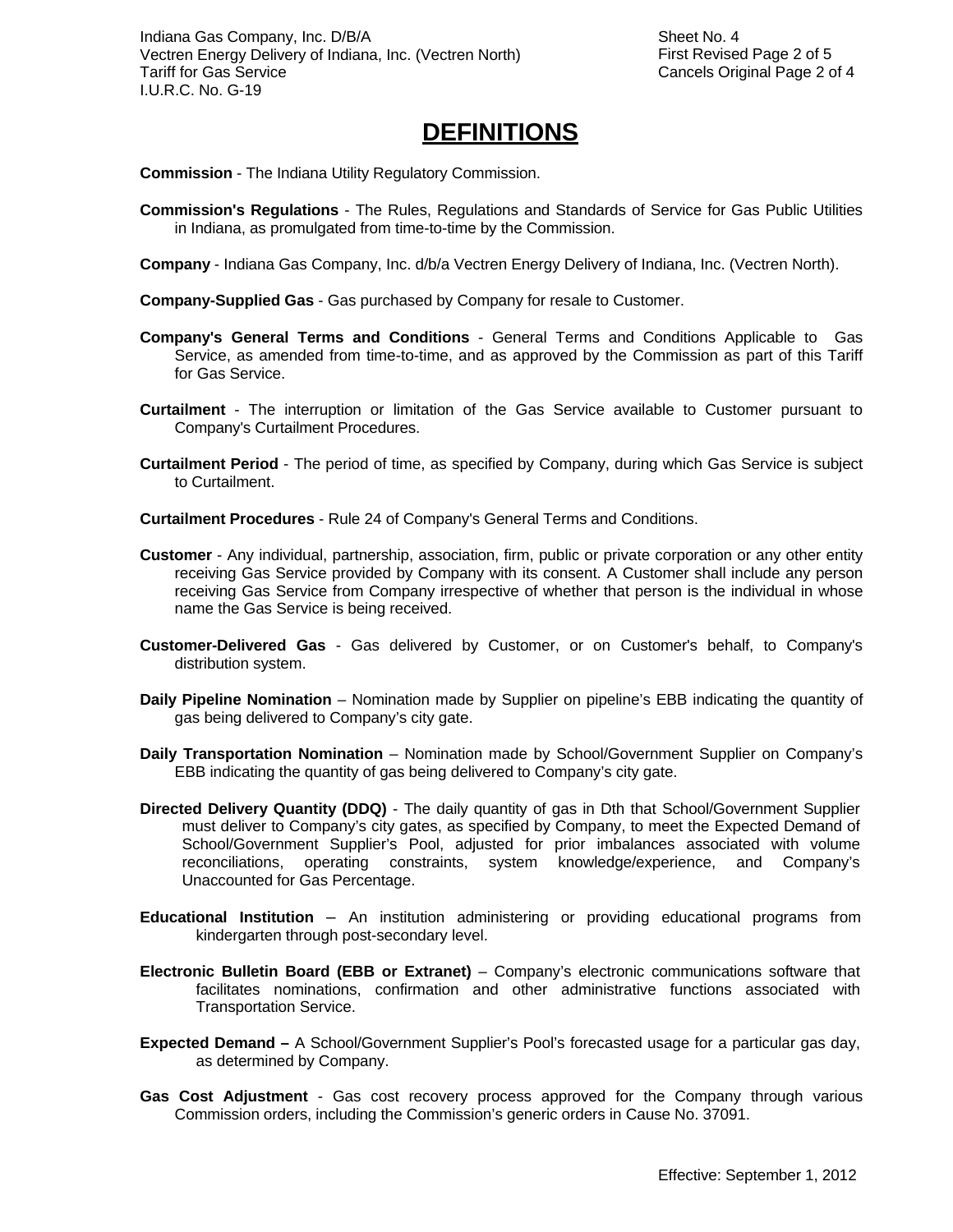## **DEFINITIONS**

- **Gas Service**  The availability of natural gas or a mixture of natural gas and other compatible gases at Company's point of delivery to Customer, irrespective of whether any such gas is actually consumed.
- **Government Entity**  any non-Residential Customer who is an agency or entity of Federal, State, County or Local Government.
- **Group 1**  Company's designation for a Customer served by a meter with rated capacity of 450 Cfh or less.
- **Group 2**  Company's designation for a Customer served by a meter with rated capacity of greater than 450 Cfh and less than 5000 Cfh.
- **Group 3**  Company's designation for a Customer served by a meter with rated capacity of 5000 Cfh or greater.
- **Heating Degree Day**  A standard measure of the coldness of the temperatures experienced, based on the extent to which the daily mean temperature falls below a reference temperature of 65 degrees Fahrenheit.
- **Industrial Customer**  A Customer primarily engaged in a process which creates or changes raw or unfinished materials into another form or product.
- **Interrupted-type Pilot Light**  A pilot light, attached to Customer's alternate fuel equipment, that requires gas only during the flame-establishing period and is cut-off at the end of this period.
- **Interruptible Service**  Gas Service subject to Curtailment and requiring Customer to maintain Alternate Fuel capability.
- **Maximum Daily Usage**  Customer's maximum actual gas usage or Company's estimate of Customer's maximum gas usage for any 24 hour period.
- **Mobile Home Park**  Residential development which includes ten or more permanent Mobile Home sites.
- **Non-Residential Customer**  Any Customer that is not a Residential Customer.
- **Non-Gas Cost Revenue**  Revenue received by Company from Customer, excluding gas costs such as pipeline storage and transportation costs, commodity gas costs, and other gas costs recovered through the Gas Cost Adjustment.
- **Operating System**  Any portion of Company's distribution system for which gas deliveries and gas demands must be balanced separately from other portions of the distribution system, due to operational and contractual limitations.
- **Operational Flow Order (OFO)** An order issued by the Company via its EBB, fax machine, or telephone directing Pool Operator, School/Government Supplier or Transportation Customer to deliver specific quantities of gas via specific pipelines.
- **Peak Design Day Demand**  The then-effective forecasted peak design day usage of a Customer Pool as calculated and communicated by Company.
- **Pool**  A group of Transportation Customers who have been aggregated by a Pool Operator or School/Government Supplier for gas supply management purposes.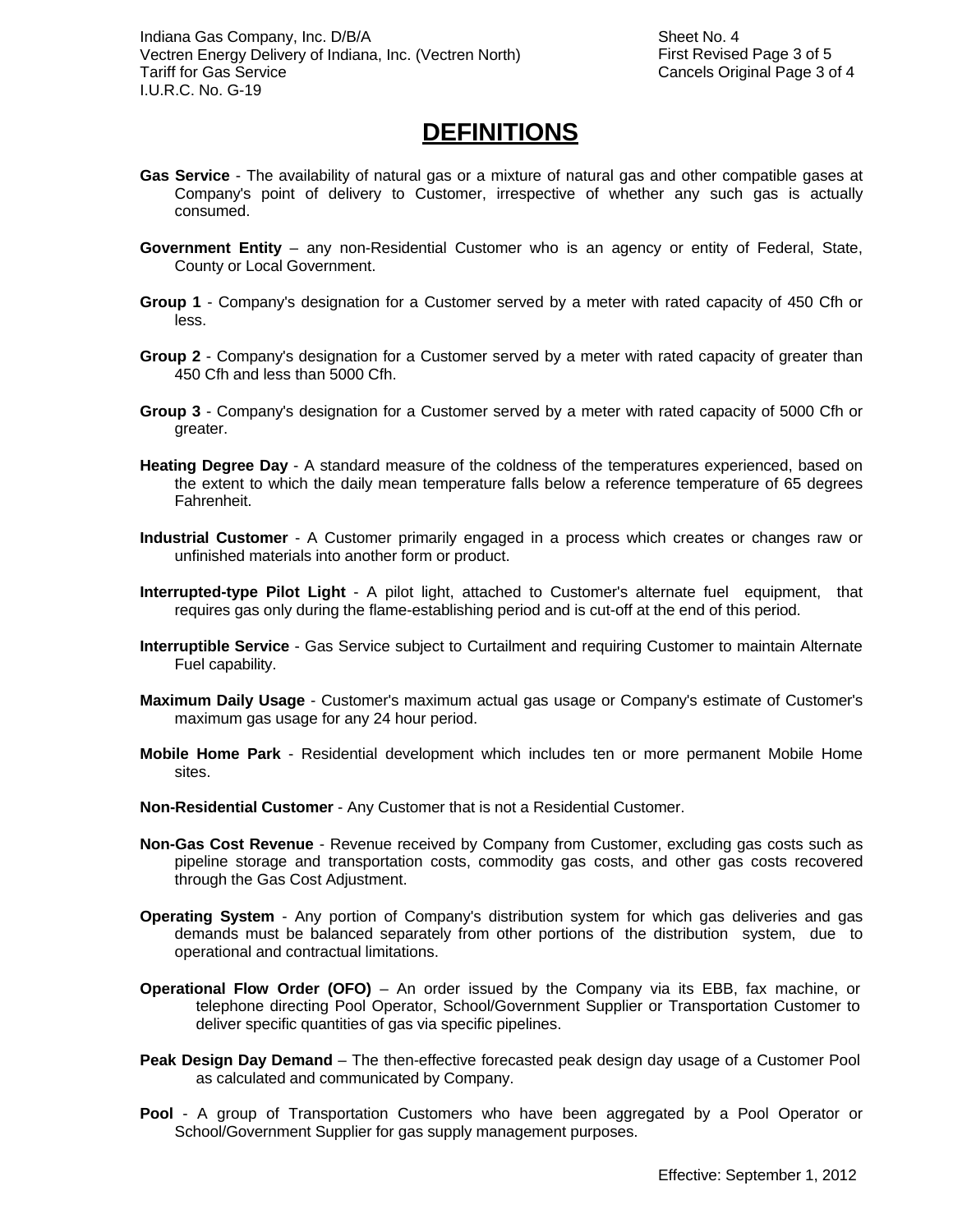## **DEFINITIONS**

- **Pool Operator**  A marketer, supplier, or Transportation Customer that provides gas supply management for a Pool
- **Pool Operator–Delivered Gas**  Gas delivered by a Pool Operator or on Pool Operator's behalf, to Company's distribution system.
- **Premises**  The main residence or living quarters for a Residential Customer, or the main building of a Commercial or Industrial Customer. The Premises shall include the outlying or adjacent buildings used by the same Customer, provided the use of Gas Service in the outlying or adjacent building(s) is supplemental to the Gas Service used in the main residence, main living quarters, or main building of Customer.
- **Rate Schedule**  A Gas Service applicable to a particular classification of Customer with specific Availability, Applicability, Character of Service, Rates and Charges, and Terms and Conditions.
- **Residential Customer**  Customer using Gas Service primarily for a single family dwelling unit, mobile home, apartment or condominium.
- **Sales Customer**  A Customer receiving Sales Service from Company.

**Sales Service** - Gas Service involving the delivery by Company to Customer of Company-Supplied Gas.

- **School/Government Supplier** A gas supplier that provides gas supply management for a Pool of Customers for which an Educational Institution or Government Entity is responsible for payment of rates and charges to Company.
- **School/Government Pooling Agreement** An agreement between Company and School/Government Supplier that defines the mutual responsibilities and obligations of those parties relative to services provided under Rate 285-School/Government Pooling Service.
- **School/Government Supplier–Delivered Gas**  Gas delivered by a School/Government Supplier, or on behalf of a School/Government Supplier, to Company's distribution system.
- **School/Government Transportation Agreement**  Written agreement between Company and Educational Institution or Government Entity defining Terms and Conditions of the Educational Institution or Government Entity's Gas Service.
- **Service Area**  Areas in which Company has Gas Service available, or may offer Gas Service, as certified by the Commission.
- **Spaceheating Customer**  Any Customer receiving Gas Service, any part of which Customer uses as fuel for the heating of some portion or all of Customer's Premises.

**Summer Season** - The months of April through October, inclusive.

**Therm** - 100,000 Btu.

**Throughput** - The sum of Sales and Transportation Service quantities.

**Transportation Customer** - A Customer receiving Transportation Service from Company.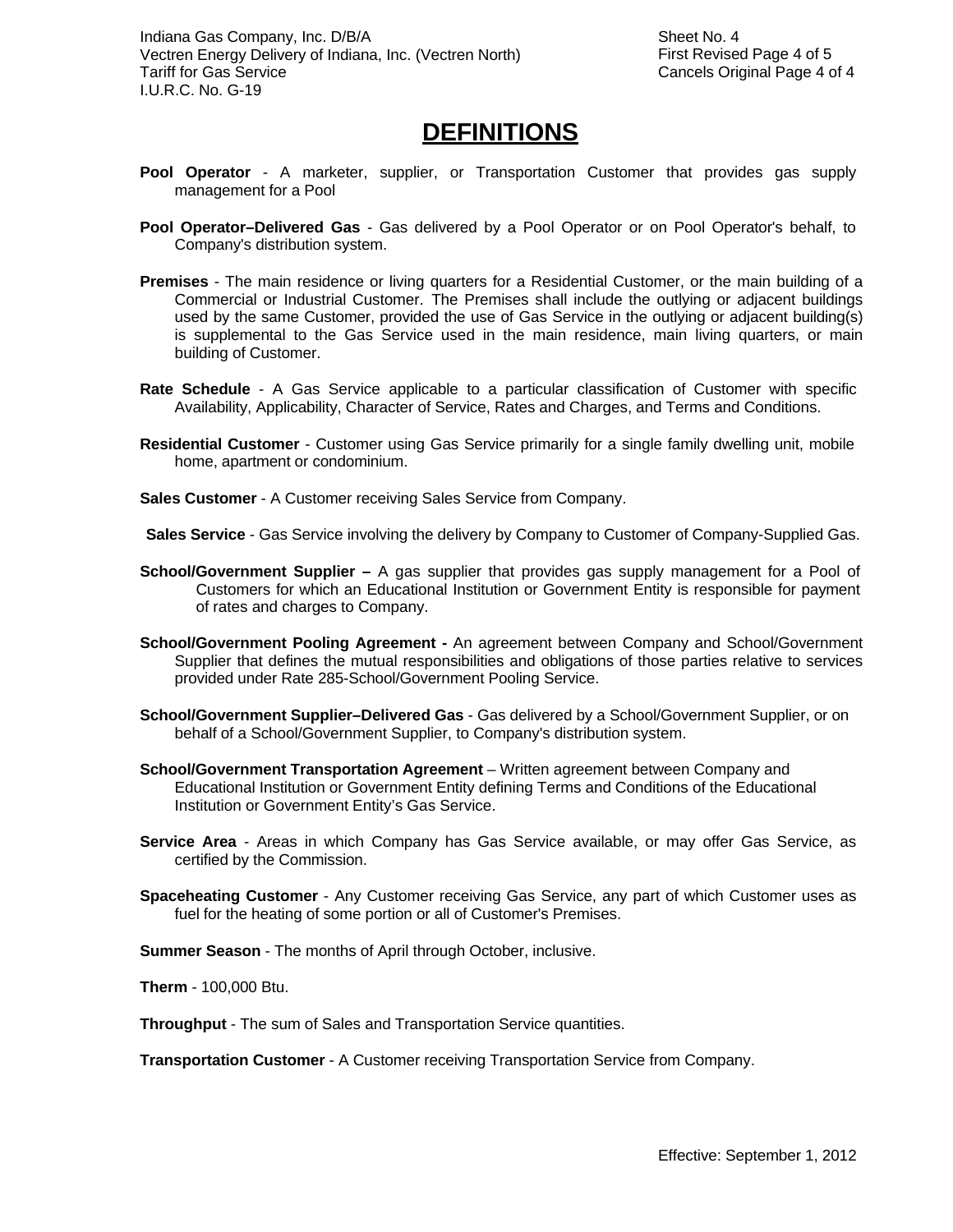## **DEFINITIONS**

- **Transportation Service**  Gas Service involving the delivery by Company to Customer of Customer-Delivered, School/Government Supplier-Delivered or Pool Operator-Delivered gas.
- **Unapproved Use of Gas**  Any use by Customer of Company-delivered gas that is inconsistent with Company's Tariff for Gas Service.
- **Winter Season**  The months of November through March, inclusive.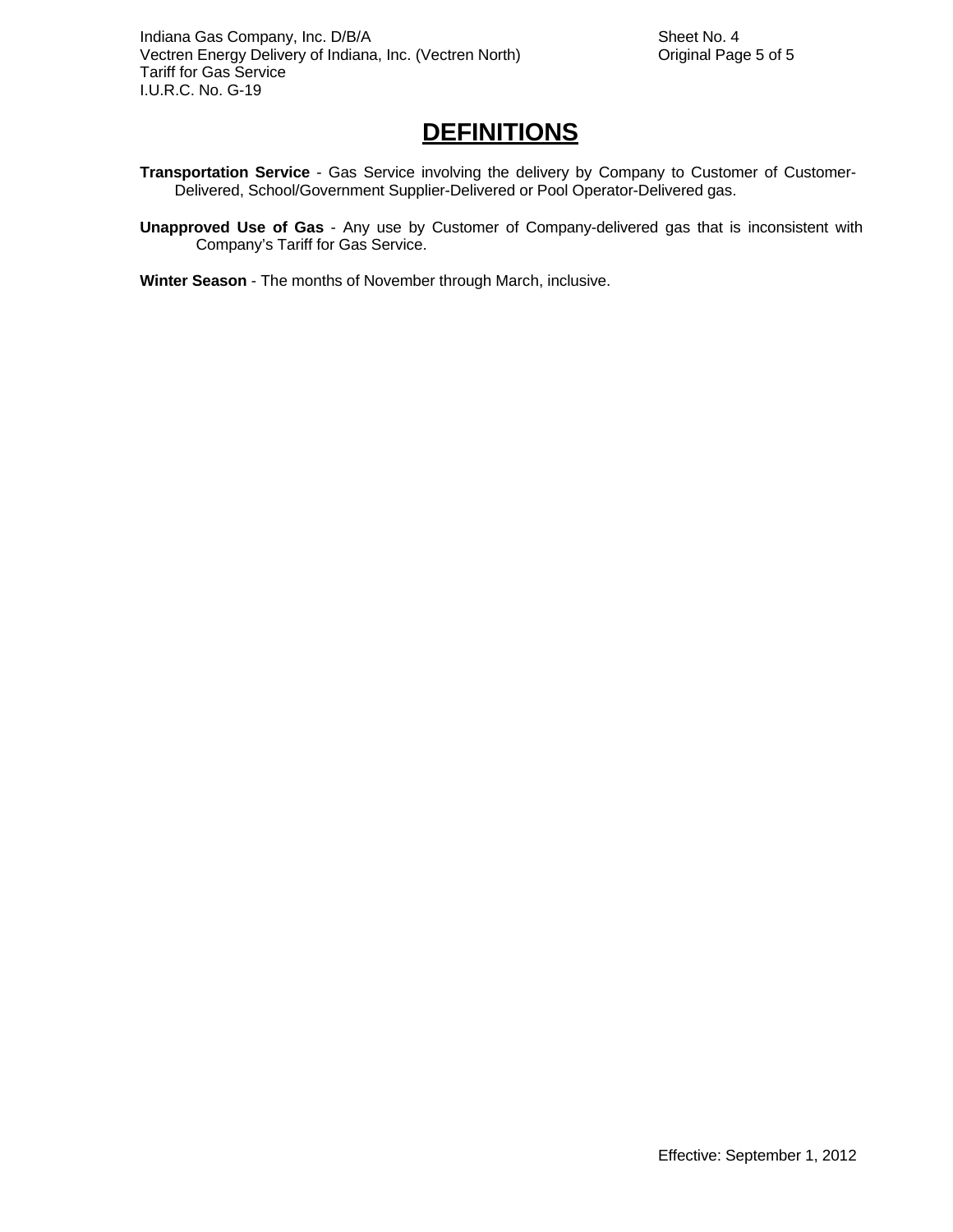Indiana Gas Company, Inc. D/B/A Sheet No. 10 Vectren Energy Delivery of Indiana, Inc. (Vectren North) Second Revised Page 1 of 1 Tariff for Gas Service **Cancels First Revised Page 1 of 1** I.U.R.C. No. G-19

## **RATE 210 RESIDENTIAL SALES SERVICE**

#### **AVAILABILITY**

This Rate Schedule shall be available throughout Company's Service Area, subject to the availability of adequate facilities and gas supplies, which determinations shall be within Company's reasonable discretion.

#### **APPLICABILITY**

This Rate Schedule shall be applicable only to Residential Customers.

#### **CHARACTER OF SERVICE**

This Rate Schedule applies to the provision of Sales Service. Transportation Service is not provided under this Rate Schedule. Gas Service provided hereunder shall be metered and billed separately from Gas Service provided under any other Rate Schedule.

#### **RATES AND CHARGES**

The monthly Rates and Charges for Sales Service hereunder shall be:

#### **Customer Facilities Charge** -

\$11.25 per meter

#### **Distribution Charge** -

First 45 therms @ \$0.2644 per therm Over 45 therms @ \$0.1853 per therm

#### **Appendices:**

The following Appendices shall be applied monthly, if applicable:

- Appendix A Gas Cost Adjustment
- Appendix B Normal Temperature Adjustment
- Appendix G Universal Service Fund Rider
- Appendix H Pipeline Safety Adjustment
- Appendix I Energy Efficiency Rider
- Appendix K Compliance and System Improvement Adjustment

#### **Minimum Monthly Charge** -

The Minimum Monthly Charge shall be the Customer Facilities Charge.

#### **Other Charges** -

The Other Charges set forth in Appendix C shall be charged to Customer, if applicable.

#### **TERMS AND CONDITIONS**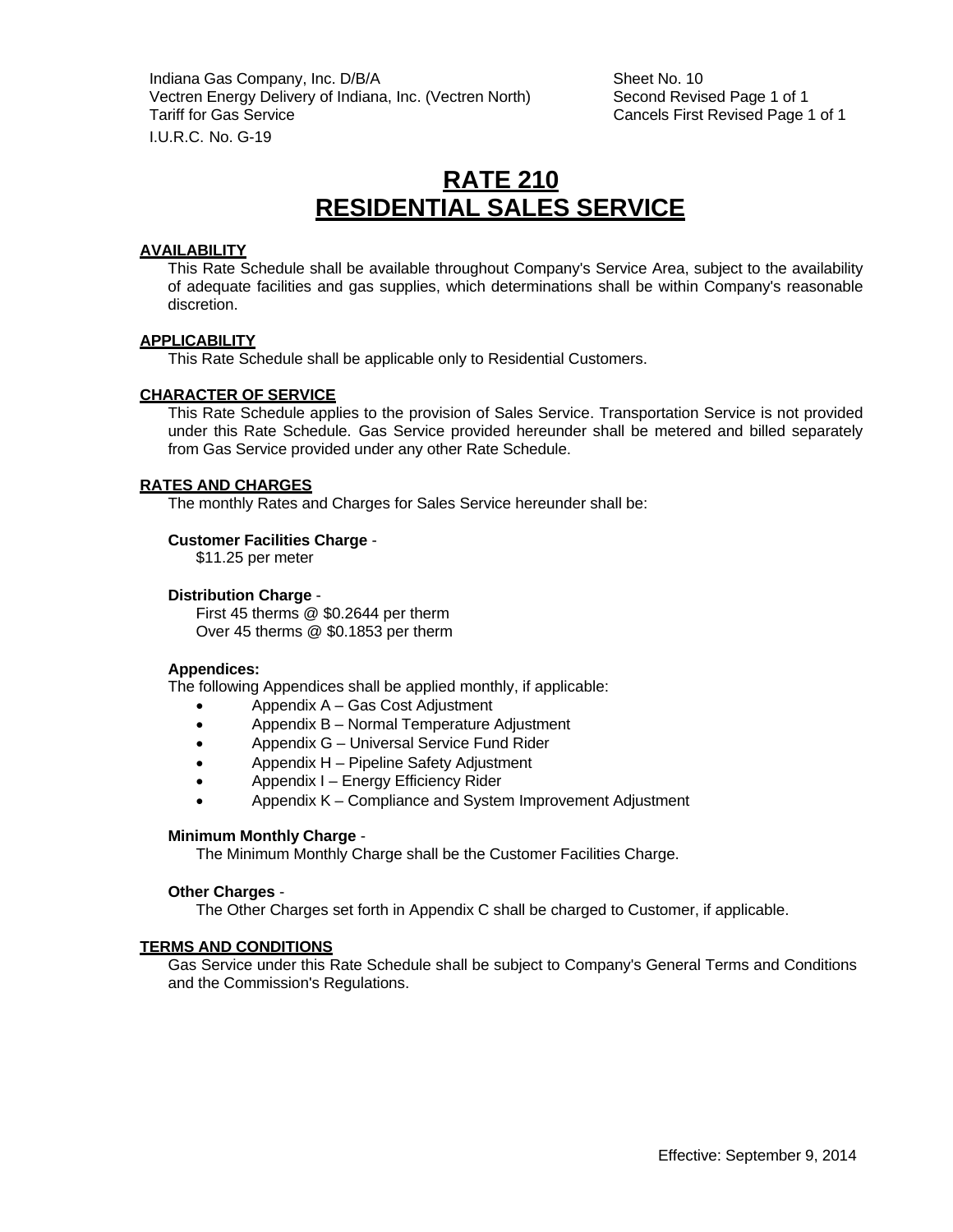## **RATE 211 UNMETERED GAS LIGHTING SALES SERVICE**

## **AVAILABILITY**

This Rate Schedule is available only to those Customers described in the APPLICABILITY section of this Rate Schedule.

## **APPLICABILITY**

This Rate Schedule shall be applicable only to those certain Customers who have continuously received unmetered gas lighting sales service since March 1, 1984, at the address and service connection as of that date.

## **CHARACTER OF SERVICE**

This Rate Schedule applies to the provision of unmetered Sales Service for gas lighting fixtures attached directly to Company's distribution mains or services. Transportation Service is not provided under this Rate Schedule. Gas Service provided hereunder shall be billed separately from Gas Service provided under any other Rate Schedule. No other burners, apparatus, appliances or equipment shall be piped or connected in any manner which will permit them to operate from the Gas Service provided under this Rate Schedule.

## **RATES AND CHARGES**

The monthly Rates and Charges for Sales Service shall be:

**Distribution Charge** - \$3.69 per gas lighting fixture

#### **Appendices:**

The following Appendices shall be applied monthly, if applicable:

- Appendix A Gas Cost Adjustment
- Appendix G Universal Service Fund Rider
- Appendix H Pipeline Safety Adjustment

## **Other Charges** -

The Other Charges set forth in Appendix C shall be charged to Customer, if applicable.

## **TERMS AND CONDITIONS**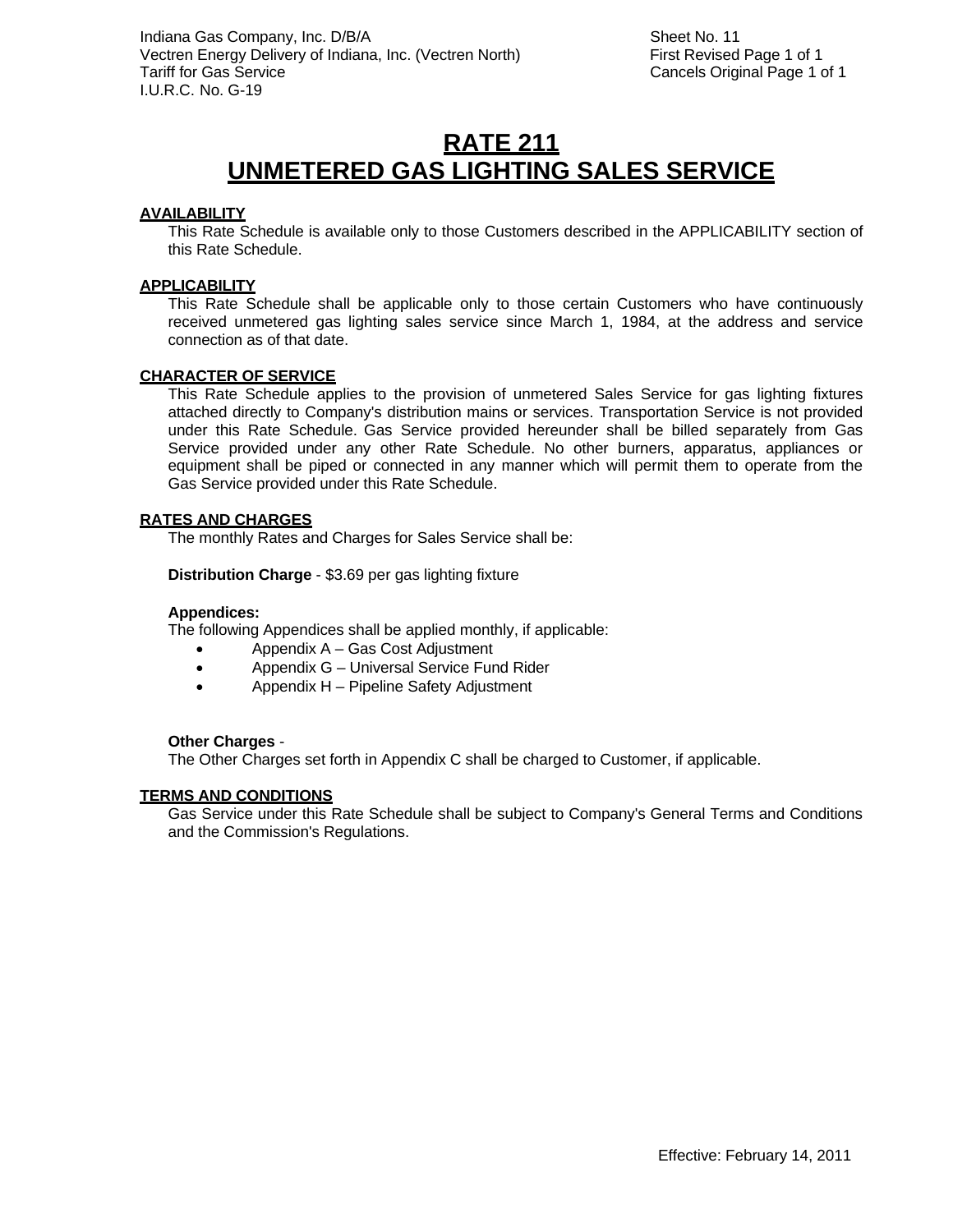Indiana Gas Company, Inc. D/B/A Sheet No. 12 Vectren Energy Delivery of Indiana, Inc. (Vectren North) Second Revised Page 1 of 2 Tariff for Gas Service **Cancels First Revised Page 1 of 2** I.U.R.C. No. G-19

## **RATE 220 GENERAL SALES SERVICE**

#### **AVAILABILITY**

This Rate Schedule shall be available throughout Company's Service Area, subject to the availability of adequate facilities and gas supplies, which determinations shall be within Company's reasonable discretion.

#### **APPLICABILITY**

This Rate Schedule shall be applicable to any Non-Residential Customer, electing service hereunder, whose Annual Usage is less than 500,000 therms and whose Maximum Daily Usage is less than 15,000 therms.

#### **CHARACTER OF SERVICE**

This Rate Schedule applies to the provision of Sales Service. Transportation Service is not provided under this Rate Schedule. Gas Service provided hereunder shall be metered and billed separately from Gas Service provided under any other Rate Schedule.

#### **RATES AND CHARGES**

The monthly Rates and Charges for Sales Service hereunder shall be:

#### **Customer Facilities Charge** -

Group 1: \$17.00 Group 2: \$46.00 Group 3: \$93.00

#### **Distribution Charge** -

First 500 therms @ \$0.1740 per therm Over 500 therms @ \$0.1538 per therm

#### **Appendices:**

The following Appendices shall be applied monthly, if applicable:

- Appendix A Gas Cost Adjustment
- Appendix B Normal Temperature Adjustment
- Appendix G Universal Service Fund Rider
- Appendix H Pipeline Safety Adjustment
- Appendix I Energy Efficiency Rider
- Appendix K Compliance and System Improvement Adjustment

#### **Minimum Monthly Charge** –

The Minimum Monthly Charge shall be the Customer Facilities Charge.

#### **Other Charges** –

The Other Charges set forth in Appendix C shall be charged to Customer, if applicable.

## **CONTRACT**

For Customers with Annual Usage greater than 250,000 therms, Customer shall enter into a written contract which specifies the hourly and daily maximum gas requirements of Customer and any other terms reasonably required by Company. The contract shall have an initial term of not less than one year and shall automatically extend for succeeding annual terms thereafter, subject to cancellation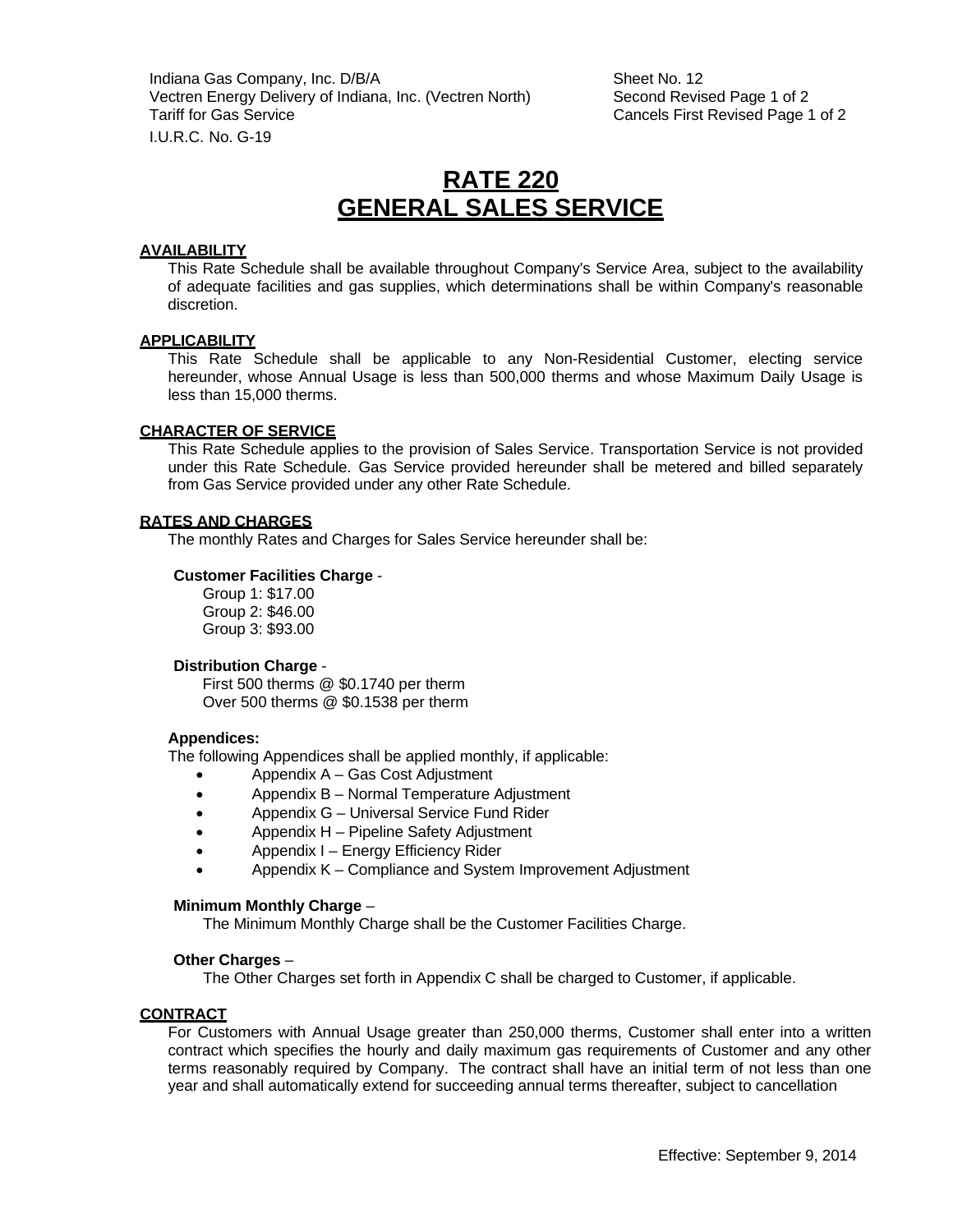# **RATE 220 GENERAL SALES SERVICE**

by either party after written notice submitted not less than ninety days prior to the end of the initial term or any succeeding annual term. However, in no event shall the contract expire during the Winter Season, unless such mid-winter termination date is mutually agreed upon.

#### **CURTAILMENT**

When sufficient capacity or quantities of gas are not available to Company to meet existing and reasonably anticipated demands of Customers or to protect and replenish Company's underground storage reserves, which determinations shall be within Company's reasonable discretion, Customer shall, as provided by Rule 24 and upon notice from Company, curtail use of gas to such extent and during such periods as Company shall specify.

Customer shall curtail gas usage in not more than two hours upon notice from Company directing Curtailment of Gas Service under this Rate Schedule.

Gas usage by Customer during a Curtailment period in excess of the quantity allowed shall be considered Unauthorized Gas Usage and shall be subject to the Unauthorized Gas Usage Charge set forth in Appendix C.

#### **TERMS AND CONDITIONS**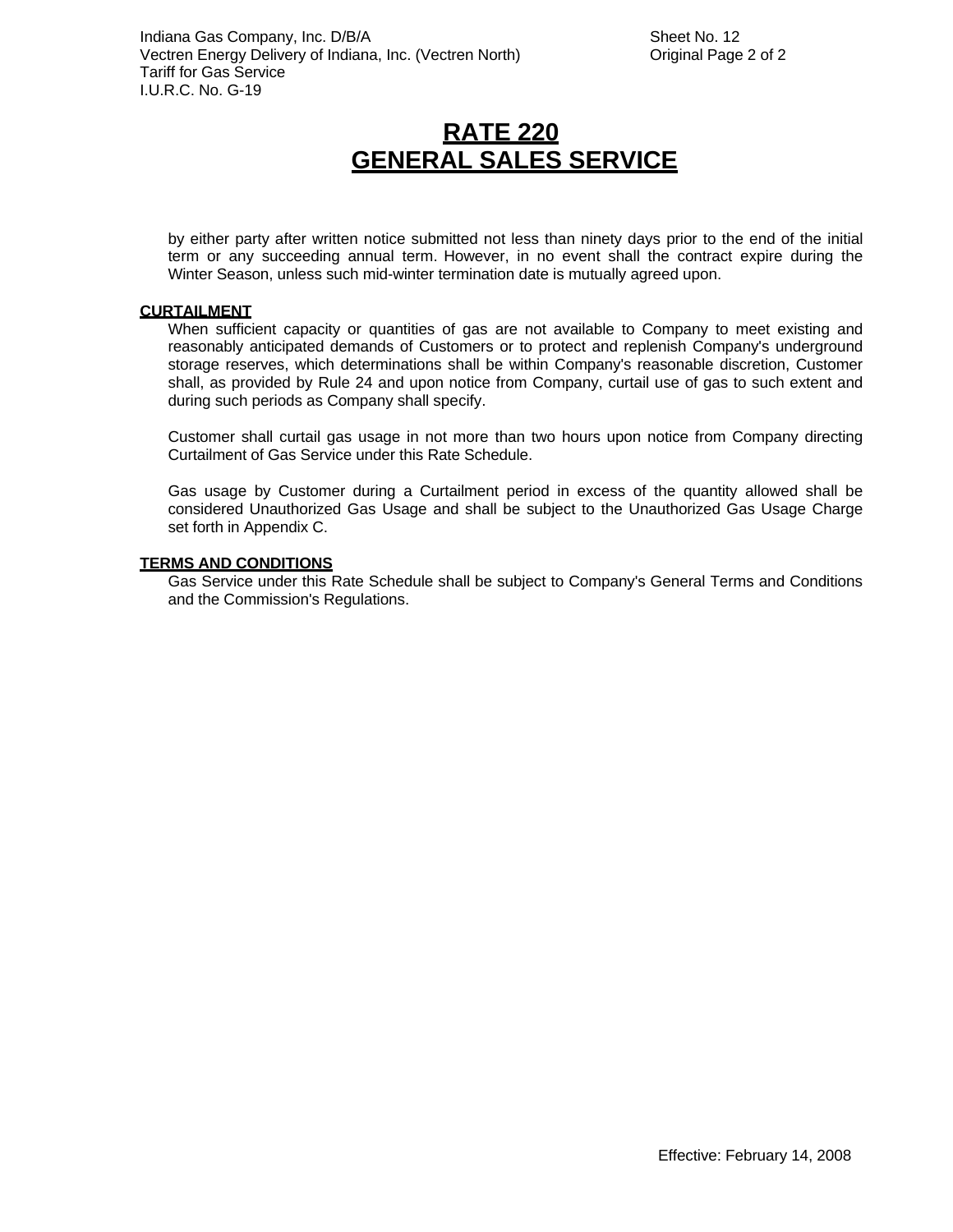## **RATE 225 SCHOOL/GOVERNMENT TRANSPORTATION SERVICE**

## **AVAILABILITY**

This Rate Schedule shall be available throughout Company's Service Area, subject to the availability of adequate facilities, which determination shall be within Company's reasonable discretion.

## **APPLICABILITY**

- This Rate Schedule shall be applicable to any Non-Residential Customer
- 1) whose Annual Usage is less than 50,000 therms and
- 2) for which payment of rates and charges to Company is the responsibility of an Educational Institution or Government Entity, which elects service hereunder.

## **CHARACTER OF SERVICE**

This Rate Schedule applies to the provision of Transportation Service. Gas Service provided hereunder shall be metered and billed separately from Gas Service provided under any other Rate Schedule.

## **RATES AND CHARGES**

The monthly Rates and Charges for Gas Service hereunder shall be:

## **Customer Facilities Charge** –

Group 1: \$17.00 Group 2: \$46.00 Group 3: \$93.00

## **Distribution Charge** -

First 500 therms @ \$0.1740 per therm Over 500 therms @ \$0.1538 per therm

## **Appendices:**

The following Appendices shall be applied monthly, if applicable:

- Appendix A Gas Cost Adjustment
- Appendix B Normal Temperature Adjustment
- Appendix G Universal Service Fund Rider
- Appendix H Pipeline Safety Adjustment
- Appendix I Energy Efficiency Rider
- Appendix K Compliance and System Improvement Adjustment

## **Related Charges** –

Customer shall reimburse Company for all charges incurred on Customer's behalf in connection with transportation of gas for Customer's account, including any pipeline penalty charges or cashout provisions assessed to Company.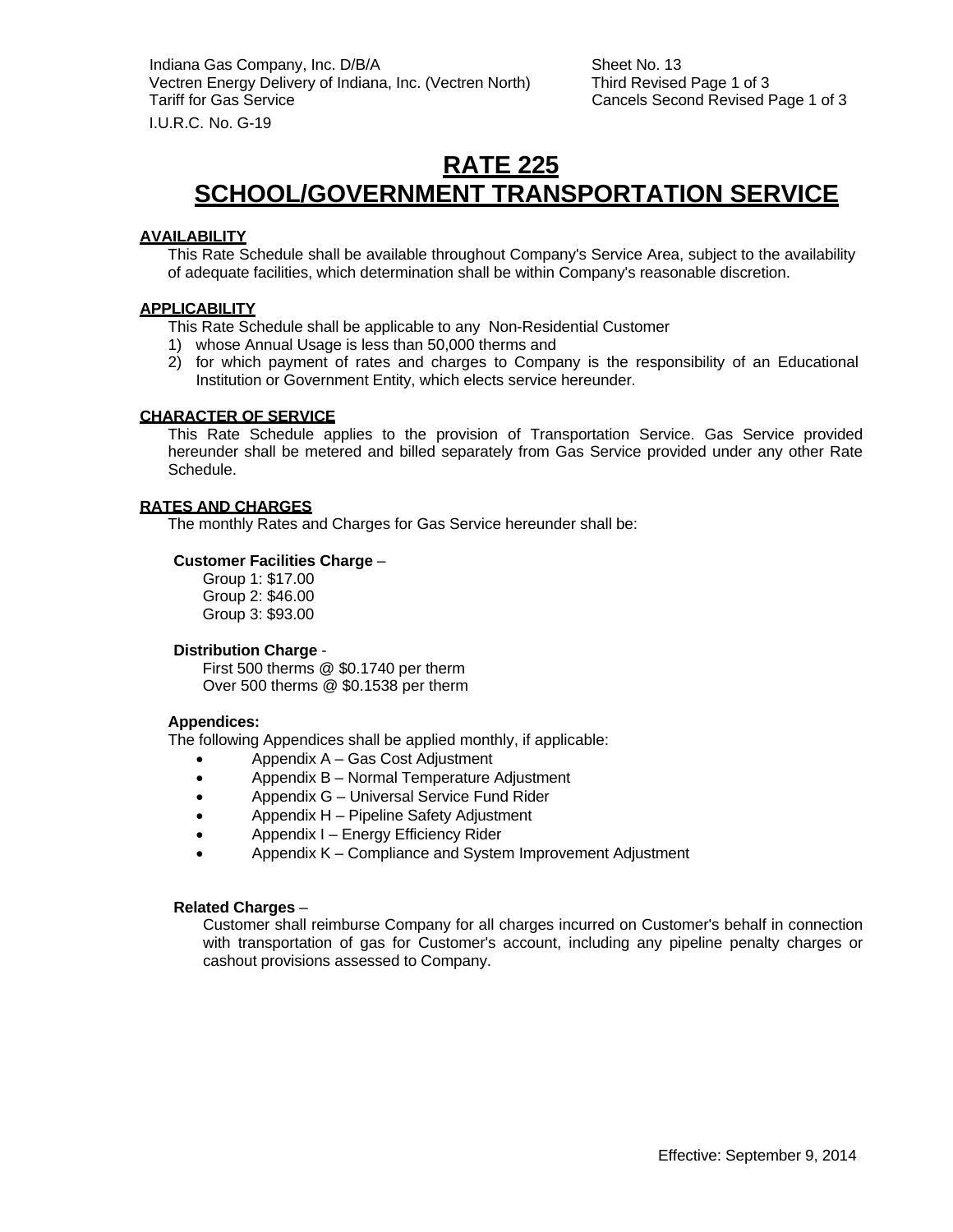Sheet No. 13 First Revised Page 2 of 3 Cancels Original Page 2 of 3

## **RATE 225 SCHOOL/GOVERNMENT TRANSPORTATION SERVICE**

## **Minimum Monthly Charge –**

The Minimum Monthly Charge shall be the Customer Facilities Charge.

## **Other Charges** –

The Other Charges set forth in Appendix C shall be charged to Customer, if applicable.

## **Switching Charges** –

Customer shall be charged \$10.00 per meter per switch for switching School/Government Suppliers more than once per calendar year.

## **CURTAILMENT**

When sufficient capacity or quantities of gas are not available to Company to meet existing and reasonably anticipated demands of Customers or to protect and replenish Company's underground storage reserves, which determinations shall be within Company's reasonable discretion, Customer shall, as provided under Rule 24 of the General Terms and Conditions Applicable to Gas Service ("Rule 24") and upon notice from Company, curtail use of gas to such extent and during such periods as Company shall specify.

Customer must curtail gas usage in not more than two hours upon notice from Company directing Curtailment of Gas Service under this Rate Schedule.

Gas usage by Customer during a Curtailment period in excess of the quantity allowed shall be considered Unauthorized Gas Usage and shall be subject to the Unauthorized Gas Usage Charge set forth in Appendix C.

## **SCHOOL/GOVERNMENT TRANSPORTATION PROVISIONS**

The following School/Government Transportation Provisions are applicable to Customers served under this Rate Schedule.

- (1) A School/Government Transportation Service Customer must become a member of a Pool pursuant to the provisions of Rate 285, School/Government Pooling Service. School/Government Supplier will be responsible for managing the Pool's gas supply. Customer shall enter into a School/Government Transportation Agreement with Company that designates its selected School/Government Supplier from a list of approved School/Government Suppliers that have signed School/Government Pooling Agreements with Company. Such elections will carry over from month to month unless Customer and School/Government Supplier notify Company of any change at least ten (10) business days prior to the start of a new month.
- (2) Customer's prior delinquencies must be cured prior to commencing participation in School/Government Transportation Service, unless otherwise agreed to in advance by Company. School/Government Transportation Service will be effective as of Customer's next read date.
- (3) In the event of default of the School/Government Supplier, Customer shall be returned to Sales Service or may designate another School/Government Supplier. Customer shall be liable for its portion of applicable charges owed by defaulting School/Government Suppliers, as determined by Company after review of all available facts and circumstances including documented deliveries and consumption.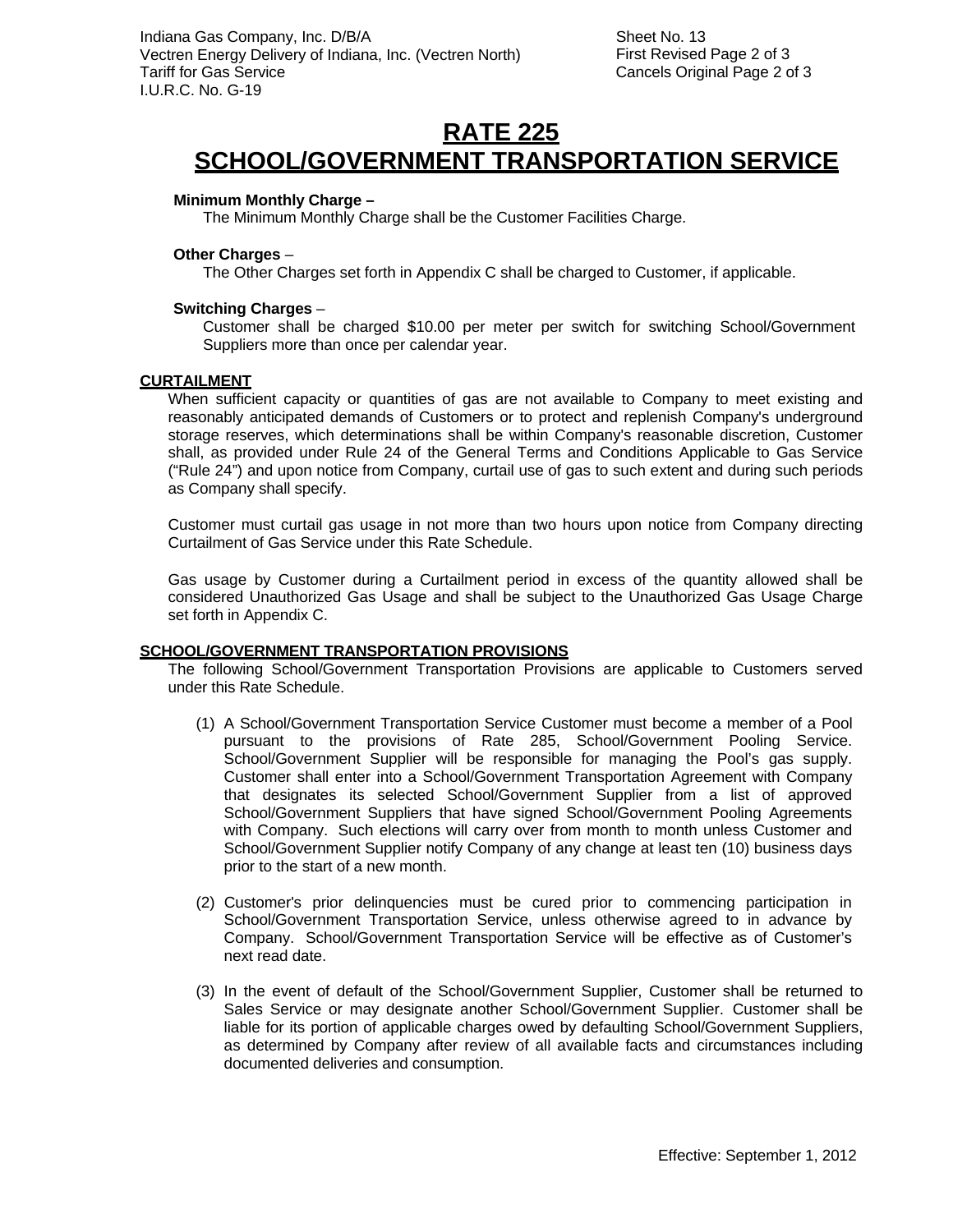# **RATE 225 SCHOOL/GOVERNMENT TRANSPORTATION SERVICE**

- (4) To compensate for unaccounted for gas losses, the quantity of gas available to School/Government Transportation Customer on a daily basis shall be equal to the quantity of gas delivered to Company's distribution system at the point of receipt for the account of Customer, reduced by the Unaccounted For Gas Percentage as set forth in Appendix F.
- (5) A Customer that has voluntarily returned from School/Government Transportation Service to Sales Service must remain on Sales Service for not less than one year before returning to School/Government Transportation Service, unless expressly authorized by Company.
- (6) An Educational Institution or Government Entity must be a registered user of vectren.com to obtain historical usage information, and in order to obtain a single summary bill and remit a single monthly payment.

## **TERMS AND CONDITIONS**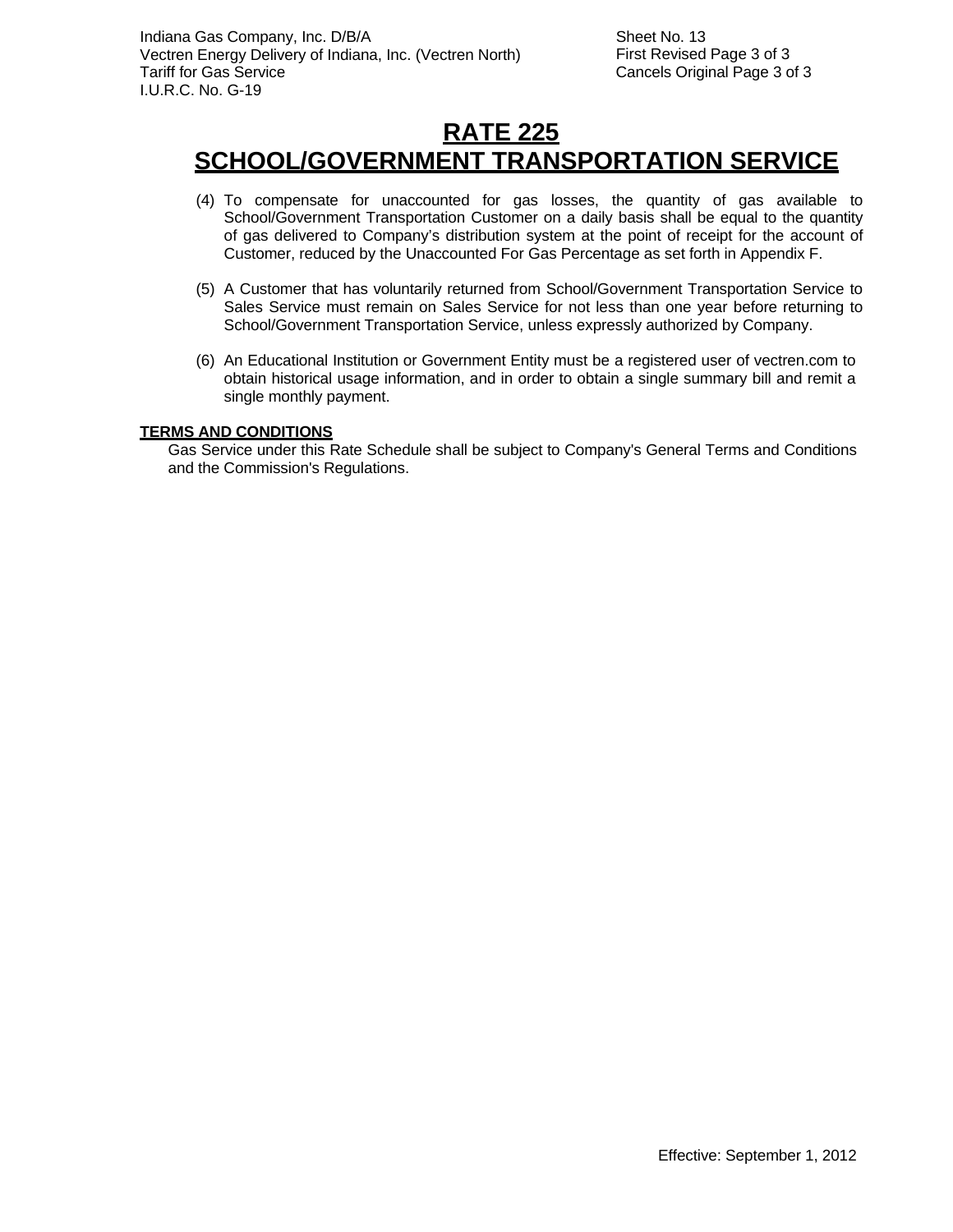Indiana Gas Company, Inc. D/B/A Sheet No. 14 Vectren Energy Delivery of Indiana, Inc. (Vectren North) Second Revised Page 1 of 2 Tariff for Gas Service Cancels First Revised Page 1 of 2 I.U.R.C. No. G-19

## **RATE 229 NATURAL GAS VEHICLE SERVICE**

#### **AVAILABILITY**

This Rate Schedule is available only to those Customers described in the APPLICABILITY section of this Rate Schedule.

## **APPLICABILITY**

This Rate Schedule shall be applicable to any Customer that elects to receive Gas Service under this Rate Schedule for the express and limited purpose of fueling a natural gas vehicle ("NGV").

#### **CHARACTER OF SERVICE**

Use of natural gas provided hereunder to a Customer-owned NGV facility is limited exclusively for the compression of such gas for use in fueling motorized vehicles and shall not be used by Customer for any other purpose. Gas Service provided hereunder from a designated Company-owned NGV facility is for the express and limited purpose of fueling natural gas vehicles by Customer.

This Rate Schedule applies to the provision of Sales Service. Transportation Service is not provided under this Rate Schedule. Gas Service provided hereunder shall be metered and billed separately from Gas Service provided under any other Rate Schedule.

#### **RATES AND CHARGES**

The monthly Rates and Charges for Sales Service hereunder shall be:

For Gas Service provided to a Customer-owned NGV facility:

#### **Customer Facilities Charge** -

\$24.90 per meter.

#### **Distribution Charge** -

\$0.0516 per therm for all therms supplied.

For Gas Service provided from a designated Company-owned NGV facility:

#### **Distribution Charge** -

\$0.3948 per therm for all therms supplied.

#### **Appendices:**

The following Appendices shall be applied monthly:

- Appendix A Gas Cost Adjustment
- Appendix G Universal Service Fund Rider
- Appendix H Pipeline Safety Adjustment
- Appendix K Compliance and System Improvement Adjustment

#### **Taxes** -

Customer shall be responsible for and shall reimburse the Company for all taxes payable by Company to governmental entities on the sale of natural gas for use in providing NGV service.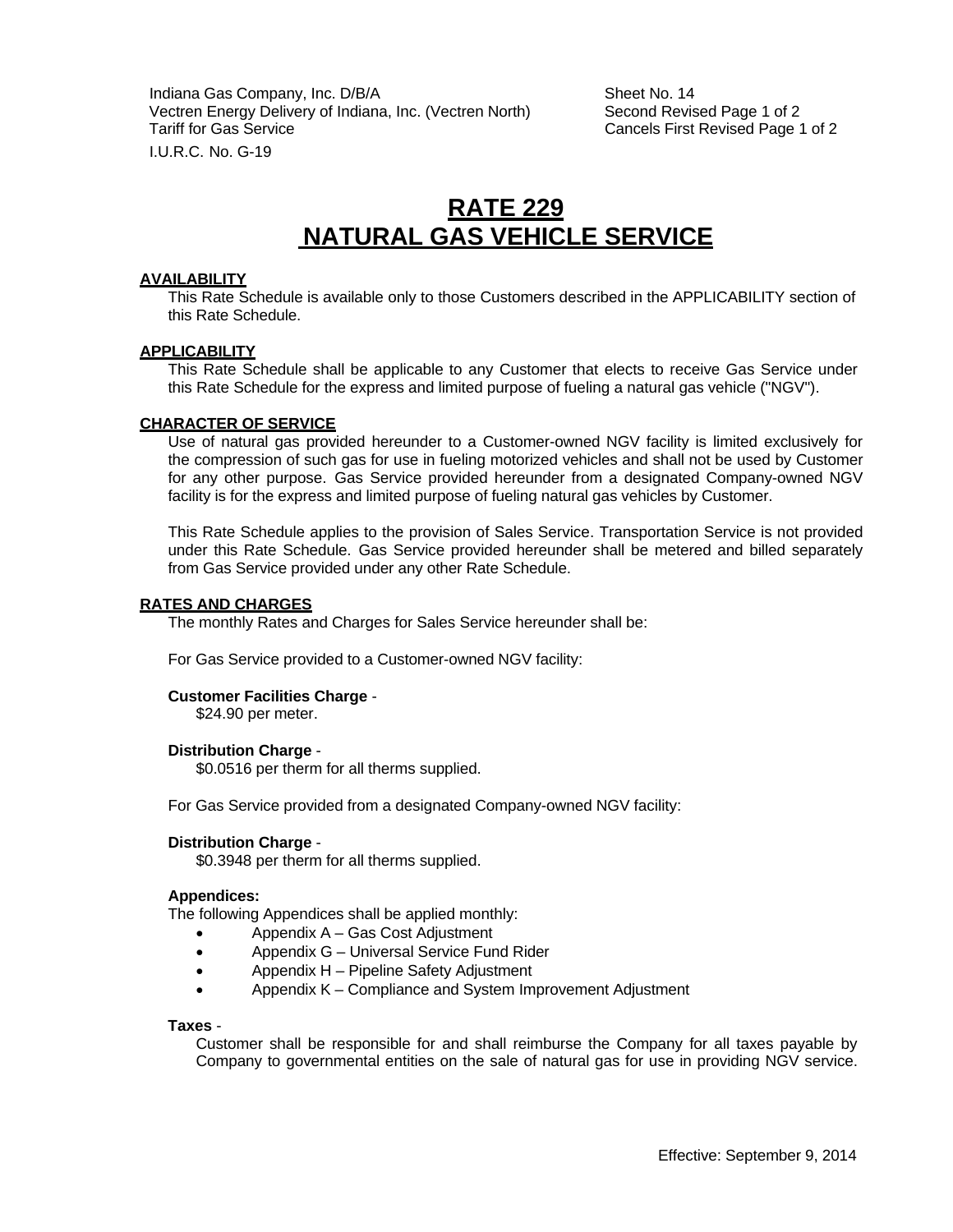# **RATE 229 NATURAL GAS VEHICLE SERVICE**

#### **Minimum Monthly Charge** -

The Minimum Monthly Charge shall be the Customer Facilities Charge, if applicable.

#### **Other Charges** -

The Other Charges set forth in Appendix C shall be charged to Customer, if applicable.

#### **CONTRACT**

For Customers with Annual Usage greater than 250,000 therms, Customer shall enter into a written contract, which specifies the hourly and daily maximum gas requirements of Customer and any other terms reasonably required by Company. The Contract shall have an initial term of not less than one year and shall automatically extend for succeeding annual terms thereafter, subject to cancellation by either party after written notice submitted not less than ninety days prior to the end of the initial term or any succeeding annual term. However, in no event shall the Contract expire during the Winter Season, unless such mid-winter termination date is mutually agreed upon.

#### **CURTAILMENT**

When sufficient capacity or quantities of gas are not available to Company to meet existing and reasonably anticipated demands of Customers or to protect and replenish Company's underground storage reserves, which determinations shall be within Company's reasonable discretion, Customer shall, as provided by Rule 24 and upon notice from Company, curtail use of gas to such extent and during such periods as Company shall specify.

Customer shall curtail gas usage in not more than two hours upon notice from Company directing Curtailment of Gas Service under this Rate Schedule.

Gas usage by Customer during a Curtailment period in excess of the quantity allowed shall be considered Unauthorized Gas Usage and shall be subject to the Unauthorized Gas Usage Charge set forth in Appendix C.

#### **TERMS AND CONDITIONS**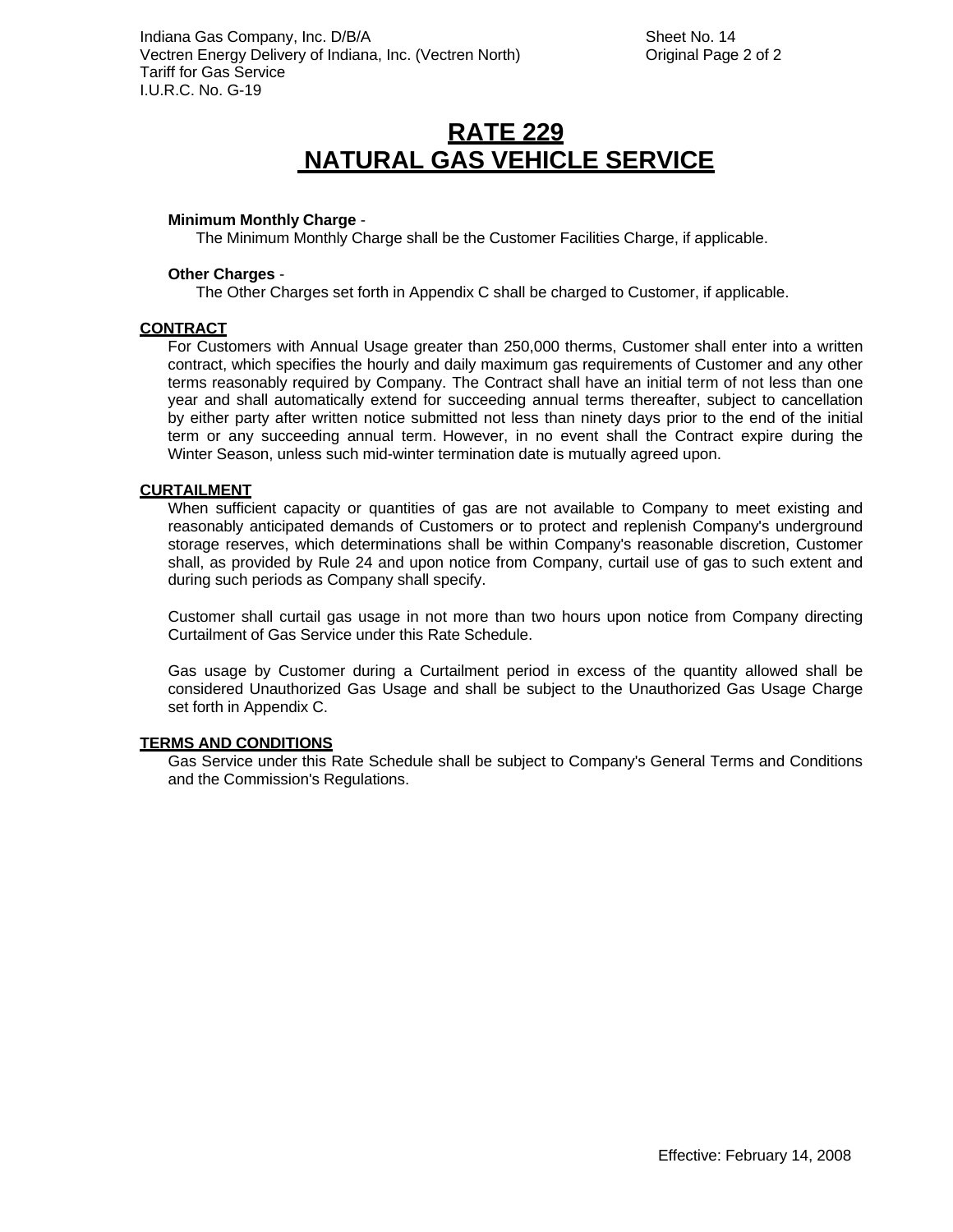Indiana Gas Company, Inc. D/B/A Sheet No. 15 Vectren Energy Delivery of Indiana, Inc. (Vectren North) Second Revised Page 1 of 2 Tariff for Gas Service **Cancels First Revised Page 1 of 2** Cancels First Revised Page 1 of 2

I.U.R.C. No. G-19

## **RATE 240 INTERRUPTIBLE SALES SERVICE**

## **AVAILABILITY**

This Rate Schedule shall be available throughout Company's Service Area, subject to the availability of adequate facilities and gas supplies, which determinations shall be within Company's reasonable discretion.

## **APPLICABILITY**

- This Rate Schedule shall be applicable to any Non-Residential Customer that:
- 1. has an Annual Usage of less than 500,000 therms, and
- 2. has a Maximum Daily Usage of less than 15,000 therms, and
- 3. complies with the Alternate Fuel Capability Requirement of this Rate Schedule, and
- 4. enters into a written contract with Company to receive Gas Service under this Rate Schedule.

## **CHARACTER OF SERVICE**

This Rate Schedule applies to the provision of Interruptible Sales Service. Transportation Service is not provided under this Rate Schedule. Gas Service provided hereunder shall be metered and billed separately from Gas Service provided under any other Rate Schedule.

#### **RATES AND CHARGES**

The monthly Rates and Charges for Sales Service hereunder shall be:

#### **Customer Facilities Charge** -

\$175.00 per customer

#### **Distribution Charge** -

First 2500 therms @ \$0.1499 per therm Over 2500 therms @ \$0.0617 per therm

#### **Appendices:**

The following Appendices shall be applied monthly:

- Appendix A Gas Cost Adjustment
- Appendix G Universal Service Fund Rider
- Appendix H Pipeline Safety Adjustment
- Appendix K Compliance and System Improvement Adjustment

#### **Minimum Monthly Charge** -

The Minimum Monthly Charge shall be Customer Facilities Charge.

#### **Other Charges** -

The Other Charges set forth in Appendix C shall be charged to Customer, if applicable.

#### **CONTRACT**

Customer shall enter into a written contract which specifies the hourly and daily maximum gas requirements of Customer and any other terms reasonably required by Company. The contract shall have an initial term of not less than one year and shall automatically extend for succeeding annual terms thereafter, subject to cancellation by either party after written notice submitted not less than ninety days prior to the end of the initial term or any succeeding annual term. However, in no event shall the contract expire during the Winter Season, unless such mid-winter termination date is mutually agreed upon. The contract shall specify the Alternate Fuel to be used by Customer during Curtailment periods.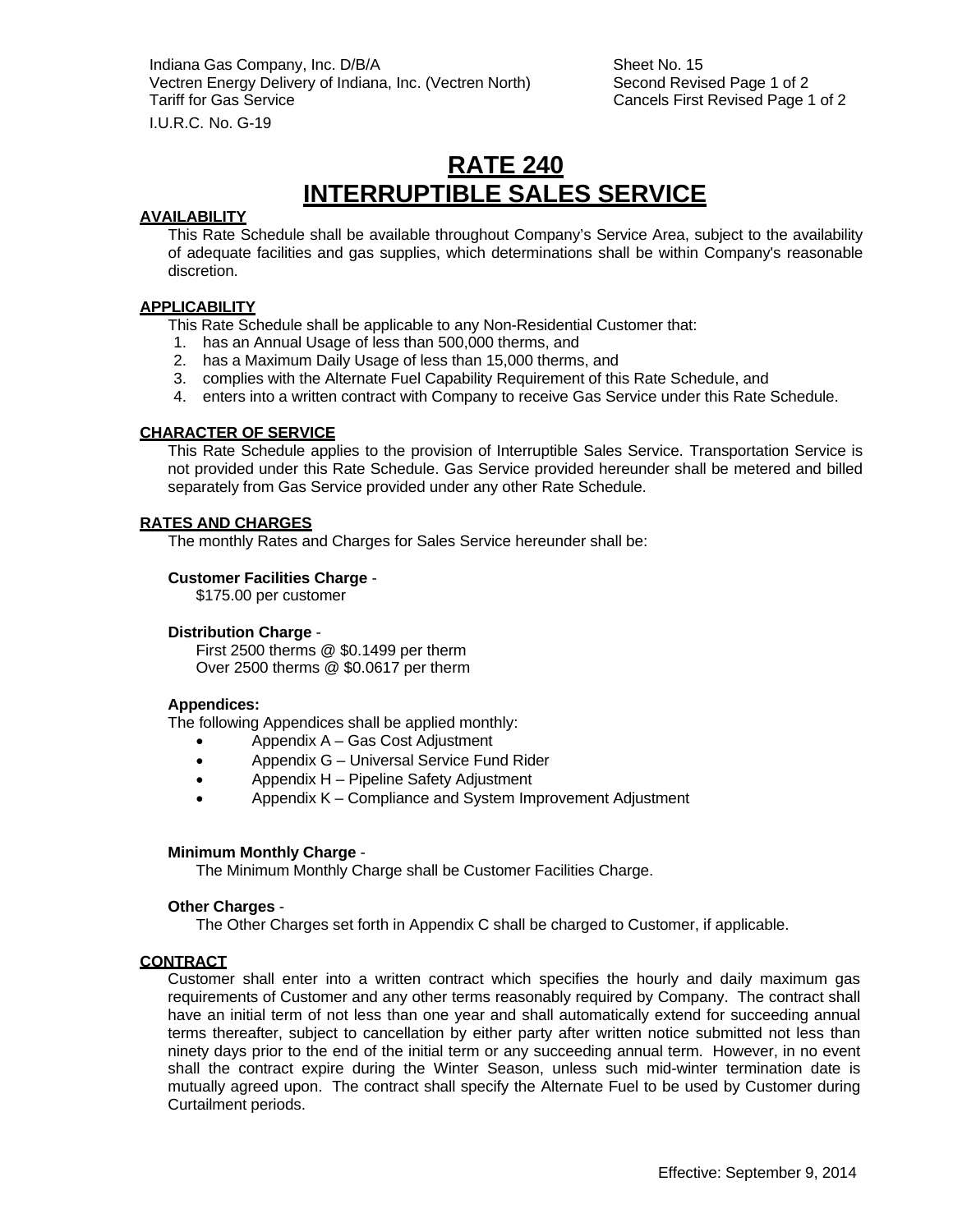# **RATE 240 INTERRUPTIBLE SALES SERVICE**

## **ALTERNATE FUEL CAPABILITY REQUIREMENT**

Customer shall be obligated to continuously provide and maintain on the Premises Alternate Fuel equipment and Alternate Fuel storage facilities and shall make necessary contractual arrangements for maintenance and replenishment of such Alternate Fuel capability sufficient to satisfy, during periods of Curtailment, all demands of Customer normally met by Gas Service provided under this Rate Schedule. Alternate Fuel capability is not required if Customer has no gas demands during the months of December, January and February.

Company shall have the right to require a test Curtailment for verifying Customer's compliance with the Alternate Fuel Capability Requirement of this Rate Schedule, each such Curtailment lasting not more than forty-eight hours. However, Company shall be under no obligation to require such a test. If Customer does not demonstrate compliance with the requirements set forth in this section, Company shall be entitled to discontinue Gas Service to Customer under this Rate Schedule until Customer demonstrates compliance to Company's satisfaction.

## **CURTAILMENT**

When sufficient capacity or quantities of gas are not available to Company to meet existing and reasonably anticipated demands of Customers or to protect and replenish Company's underground storage reserves, which determinations shall be within Company's reasonable discretion, Customer shall, as provided by Rule 24 and upon notice from Company, curtail use of gas to such extent and during such periods as Company shall specify.

Customer shall curtail gas usage in not more than two hours upon notice from Company directing Curtailment of Gas Service under this Rate Schedule.

Only Interrupted-type Pilot Lights shall be provided Gas Service under this Rate Schedule during periods of Curtailment.

Gas usage by Customer during a Curtailment period in excess of the quantity allowed shall be considered Unauthorized Gas Usage and shall be subject to the Unauthorized Gas Usage Charge set forth in Appendix C.

#### **TERMS AND CONDITIONS**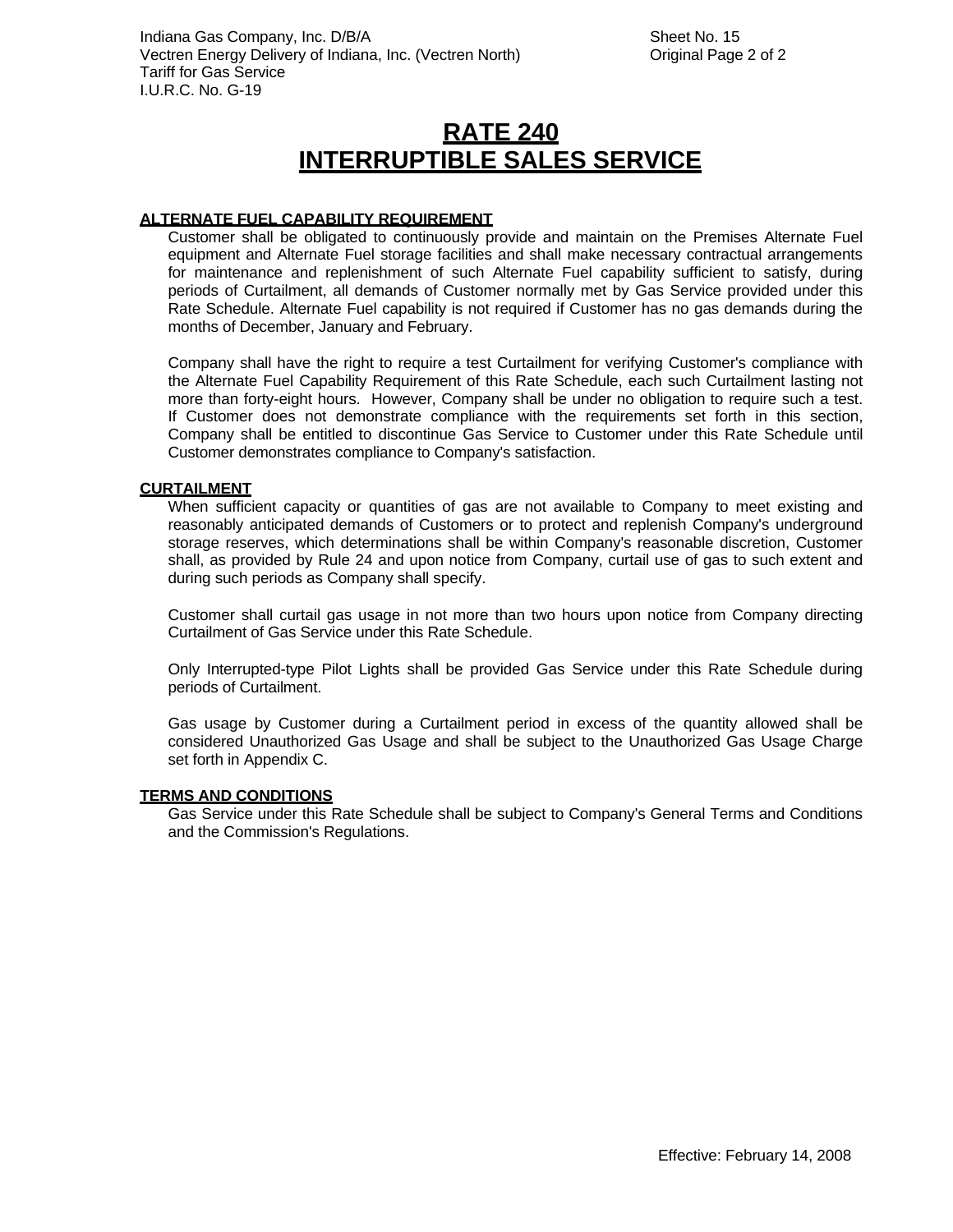## **RATE 245 LARGE GENERAL TRANSPORTATION SERVICE**

## **AVAILABILITY**

This Rate Schedule shall be available throughout Company's Service Area, subject to the availability of adequate facilities, which determination shall be within Company's reasonable discretion.

#### **APPLICABILITY**

This Rate Schedule shall be applicable to any Non-Residential Customer that:

- 1. has an Annual Usage of greater than or equal to 50,000 therms and less than 500,000 therms,
- 2. has a Maximum Daily Usage of less than 15,000 therms,
- 3. complies with the Measurement Requirement section of this Rate Schedule, and
- 4. enters into a written contract with Company to receive Gas Service under this Rate Schedule.

## **CHARACTER OF SERVICE**

This Rate Schedule applies to the provision of Transportation Service. Interim Supply Service as described below may also be provided under this Rate Schedule, at Company's sole discretion. Gas Service provided hereunder shall be metered and billed separately from Gas Service provided under any other Rate Schedule.

#### **RATES AND CHARGES**

The monthly Rates and Charges for Gas Service hereunder shall be:

#### **Customer Facilities Charge** –

\$200.00 per customer

## **Distribution Charge** –

Applicable to all therms delivered to Customer during the billing month. First 2500 therms @ \$0.1710 per therm Over 2500 therms @ \$0.0775 per therm

## **Appendices:**

The following Appendices shall be applied monthly:

- Appendix A Gas Cost Adjustment
- Appendix G Universal Service Fund Rider
- Appendix H Pipeline Safety Adjustment
- Appendix K Compliance and System Improvement Adjustment

## **Related Charges** –

Customer shall reimburse Company for all charges incurred on Customer's behalf in connection with transportation of gas for Customer's account, including any pipeline penalty charges or cashout provisions assessed to Company.

## **Nomination and Balancing Provisions Charges** –

The various Charges and Cashouts set forth in Appendix E shall be charged to Customer, if applicable.

#### **Minimum Monthly Charge** –

The Minimum Monthly Charge shall be the Customer Facilities Charge.

## **Other Charges** –

The Other Charges set forth in Appendix C shall be charged to Customer, if applicable.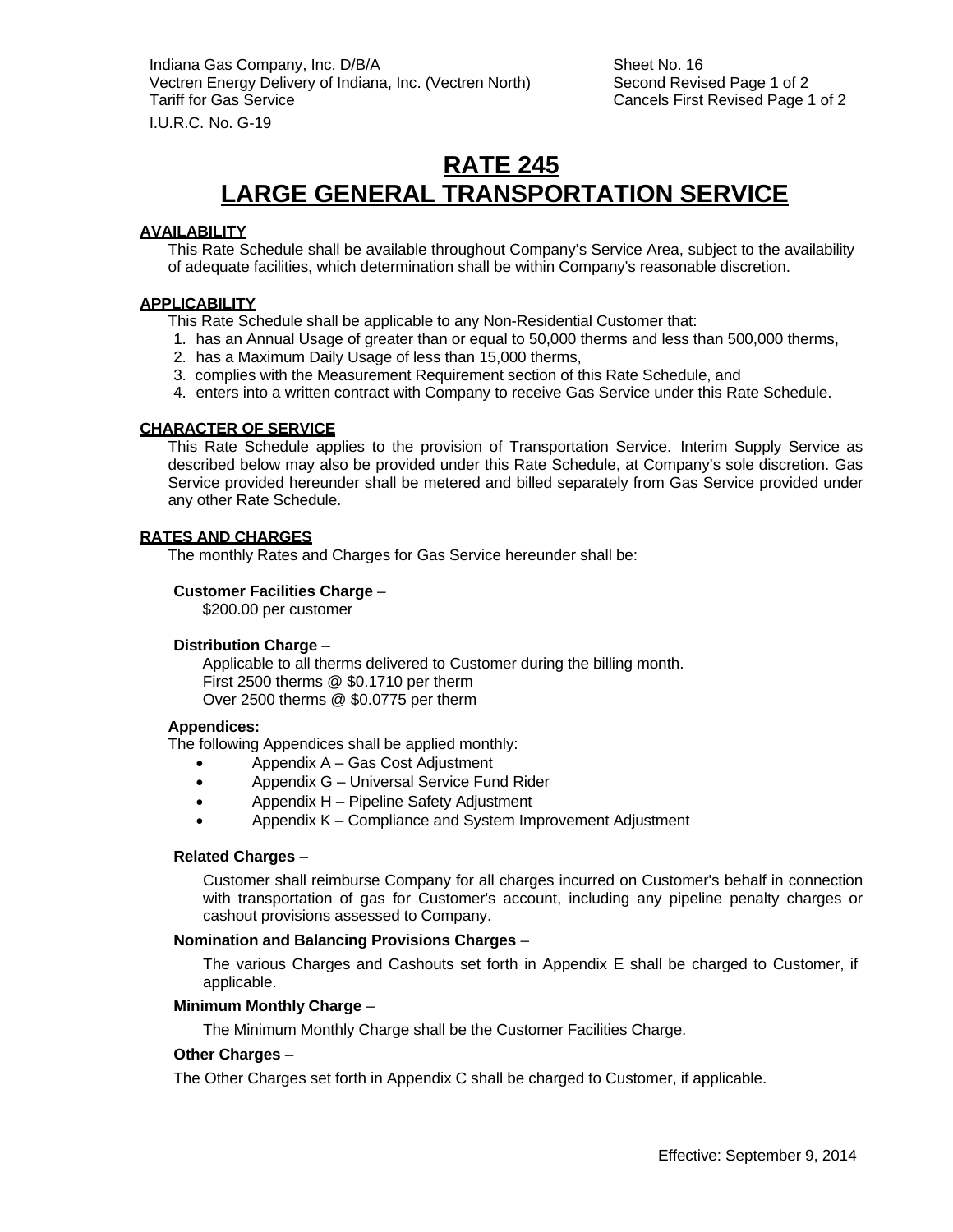# **RATE 245 LARGE GENERAL TRANSPORTATION SERVICE**

## **CONTRACT**

Customer shall enter into a written contract which specifies the hourly and daily maximum gas requirements of Customer and any other terms reasonably required by Company. The contract shall have an initial term of not less than one year and shall automatically extend for succeeding annual terms thereafter, subject to cancellation by either party after written notice submitted not less than ninety days prior to the end of the initial term or any succeeding annual term. However, in no event shall the contract expire during the Winter Season, unless such mid-winter termination date is mutually agreed upon.

## **UNACCOUNTED FOR GAS PERCENTAGE**

To compensate for unaccounted for gas losses, the quantity of gas available to Customer on a daily basis shall be equal to the quantity of gas delivered to Company's distribution system at the point of receipt for the account of Customer, reduced by the Unaccounted For Gas Percentage as set forth in Appendix F.

#### **NOMINATION AND BALANCING PROVISIONS**

Customer shall be subject to the provisions set forth in Appendix E.

#### **MEASUREMENT REQUIREMENT**

Customer shall provide and maintain on the Premises at the meter location electric and telephone service as required by Company for the operation of Company-owned electronic gas measurement devices and related communications equipment. If Customer's telephone line is frequently not available when Company seeks to obtain measurement data, Company may require Customer to provide a dedicated telephone line in order to continue Transportation Service under this Rate Schedule.

#### **CURTAILMENT**

When sufficient capacity or quantities of gas are not available to Company to meet existing and reasonably anticipated demands of Customers or to protect and replenish Company's underground storage reserves, which determinations shall be within Company's reasonable discretion, Customer shall, as provided by Rule 24 and upon notice from Company, curtail use of gas to such extent and during such periods as Company shall specify.

Customer shall curtail gas usage in not more than two hours upon notice from Company directing Curtailment of Gas Service under this Rate Schedule.

Gas usage by Customer during a Curtailment period in excess of the quantity allowed shall be considered Unauthorized Gas Usage and shall be subject to the Unauthorized Gas Usage Charge set forth in Appendix C.

#### **INTERIM SUPPLY SERVICE**

Company may provide Interim Supply Service in the event Customer is temporarily unable to obtain supply from supplier or Pool Operator. Company will provide such service on an interruptible monthto-month basis for a term as determined by Company. Customer shall be responsible for meeting all creditworthiness requirements as determined by Company, including, without limitation, pre-payment to Company for gas supply. Customer must execute a written agreement with Company to effectuate this service and service will not begin prior to the execution date of such agreement.

#### **TERMS AND CONDTIONS**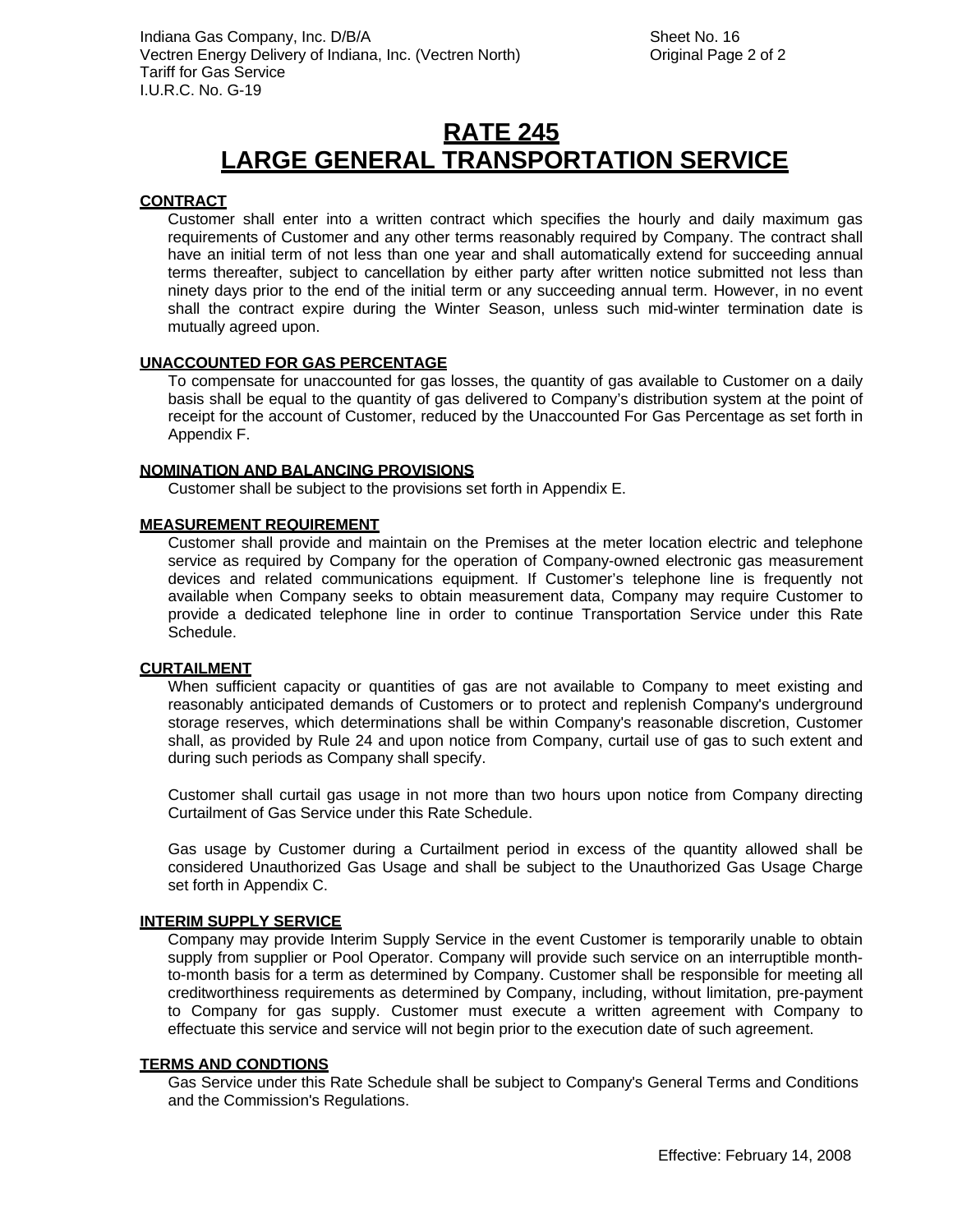## **RATE 260 LARGE VOLUME TRANSPORTATION SERVICE**

## **AVAILABILITY**

This Rate Schedule shall be available throughout Company's Service Area, subject to the availability of adequate facilities, which determinations shall be within Company's reasonable discretion.

#### **APPLICABILITY**

This Rate Schedule shall be applicable to any Non-Residential Customer that:

- 1. has an Annual Usage of 500,000 therms or greater, or has a Maximum Daily Usage of 15,000 therms or greater, or uses No. 6 fuel oil as an Alternate Fuel, and
- 2. complies with the Measurement Requirement section of this Rate Schedule, and
- 3. has entered into a written contract with Company to receive Gas Service under this Rate Schedule.

#### **CHARACTER OF SERVICE**

This Rate Schedule applies to the provision of Transportation Service. Interim Supply Service as described below may also be provided under this Rate Schedule, at Company's sole discretion. Gas Service provided hereunder shall be metered and billed separately from Gas Service provided under any other Rate Schedule.

#### **RATES AND CHARGES**

The monthly Rates and Charges for Gas Service hereunder shall be:

#### **Customer Facilities Charge** -

\$1,100.00 per customer

## **Distribution Charge** -

Applicable to all therms delivered to Customer during the Billing Month. First 50,000 therms @ \$0.0560 per therm Next 250,000 therms @ \$0.0440 per therm Over 300,000 therms @ \$0.0293 per therm

#### **Appendices:**

The following Appendices shall be applied monthly:

- Appendix A Gas Cost Adjustment
- Appendix G Universal Service Fund Rider
- Appendix H Pipeline Safety Adjustment
- Appendix K Compliance and System Improvement Adjustment

#### **Related Charges** –

Customer shall reimburse Company for all charges incurred on Customer's behalf in connection with transportation of gas for Customer's account, including any gas costs, pipeline penalty charges or Cashout provisions assessed to Company.

#### **Nomination and Balancing Provisions Charges** –

The various Charges and Cashouts set forth in Appendix E shall be charged to Customer, if applicable.

## **Minimum Monthly Charge** –

The Minimum Monthly Charge shall be the Customer Facilities Charge.

#### **Other Charges** –

The Other Charges set forth in Appendix C shall be charged to Customer, if applicable.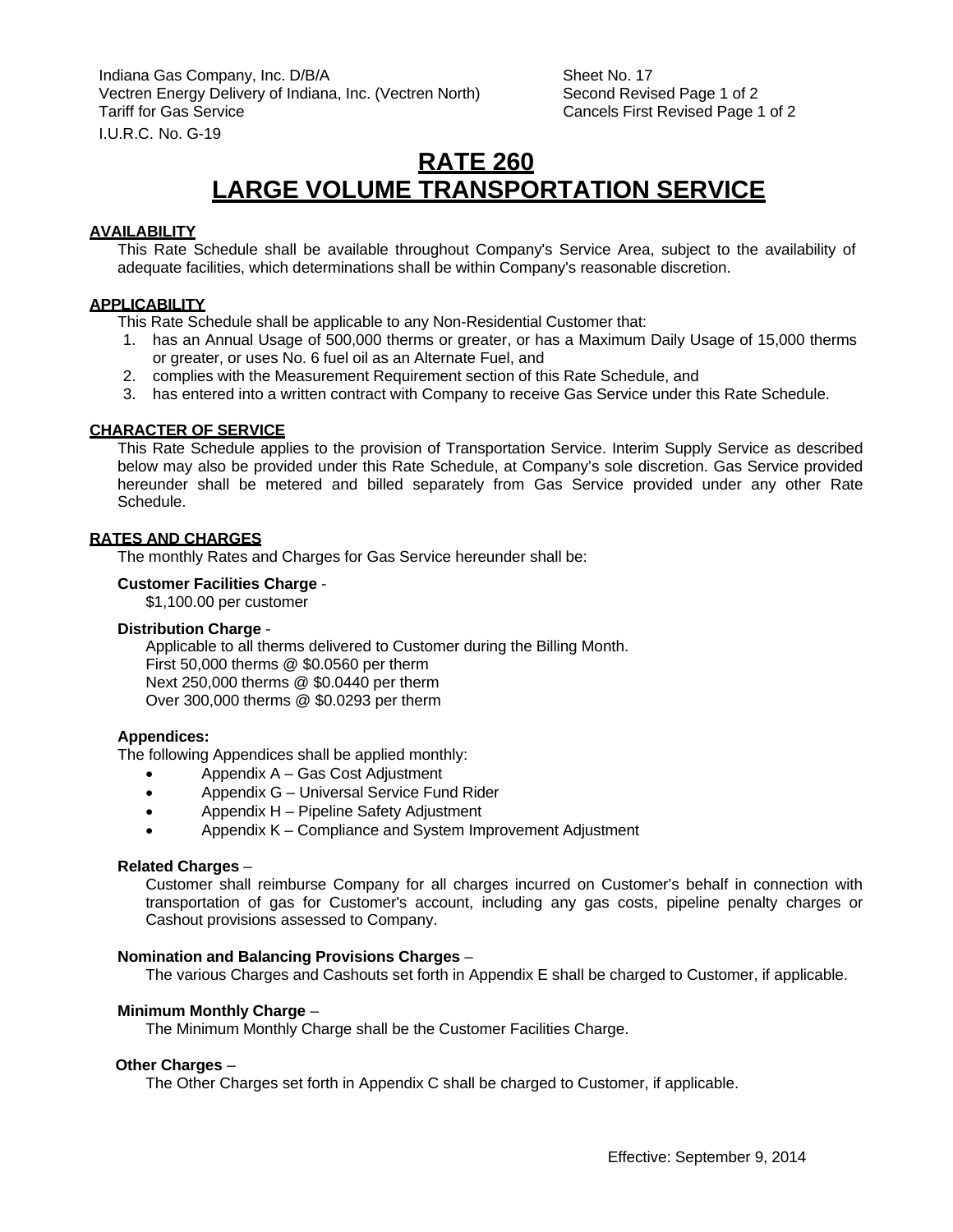## **RATE 260 LARGE VOLUME TRANSPORTATION SERVICE**

## **CONTRACT**

Customer shall enter into a written contract with Company, which specifies the hourly and daily maximum gas requirements of Customer and any other terms reasonably required by Company. The contract shall have an initial term of not less than two years and shall automatically extend for succeeding two-year terms thereafter, subject to cancellation by either party after written notice submitted not less than six months prior to the end of the initial term or any succeeding two-year term.

## **UNACCOUNTED FOR GAS PERCENTAGE**

To compensate for unaccounted for gas, the quantity of gas available to Customer on a daily basis shall be equal to the quantity of gas delivered to Company's distribution system at the point of receipt for the account of Customer, reduced by the Unaccounted For Gas Percentage as set forth in Appendix F.

## **NOMINATION AND BALANCING PROVISIONS**

Customer shall be subject to the provisions set forth in Appendix E.

#### **MEASUREMENT REQUIREMENT**

Customer shall provide and maintain on the Premises at the meter location electric and telephone service as required by Company for the operation of Company-owned electronic gas measurement devices and related communications equipment. If Customer's telephone line is frequently not available when Company seeks to obtain measurement data, Company may require Customer to provide a dedicated telephone line in order to continue Transportation Service under this Rate Schedule.

## **CURTAILMENT**

When sufficient capacity or quantities of gas are not available to Company to meet existing and reasonably anticipated demands of Customers or to protect and replenish Company's underground storage reserves, which determinations shall be within Company's reasonable discretion, Customer shall, as provided under Rule 24 and upon notice from Company, curtail use of gas to such extent and during such periods as Company shall specify.

Customer must curtail interruptible gas usage in not more than two hours upon notice from Company directing Curtailment of Gas Service under this Rate Schedule.

Gas usage by Customer during a Curtailment period in excess of the quantity allowed shall be considered Unauthorized Gas Usage and shall be subject to the Unauthorized Gas Usage Charge set forth in Appendix C.

## **INTERIM SUPPLY SERVICE**

Company may provide Interim Supply Service in the event Customer is temporarily unable to obtain supply from supplier or Pool Operator. Company will provide such service on an interruptible monthto-month basis for a term as determined by Company. Customer shall be responsible for meeting all creditworthiness requirements as determined by Company, including, without limitation, pre-payment to Company for gas supply. Customer must execute a written agreement with Company to effectuate this service and service will not begin prior to the execution date of such agreement.

#### **TERMS AND CONDITIONS**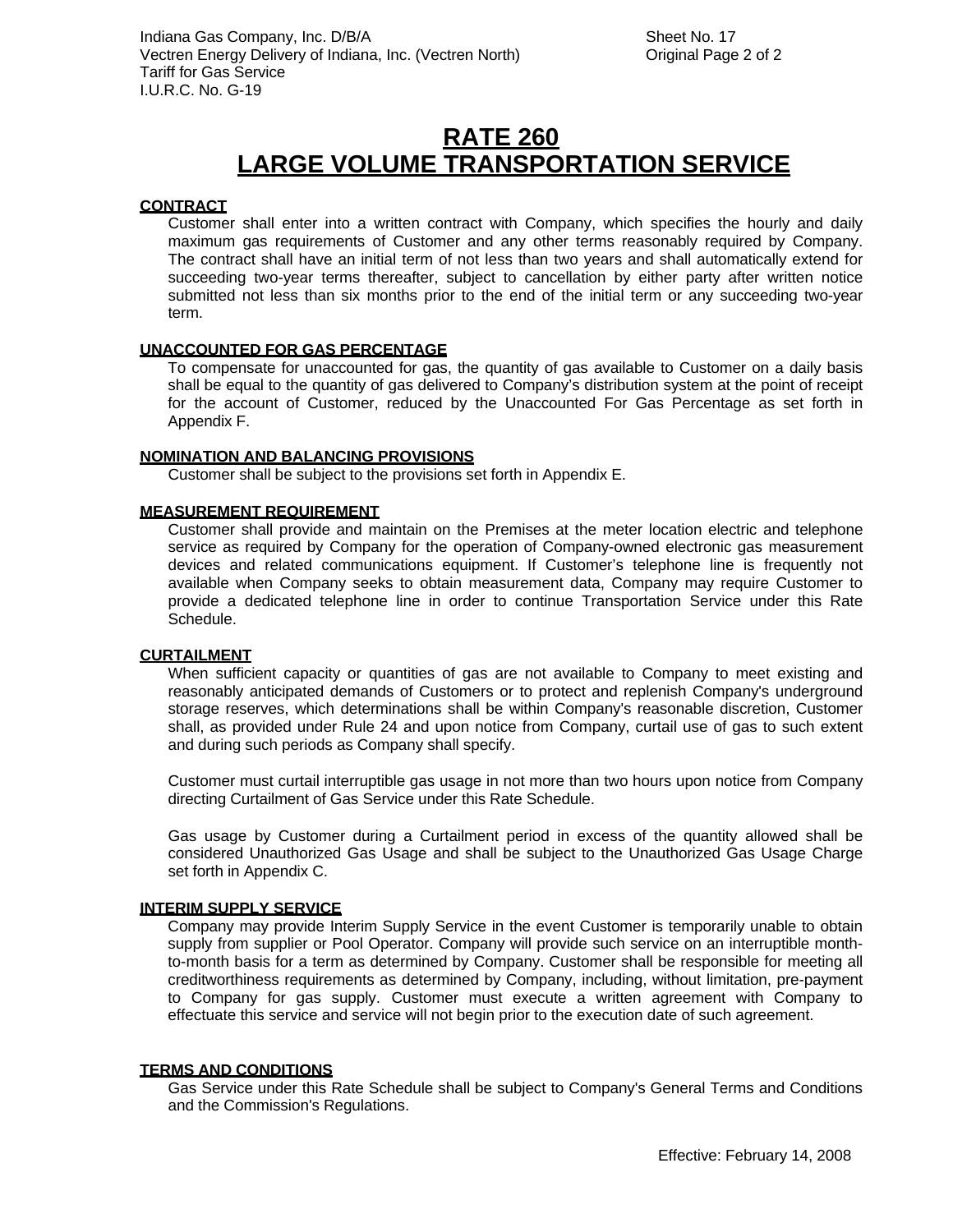## **RATE 270 LONG-TERM CONTRACT SERVICE**

#### **AVAILABILITY**

Availability of Gas Service under this Rate Schedule shall be determined by Company on a case-bycase basis, which determination shall be within Company's reasonable discretion. Gas Service hereunder shall also be subject to the prior approval by the Commission of the written contract between Company and Customer and subject to revocation, amendment or rescission by the Commission under applicable law.

#### **APPLICABILITY**

This Rate Schedule shall be applicable to any Commercial or Industrial Customer that agrees to receive Gas Service hereunder pursuant to a written contract with Company for one or more Premises. In order for customer to qualify for application of this Rate Schedule, Customer must establish by verified statement to Company, and Company must first determine in its reasonable discretion, that at one or more of Customer's Premises, the Gas Service to be provided under this Rate Schedule is required to enable Company to preserve or attract the load at such Premises. The aggregation of separate Premises for the purpose of receiving Gas Service under this Rate Schedule shall be limited to facilities owned by Customer or owned by a corporate affiliate of Customer.

#### **CHARACTER OF SERVICE**

This Rate Schedule applies to the provision of Gas Service as specified in the written contract between Company and Customer. Gas Service provided hereunder shall be metered and billed separately from Gas Service provided under any other Rate Schedule.

#### **RATES AND CHARGES**

The monthly Rates and Charges for Gas Service provided hereunder shall be referenced in the written contract between Company and Customer and the level of the Rates and Charges shall depend upon Company's assessment of the nature and extent of the competitive circumstances pertaining to the applicable Customer load, as well as any other reasonable factors affecting the appropriateness of that level, including, but not limited to, the quantity of Gas Service used or to be used, the time when such Gas Service is used or will be used, and the purpose for which such Gas Service is used or will be used. Except as otherwise provided in the written contract between Company and Customer, the Rates and Charges are subject to revision by the Commission as provided by law.

#### **CONTRACT**

Customer shall enter into a written contract with Company which specifies the terms and conditions of the Gas Service to be provided hereunder. The written contract shall include any terms and conditions reasonably required by Company, including, but not limited to, the following:

- 1. Customer must agree to a term for the written contract of at least five years; and
- 2. Customer must agree that during the term of the written contract it will not bypass Company's system via a direct or indirect interconnection with another supplier of gas service or displace or substantially reduce Company's provision of energy service to Customer through the use of an energy service other than natural gas.

Unless otherwise agreed between Company and Customer, Commission approval of the written contract between Company and Customer, as filed, is a condition precedent to the provision of Gas Service by Company to Customer hereunder.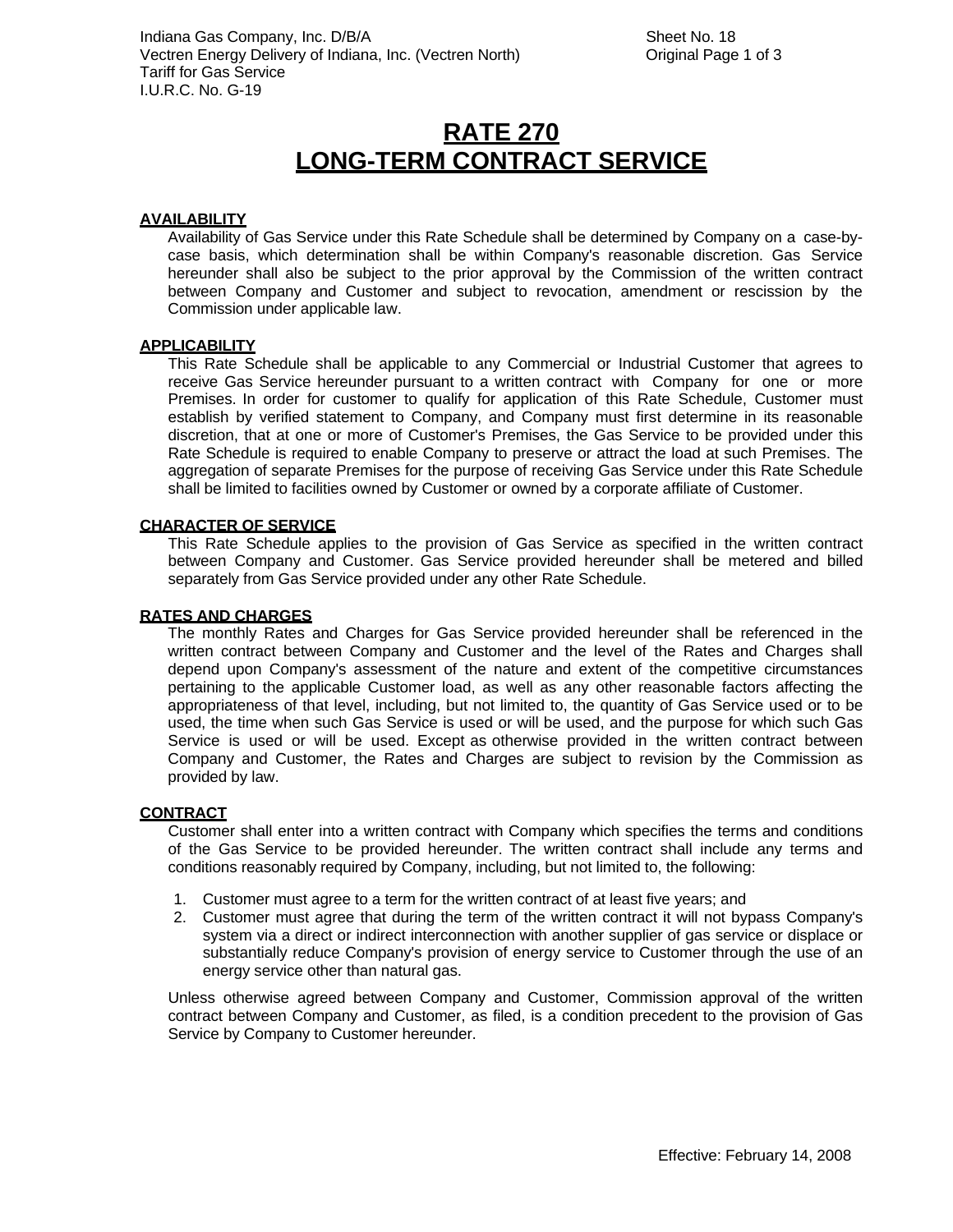# **RATE 270 LONG-TERM CONTRACT SERVICE**

## **UNACCOUNTED FOR GAS PERCENTAGE**

Except as otherwise provided in the written Contract between Company and Customer, Customer shall be subject to the Unaccounted For Gas Percentage set forth in Appendix F.

## **NOMINATION AND BALANCING PROVISIONS**

Except as otherwise provided in the written Contract between Company and Customer, Customer shall be subject to the provisions set forth in Appendix E.

#### **CURTAILMENT**

When sufficient capacity or quantities of gas are not available to Company to meet existing and reasonably anticipated demands of Customers or to protect and replenish Company's underground storage reserves, which determinations shall be within Company's reasonable discretion, Customer shall, as provided in the written contract between Company and Customer and upon notice from Company, curtail use of gas to such extent and during such periods as Company shall specify.

Gas usage by Customer during a Curtailment period in excess of the quantity allowed shall be considered Unauthorized Gas Usage and shall be subject to the Unauthorized Gas Usage Charge set forth in Appendix C.

#### **MEASUREMENT REQUIREMENT**

Customer shall provide and maintain on the Premises at the meter location electric and telephone service as required by Company for the operation of Company-owned electronic gas measurement devices and related communications equipment. If Customer's telephone line is frequently not available when Company seeks to obtain measurement data, Company may require Customer to provide a dedicated telephone line in order to continue Transportation Service under this Rate Schedule.

## **COMMISSION APPROVAL REQUIREMENT**

Prior to the initiation of Gas Service hereunder, the written contract between Company and Customer must be approved by the Commission. The Commission may approve written contracts between Company and Customers pursuant to the Commission's thirty (30) day filing process. A written contract pursuant to this Rate Schedule qualifies for approval by the Commission provided each of the following criteria is met:

- 1. Customer has entered into a written contract with Company which specifies the terms and conditions of the Gas Service to be provided.
- 2. The written contract between Company and Customer has been filed with the Commission for its approval.
- 3. The rates and charges for Gas Service provided under this Rate Schedule have been specified in the written contract.
- 4. Customer has agreed to a term for the written contract of at least five years.
- 5. Customer has agreed that during the term of the written contract it will not bypass Company's system via a direct or indirect interconnection with another supplier of gas service or displace or substantially reduce Company's provision of energy service to Customer through the use of an energy service other than natural gas.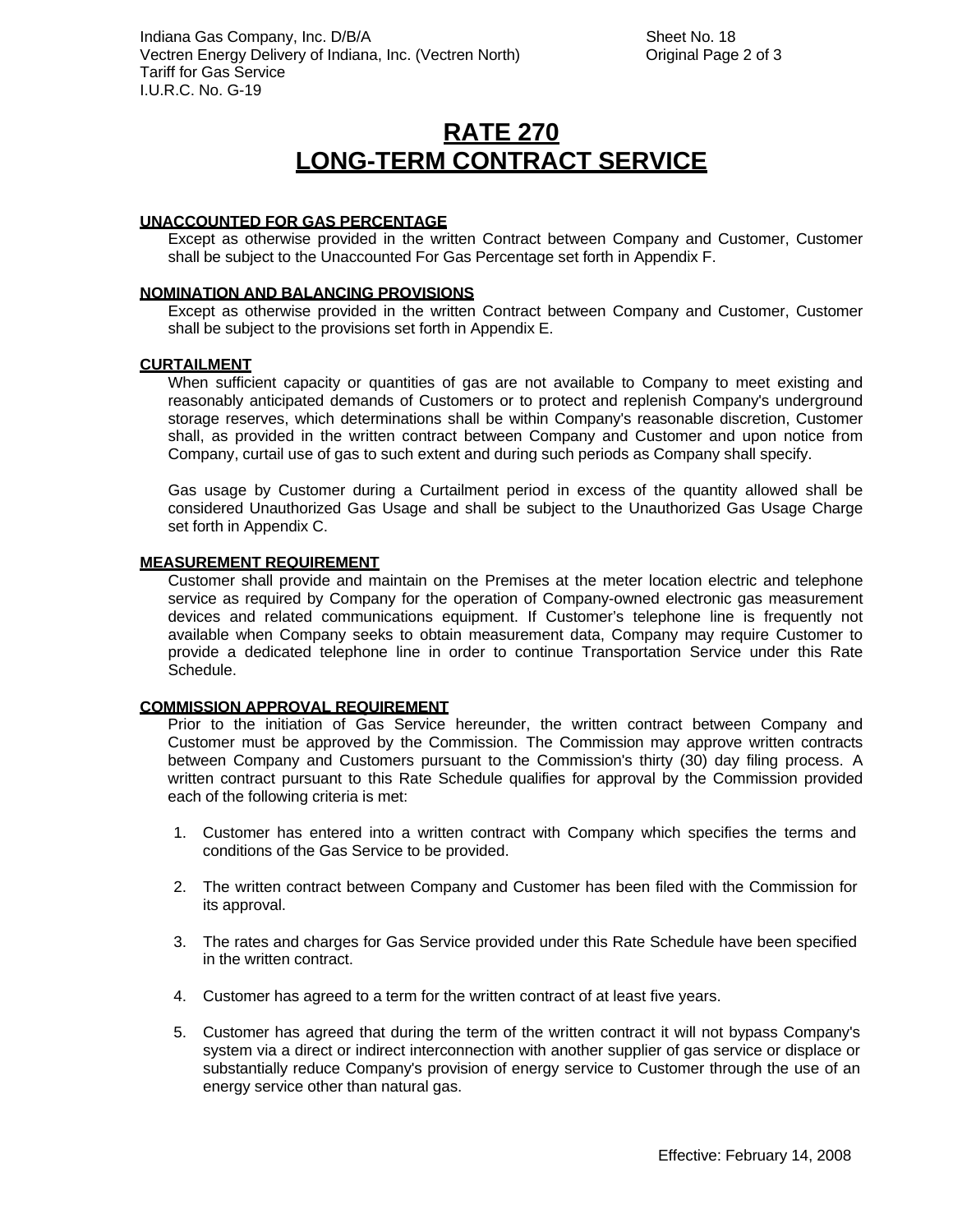# **RATE 270 LONG-TERM CONTRACT SERVICE**

- 6. At one or more of the Premises to be served pursuant to the written contract between Company and Customer, the service to be provided under this Rate Schedule is required to enable Company to preserve or attract the load.
- 7. The written contract between Company and Customer has been the result of "arm's length" negotiations.
- 8. The written contract between Company and Customer shall result in a direct benefit to Company's other customers.

## **TERMS AND CONDITIONS**

Except as otherwise provided in the written contract between Company and Customer, Gas Service under this Rate Schedule shall be subject to Company's General Terms and Conditions and the Commission's Regulations.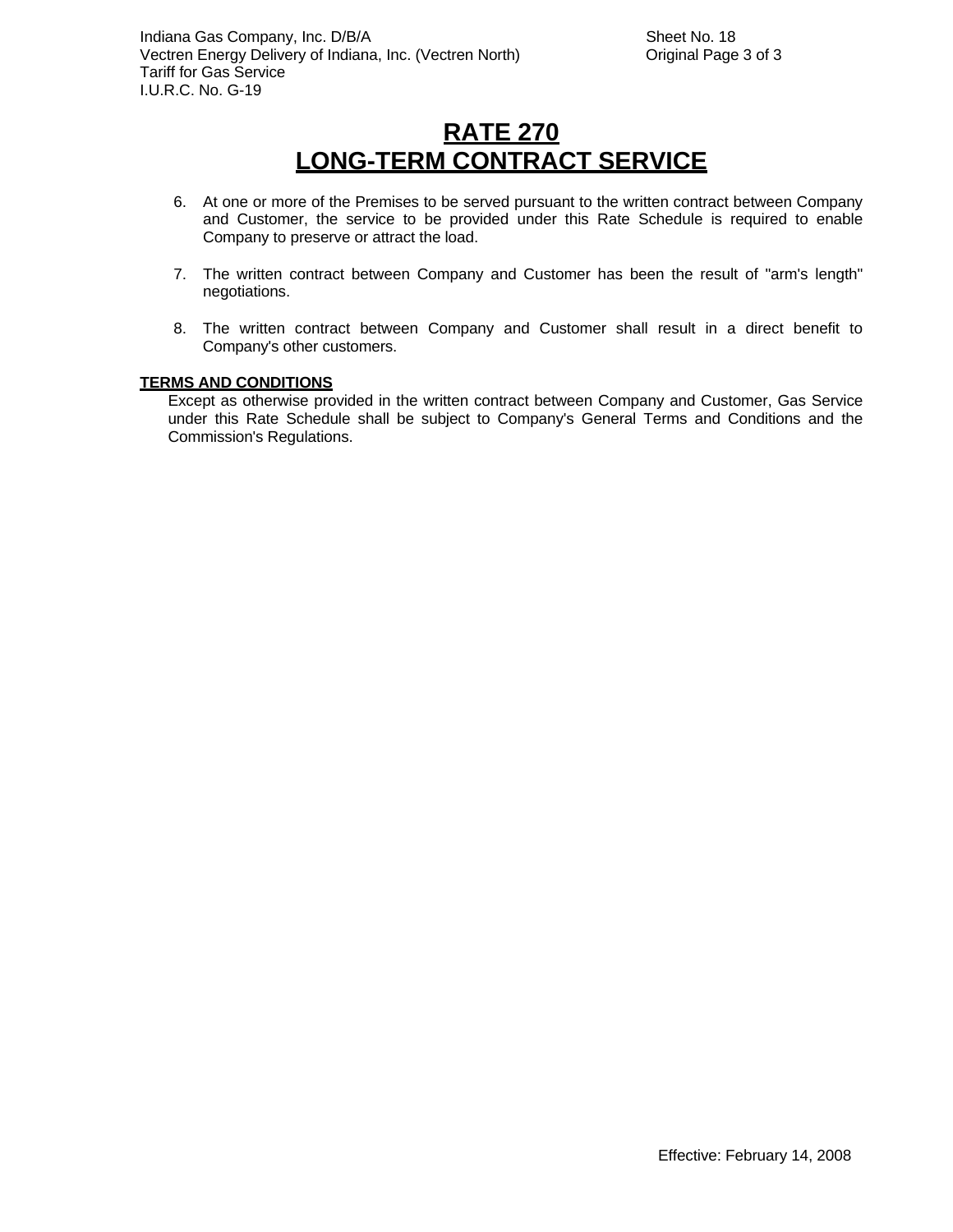#### **APPLICABILITY**

Pooling Service is a service applicable to any Pool Operator and any Transportation Customer under Rates 245, 260, or 270 that designates a Pool Operator to manage its gas supplies as part of an aggregated Customer Pool.

#### **CHARACTER OF SERVICE**

This Rate Schedule applies to the provision of Pooling Service for Transportation Customers. Pool Operator and electing Transportation Customer are subject to provisions of this Rate Schedule.

Pool Operator shall deliver to the Company gas supplies needed to satisfy the daily and monthly usage requirement of Pool Operator's Pool Customers in accordance with the requirements set forth in this Rate Schedule, Appendix E, and in the Pooling Agreement. Pooling will not be permitted across multiple Operating Systems unless approved in advance by the Company.

Pool Operator shall provide nominations for its aggregated Pool Customers' deliveries. For purposes of calculating daily and monthly imbalances, the usages of all Customers within a Pool will be combined into a single Pool usage total, which will be matched against the Pool Operator's total pipeline deliveries for such Pool.

Pool Operator shall be responsible for complying with Operational Flow Orders, daily and monthly balancing, and the payment of any daily and monthly imbalance Cashouts, and applicable charges. Transportation Customer shall remain responsible for all charges under its applicable Rate Schedule 245, 260, or 270.

Imbalance trading provided in Appendix E allows Pool Operator to trade imbalances to minimize otherwise applicable imbalance charges.

## **SUMMARY OF CHARGES**

Pool Operator's Bill shall be rendered monthly, and shall consist of the following charges, as applicable:

**Financial Evaluation Fee:** \$50 for the initial and each subsequent Pool Operator financial evaluation performed by Company.

**Administrative Fee:** Pool Operator shall be assessed a monthly Administrative Fee of \$100 for each Pool.

**Nomination and Balancing Charges:** All nomination and balancing charges and imbalance trading charges associated with Pool Operator's Pool, including those listed in Appendix E, Nomination and Balancing Provisions, shall be billed to Pool Operator each month.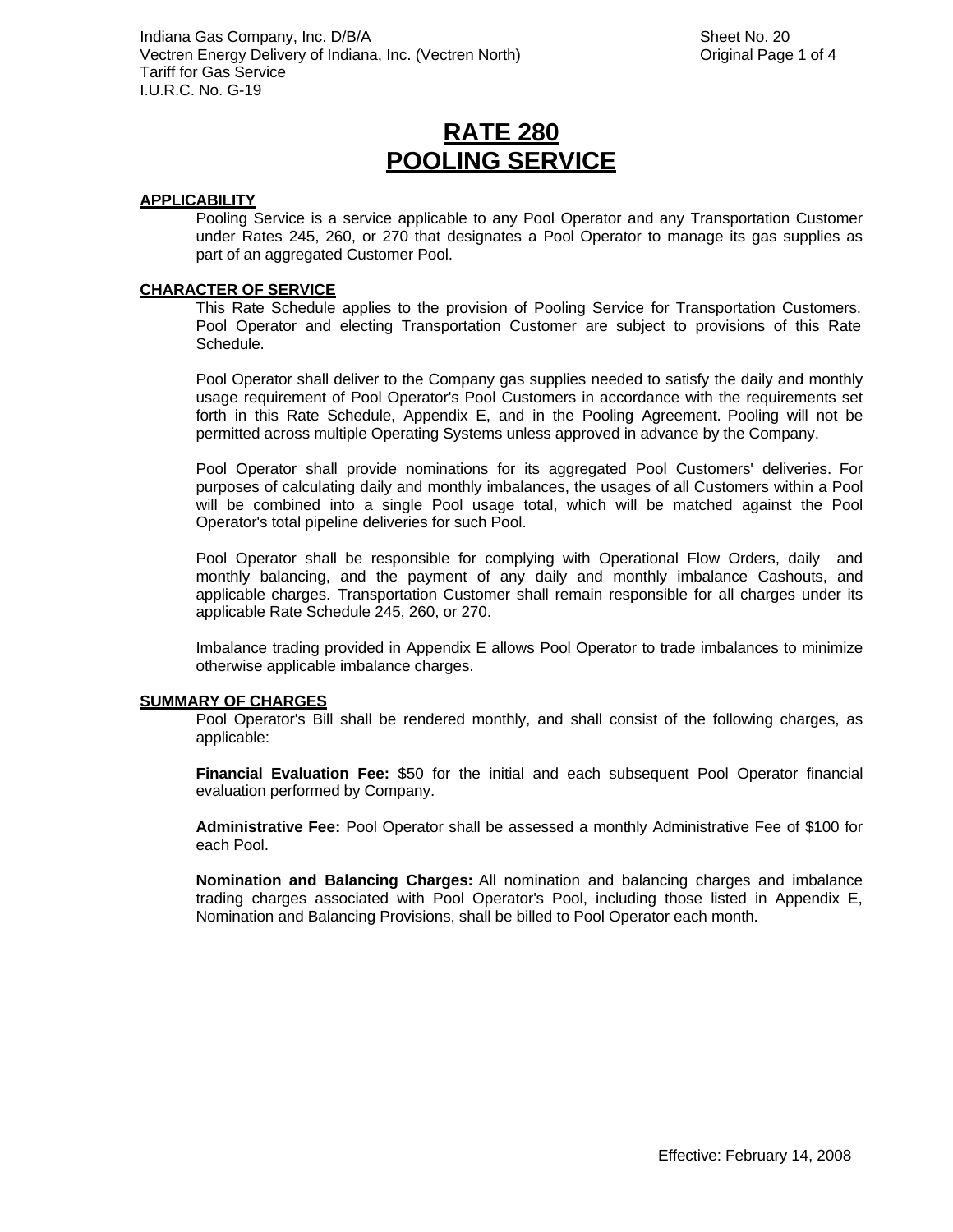**Related Charges:** Pool Operator shall reimburse Company for all charges incurred in connection with transportation of gas for Pool Operator's Pool including any gas costs, penalty charges, or Cashouts.

**Late Payment Charge:** Payment by Pool Operator shall be due seventeen (17) days from the date of issuance of the Bill. Company or an authorized agent must receive Payment of the total amount due by the due date shown on the Pool Operator's Bill. If Pool Operator does not pay the total amount due by the date shown, an additional amount equal to one percent (1%) of the total unpaid balance shall also become due and payable. For each subsequent month, or portion thereof, of non-payment, an additional charge of one percent of the total unpaid balance shall be assessed.

**Insufficient Funds Check Charge:** For each check of Pool Operator returned by any bank due to insufficient funds, Pool Operator shall be charged \$25.00 to cover a part of the cost of processing such check.

## **PROVISIONS AND REQUIREMENTS FOR TRANSPORTATION CUSTOMER PARTICIPATION**

Transportation Customer shall comply with the following provisions and requirements:

**Contract:** Customer shall enter into a contract with Company that designates its selected Pool Operator from a list of approved Pool Operators that have signed Pooling Agreements with Company and who comply with the provisions of this Rate Schedule. Such elections will carry over from month to month unless Customer and Pool Operator notify Company of any change at least ten (10) business days prior to the start of a new month.

**Initiation of Pooling Service:** An existing Rate 245, 260, or 270 Transportation Customer that desires to begin utilizing Pooling Service under this Rate Schedule shall do so effective with Customer's next meter reading date.

Customer's prior delinquencies must be cured prior to commencing participation in Pooling Service, unless otherwise agreed to in advance by Company.

Customer shall eliminate any existing over-delivery or under-delivery quantities via a Cashout with Company prior to commencing participation in Pooling Service, as follows:

- (1) If Customer has an ending under-delivery quantity, Customer shall pay Company for each Dekatherm of under-delivery quantity a price equal to the average of the previous six-months' Monthly Average Index Charges (as defined in Appendix E) plus applicable taxes.
- (2) If Customer has an ending over-delivery quantity, Company shall pay Customer for each Dekatherm of Over-delivery quantity a price equal to the average of the previous sixmonths' Monthly Average Index Charges (as defined in Appendix E).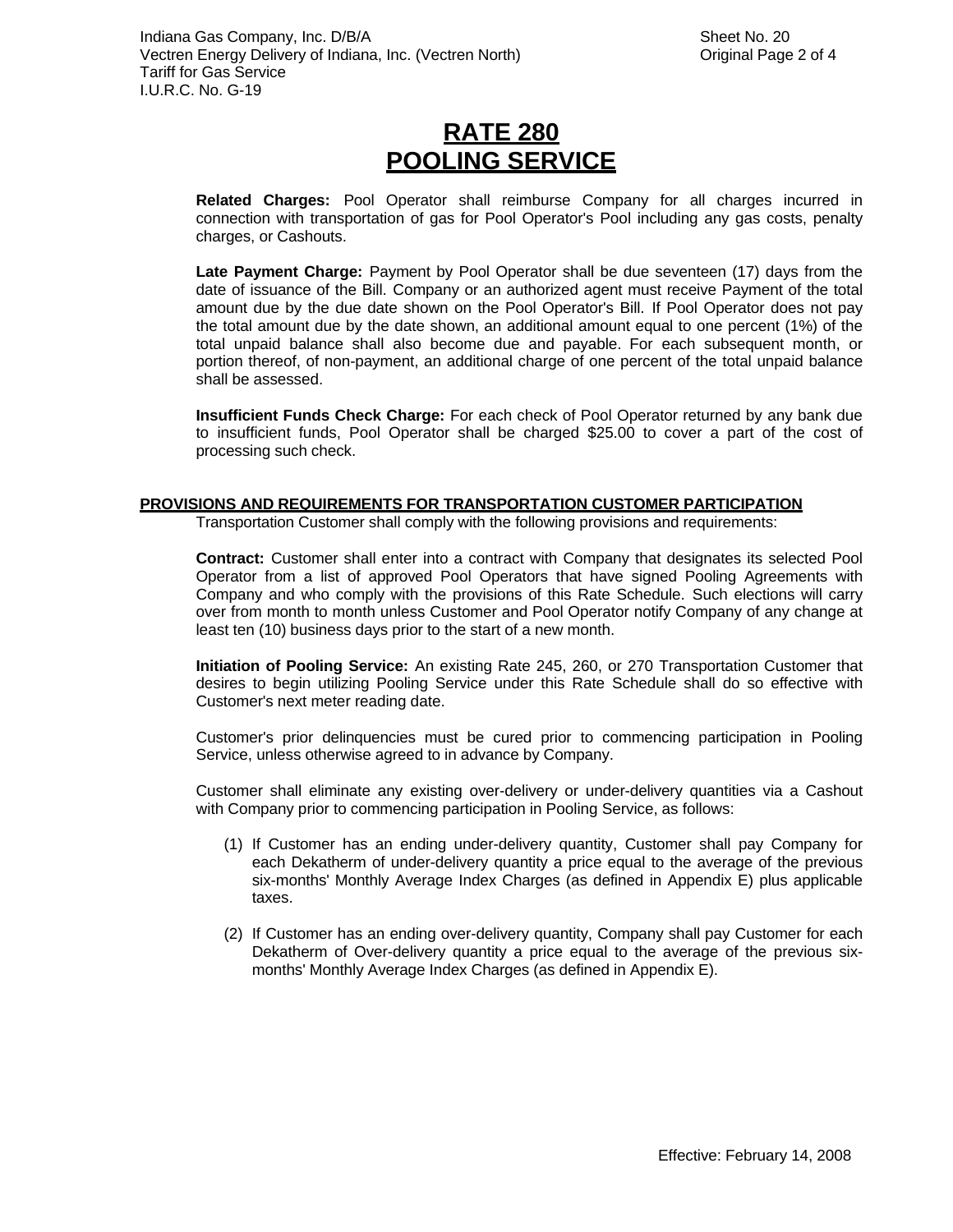## **PROVISIONS AND REQUIREMENTS FOR POOL OPERATOR PARTICIPATION**

Pool Operator shall comply with the following provisions:

#### **Contract:**

Pool Operator must enter into a written Pooling Agreement with Company. Such Pooling Agreement shall set forth specific covenants and obligations undertaken by Company and Pool Operator under this Rate Schedule on behalf of the Pool's Customers. The Pooling Agreement shall have an initial term of not less than one year and shall automatically extend for succeeding annual terms thereafter subject to cancellation by either party after written notice submitted not less than ninety days prior to the end of the initial term or any succeeding annual term. However, in no event shall the Pooling Agreement expire during the Winter Season, unless such midwinter termination date is mutually agreed upon.

## **Creditworthiness Standards and Requirements:**

In order to qualify for participation under the Pooling Service, Pool Operator must pass an initial Financial evaluation performed by Company, and any such subsequent evaluation(s) deemed appropriate by Company, to ensure that Pool Operator possesses sufficient resources to perform its responsibilities and to ensure financial performance under this Rate Schedule. In addition, if Pool Operator's participation in the Pooling Service was previously terminated due to Pool Operator's non-compliance, Pool Operator shall provide information acceptable to Company that such cause for non-compliance has been corrected and will be avoided in the future. All prior delinquencies must be cured prior to commencing participation in the Pooling Service. Moreover, any and all charges from previous non-compliance shall be corrected prior to participation in the Pooling Service.

Pool Operator must complete and sign Company's Pool Operator Registration Form and Credit Application to be considered for participation in the Pooling Service. A Pool Operator desiring to participate in Pooling Service will be evaluated by Company to establish credit levels acceptable to Company. Company will apply, on a non-discriminatory basis, reasonable financial standards to assess and examine a Pool Operator's creditworthiness. These standards will take into consideration the scope of the operations of each Pool Operator and the level of risk to Company. In order to pass Company's financial evaluation, a Pool Operator may be required to provide security, the form and amount of which shall be specified by the Company.

Financial evaluations will be based on standard credit factors such as financial and credit ratings, trade references, bank information, unused line of credit, Pool Customers' payment histories, and related financial information that has been independently audited, if available. Company shall determine creditworthiness based on the above criteria, and will not deny a Pool Operator's participation in Pooling Service without reasonable cause.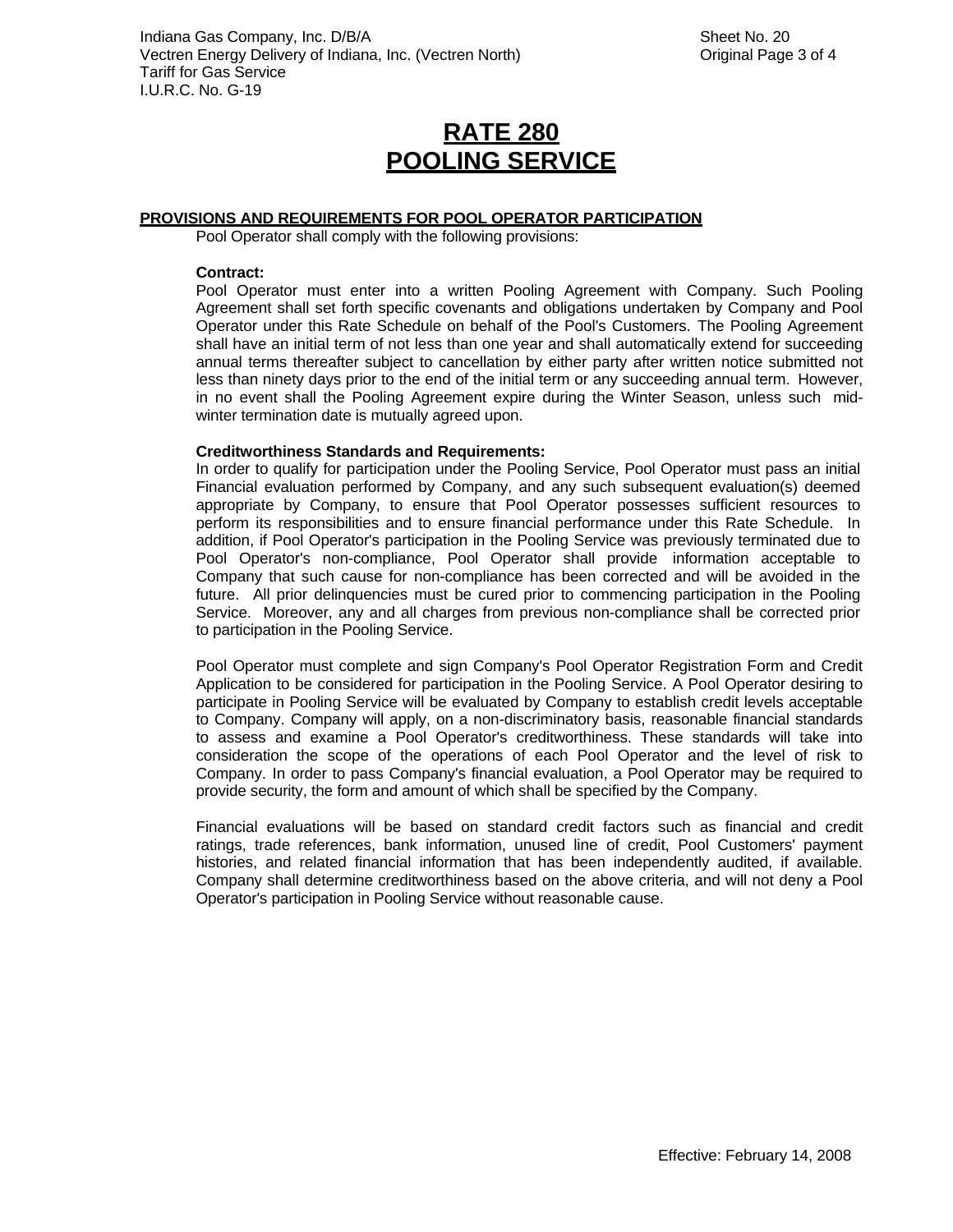Company reserves the right to conduct a financial re-evaluation of Pool Operator from time to time. Such re-evaluation may be initiated either by a request from the Pool Operator, or by Company if Company reasonably believes that the creditworthiness of a Pool Operator may have changed or that the operating environment or other conditions may have changed that may have increased the risks posed by operations of the Pool. Based on such re-evaluation, a Pool Operator's level of participation may be increased or decreased, additional security may be required, or Pool Operator may be removed from further participation in the Pooling Service.

#### **Unaccounted for Percentage:**

To compensate for unaccounted for gas, the quantity of gas available to Pool Customers on a daily basis shall be equal to the quantity delivered to the Company's distribution system at the point of receipt by Pool Operator for Pool Customers, reduced by the Unaccounted for Percentage as set forth in Appendix F.

#### **Nomination and Balancing Provisions:**

Pool Operator shall be subject to the Nomination and Balancing Provisions in Appendix E.

#### **Curtailment Procedures:**

Pool Operator shall be subject to the Curtailment Procedures in Company's General Terms and Conditions.

#### **Required Regulatory Approvals:**

Pool Operator must have all required regulatory approvals related to the transportation of the gas for Pool Operator's Pool.

## **Termination of Pooling Service Participation:**

A Pool Operator that ceases participation in Pooling Service shall eliminate any existing overdelivery or under-delivery quantities via a Cashout with the Company, as follows:

- (1) If Pool Operator has an ending net under-delivery quantity, Pool Operator shall pay Company for each Dekatherm of under-delivery quantity a price equal to the average of the previous six months' Monthly Average Index Charge (as defined in Appendix E) plus applicable taxes.
- (2) If Pool Operator has an ending over-delivery quantity, Company shall pay Pool Operator for each Dekatherm of over-delivery quantity a price equal to the average of the previous six months' Monthly Average Index Charge (as defined in Appendix E).

#### **WAIVER OF CHARGES**

In its reasonable discretion, on a case-by-case basis, Company may waive all or part of any Charge assessable to Pool Operator or Transportation Customer pursuant to this Rate Schedule, provided, however, that the waiver of such charge shall be exercised on a nondiscriminatory basis.

#### **TERMS AND CONDITIONS**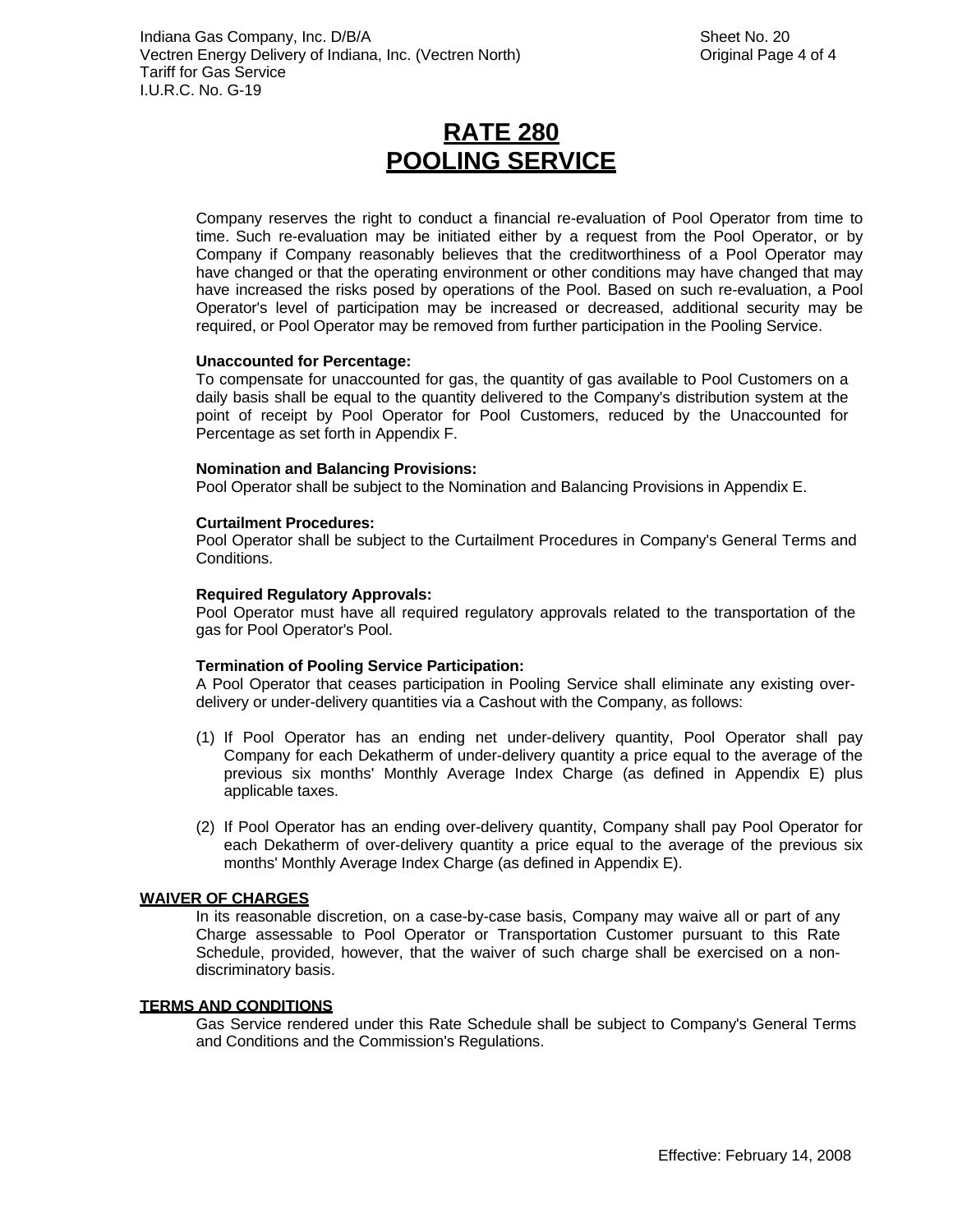## **RATE 285 SCHOOL/GOVERNMENT POOLING SERVICE**

## **APPLICABILITY**

School/Government Pooling Service is an optional service applicable to any School/Government Supplier that has applied for and been approved under the Creditworthiness Standards and Requirements herein.

## **CHARACTER OF SERVICE**

This Rate Schedule applies to the provision of School/Government Pooling Service for Rate 225, School/Government Transportation Service Customers.

School/Government Supplier shall deliver to the Company gas supplies needed to satisfy the daily and monthly usage requirement of School/Government Supplier's Pool Customers in accordance with the requirements set forth in this Rate Schedule, Appendix J, and the School/Government Pooling Agreement. Pooling will not be permitted across multiple operational systems or transportation programs unless approved in advance by Company.

School/Government Supplier shall provide nominations for its aggregated School/Government Pool Customers' deliveries. For purposes of calculating daily imbalances, the School/Government Pool's DDQ will be matched against the School/Government Supplier's total pipeline deliveries for such Pool.

School/Government Supplier shall be responsible for complying with Operational Flow Orders, daily balancing, and the payment of any daily imbalance Cashouts, and applicable charges.

Imbalance trading provided for in Appendix J allows School/Government Supplier to trade imbalances to minimize otherwise applicable imbalance charges.

#### **SUMMARY OF CHARGES**

School/Government Supplier's Bill shall be rendered monthly, and shall consist of the following charges, as applicable:

#### **Financial Evaluation Fee:**

\$50 for the initial and each subsequent School/Government Supplier financial evaluation performed by Company.

**Administrative Fee:** School/Government Supplier shall be assessed a monthly Administrative Fee of \$100 for each Pool.

**Nomination and Balancing Charges:** All nomination and balancing charges and imbalance trading charges associated with School/Government Supplier's School/Government Pool, including those listed in Appendix J, School/Government Nomination and Balancing Provisions, shall be billed to School/Government Supplier each month.

## **Nomination Error Charge:**

School/Government Supplier shall pay a Nomination Error Charge of \$0.50 per Dekatherm on the quantity difference between School/Government Supplier's Daily Transportation Nomination and the confirmed deliveries under School/Government Supplier's Daily Pipeline Nomination for each day such difference occurs.

## **DDQ Non-Compliance Charge:**

\$1 per Dth on days in which no Operational Flow Order (OFO) is in effect (provided no alternate arrangements are made with Company) against the daily difference between the Pool's DDQ and aggregate deliveries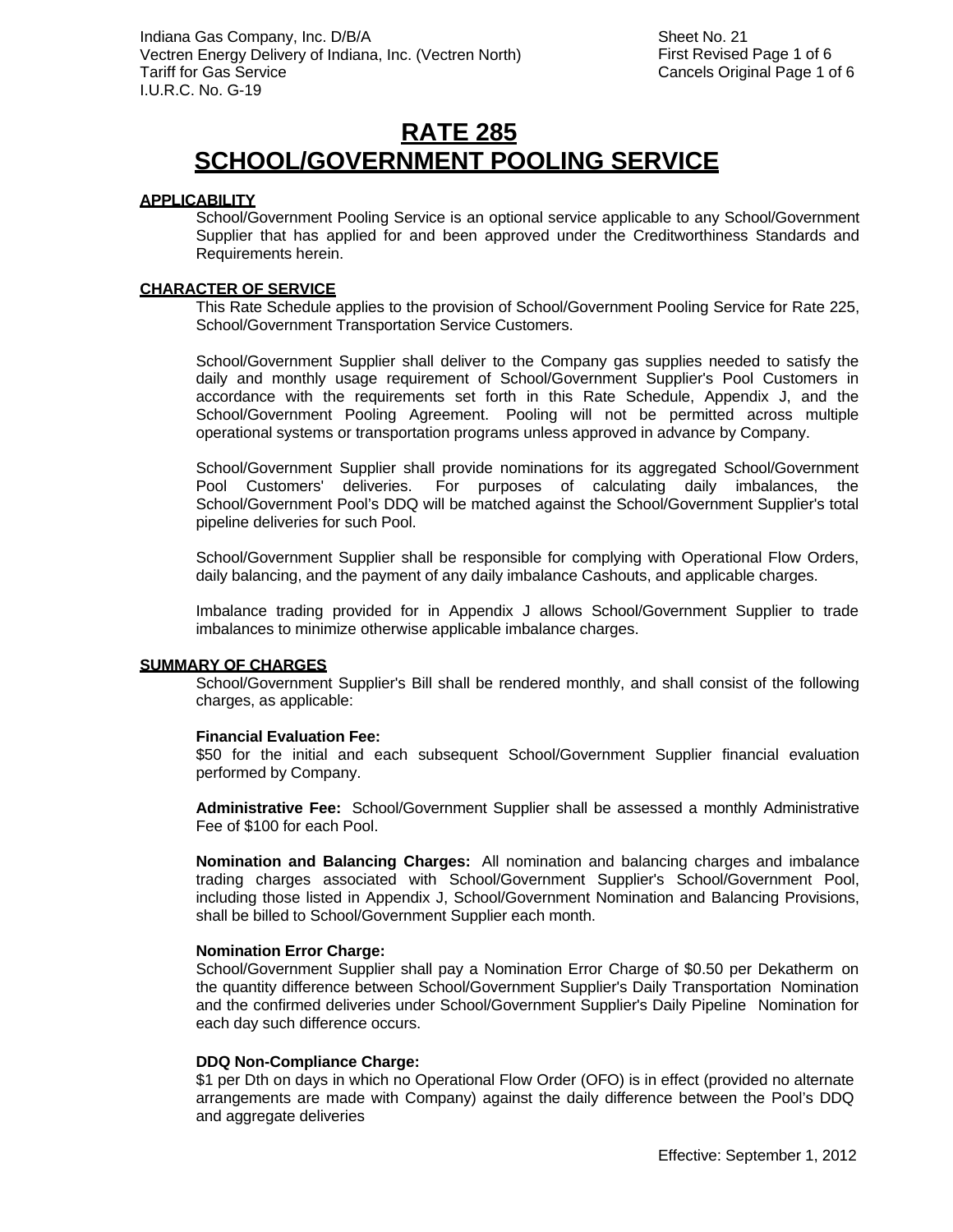#### **City Gate Allocation Non-Compliance Charge:**

\$1 per Dth on the quantity difference if School/Government Supplier's Daily Pipeline Nomination is less than the minimum or greater than the maximum city gate allocation requirements.

#### **OFO Non-Compliance Charge:**

\$10 per Dth applied to the difference between School/Government Supplier's DDQ and actual deliveries if School/Government Supplier over-delivers on days in which a Warm Weather OFO is in effect or under-delivers on days in which a Cold Weather OFO is in effect.

**Related Charges:** School/Government Supplier shall reimburse Company for all charges incurred by Company in connection with interstate pipeline transportation of School/Government Supplier-Delivered Gas including any gas costs, penalty charges, or Cashouts.

**Late Payment Charge:** Payment by School/Government Supplier shall be due seventeen (17) days from the date of issuance of the Bill. Company or an authorized agent must receive payment of the total amount due by the due date shown on the School/Government Supplier's Bill. If School/Government Supplier does not pay the total amount due by the date shown, an additional amount equal to one percent (1%) of the total unpaid balance shall also become due and payable. For each subsequent month, or portion thereof, of non-payment, an additional charge of one percent of the total unpaid balance shall be assessed.

**Insufficient Funds Check Charge:** For each check of School/Government Supplier returned by any bank due to insufficient funds, School/Government Supplier shall be charged as set forth in Appendix C, Other Charges to cover a portion of the cost of processing such check.

#### **PROVISIONS AND REQUIREMENTS FOR SCHOOL/GOVERNMENT SUPPLIER PARTICIPATION**

School/Government Supplier shall comply with the following provisions:

#### **Contract:**

School/Government Supplier must enter into a written School/Government Pooling Agreement with Company. Such School/Government Pooling Agreement shall set forth specific covenants and obligations undertaken by Company and School/Government Supplier under this Rate Schedule on behalf of the School/Government Supplier's Pool Customers. School/Government Pooling Agreement shall have an initial term of not less than one year and shall automatically extend for succeeding annual terms thereafter subject to cancellation by either party after written notice submitted not less than ninety days prior to the end of the initial term or any succeeding annual term. However, in no event shall the School/Government Pooling Agreement expire during the Winter Season, unless such mid-winter termination date is mutually agreed upon, or School/Government Supplier fails to perform its responsibilities hereunder and Company elects to terminate School/Government Supplier's participation hereunder.

School/Government Supplier must provide written notice to Company of Customers joining its pool, or Customers leaving their pool, 10 business days prior to the first of the month. The effective date for Customers joining or leaving pools will be Customer's read date the following month.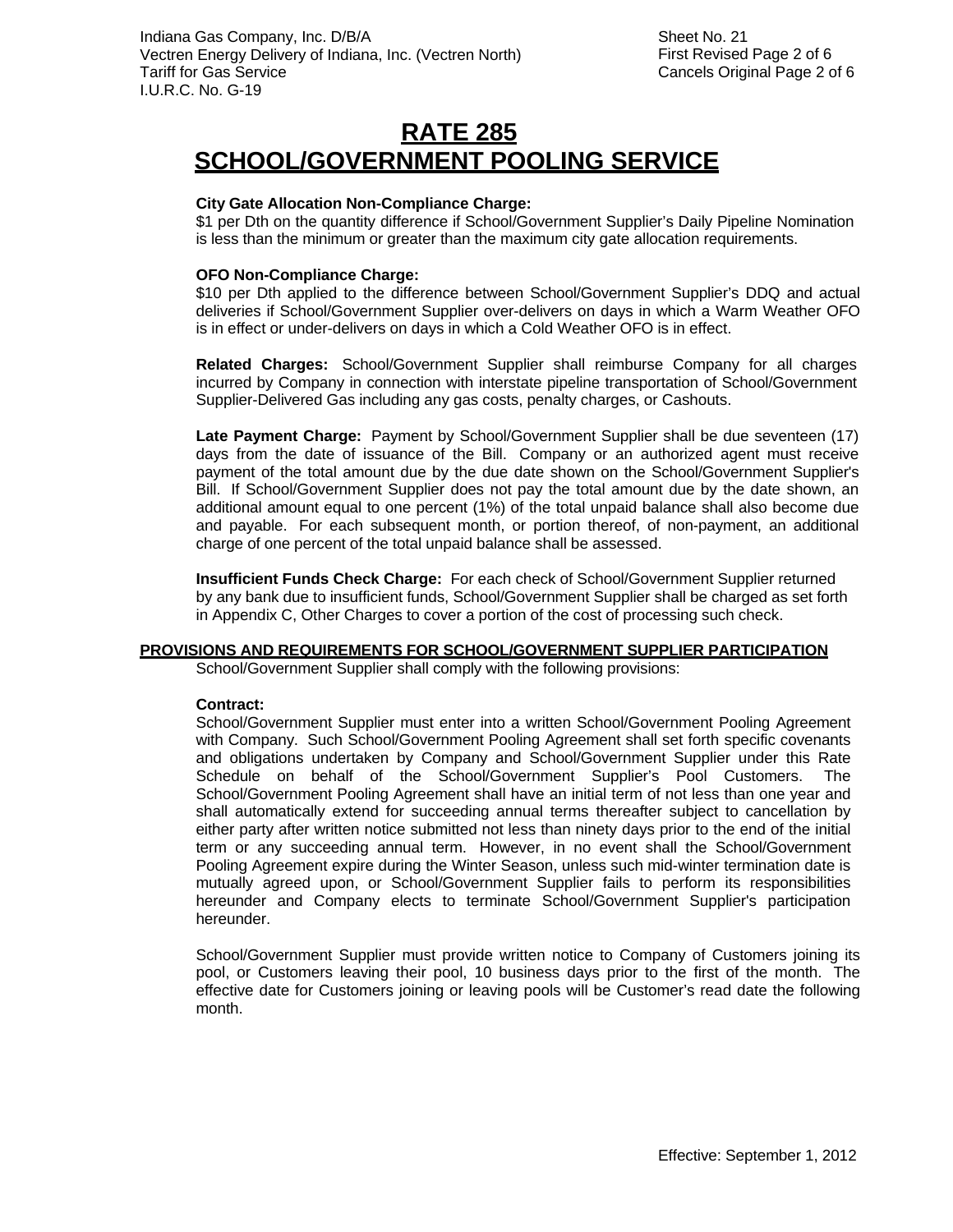#### **Creditworthiness Standards and Requirements:**

In order to qualify for participation under the School/Government Pooling Service, School/Government Supplier must pass an initial financial evaluation performed by Company, and any such subsequent evaluation(s) deemed appropriate by Company, to ensure that School/Government Supplier possesses sufficient resources to perform its responsibilities and to ensure financial performance under this Rate Schedule. In addition, if School/Government Supplier's participation in School/Government Pooling Service was previously terminated due to School/Government Supplier's non-compliance, School/Government Supplier shall provide information acceptable to Company that such cause for non-compliance has been corrected and will be avoided in the future. All prior delinquencies must be cured prior to commencing participation in the School/Government Pooling Service. Moreover, any and all charges from previous non-compliance shall be corrected prior to participation in the School/Government Pooling Service.

School/Government Supplier must complete and sign the Company's School/Government Supplier Registration Form and Credit Application to be considered for participation in the School/Government Pooling Service. A School/Government Supplier desiring to participate in the School/Government Pooling Service will be evaluated by the Company to establish credit levels acceptable to the Company. The Company will apply, on a non-discriminatory basis, reasonable financial standards to assess and examine a School/Government Supplier's creditworthiness. These standards will take into consideration the scope of the operations of each School/Government Supplier and the level of risk to Company. In order to pass Company's financial evaluation, School/Government Supplier may be required to provide security, the form and amount of which shall be specified by Company.

Financial evaluations will be based on standard credit factors such as financial and credit ratings, trade references, bank information, unused line of credit, Pool Customers' payment histories, and related financial information that has been independently audited, if available. Company shall determine creditworthiness based on the above criteria, and will not deny School/Government Supplier's participation in the School/Government Pooling Service without reasonable cause.

Company reserves the right to conduct a financial re-evaluation of School/Government Supplier from time to time. Such re-evaluation may be initiated either by a request from School/Government Supplier, or by Company if Company reasonably believes that the creditworthiness of School/Government Supplier may have changed or that the operating environment or other conditions may have changed that may have increased the risks posed by operations of the Pool. Based on such re-evaluation, School/Government Supplier's level of participation may be increased or decreased, additional security may be required, or School/Government Supplier may be removed from further participation in School/Government Pooling Service.

#### **School/Government Supplier Code of Conduct**

Each School/Government Supplier participating in School/Government Pooling Service shall:

- 1. Communicate to Customers, in clear, understandable terms, Customers' rights and responsibilities. This communication shall include: 1) School/Government Supplier's customer service address, local or toll-free telephone number and hours of operation; and 2) a statement describing the procedures for handling complaints and disputes.
- 2. Provide in writing, pricing and payment terms that are clear and understandable and inform Customers whether the price that Customer will pay is inclusive or exclusive of applicable taxes.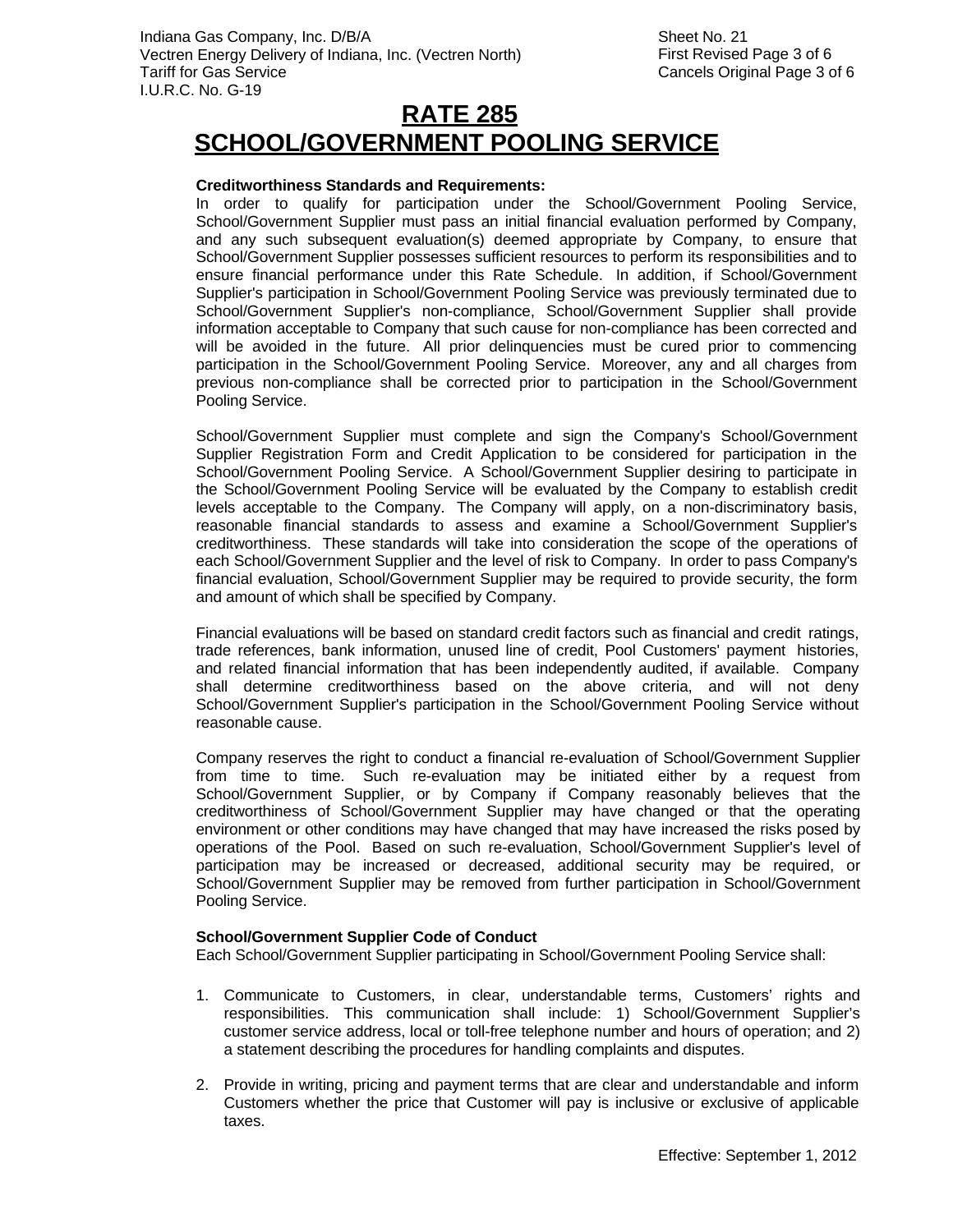- 3. Refrain from engaging in communications, acts or practices that are fraudulent, deceptive, misleading, unfair, or unconscionable.
- 4. Deliver gas to Company on a firm basis on behalf of the School/Government Supplier's Pool Customers in accordance with the requirements of Rate 285 and the School/Government Pooling Agreement.
- 5. Establish and maintain a creditworthy financial position to enable School/Government Supplier to indemnify Company for costs incurred as a result of any failure by School/Government Supplier to deliver gas or pay invoices in accordance with the requirements of this Rate Schedule.
- 6. Make good faith efforts to resolve all disputes between School/Government Supplier and its Pool Customers and to cooperate with resolution of any joint issues with Company.

Failure to fulfill any of these obligations shall be considered a violation of the School/Government Supplier Code of Conduct, subject to consequences set forth in the Consequences of School/Government Supplier's Failure to Perform or Comply section of the following Terms and Conditions.

#### **Required Regulatory Approvals:**

School/Government Supplier must comply with all state and federal regulations related to its transportation of School/Government Supplier-Delivered Gas.

#### **TERMS AND CONDITIONS**

#### **Unaccounted for Percentage:**

School/Government Supplier shall compensate Company for unaccounted for gas. The quantity of gas available to School/Government Supplier's Pool Customers on a daily basis shall be equal to the quantity of gas delivered for Pool Customers into Company's distribution system at the point of receipt, reduced by the Unaccounted For Gas Percentage as set forth in Appendix F.

#### **Nomination and Balancing Procedures:**

School/Government Supplier shall be subject to the School/Government Nomination and Balancing Provisions in Appendix J.

#### **Comparable Firm Capacity Requirement:**

Each month, School/Government Supplier agrees to secure sufficient firm interstate pipeline capacity with primary delivery points to Company's city gates and firm supply to meet 100% of that month's Peak Design Day Demand of its Pool Customers.

On a daily basis, Company will provide School/Government Supplier with the revised Peak Design Day Demand for School/Government Supplier's Pool effective the following day. This volume will change over time as necessary to reflect Customers joining and/or leaving School/Government Supplier's Pool and any changes in Company's peak design day demand parameters.

Company may periodically verify School/Government Supplier's compliance with this Comparable Firm Capacity Requirement. School/Government Supplier will provide to Company upon request copies of contracts for upstream pipeline capacity not assigned by Company and supply contracts showing the firm quantities reserved or purchased and the specific points of delivery. If School/Government Supplier is securing firm city gate supplies, School/Government Supplier shall provide a copy of such firm supply agreement, and additional documentation as required by Company to confirm compliance of the applicable interstate pipeline capacity.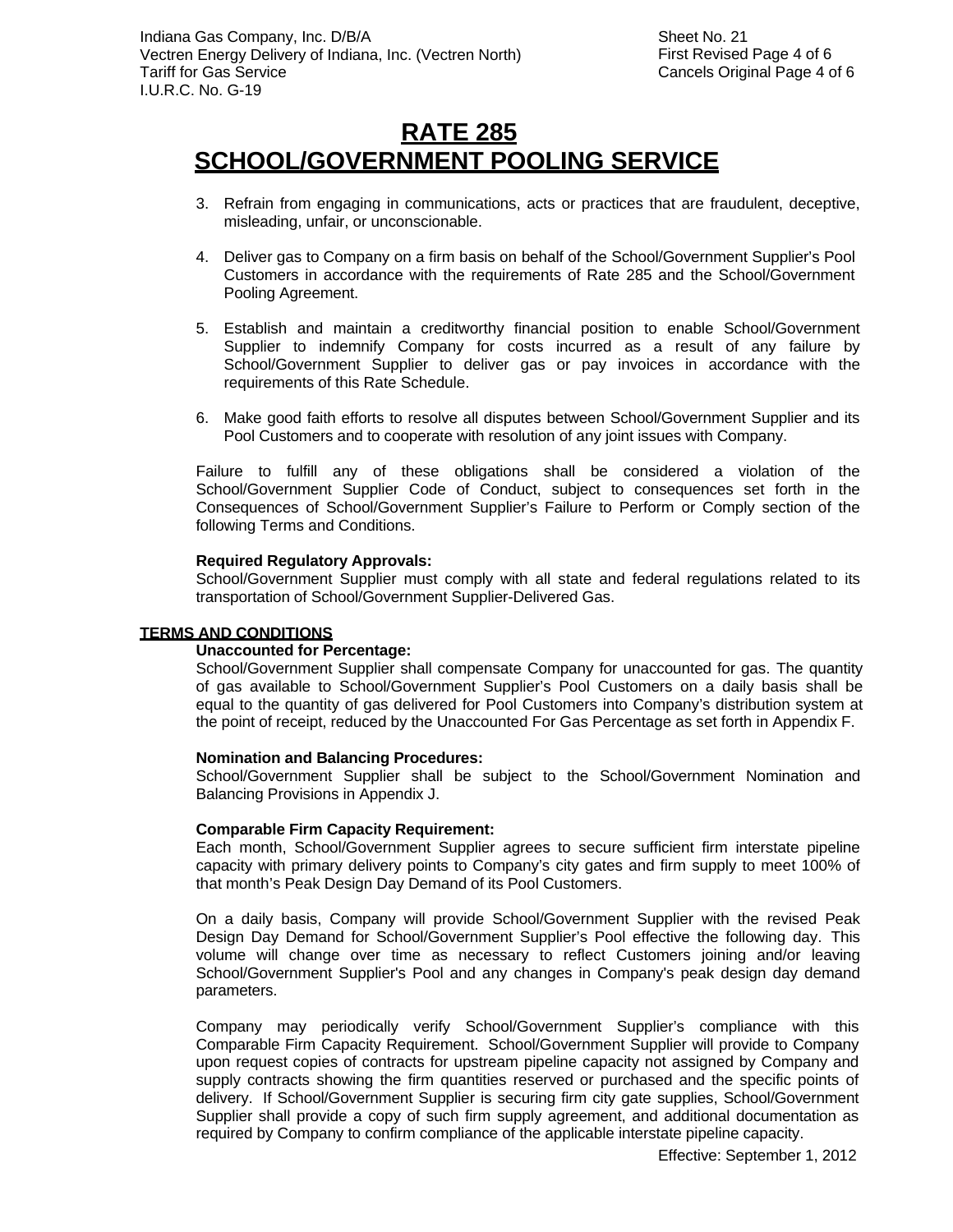If Company identifies a firm capacity deficiency, such deficiency shall be resolved to Company's satisfaction by one or a combination of the following, at School/Government Supplier's discretion: 1) immediate acquisition by School/Government Supplier of additional firm pipeline capacity, 2) assignment to School/Government Supplier of Company's available pipeline capacity, 3) delayed enrollment of new Pool Customers, 4) return of existing Pool Customers to Company's Sales Service, or 5) transfer of Pool Customers to another School/Government Supplier. If Company identifies a firm supply deficiency, such deficiency shall be resolved to Company's satisfaction by one or a combination of the following, at School/Government Supplier's discretion: 1) immediate acquisition by School/Government Supplier of additional firm supply, 2) delayed enrollment of new Pool Customers, 3) return of existing Pool Customers to Company's Sales Service, or 4) transfer of Pool Customers to another School/Government Supplier.

#### **Assignment of Pipeline Capacity:**

School/Government Supplier may seek assignment of Company's firm interstate pipeline capacity for meeting some portion of the usage requirements of School/Government Supplier's Pool Customers. Company may decline to assign firm transportation and/or storage capacity if such capacity is needed to meet the needs of its Sales Service Customers or to perform the operational balancing function.

School/Government Supplier shall take direct assignment of specific interstate pipeline firm transportation and/or storage capacity for a term, unless otherwise agreed to by Company, which is the lesser of: 1) the term of the School/Government Pooling Agreement, or 2) the remaining term of the service agreement with the interstate pipeline applicable to such capacity, less one day, subject to Company's right of capacity recall contained elsewhere in these Terms and Conditions. Specific terms and conditions of any capacity assignment will be negotiated between School/Government Supplier and Company, or its agent, including length of term, price, and recall timing, subject to FERC requirements for capacity release.

School/Government Supplier may not change any primary points of receipt or delivery associated with assigned pipeline transportation contracts during the term of the capacity assignment. In addition, for specific parcels of capacity identified by Company, School/Government Supplier may not utilize any delivery point other than those primary and secondary points identified by Company unless the capacity is released at the pipeline's full tariff rate or unless an alternate capacity billing arrangement is agreed to by School/Government Supplier and Company. The assigned capacity is subject to recall at any time if School/Government Supplier does not perform in accordance with the School/Government Pooling Agreement or fails to comply with the School/Government Supplier Code of Conduct and other provisions set forth in these Terms and Conditions.

School/Government Supplier may re-release any capacity assigned to it hereunder, provided that: 1) School/Government Supplier will continue to be responsible to Company for payment of all pipeline charges associated with the assigned capacity; 2) any re-release of such capacity remains subject to the restrictions identified in the Assignment of Pipeline Capacity section; and 3) the capacity is not needed to satisfy the School/Government Supplier's Pool's DDQ on such day(s). School/Government Supplier may use other firm pipeline capacity to accomplish its DDQ and re-release portions of its assigned pipeline capacity, subject to the previously mentioned restrictions.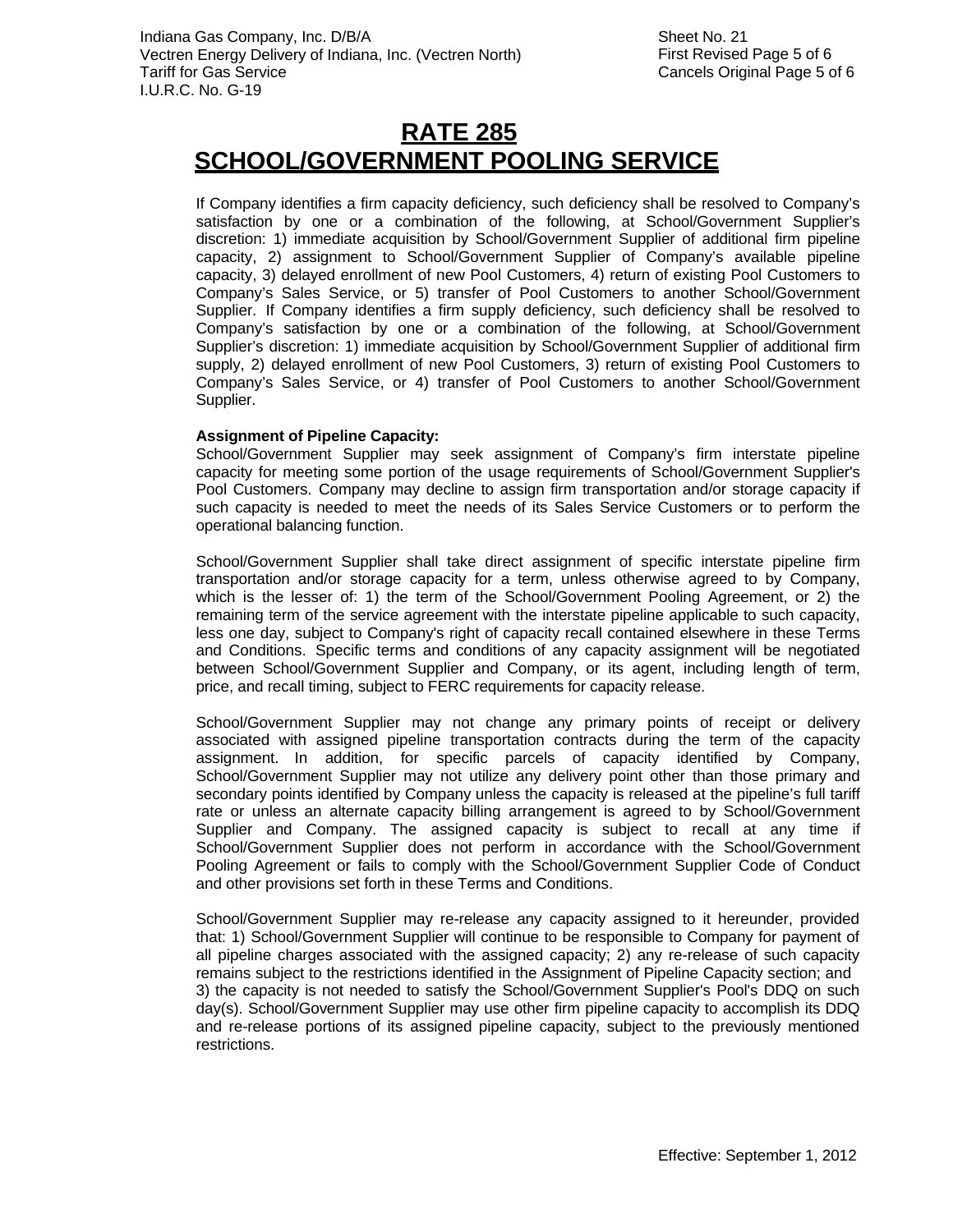#### **Company Demand Forecast:**

Company shall forecast each School/Government Pool's Peak Design Day Demand and Expected Demand based upon Company's design day and forecasted weather, respectively, the number of Customers in the Pool, and the historic usage characteristics of the Pool Customers.

#### **Curtailment Provisions:**

School/Government Supplier shall be subject to the Curtailment Procedures in Company's General Terms and Conditions Applicable to Gas Service, Rule 24.

#### **Consequences of School/Government Supplier's Failure to Perform or Comply**

If School/Government Supplier fails to deliver gas in accordance with the requirement of the School/Government Pooling Agreement, or otherwise fails to comply with the provisions of this Rate Schedule, Company shall have the discretion to initiate the process to suspend temporarily or terminate such School/Government Supplier's further participation for the applicable Pool.

If School/Government Supplier is suspended or expelled from the School/Government Pooling Service relative to a specific Pool, Customers in such Pool shall revert to Company's Sales Service, unless and until said Customers join another School/Government Supplier's Pool. Any termination or cancellation of the School/Government Pooling Agreement relative to some or all of the School/Government Supplier's Pools and pursuant to any provision of this section shall be without waiver of any remedy, whether at law or in equity, to which the part not in default otherwise may be entitled for breach of the School/Government Pooling Agreement.

#### **School/Government Supplier Operator Withdrawal or Termination:**

If School/Government Supplier in total or for a specific Pool is restricted from further participation in the School/Government Pooling Service or elects to withdraw from the School/Government Pooling Service, Company shall have the right to recall all pipeline capacity then assigned to School/Government Supplier by Company associated with the specific Pool(s) in accordance with the terms of the release agreement, and have first rights to any additional pipeline capacity the School/Government Supplier utilizes for delivery to Company's city-gate.

School/Government Supplier shall remain responsible for the differences between the market value of the assigned pipeline capacity and the full demand charges applicable to such capacity until the earliest normal expiration date of the School/Government Pooling Agreement, which shall constitute liquidated damages. Upon withdrawal or termination, any Over-Delivery Imbalance Quantity or Under-Delivery Imbalance Quantity shall be resolved through the purchase or sale of volumes at the price set out in the Volume Reconciliation section of Appendix J.

#### **Other**

Gas Service rendered under this Rate Schedule shall be subject to Company's General Terms and Conditions and the Commission's Regulations.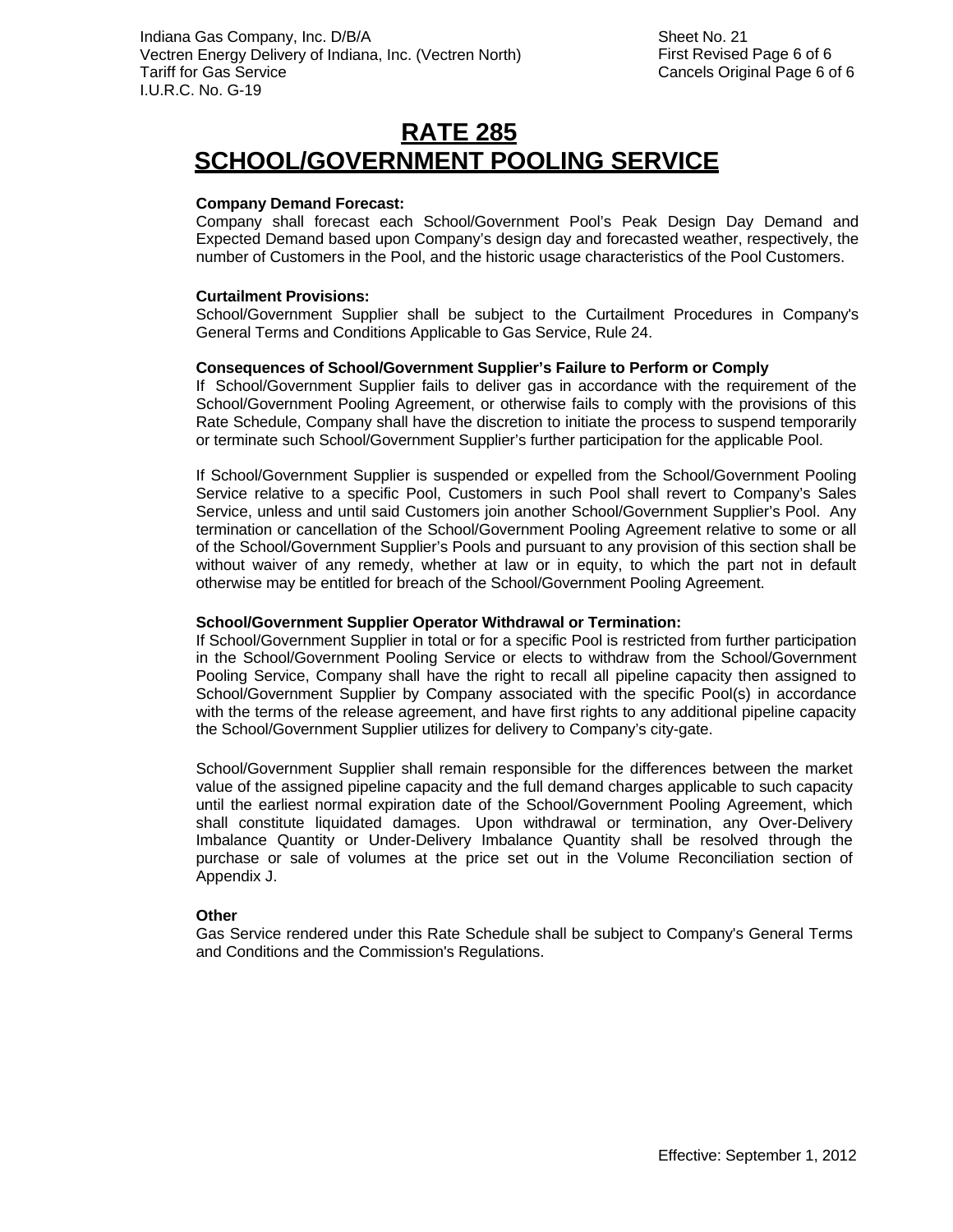Indiana Gas Company, Inc. D/B/A Vectren Energy Delivery of Indiana, Inc. (Vectren North) Tariff for Gas Service I.U.R.C. No. G-19

Sheet No. 30 One-Hundred Ninth Revised Page 1 of 1 Cancels One-Hundred Eighth Revised Page 1 of 1

## **APPENDIX A GAS COST ADJUSTMENT**

#### **APPLICABILITY**

The Gas Cost Adjustment (GCA), as updated from time-to-time, shall be applicable to the Gas Cost Charges included in Rate Schedules contained in this Tariff for Gas Service, as set forth below.

#### **DESCRIPTION**

- The GCA shall recover the following costs, as reviewed and approved by the Commission:
- 1. Demand, commodity and other costs of gas supply purchased from pipelines and other suppliers.
- 2. Demand, commodity and other costs of pipeline transportation service.
- 3. Demand, commodity and other costs of leased gas storage and related transportation costs.
- 4. The net cost of gas injected into and withdrawn from storage.
- 5. The various costs of propane supply.
- 6. Pipeline Take-or-Pay Charges and Transition Costs, and any like charges.
- 7. Applicable taxes, including Indiana Utility Receipts Tax.
- 8. All other costs approved for Gas Cost Adjustment recovery by the Commission.

#### **GCA CHARGES – Dollars per Therm**

| Rate<br>Schedule | Service        | Actual<br>(\$ per Therm)<br>Eff. Sept. 1, 2014 | Actual<br>(\$ per Therm)<br>Eff. Oct. 1, 2014 | Actual<br>(\$ per Therm)<br>Eff. Nov. 1, 2014 |
|------------------|----------------|------------------------------------------------|-----------------------------------------------|-----------------------------------------------|
| 210              | Sales          | \$0.5848                                       | \$0.5489                                      | \$0.5279                                      |
| 211(1)           | <b>Sales</b>   | \$0.5848                                       | \$0.5489                                      | \$0.5279                                      |
| 220              | Sales          | \$0.5848                                       | \$0.5489                                      | \$0.5279                                      |
| 225              | Transportation | \$0.0003                                       | \$0.0001                                      | \$0.0003                                      |
| 229              | <b>Sales</b>   | \$0.5848                                       | \$0.5489                                      | \$0.5279                                      |
| 240              | Sales          | \$0.5291                                       | \$0.4932                                      | \$0.4721                                      |
| 245              | Transportation | \$0.0003                                       | \$0.0001                                      | \$0.0003                                      |
| 260              | Transportation | \$0.0003                                       | \$0.0001                                      | \$0.0003                                      |
| 270              | Transportation | \$0.0003                                       | \$0.0001                                      | \$0.0003                                      |

(1) The GCA for Rate 211 is stated in \$ per gas lighting fixture.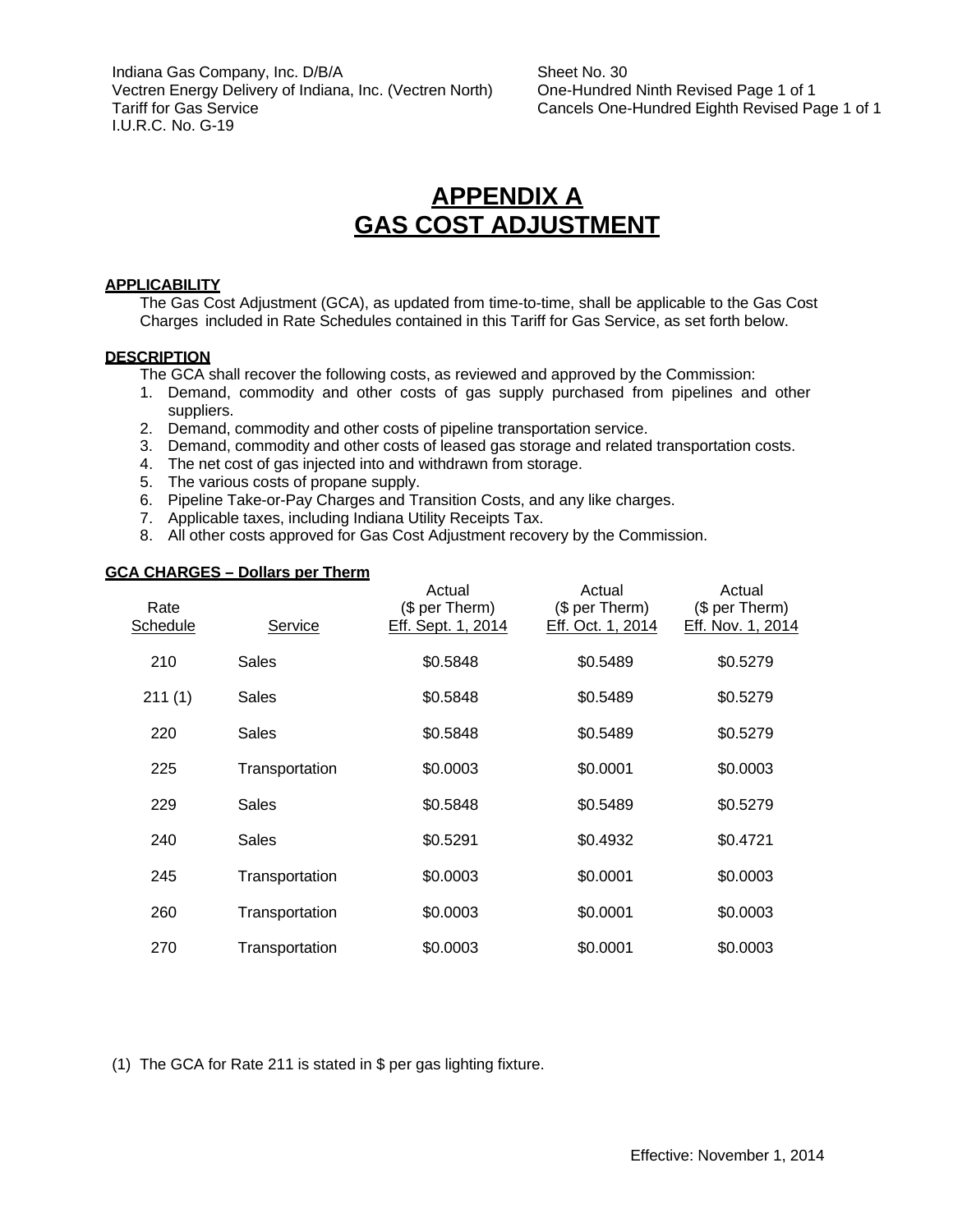The billed amount for each Rate 210, 220 and 225 Customer shall be subject to a Normal Temperature Adjustment (NTA) for each bill rendered during the seven winter billing periods commencing with Customer's first meter read date after October  $14<sup>th</sup>$ .

The NTA adjusts each Customer's monthly billed amount to reverse the impact on margin recovery caused by non- normal temperatures during the billing period, as measured by actual heating degree day variations from normal heating degree days.

#### **NTA COMPUTATION**

The NTA for each Customer's monthly billing shall be computed as follows:

NTA = NTA Therms x NTA Margin

#### **NTA THERMS**

- The NTA Therms usage for each Customer to which the NTA Margin shall be applied is computed as follows:
	- NTA Therms = [Actual Usage Base Load Usage] x [Normal Degree Days Actual Degree Days] Actual Degree Days

#### **NTA MARGIN**

The NTA Margin shall be the tail block rate of the Distribution Charge for the applicable Rate Schedule.

#### **BASE LOAD THERMS**

Base Load Therms shall be Customer's average daily therms usage for the previous summer months (months of July and August) multiplied by the number of days in the billing period.

For Customers whose Base Load Usage cannot be accurately determined (e.g., new Customers without two months of summer usage history), an estimated Average Daily Therms shall be used.

#### **NORMAL AND ACTUAL DEGREE DAYS**

Normal Degree Days for each Customer's billing period shall be those utilized by the Commission for purposes of determining Company's current base rates.

Actual Degree Days for each Customer's billing period shall be taken from the actual heating degree days reported each day by the National Weather Service.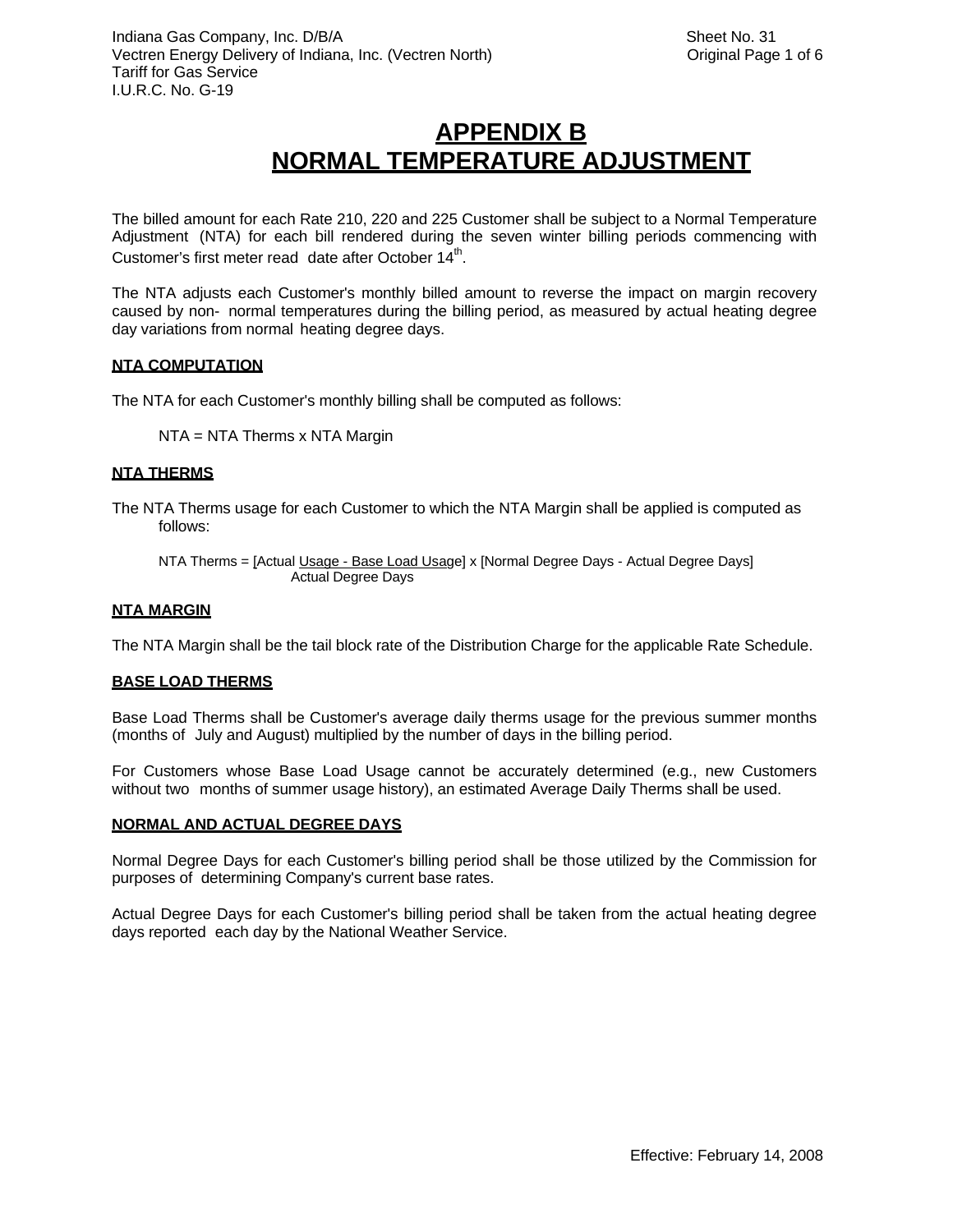Normal Degree Days for the NTA are determined by the days included in each Customer's billing period. Normal Degree Days in a leap year (a year consisting of 366 days) differ from those in nonleap years (years consisting of 365 days). Applicable Normal Degree Days tables for leap and nonleap years, as determined in Company's most recent general rate case, follow. The Normal Degree Days tables for the "Southern Service Area" apply to Customers in locations in Company's "Southern Service Area" (as listed below); the Normal Degree Days tables for the "Northern Service Area" apply to all other Customers.

The following steps are used to determine Normal Degree Days in the NTA calculation:

- 1. Determine the days associated with Customer's billing period.
	- i. If the billing period includes days occurring in a leap year, the Normal Degree Days table for LEAP YEAR is used.
	- ii. If the billing period includes no days occurring in a leap year, the Normal Degree Days table for NON-LEAP YEAR is used.
- 2. From the appropriate table determine the total Normal Degree Days (NDD) for the current billing cycle, beginning with the day following the previous read date and ending with the current read date for the current billing period. This total represents the Normal Degree Days for the NTA calculation for the current billing period. Note: Actual Degree Days appear on Customer's bill.

### **SOUTHERN SERVICE AREA Listing of Locations**

Clark County Floyd County Charlestown **Floyds Knobs** Clarksville New Albany Hamburg Sellersburg Hanover Speed Madison Utica Watson

Jeffersonville **Jefferson County**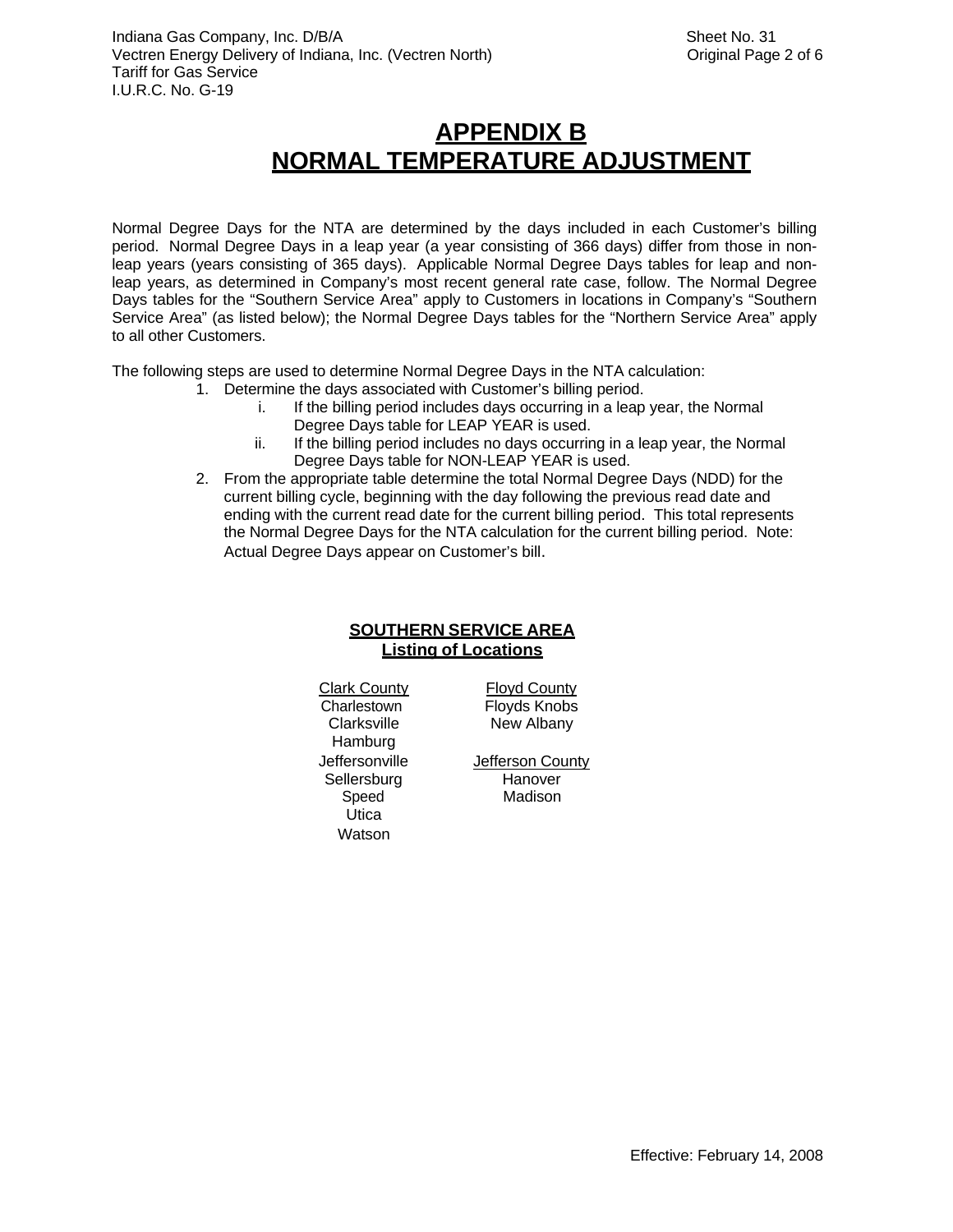### **NORMAL DEGREE DAYS (NDD)**

### **NORTHERN SERVICE AREA - NON-LEAP YEAR**

| Date          | <b>NDD</b> | Date   | <b>NDD</b>              | Date              | <b>NDD</b> | Date             | <b>NDD</b> | Date              | <b>NDD</b> | Date             | <b>NDD</b> | Date          | <b>NDD</b>                |
|---------------|------------|--------|-------------------------|-------------------|------------|------------------|------------|-------------------|------------|------------------|------------|---------------|---------------------------|
| Jul 1         | 0          | Aug 22 | 0                       | Oct 13            | 10         | Dec 4            | 29         | Jan 25            | 39         | Mar 18           | 22         | May 9         | 6                         |
| Jul 2         | 0          | Aug 23 | 0                       | Oct 14            | 10         | Dec <sub>5</sub> | 29         | Jan 26            | 38         | Mar 19           | 22         | May 10        | 6                         |
| Jul 3         | 0          | Aug 24 | 0                       | Oct 15            | 10         | Dec <sub>6</sub> | 30         | Jan 27            | 38         | Mar 20           | 22         | May 11        | $\mathbf 5$               |
| Jul 4         | 0          | Aug 25 | 0                       | Oct 16            | 11         | Dec 7            | 30         | Jan 28            | 38         | Mar 21           | 21         | May 12        | $\mathbf 5$               |
| Jul 5         | 0          | Aug 26 | 0                       | Oct 17            | 11         | Dec 8            | 31         | Jan 29            | 38         | Mar 22           | 21         | May 13        | 5                         |
| Jul 6         | 0          | Aug 27 | 0                       | Oct 18            | 11         | Dec 9            | 31         | Jan 30            | 38         | Mar 23           | 21         | May 14        | $\mathbf 5$               |
| Jul 7         | 0          | Aug 28 | 1                       | Oct 19            | 12         | Dec 10           | 31         | Jan 31            | 38         | Mar 24           | 20         | May 15        | 5                         |
| Jul 8         | 0          | Aug 29 | 1                       | Oct 20            | 12         | Dec 11           | 32         | Feb 1             | 38         | <b>Mar 25</b>    | 20         | May 16        | 4                         |
| Jul 9         | 0          | Aug 30 | 1                       | Oct 21            | 12         | Dec 12           | 32         | Feb <sub>2</sub>  | 38         | Mar 26           | 20         | May 17        | 4                         |
| <b>Jul 10</b> | 0          | Aug 31 | 1                       | Oct 22            | 13         | Dec 13           | 32         | Feb <sub>3</sub>  | 37         | Mar 27           | 19         | May 18        | 4                         |
| <b>Jul 11</b> | 0          | Sep 1  | 1                       | Oct 23            | 13         | Dec 14           | 32         | Feb 4             | 37         | Mar 28           | 19         | <b>May 19</b> | 4                         |
| <b>Jul 12</b> | 0          | Sep 2  | 1                       | Oct 24            | 14         | Dec 15           | 33         | Feb <sub>5</sub>  | 37         | Mar 29           | 19         | May 20        | 3                         |
| <b>Jul 13</b> | 0          | Sep 3  | 1                       | Oct 25            | 14         | Dec 16           | 33         | Feb 6             | 37         | Mar 30           | 18         | May 21        | 3                         |
| <b>Jul 14</b> | 1          | Sep 4  | 1                       | Oct 26            | 14         | Dec 17           | 33         | Feb <sub>7</sub>  | 36         | Mar 31           | 18         | <b>May 22</b> | $\ensuremath{\mathsf{3}}$ |
| <b>Jul 15</b> | 1          | Sep 5  | 1                       | Oct 27            | 15         | Dec 18           | 34         | Feb 8             | 36         | Apr 1            | 18         | <b>May 23</b> | 3                         |
| <b>Jul 16</b> | 0          | Sep 6  | 1                       | Oct 28            | 15         | Dec 19           | 34         | Feb 9             | 36         | Apr 2            | 17         | May 24        | $\ensuremath{\mathsf{3}}$ |
| Jul 17        | 0          | Sep 7  | 1                       | Oct 29            | 15         | Dec 20           | 34         | Feb 10            | 36         | Apr <sub>3</sub> | 17         | May 25        | $\mathsf 3$               |
| <b>Jul 18</b> | 0          | Sep 8  | 1                       | Oct 30            | 16         | Dec 21           | 35         | Feb 11            | 35         | Apr 4            | 17         | <b>May 26</b> | $\boldsymbol{2}$          |
| <b>Jul 19</b> | 0          | Sep 9  | 1                       | Oct 31            | 16         | Dec 22           | 35         | Feb <sub>12</sub> | 35         | Apr <sub>5</sub> | 16         | <b>May 27</b> | $\overline{c}$            |
| <b>Jul 20</b> | 0          | Sep 10 | 1                       | Nov 1             | 16         | Dec 23           | 35         | Feb <sub>13</sub> | 35         | Apr <sub>6</sub> | 16         | May 28        | $\sqrt{2}$                |
| <b>Jul 21</b> | 0          | Sep 11 | 2                       | Nov <sub>2</sub>  | 17         | Dec 24           | 35         | Feb 14            | 35         | Apr <sub>7</sub> | 16         | <b>May 29</b> | $\mathbf 2$               |
| <b>Jul 22</b> | 0          | Sep 12 | 2                       | Nov <sub>3</sub>  | 17         | Dec 25           | 36         | Feb 15            | 34         | Apr 8            | 15         | May 30        | $\mathbf 2$               |
| <b>Jul 23</b> | 0          | Sep 13 | 2                       | Nov <sub>4</sub>  | 18         | Dec 26           | 36         | Feb 16            | 34         | Apr 9            | 15         | May 31        | $\mathbf 2$               |
| <b>Jul 24</b> | 0          | Sep 14 | 2                       | Nov <sub>5</sub>  | 18         | Dec 27           | 36         | Feb 17            | 34         | Apr 10           | 15         | Jun 1         | $\mathbf 2$               |
| <b>Jul 25</b> | 0          | Sep 15 | $\mathbf 2$             | Nov <sub>6</sub>  | 18         | Dec 28           | 36         | Feb 18            | 33         | Apr 11           | 15         | Jun 2         | $\mathbf 2$               |
| <b>Jul 26</b> | 0          | Sep 16 | $\overline{\mathbf{c}}$ | Nov 7             | 19         | Dec 29           | 37         | Feb 19            | 33         | Apr 12           | 14         | Jun 3         | $\mathbf{1}$              |
| <b>Jul 27</b> | 0          | Sep 17 | 2                       | Nov 8             | 19         | Dec 30           | 37         | Feb 20            | 33         | Apr 13           | 14         | Jun 4         | 1                         |
| <b>Jul 28</b> | 0          | Sep 18 | 3                       | Nov <sub>9</sub>  | 19         | Dec 31           | 37         | Feb 21            | 32         | Apr 14           | 14         | Jun 5         | $\mathbf{1}$              |
| <b>Jul 29</b> | 0          | Sep 19 | 3                       | Nov 10            | 20         | Jan 1            | 37         | Feb 22            | 32         | Apr 15           | 13         | Jun 6         | 1                         |
| <b>Jul 30</b> | 0          | Sep 20 | 3                       | Nov 11            | 20         | Jan 2            | 37         | Feb <sub>23</sub> | 32         | Apr 16           | 13         | Jun 7         | 1                         |
| <b>Jul 31</b> | 0          | Sep 21 | 3                       | Nov 12            | 21         | Jan 3            | 38         | Feb 24            | 31         | Apr 17           | 13         | Jun 8         | 1                         |
| Aug 1         | 0          | Sep 22 | 4                       | Nov 13            | 21         | Jan 4            | 38         | Feb <sub>25</sub> | 31         | Apr 18           | 12         | Jun 9         | $\mathbf{1}$              |
| Aug 2         | 0          | Sep 23 | 4                       | Nov 14            | 21         | Jan 5            | 38         | Feb 26            | 30         | Apr 19           | 12         | <b>Jun 10</b> | $\mathbf{1}$              |
| Aug 3         | 0          | Sep 24 | 4                       | Nov 15            | 22         | Jan 6            | 38         | Feb 27            | 30         | Apr 20           | 12         | <b>Jun 11</b> | $\mathbf{1}$              |
| Aug 4         | 0          | Sep 25 | 4                       | Nov 16            | 22         | Jan 7            | 38         | Feb 28            | 30         | Apr 21           | 11         | Jun 12        | 1                         |
| Aug 5         | 0          | Sep 26 | 4                       | Nov 17            | 23         | Jan 8            | 38         | Mar 1             | 29         | Apr 22           | 11         | <b>Jun 13</b> | $\mathbf{1}$              |
| Aug 6         | 0          | Sep 27 | 5                       | Nov 18            | 23         | Jan 9            | 38         | Mar 2             | 29         | Apr 23           | 11         | <b>Jun 14</b> | $\mathbf{1}$              |
| Aug 7         | 0          | Sep 28 | 5                       | Nov 19            | 23         | Jan 10           | 39         | Mar 3             | 28         | Apr 24           | 10         | <b>Jun 15</b> | 0                         |
| Aug 8         | 0          | Sep 29 | 5                       | Nov 20            | 24         | Jan 11           | 39         | Mar 4             | 28         | Apr 25           | 10         | <b>Jun 16</b> | 0                         |
| Aug 9         | 0          | Sep 30 | 6                       | <b>Nov 21</b>     | 24         | Jan 12           | 39         | Mar <sub>5</sub>  | 28         | Apr 26           | 10         | <b>Jun 17</b> | 0                         |
| Aug 10        | 0          | Oct 1  | 6                       | <b>Nov 22</b>     | 24         | Jan 13           | 39         | Mar 6             | 27         | Apr 27           | 10         | <b>Jun 18</b> | 0                         |
| Aug 11        | 0          | Oct 2  | 6                       | Nov <sub>23</sub> | 25         | Jan 14           | 39         | Mar 7             | 27         | Apr 28           | 9          | <b>Jun 19</b> | 0                         |
| Aug 12        | 0          | Oct 3  | 7                       | Nov <sub>24</sub> | 25         | Jan 15           | 39         | Mar 8             | 26         | Apr 29           | 9          | <b>Jun 20</b> | 0                         |
| Aug 13        | 0          | Oct 4  | 7                       | Nov 25            | 26         | Jan 16           | 39         | Mar 9             | 26         | Apr 30           | 9          | <b>Jun 21</b> | 0                         |
| Aug 14        | 0          | Oct 5  | $\overline{7}$          | <b>Nov 26</b>     | 26         | Jan 17           | 39         | Mar 10            | 26         | May 1            | 8          | <b>Jun 22</b> | 0                         |
| Aug 15        | 0          | Oct 6  | 7                       | Nov 27            | 26         | Jan 18           | 39         | Mar 11            | 25         | May 2            | 8          | <b>Jun 23</b> | 0                         |
| Aug 16        | 0          | Oct 7  | 8                       | Nov 28            | 27         | Jan 19           | 39         | <b>Mar 12</b>     | 25         | May 3            | 8          | <b>Jun 24</b> | 0                         |
| Aug 17        | 0          | Oct 8  | 8                       | Nov 29            | 27         | Jan 20           | 39         | <b>Mar 13</b>     | 24         | May 4            | 7          | <b>Jun 25</b> | 0                         |
| Aug 18        | 0          | Oct 9  | 8                       | Nov 30            | 28         | Jan 21           | 39         | Mar 14            | 24         | May 5            | 7          | <b>Jun 26</b> | 0                         |
| Aug 19        | 0          | Oct 10 | 9                       | Dec 1             | 28         | Jan 22           | 39         | <b>Mar 15</b>     | 24         | May 6            | 7          | <b>Jun 27</b> | 0                         |
| Aug 20        | 0          | Oct 11 | 9                       | Dec 2             | 28         | Jan 23           | 39         | <b>Mar 16</b>     | 23         | May 7            | 7          | <b>Jun 28</b> | 0                         |
| Aug 21        | 0          | Oct 12 | 9                       | Dec 3             | 29         | Jan 24           | 39         | Mar 17            | 23         | May 8            | 6          | <b>Jun 29</b> | 0                         |
|               |            |        |                         |                   |            |                  |            |                   |            |                  |            | Jun 30        | 0                         |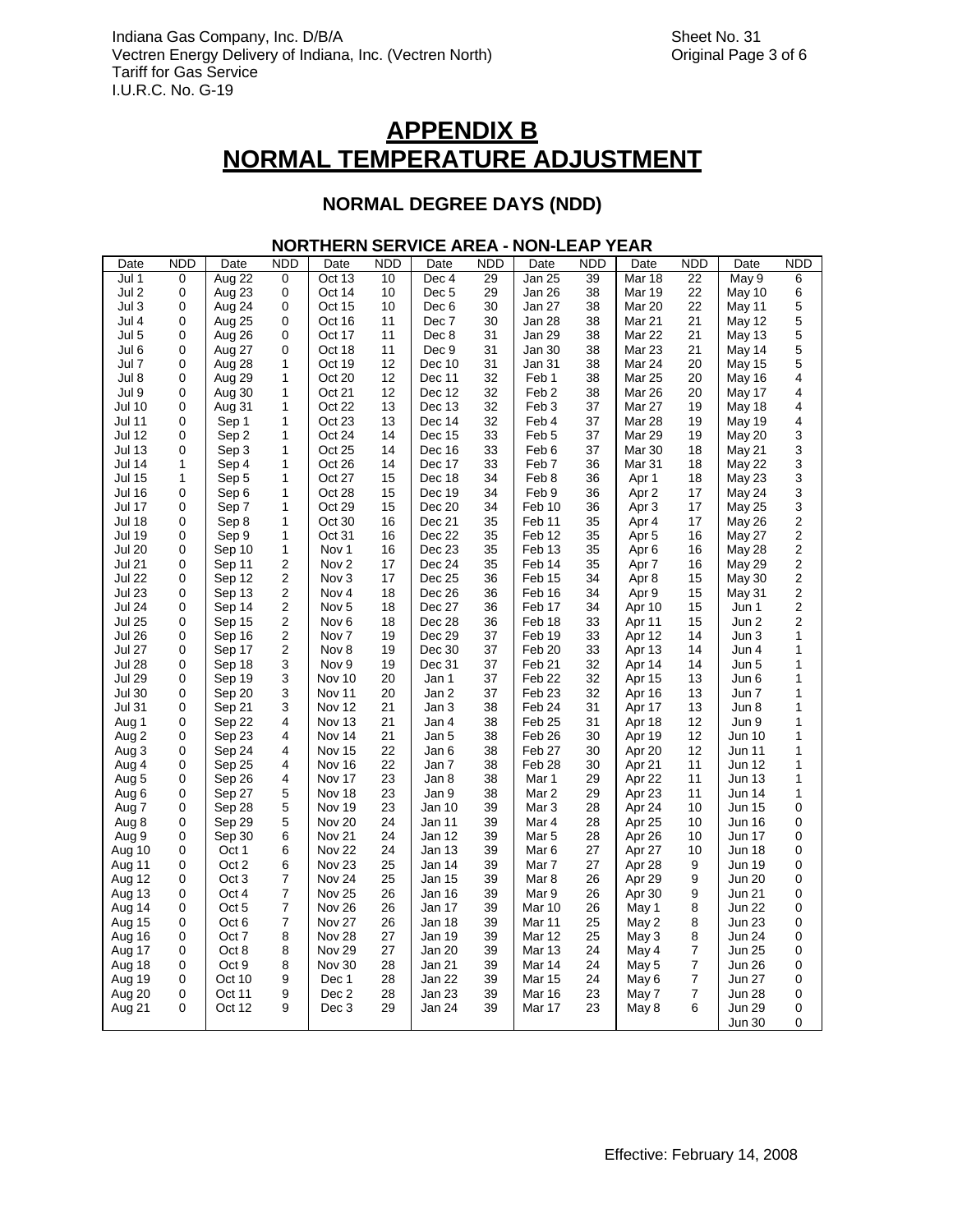### **NORMAL DEGREE DAYS (NDD)**

### **NORTHERN SERVICE AREA - LEAP YEAR**

| Date          | <b>NDD</b>   | Date             | <b>NDD</b>              | Date              | <b>NDD</b> | Date             | <b>NDD</b> | Date              | <b>NDD</b> | Date              | <b>NDD</b> | Date          | <b>NDD</b>              |
|---------------|--------------|------------------|-------------------------|-------------------|------------|------------------|------------|-------------------|------------|-------------------|------------|---------------|-------------------------|
| Jul 1         | 0            | Aug 22           | 0                       | Oct 13            | 10         | Dec 4            | 29         | Jan 25            | 39         | Mar 17            | 22         | May 8         | 6                       |
| Jul 2         | 0            | Aug 23           | 0                       | Oct 14            | 10         | Dec <sub>5</sub> | 29         | Jan 26            | 38         | Mar 18            | 22         | May 9         | 6                       |
| Jul 3         | 0            | Aug 24           | 0                       | Oct 15            | 10         | Dec <sub>6</sub> | 30         | Jan 27            | 38         | Mar 19            | 22         | May 10        | 5                       |
| Jul 4         | 0            | Aug 25           | 0                       | Oct 16            | 11         | Dec 7            | 30         | Jan 28            | 38         | Mar 20            | 21         | May 11        | 5                       |
| Jul 5         | 0            | Aug 26           | 0                       | Oct 17            | 11         | Dec 8            | 31         | Jan 29            | 38         | Mar 21            | 21         | <b>May 12</b> | 5                       |
| Jul 6         | 0            | Aug 27           | 0                       | Oct 18            | 11         | Dec 9            | 31         | Jan 30            | 38         | Mar 22            | 21         | <b>May 13</b> | $\mathbf 5$             |
| Jul 7         | 0            | Aug 28           | 1                       | Oct 19            | 12         | Dec 10           | 31         | Jan 31            | 38         | Mar 23            | 20         | May 14        | 5                       |
| Jul 8         | 0            | Aug 29           | 1                       | Oct 20            | 12         | Dec 11           | 32         | Feb 1             | 38         | Mar 24            | 20         | May 15        | 4                       |
| Jul 9         | 0            | Aug 30           | 1                       | Oct 21            | 12         | Dec 12           | 32         | Feb <sub>2</sub>  | 38         | <b>Mar 25</b>     | 20         | May 16        | 4                       |
| <b>Jul 10</b> | 0            | Aug 31           | 1                       | Oct 22            | 13         | Dec 13           | 32         | Feb <sub>3</sub>  | 37         | Mar 26            | 19         | May 17        | 4                       |
| Jul 11        | 0            | Sep 1            | 1                       | Oct 23            | 13         | Dec 14           | 32         | Feb 4             | 37         | Mar 27            | 19         | May 18        | 4                       |
| Jul 12        | 0            | Sep 2            | 1                       | Oct 24            | 14         | Dec 15           | 33         | Feb <sub>5</sub>  | 37         | Mar 28            | 19         | <b>May 19</b> | 3                       |
| Jul 13        | 0            | Sep 3            | 1                       | Oct 25            | 14         | Dec 16           | 33         | Feb <sub>6</sub>  | 37         | Mar 29            | 18         | <b>May 20</b> | 3                       |
| Jul 14        | $\mathbf{1}$ | Sep 4            | 1                       | Oct 26            | 14         | Dec 17           | 33         | Feb 7             | 36         | Mar 30            | 18         | May 21        | 3                       |
| Jul 15        | $\mathbf{1}$ | Sep 5            | 1                       | Oct 27            | 15         | Dec 18           | 34         | Feb 8             | 36         | Mar <sub>31</sub> | 18         | <b>May 22</b> | 3                       |
| <b>Jul 16</b> | 0            | Sep 6            | 1                       | Oct 28            | 15         | Dec 19           | 34         | Feb 9             | 36         | Apr 1             | 17         | May 23        | 3                       |
| <b>Jul 17</b> | 0            | Sep 7            | 1                       | Oct 29            | 15         | Dec 20           | 34         | Feb 10            | 36         | Apr 2             | 17         | May 24        | 3                       |
| <b>Jul 18</b> | 0            | Sep 8            | 1                       | Oct 30            | 16         | Dec 21           | 35         | Feb <sub>11</sub> | 35         | Apr <sub>3</sub>  | 17         | <b>May 25</b> | $\overline{\mathbf{c}}$ |
| <b>Jul 19</b> | 0            | Sep 9            | 1                       | Oct 31            | 16         | Dec 22           | 35         | Feb <sub>12</sub> | 35         | Apr 4             | 16         | May 26        | $\overline{\mathbf{c}}$ |
| <b>Jul 20</b> | 0            | Sep 10           | 1                       | Nov 1             | 16         | Dec 23           | 35         | Feb <sub>13</sub> | 35         | Apr <sub>5</sub>  | 16         | May 27        | $\overline{\mathbf{c}}$ |
| Jul 21        | 0            | Sep 11           | $\overline{\mathbf{c}}$ | Nov <sub>2</sub>  | 17         | Dec 24           | 35         | Feb 14            | 35         | Apr <sub>6</sub>  | 16         | May 28        | $\overline{\mathbf{c}}$ |
| <b>Jul 22</b> | 0            | Sep 12           | 2                       | Nov 3             | 17         | Dec 25           | 36         | Feb <sub>15</sub> | 34         | Apr 7             | 15         | <b>May 29</b> | $\overline{\mathbf{c}}$ |
| <b>Jul 23</b> | 0            | Sep 13           | 2                       | Nov 4             | 18         | Dec 26           | 36         | Feb 16            | 34         | Apr 8             | 15         | May 30        | $\overline{\mathbf{c}}$ |
| <b>Jul 24</b> | 0            | Sep 14           | $\overline{\mathbf{c}}$ | Nov <sub>5</sub>  | 18         | Dec 27           | 36         | Feb 17            | 34         | Apr 9             | 15         | May 31        | $\overline{\mathbf{c}}$ |
| <b>Jul 25</b> | 0            | Sep 15           | $\overline{\mathbf{c}}$ | Nov <sub>6</sub>  | 18         | Dec 28           | 36         | Feb <sub>18</sub> | 33         | Apr 10            | 15         | Jun 1         | $\overline{c}$          |
| <b>Jul 26</b> | 0            | Sep 16           | 2                       | Nov <sub>7</sub>  | 19         | Dec 29           | 37         | Feb <sub>19</sub> | 33         | Apr 11            | 14         | Jun 2         | $\mathbf{1}$            |
| Jul 27        | 0            | Sep 17           | 2                       | Nov 8             | 19         | Dec 30           | 37         | Feb <sub>20</sub> | 33         | Apr 12            | 14         | Jun 3         | $\mathbf{1}$            |
| <b>Jul 28</b> | 0            | Sep 18           | 3                       | Nov 9             | 19         | Dec 31           | 37         | Feb <sub>21</sub> | 32         | Apr 13            | 14         | Jun 4         | 1                       |
| <b>Jul 29</b> | 0            | Sep 19           | 3                       | Nov 10            | 20         | Jan 1            | 37         | Feb <sub>22</sub> | 32         | Apr 14            | 13         | Jun 5         | $\mathbf{1}$            |
| <b>Jul 30</b> | 0            | Sep 20           | 3                       | Nov 11            | 20         | Jan 2            | 37         | Feb <sub>23</sub> | 32         | Apr 15            | 13         | Jun 6         | 1                       |
| Jul 31        | 0            |                  | 3                       | Nov 12            | 21         |                  | 38         | Feb <sub>24</sub> | 31         |                   | 13         | Jun 7         | 1                       |
|               |              | Sep 21           |                         |                   |            | Jan 3            |            |                   |            | Apr 16            |            |               |                         |
| Aug 1         | 0            | Sep 22           | 4                       | Nov 13            | 21         | Jan 4            | 38         | Feb <sub>25</sub> | 31         | Apr 17            | 12         | Jun 8         | 1                       |
| Aug 2         | 0            | Sep 23           | 4                       | Nov 14            | 21         | Jan 5            | 38         | Feb <sub>26</sub> | 30         | Apr 18            | 12         | Jun 9         | 1                       |
| Aug 3         | 0            | Sep 24           | 4                       | <b>Nov 15</b>     | 22         | Jan 6            | 38         | Feb 27            | 30         | Apr 19            | 12         | Jun 10        | 1                       |
| Aug 4         | 0            | Sep 25           | 4                       | Nov 16            | 22         | Jan 7            | 38         | Feb <sub>28</sub> | 30         | Apr 20            | 11         | Jun 11        | 1                       |
| Aug 5         | 0            | Sep 26           | 4                       | Nov 17            | 23         | Jan 8            | 38         | Feb <sub>29</sub> | 29         | Apr 21            | 11         | Jun 12        | 1                       |
| Aug 6         | 0            | Sep 27           | 5                       | Nov 18            | 23         | Jan 9            | 38         | Mar 1             | 29         | Apr 22            | 11         | <b>Jun 13</b> | 1                       |
| Aug 7         | 0            | Sep 28           | 5                       | Nov 19            | 23         | Jan 10           | 39         | Mar 2             | 28         | Apr 23            | 10         | Jun 14        | $\pmb{0}$               |
| Aug 8         | 0            | Sep 29           | 5                       | Nov 20            | 24         | Jan 11           | 39         | Mar <sub>3</sub>  | 28         | Apr 24            | 10         | Jun 15        | $\mathbf 0$             |
| Aug 9         | 0            | Sep 30           | 6                       | <b>Nov 21</b>     | 24         | Jan 12           | 39         | Mar 4             | 28         | Apr 25            | 10         | Jun 16        | $\mathbf 0$             |
| Aug 10        | 0            | Oct 1            | 6                       | Nov 22            | 24         | Jan 13           | 39         | Mar 5             | 27         | Apr 26            | 10         | Jun 17        | 0                       |
| Aug 11        | 0            | Oct 2            | 6                       | Nov <sub>23</sub> | 25         | Jan 14           | 39         | Mar <sub>6</sub>  | 27         | Apr 27            | 9          | Jun 18        | 0                       |
| Aug 12        | 0            | Oct <sub>3</sub> | 7                       | Nov 24            | 25         | Jan 15           | 39         | Mar 7             | 26         | Apr 28            | 9          | <b>Jun 19</b> | 0                       |
| Aug 13        | 0            | Oct 4            | 7                       | <b>Nov 25</b>     | 26         | Jan 16           | 39         | Mar 8             | 26         | Apr 29            | 9          | Jun 20        | 0                       |
| Aug 14        | 0            | Oct 5            | 7                       | Nov 26            | 26         | Jan 17           | 39         | Mar 9             | 26         | Apr 30            | 8          | Jun 21        | 0                       |
| Aug 15        | 0            | Oct 6            | 7                       | Nov 27            | 26         | Jan 18           | 39         | Mar 10            | 25         | May 1             | 8          | <b>Jun 22</b> | 0                       |
| Aug 16        | 0            | Oct 7            | 8                       | Nov 28            | 27         | Jan 19           | 39         | Mar 11            | 25         | May 2             | 8          | Jun 23        | 0                       |
| Aug 17        | 0            | Oct 8            | 8                       | Nov 29            | 27         | Jan 20           | 39         | Mar 12            | 24         | May 3             | 7          | Jun 24        | 0                       |
| Aug 18        | 0            | Oct 9            | 8                       | Nov 30            | 28         | Jan 21           | 39         | <b>Mar 13</b>     | 24         | May 4             | 7          | Jun 25        | 0                       |
| Aug 19        | 0            | Oct 10           | 9                       | Dec 1             | 28         | Jan 22           | 39         | Mar 14            | 24         | May 5             | 7          | Jun 26        | $\pmb{0}$               |
| Aug 20        | 0            | Oct 11           | 9                       | Dec 2             | 28         | Jan 23           | 39         | <b>Mar 15</b>     | 23         | May 6             | 7          | Jun 27        | 0                       |
| Aug 21        | 0            | Oct 12           | 9                       | Dec 3             | 29         | Jan 24           | 39         | Mar 16            | 23         | May 7             | 6          | Jun 28        | 0                       |
|               |              |                  |                         |                   |            |                  |            |                   |            |                   |            | Jun 29        | 0                       |
|               |              |                  |                         |                   |            |                  |            |                   |            |                   |            | Jun 30        | 0                       |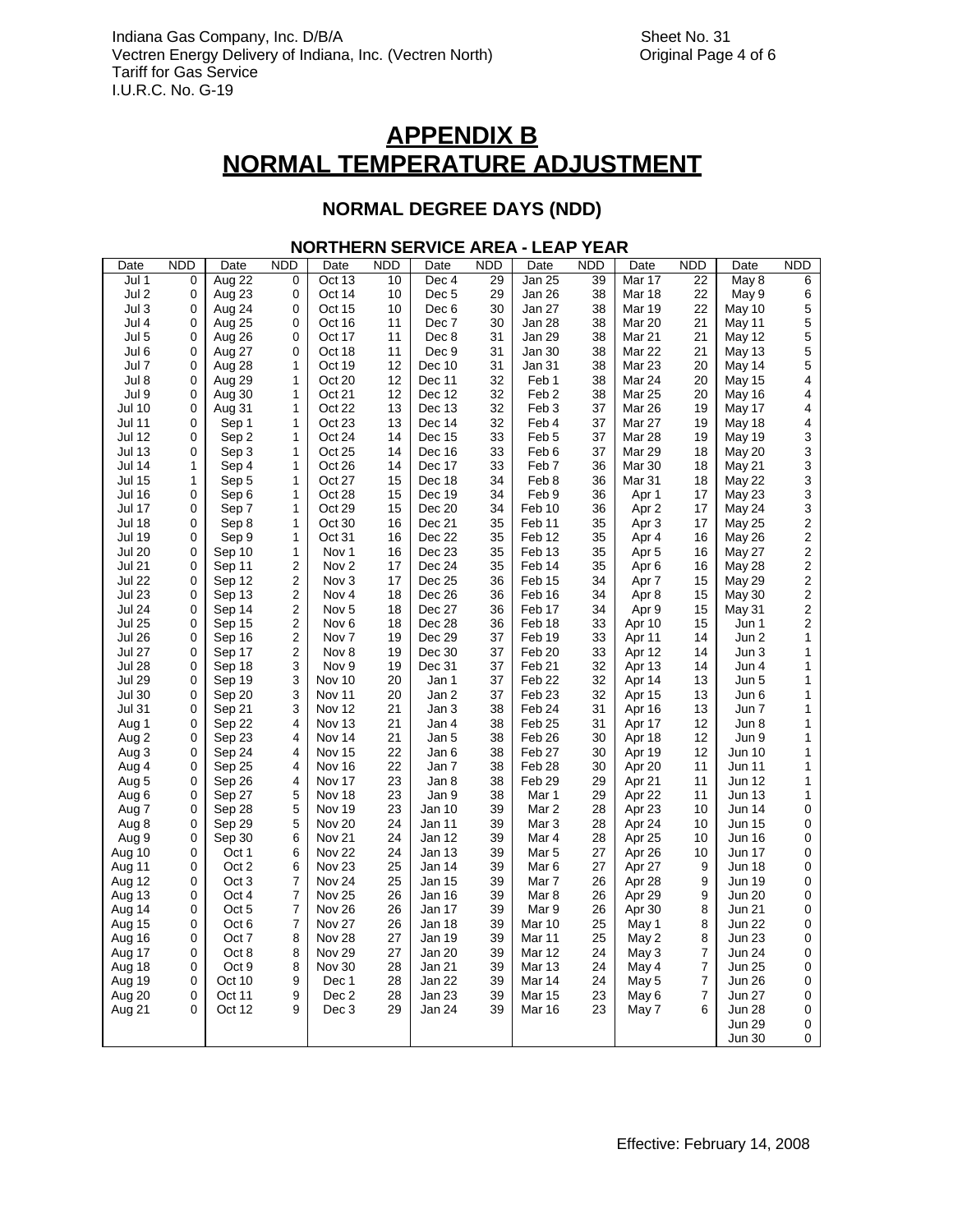### **NORMAL DEGREE DAYS (NDD)**

### **SOUTHERN SERVICE AREA - NON-LEAP YEAR**

| Date             | <b>NDD</b> | Date             | <b>NDD</b>     | Date              | <b>NDD</b> | Date             | <b>NDD</b> | Date              | <b>NDD</b> | Date             | <b>NDD</b>     | Date          | <b>NDD</b>                |
|------------------|------------|------------------|----------------|-------------------|------------|------------------|------------|-------------------|------------|------------------|----------------|---------------|---------------------------|
| Jul 1            | 0          | Aug 22           | 0              | Oct 13            | 7          | Dec 4            | 24         | Jan 25            | 32         | <b>Mar 18</b>    | 18             | May 9         | 4                         |
| Jul 2            | 0          | Aug 23           | 0              | Oct 14            | 7          | Dec <sub>5</sub> | 24         | Jan 26            | 32         | <b>Mar 19</b>    | 17             | May 10        | 4                         |
| Jul 3            | 0          | Aug 24           | 0              | Oct 15            | 7          | Dec <sub>6</sub> | 24         | Jan 27            | 32         | Mar 20           | 17             | May 11        | 3                         |
| Jul 4            | 0          | Aug 25           | 0              | Oct 16            | 8          | Dec 7            | 25         | Jan 28            | 32         | Mar 21           | 17             | May 12        | $\mathsf 3$               |
| Jul 5            | 0          | Aug 26           | 0              | Oct 17            | 8          | Dec 8            | 25         | Jan 29            | 32         | <b>Mar 22</b>    | 16             | <b>May 13</b> | $\mathsf 3$               |
| Jul 6            | 0          | Aug 27           | 0              | Oct 18            | 8          | Dec 9            | 25         | Jan 30            | 31         | Mar 23           | 16             | May 14        | $\ensuremath{\mathsf{3}}$ |
| Jul 7            | 0          | Aug 28           | 0              | Oct 19            | 9          | Dec 10           | 26         | Jan 31            | 31         | Mar 24           | 16             | <b>May 15</b> | 3                         |
| Jul 8            | 0          | Aug 29           | 0              | Oct 20            | 9          | Dec 11           | 26         | Feb 1             | 31         | <b>Mar 25</b>    | 15             | May 16        | $\ensuremath{\mathsf{3}}$ |
| Jul 9            | 0          | Aug 30           | 0              | Oct 21            | 9          | Dec 12           | 26         | Feb <sub>2</sub>  | 31         | <b>Mar 26</b>    | 15             | May 17        | $\mathbf 2$               |
| <b>Jul 10</b>    | 0          | Aug 31           | 0              | Oct 22            | 9          | Dec 13           | 26         | Feb <sub>3</sub>  | 31         | Mar 27           | 15             | May 18        | $\sqrt{2}$                |
| Jul 11           | 0          | Sep 1            | 0              | Oct 23            | 10         | Dec 14           | 27         | Feb 4             | 31         | Mar 28           | 14             | May 19        | $\mathbf 2$               |
| <b>Jul 12</b>    | 0          | Sep 2            | 0              | Oct 24            | 10         | Dec 15           | 27         | Feb <sub>5</sub>  | 30         | Mar 29           | 14             | <b>May 20</b> | $\mathbf 2$               |
| <b>Jul 13</b>    | 0          | Sep 3            | 0              | Oct 25            | 10         | Dec 16           | 27         | Feb 6             | 30         | Mar 30           | 14             | May 21        | $\mathbf 2$               |
| <b>Jul 14</b>    | 0          | Sep 4            | 0              | Oct 26            | 11         | Dec 17           | 27         | Feb <sub>7</sub>  | 30         | Mar 31           | 14             | May 22        | $\overline{c}$            |
| <b>Jul 15</b>    | 0          | Sep 5            | 0              | Oct 27            | 11         | Dec 18           | 28         | Feb 8             | 30         | Apr 1            | 13             | May 23        | 2                         |
| <b>Jul 16</b>    | 0          | Sep 6            | 0              | Oct 28            | 11         | Dec 19           | 28         | Feb 9             | 29         | Apr <sub>2</sub> | 13             | May 24        | 1                         |
| <b>Jul 17</b>    | 0          | Sep 7            | 0              | Oct 29            | 12         | Dec 20           | 28         | Feb 10            | 29         | Apr <sub>3</sub> | 13             | May 25        | 1                         |
| <b>Jul 18</b>    | 0          | Sep 8            | 0              | Oct 30            | 12         | Dec 21           | 28         | Feb 11            | 29         | Apr 4            | 12             | May 26        | 1                         |
| <b>Jul 19</b>    | 0          | Sep 9            | 0              | Oct 31            | 12         | Dec 22           | 29         | Feb 12            | 29         | Apr <sub>5</sub> | 12             | <b>May 27</b> | 1                         |
| <b>Jul 20</b>    | 0          | Sep 10           | 0              | Nov 1             | 13         | Dec 23           | 29         | Feb <sub>13</sub> | 28         | Apr <sub>6</sub> | 12             | May 28        | 1                         |
| <b>Jul 21</b>    | 0          | Sep 11           | 1              | Nov <sub>2</sub>  | 13         | Dec 24           | 29         | Feb 14            | 28         | Apr 7            | 12             | May 29        | 1                         |
| <b>Jul 22</b>    | 0          | Sep 12           | 1              | Nov <sub>3</sub>  | 13         | Dec 25           | 29         | Feb 15            | 28         | Apr 8            | 11             | May 30        | 1                         |
| <b>Jul 23</b>    | 0          | Sep 13           | 1              | Nov <sub>4</sub>  | 14         | Dec 26           | 30         | Feb 16            | 28         | Apr 9            | 11             | May 31        | 1                         |
| <b>Jul 24</b>    | 0          | Sep 14           | 1              | Nov <sub>5</sub>  | 14         | Dec 27           | 30         | Feb 17            | 27         | Apr 10           | 11             | Jun 1         | 1                         |
| <b>Jul 25</b>    | 0          | Sep 15           | 1              | Nov <sub>6</sub>  | 14         | Dec 28           | 30         | Feb 18            | 27         | Apr 11           | 10             | Jun 2         | 1                         |
| <b>Jul 26</b>    | 0          | Sep 16           | 1              | Nov <sub>7</sub>  | 15         | Dec 29           | 30         | Feb 19            | 27         | Apr 12           | 10             | Jun 3         | 1                         |
| <b>Jul 27</b>    | 0          | Sep 17           | 1              | Nov 8             | 15         | Dec 30           | 31         | Feb 20            | 26         | Apr 13           | 10             | Jun 4         | 1                         |
| <b>Jul 28</b>    | 0          | Sep 18           | 1              | Nov 9             | 15         | Dec 31           | 31         | Feb 21            | 26         | Apr 14           | 10             | Jun 5         | 1                         |
| <b>Jul 29</b>    | 0          | Sep 19           | 1              | Nov 10            | 16         | Jan 1            | 31         | Feb 22            | 26         | Apr 15           | 9              | Jun 6         | $\mathbf{1}$              |
| <b>Jul 30</b>    | 0          | Sep 20           | 2              | Nov 11            | 16         | Jan 2            | 31         | Feb <sub>23</sub> | 26         | Apr 16           | 9              | Jun 7         | 0                         |
| <b>Jul 31</b>    | 0          | Sep 21           | 2              | Nov 12            | 16         | Jan 3            | 31         | Feb 24            | 25         | Apr 17           | 9              | Jun 8         | 0                         |
| Aug 1            | 0          | Sep 22           | $\overline{c}$ | Nov 13            | 17         | Jan 4            | 32         | Feb <sub>25</sub> | 25         | Apr 18           | 9              | Jun 9         | $\mathbf 0$               |
| Aug <sub>2</sub> | 0          | Sep 23           | 2              | Nov 14            | 17         | Jan 5            | 32         | Feb 26            | 24         | Apr 19           | 8              | Jun 10        | 0                         |
| Aug <sub>3</sub> | 1          | Sep 24           | 2              | Nov 15            | 17         | Jan 6            | 32         | Feb 27            | 24         | Apr 20           | 8              | Jun 11        | $\mathbf 0$               |
| Aug 4            | 0          | Sep 25           | $\overline{2}$ | Nov 16            | 18         | Jan 7            | 32         | Feb 28            | 24         | Apr 21           | 8              | <b>Jun 12</b> | 0                         |
| Aug 5            | 0          | Sep 26           | 3              | Nov 17            | 18         | Jan 8            | 32         | Mar 1             | 23         | Apr 22           | 8              | Jun 13        | $\mathbf 0$               |
| Aug 6            | 0          | Sep 27           | 3              | Nov 18            | 18         | Jan 9            | 32         | Mar 2             | 23         | Apr 23           | $\overline{7}$ | <b>Jun 14</b> | 0                         |
| Aug 7            | 0          | Sep 28           | 3              | Nov 19            | 19         | Jan 10           | 32         | Mar 3             | 23         | Apr 24           | 7              | <b>Jun 15</b> | $\mathbf 0$               |
| Aug 8            | 0          | Sep 29           | 3              | Nov 20            | 19         | Jan 11           | 32         | Mar 4             | 22         | Apr 25           | 7              | <b>Jun 16</b> | 0                         |
| Aug 9            | 0          | Sep 30           | 3              | Nov <sub>21</sub> | 20         | Jan 12           | 32         | Mar 5             | 22         | Apr 26           | $\overline{7}$ | <b>Jun 17</b> | $\mathbf 0$               |
| Aug 10           | 0          | Oct 1            | 4              | Nov <sub>22</sub> | 20         | <b>Jan 13</b>    | 32         | Mar <sub>6</sub>  | 22         | Apr 27           | 6              | Jun 18        | 0                         |
| Aug 11           | 0          | Oct 2            | 4              | Nov <sub>23</sub> | 20         | Jan 14           | 32         | Mar 7             | 21         | Apr 28           | 6              | Jun 19        | $\mathbf 0$               |
| Aug 12           | 0          | Oct <sub>3</sub> | 4              | Nov 24            | 21         | Jan 15           | 33         | Mar 8             | 21         | Apr 29           | 6              | <b>Jun 20</b> | $\mathbf 0$               |
| Aug 13           | 0          | Oct 4            | 4              | Nov <sub>25</sub> | 21         | Jan 16           | 33         | Mar 9             | 21         | Apr 30           | 6              | Jun 21        | 0                         |
| Aug 14           | 0          | Oct <sub>5</sub> | 5              | Nov 26            | 21         | Jan 17           | 33         | Mar 10            | 20         | May 1            | 5              | <b>Jun 22</b> | $\mathbf 0$               |
| Aug 15           | 0          | Oct <sub>6</sub> | 5              | Nov <sub>27</sub> | 21         | Jan 18           | 33         | <b>Mar 11</b>     | 20         | May 2            | 5              | <b>Jun 23</b> | $\mathbf 0$               |
| Aug 16           | 0          | Oct 7            | 5              | Nov 28            | 22         | Jan 19           | 33         | Mar 12            | 20         | May 3            | 5              | <b>Jun 24</b> | $\mathbf 0$               |
| Aug 17           | 0          | Oct 8            | 5              | Nov 29            | 22         | Jan 20           | 32         | <b>Mar 13</b>     | 19         | May 4            | 5              | <b>Jun 25</b> | $\mathbf 0$               |
| Aug 18           | 0          | Oct 9            | 6              | Nov 30            | 22         | Jan 21           | 32         | Mar 14            | 19         | May 5            | 4              | <b>Jun 26</b> | 0                         |
| Aug 19           | 0          | Oct 10           | 6              | Dec 1             | 23         | Jan 22           | 32         | <b>Mar 15</b>     | 19         | May 6            | 4              | <b>Jun 27</b> | $\pmb{0}$                 |
| Aug 20           | 0          | Oct 11           | 6              | Dec 2             | 23         | Jan 23           | 32         | Mar 16            | 18         | May 7            | 4              | <b>Jun 28</b> | $\pmb{0}$                 |
| Aug 21           | 0          | Oct 12           | 6              | Dec 3             | 23         | Jan 24           | 32         | Mar 17            | 18         | May 8            | 4              | <b>Jun 29</b> | $\pmb{0}$                 |
|                  |            |                  |                |                   |            |                  |            |                   |            |                  |                | Jun 30        | 0                         |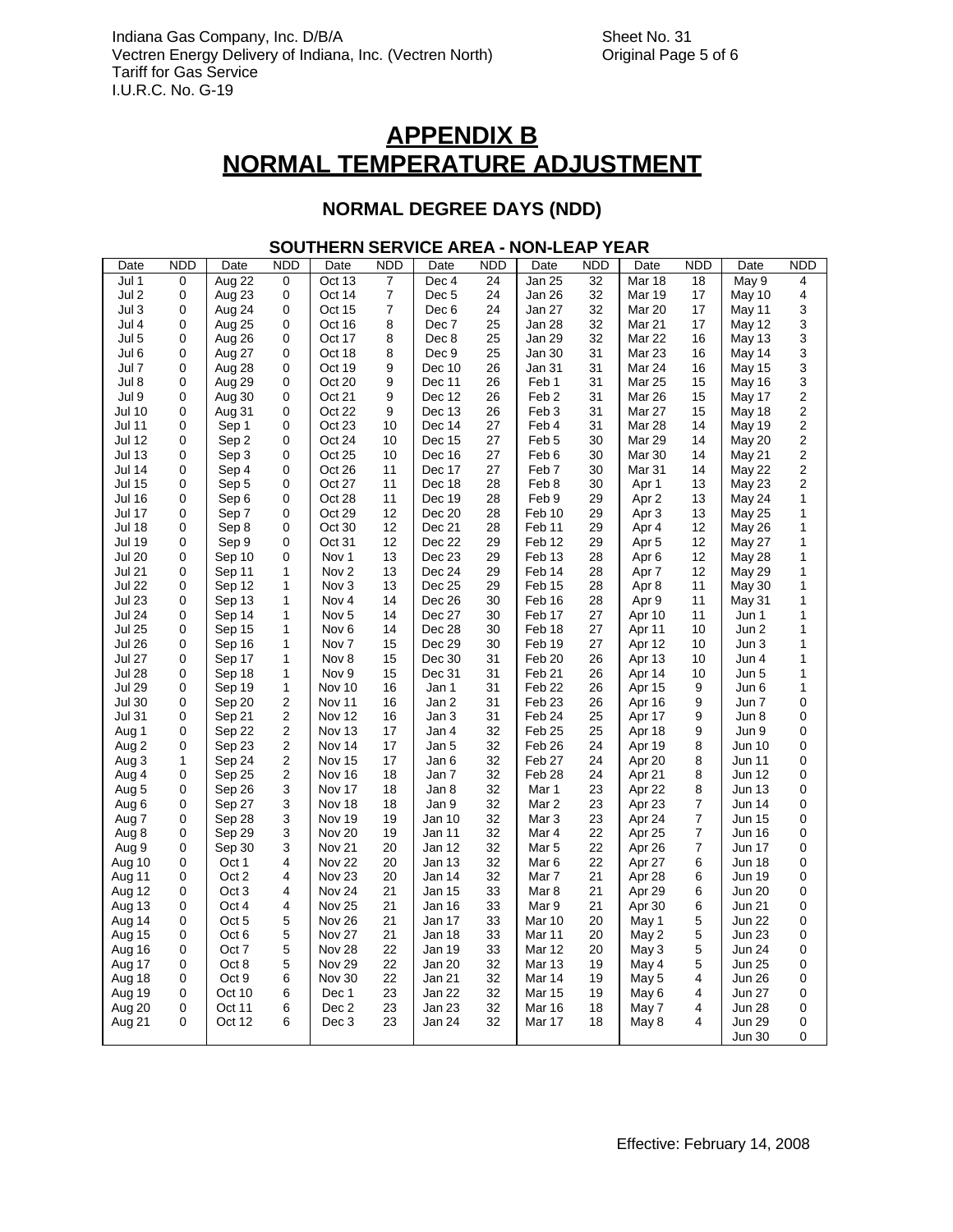### **NORMAL DEGREE DAYS (NDD)**

### **SOUTHERN SERVICE AREA - LEAP YEAR**

| Date          | <b>NDD</b> | Date             | <b>NDD</b>              | Date              | <b>NDD</b> | Date             | <b>NDD</b> | Date              | <b>NDD</b> | Date             | <b>NDD</b>     | Date          | <b>NDD</b>              |
|---------------|------------|------------------|-------------------------|-------------------|------------|------------------|------------|-------------------|------------|------------------|----------------|---------------|-------------------------|
| Jul 1         | 0          | Aug 22           | 0                       | Oct 13            | 7          | Dec 4            | 24         | Jan 25            | 32         | Mar 17           | 18             | May 8         | 4                       |
| Jul 2         | 0          | Aug 23           | 0                       | Oct 14            | 7          | Dec <sub>5</sub> | 24         | Jan 26            | 32         | Mar 18           | 17             | May 9         | 4                       |
| Jul 3         | 0          | Aug 24           | 0                       | Oct 15            | 7          | Dec 6            | 24         | Jan 27            | 32         | Mar 19           | 17             | May 10        | 3                       |
| Jul 4         | 0          | Aug 25           | 0                       | Oct 16            | 8          | Dec 7            | 25         | Jan 28            | 32         | Mar 20           | 17             | May 11        | 3                       |
| Jul 5         | 0          | Aug 26           | 0                       | Oct 17            | 8          | Dec 8            | 25         | Jan 29            | 32         | Mar 21           | 16             | May 12        | 3                       |
| Jul 6         | 0          | Aug 27           | 0                       | Oct 18            | 8          | Dec 9            | 25         | Jan 30            | 31         | <b>Mar 22</b>    | 16             | May 13        | 3                       |
| Jul 7         | 0          | Aug 28           | 0                       | Oct 19            | 9          | Dec 10           | 26         | Jan 31            | 31         | Mar 23           | 16             | May 14        | 3                       |
| Jul 8         | 0          | Aug 29           | 0                       | Oct 20            | 9          | Dec 11           | 26         | Feb 1             | 31         | Mar 24           | 15             | May 15        | 3                       |
| Jul 9         | 0          | Aug 30           | 0                       | Oct 21            | 9          | Dec 12           | 26         | Feb <sub>2</sub>  | 31         | <b>Mar 25</b>    | 15             | May 16        | $\overline{\mathbf{c}}$ |
| Jul 10        | 0          | Aug 31           | 0                       | Oct 22            | 9          | Dec 13           | 26         | Feb <sub>3</sub>  | 31         | Mar 26           | 15             | May 17        | $\overline{\mathbf{c}}$ |
| <b>Jul 11</b> | 0          | Sep 1            | 0                       | Oct 23            | 10         | Dec 14           | 27         | Feb 4             | 31         | Mar 27           | 14             | May 18        | 2                       |
| <b>Jul 12</b> | 0          | Sep 2            | 0                       | Oct 24            | 10         | Dec 15           | 27         | Feb 5             | 30         | Mar 28           | 14             | May 19        | $\overline{\mathbf{c}}$ |
| <b>Jul 13</b> | 0          | Sep 3            | 0                       | Oct 25            | 10         | Dec 16           | 27         | Feb <sub>6</sub>  | 30         | Mar 29           | 14             | May 20        | $\overline{\mathbf{c}}$ |
| <b>Jul 14</b> | 0          | Sep 4            | 0                       | Oct 26            | 11         | Dec 17           | 27         | Feb <sub>7</sub>  | 30         | Mar 30           | 14             | May 21        | 2                       |
| <b>Jul 15</b> | 0          | Sep 5            | 0                       | Oct 27            | 11         | Dec 18           | 28         | Feb 8             | 30         | Mar 31           | 13             | <b>May 22</b> | $\overline{\mathbf{c}}$ |
| <b>Jul 16</b> | 0          | Sep 6            | 0                       | Oct 28            | 11         | Dec 19           | 28         | Feb 9             | 29         | Apr 1            | 13             | May 23        | 1                       |
| <b>Jul 17</b> | 0          | Sep 7            | 0                       | Oct 29            | 12         | Dec 20           | 28         | Feb <sub>10</sub> | 29         | Apr 2            | 13             | May 24        | 1                       |
| <b>Jul 18</b> | 0          | Sep 8            | 0                       | Oct 30            | 12         | Dec 21           | 28         | Feb 11            | 29         | Apr <sub>3</sub> | 12             | May 25        | 1                       |
| <b>Jul 19</b> | 0          | Sep 9            | 0                       | Oct 31            | 12         | Dec 22           | 29         | Feb <sub>12</sub> | 29         | Apr 4            | 12             | <b>May 26</b> | 1                       |
| <b>Jul 20</b> | 0          | Sep 10           | 0                       | Nov 1             | 13         | Dec 23           | 29         | Feb <sub>13</sub> | 28         | Apr <sub>5</sub> | 12             | May 27        | 1                       |
| <b>Jul 21</b> | 0          | Sep 11           | 1                       | Nov <sub>2</sub>  | 13         | Dec 24           | 29         | Feb 14            | 28         | Apr <sub>6</sub> | 12             | May 28        | 1                       |
| <b>Jul 22</b> | 0          | Sep 12           | 1                       | Nov 3             | 13         | Dec 25           | 29         | Feb <sub>15</sub> | 28         | Apr <sub>7</sub> | 11             | <b>May 29</b> | 1                       |
| <b>Jul 23</b> | 0          | Sep 13           | 1                       | Nov 4             | 14         | Dec 26           | 30         | Feb 16            | 28         | Apr 8            | 11             | May 30        | 1                       |
| <b>Jul 24</b> | 0          | Sep 14           | 1                       | Nov <sub>5</sub>  | 14         | Dec 27           | 30         | Feb 17            | 27         | Apr 9            | 11             | May 31        | 1                       |
| <b>Jul 25</b> | 0          | Sep 15           | 1                       | Nov <sub>6</sub>  | 14         | Dec 28           | 30         | Feb 18            | 27         | Apr 10           | 10             | Jun 1         | 1                       |
| <b>Jul 26</b> | 0          | Sep 16           | 1                       | Nov <sub>7</sub>  | 15         | Dec 29           | 30         | Feb 19            | 27         | Apr 11           | 10             | Jun 2         | 1                       |
| <b>Jul 27</b> | 0          | Sep 17           | 1                       | Nov 8             | 15         | Dec 30           | 31         | Feb <sub>20</sub> | 26         | Apr 12           | 10             | Jun 3         | 1                       |
| <b>Jul 28</b> | 0          | Sep 18           | 1                       | Nov 9             | 15         | Dec 31           | 31         | Feb <sub>21</sub> | 26         | Apr 13           | 10             | Jun 4         | 1                       |
| <b>Jul 29</b> | 0          | Sep 19           | 1                       | Nov 10            | 16         | Jan 1            | 31         | Feb <sub>22</sub> | 26         | Apr 14           | 9              | Jun 5         | 1                       |
| <b>Jul 30</b> | 0          | Sep 20           | $\overline{\mathbf{c}}$ | Nov 11            | 16         | Jan 2            | 31         | Feb <sub>23</sub> | 26         | Apr 15           | 9              | Jun 6         | 0                       |
| <b>Jul 31</b> | 0          | Sep 21           | $\overline{\mathbf{c}}$ | Nov 12            | 16         | Jan 3            | 31         | Feb 24            | 25         | Apr 16           | 9              | Jun 7         | 0                       |
| Aug 1         | 0          | Sep 22           | $\overline{\mathbf{c}}$ | Nov 13            | 17         | Jan 4            | 32         | Feb <sub>25</sub> | 25         | Apr 17           | 9              | Jun 8         | 0                       |
| Aug 2         | 0          | Sep 23           | $\overline{\mathbf{c}}$ | Nov 14            | 17         | Jan 5            | 32         | Feb <sub>26</sub> | 24         | Apr 18           | 8              | Jun 9         | 0                       |
| Aug 3         | 1          | Sep 24           | $\overline{\mathbf{c}}$ | Nov 15            | 17         | Jan 6            | 32         | Feb 27            | 24         | Apr 19           | 8              | Jun 10        | 0                       |
| Aug 4         | 0          | Sep 25           | $\boldsymbol{2}$        | Nov 16            | 18         | Jan 7            | 32         | Feb <sub>28</sub> | 24         | Apr 20           | 8              | Jun 11        | 0                       |
| Aug 5         | 0          | Sep 26           | 3                       | Nov 17            | 18         | Jan 8            | 32         | Feb <sub>29</sub> | 23         | Apr 21           | 8              | Jun 12        | 0                       |
| Aug 6         | 0          | Sep 27           | 3                       | Nov 18            | 18         | Jan 9            | 32         | Mar 1             | 23         | Apr 22           | 7              | <b>Jun 13</b> | 0                       |
| Aug 7         | 0          | Sep 28           | 3                       | Nov 19            | 19         | Jan 10           | 32         | Mar 2             | 23         | Apr 23           | 7              | Jun 14        | 0                       |
| Aug 8         | 0          | Sep 29           | 3                       | Nov 20            | 19         | Jan 11           | 32         | Mar 3             | 22         | Apr 24           | 7              | Jun 15        | 0                       |
| Aug 9         | 0          | Sep 30           | 3                       | Nov <sub>21</sub> | 20         | Jan 12           | 32         | Mar 4             | 22         | Apr 25           | $\overline{7}$ | Jun 16        | 0                       |
| Aug 10        | 0          | Oct 1            | 4                       | <b>Nov 22</b>     | 20         | Jan 13           | 32         | Mar <sub>5</sub>  | 22         | Apr 26           | 6              | Jun 17        | 0                       |
| Aug 11        | 0          | Oct 2            | 4                       | Nov <sub>23</sub> | 20         | Jan 14           | 32         | Mar <sub>6</sub>  | 21         | Apr 27           | 6              | Jun 18        | 0                       |
| Aug 12        | 0          | Oct <sub>3</sub> | 4                       | Nov 24            | 21         | Jan 15           | 33         | Mar 7             | 21         | Apr 28           | 6              | Jun 19        | 0                       |
| Aug 13        | 0          | Oct 4            | 4                       | <b>Nov 25</b>     | 21         | Jan 16           | 33         | Mar <sub>8</sub>  | 21         | Apr 29           | 6              | <b>Jun 20</b> | 0                       |
| Aug 14        | 0          | Oct 5            | 5                       | Nov 26            | 21         | Jan 17           | 33         | Mar 9             | 20         | Apr 30           | 5              | Jun 21        | 0                       |
| Aug 15        | 0          | Oct 6            | 5                       | Nov 27            | 21         | Jan 18           | 33         | Mar 10            | 20         | May 1            | 5              | Jun 22        | 0                       |
| Aug 16        | 0          | Oct 7            | 5                       | Nov 28            | 22         | Jan 19           | 33         | <b>Mar 11</b>     | 20         | May 2            | 5              | Jun 23        | 0                       |
| Aug 17        | 0          | Oct 8            | 5                       | Nov 29            | 22         | Jan 20           | 32         | Mar 12            | 19         | May 3            | 5              | <b>Jun 24</b> | 0                       |
| Aug 18        | 0          | Oct 9            | 6                       | Nov 30            | 22         | Jan 21           | 32         | <b>Mar 13</b>     | 19         | May 4            | 4              | <b>Jun 25</b> | 0                       |
| Aug 19        | 0          | Oct 10           | 6                       | Dec 1             | 23         | Jan 22           | 32         | Mar 14            | 19         | May 5            | 4              | <b>Jun 26</b> | 0                       |
| Aug 20        | 0          | Oct 11           | 6                       | Dec 2             | 23         | Jan 23           | 32         | <b>Mar 15</b>     | 18         | May 6            | 4              | Jun 27        | 0                       |
| Aug 21        | 0          | Oct 12           | 6                       | Dec 3             | 23         | Jan 24           | 32         | Mar 16            | 18         | May 7            | 4              | Jun 28        | 0                       |
|               |            |                  |                         |                   |            |                  |            |                   |            |                  |                | Jun 29        | 0                       |
|               |            |                  |                         |                   |            |                  |            |                   |            |                  |                | <b>Jun 30</b> | 0                       |
|               |            |                  |                         |                   |            |                  |            |                   |            |                  |                |               |                         |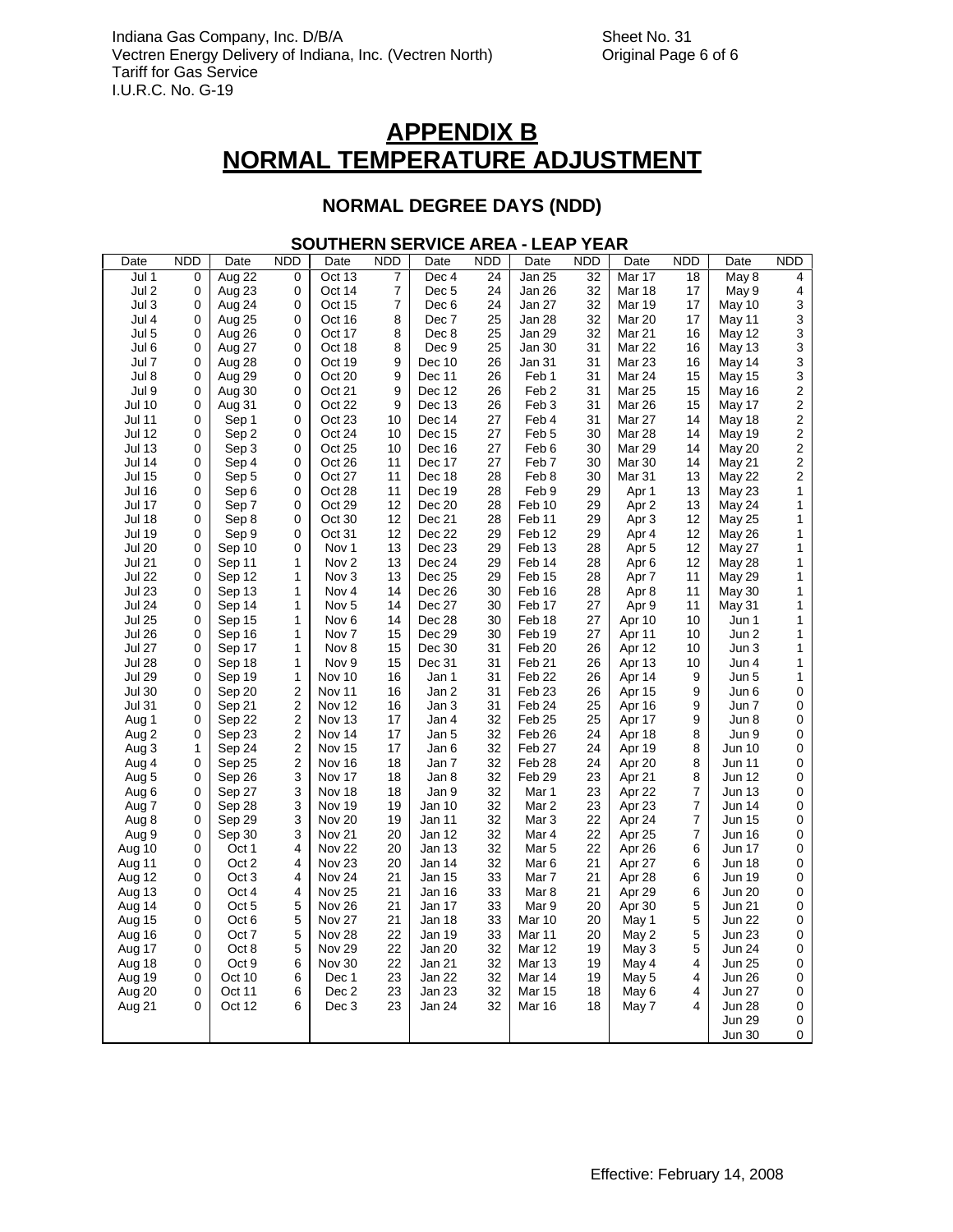## **APPENDIX C OTHER CHARGES**

#### **Late Payment Charge –**

If Customer does not pay a Bill for Gas Service on or before the gross payment due date, Customer shall be charged a Late Payment Charge as follows:

First \$3.00 or less of net billing - 10% Over \$3.00 of net billing - 3%

#### **Reconnect Charge –**

When Gas Service is discontinued (1) at the request of Customer, (2) for nonpayment of a Bill, (3) when authorized by Company's General Terms and Conditions or the Commission's Regulations, or (4) for any reason beyond the control of Company, and a reestablishment of Gas Service is required by Customer, Customer shall be charged a Reconnect Charge to cover a part of the cost of discontinuance and reestablishment of Gas Service. Such charge shall be sixty dollars (\$60.00). In addition, when Gas Service is reconnected or disconnected after normal working hours at Customer's request, Customer shall be charged an After Hours Charge.

A charge equal to the Customer Facilities Charge for each month of discontinued Gas Service will also be made for reestablishing Gas Service for the same Customer at the same Premises where Gas Service has been discontinued at Customer's request during the preceding nine months. The minimum Customer Facilities Charge assessment under the provisions of this paragraph shall be one month's Customer Facilities Charge.

#### **After Hours Charge** –

When Gas Service is connected, reconnected, or disconnected outside of normal business hours at Customer's request, Customer shall be charged an After Hours Charge of twenty-two dollars (\$22.00) in addition to any other applicable charges for each connection, reconnection, or disconnection.

#### **Insufficient Funds Check Charge –**

For each check of Customer returned by any bank due to insufficient funds, Customer shall be charged twenty-five dollars (\$25.00) to cover a part of the cost of processing such check.

#### **Unauthorized Gas Usage Charge** –

Gas Usage by Customer during a Curtailment Period in excess of the quantity allowed pursuant to Rule 24 shall be considered Unauthorized Gas Usage and shall be subject to the Unauthorized Gas Usage Charge of five dollars (\$5.00) per therm. Company shall have the right to waive all or a portion of the Unauthorized Gas Usage Charge otherwise applicable to any Customer, provided that waiver of such charge shall be exercised on a non-discriminatory basis.

#### **Fraudulent or Unapproved Use of Gas Charge** –

When Company identifies fraudulent or unapproved use of gas, or Company's regulation, measuring equipment or other service facilities have been tampered with, Company may assess the actual costs for such field calls and repairs, in addition to the other costs pursuant to Rule 27 of Company's General Terms and Conditions. A minimum charge of seventy dollars (\$70.00) per occurrence shall apply.

#### **Summary Billing Charge** –

Bills provided by Company summarizing charges for Educational Institutions or Government Entities who are registered users of vectren.com are subject to a forty-five dollar (\$45.00) charge per summary bill.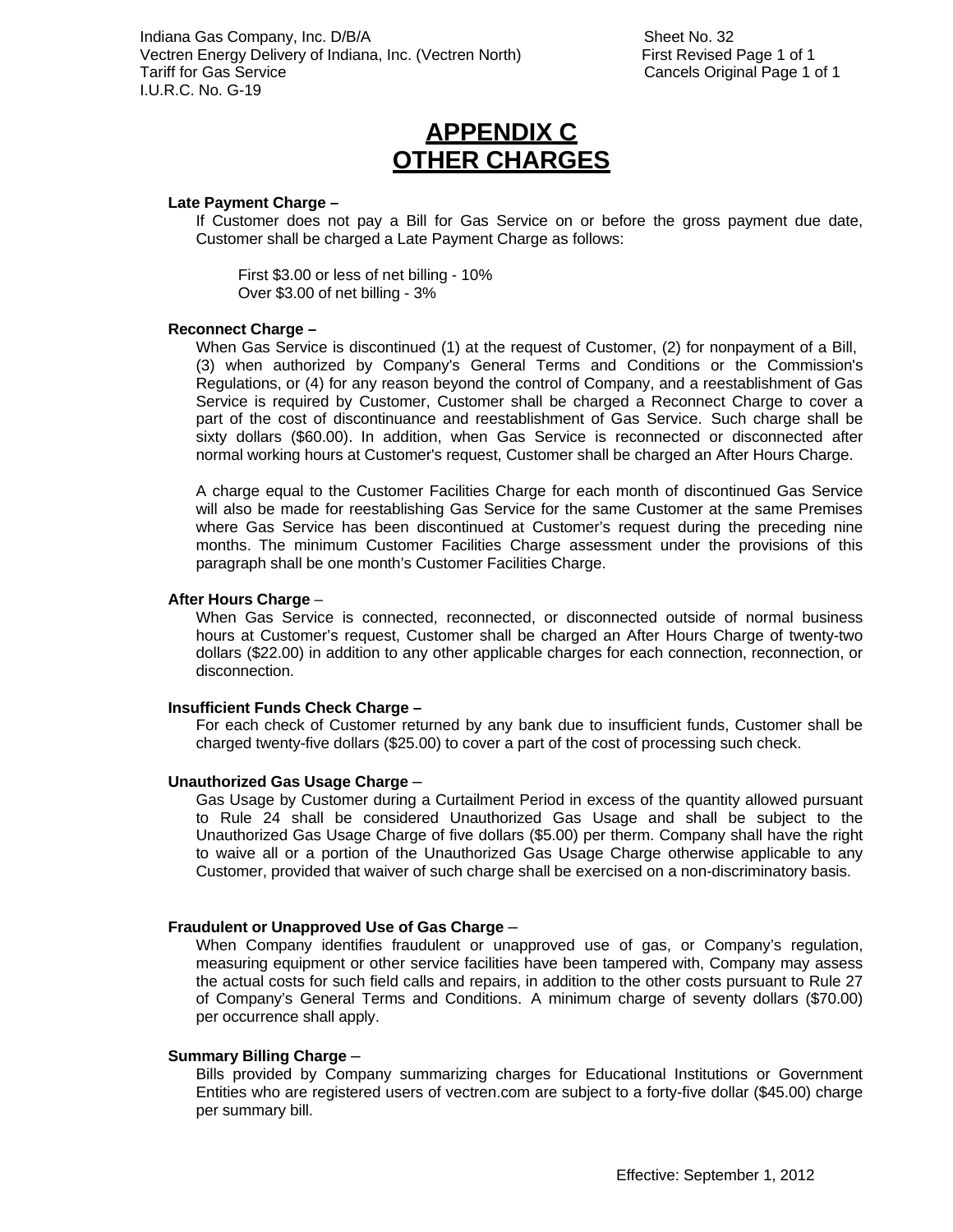# **APPENDIX D BASE COST OF GAS**

For informational purposes only, the Base Cost of Gas as determined in the last general rate proceeding in Cause No. 43298, effective February 14, 2008 is as set forth in the following table. The Base Cost of gas is not reflected in the Base Rates and Charges of the Rate Schedules; all gas costs are recovered through Appendix A, Gas Cost Adjustment.

| Rate<br>Schedule | Service        | (\$ per Therm)<br>Commodity | Base Cost of Gas<br>(\$ per Therm)<br>Demand | Total    |
|------------------|----------------|-----------------------------|----------------------------------------------|----------|
| 210              | <b>Sales</b>   | \$0.8010                    | \$0.1006                                     | \$0.9016 |
| 211              | Sales          | \$0.8010                    | \$0.1006                                     | \$0.9016 |
| 220              | Sales          | \$0.8010                    | \$0.1006                                     | \$0.9016 |
| 225              | Transportation | \$0.0000                    | \$0.0000                                     | \$0.0000 |
| 229              | <b>Sales</b>   | \$0.8010                    | \$0.1006                                     | \$0.9016 |
| 240              | <b>Sales</b>   | \$0.8010                    | \$0.1006                                     | \$0.9016 |
| 245              | Transportation | \$0.0000                    | \$0.0000                                     | \$0.0000 |
| 260              | Transportation | \$0.0000                    | \$0.0000                                     | \$0.0000 |
| 270              | Transportation | \$0.0000                    | \$0.0000                                     | \$0.0000 |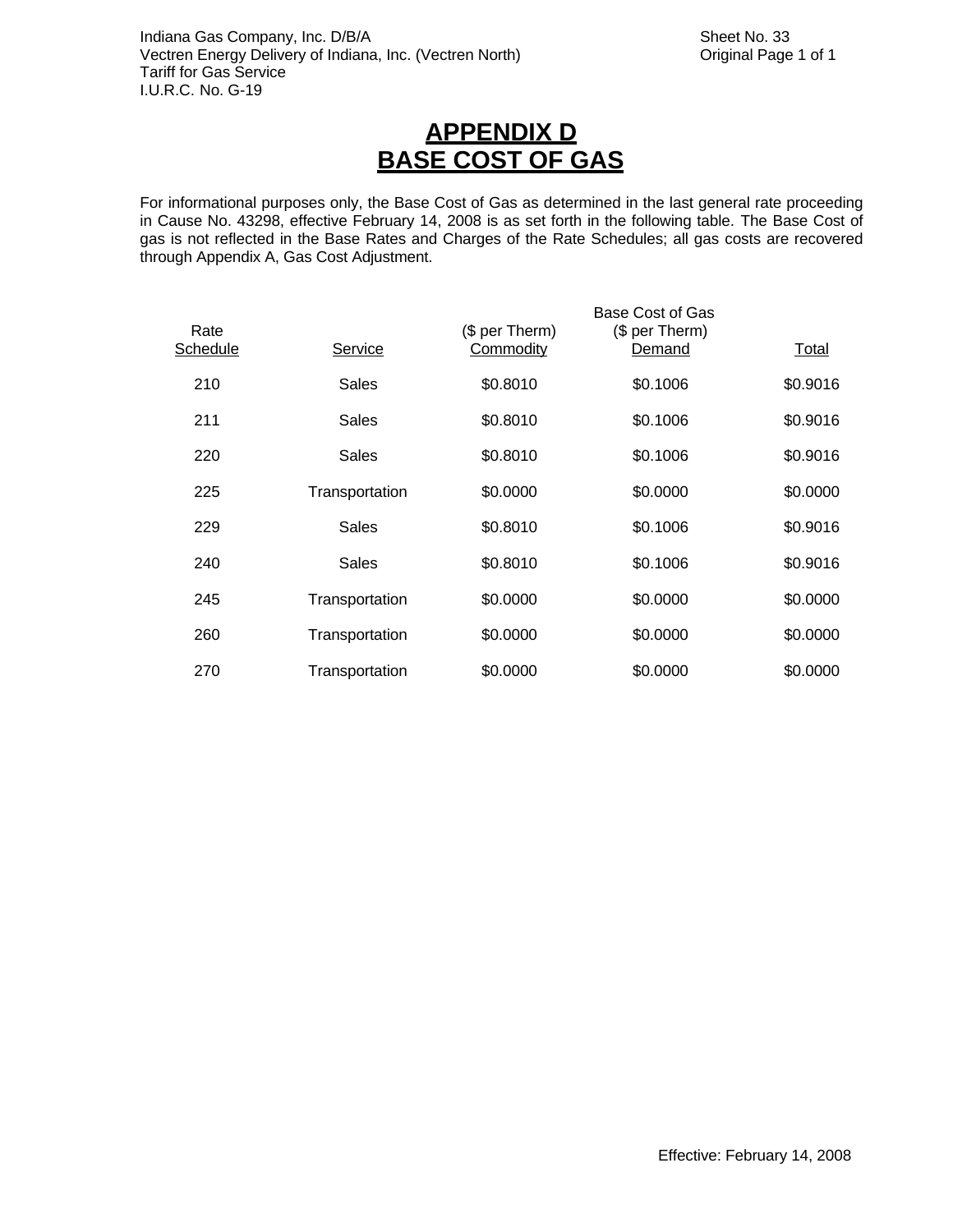#### **APPLICABILITY**

The following Provisions shall apply to Pool Operators **and** to Non-Pooling Transportation Customers being provided Gas Service under Rates 245, 260 and 270. **Therefore, for purposes of this Appendix E only, the term "Transporter", when used in the provisions below, shall mean "Pool Operator" or "Non-Pooling Transportation Customer."**

#### **NOMINATION PROVISIONS**

Transporter shall be obligated to notify Company of the exact daily quantity of its nomination to the delivering pipeline of Transporter's gas to be delivered to Company at pipeline delivery points agreeable to Company (Daily Pipeline Nomination).

Company may require Transporter to allocate its Daily Pipeline Nomination to specified citygate pipeline delivery points based on minimum and maximum allocation percentages, which Company may revise from time to time, based on operational considerations. Transporter may obtain alternate city-gate allocations through an Alternate Delivery Plan submitted in advance by Transporter and approved by Company. Company may decline to accept Daily Pipeline Nominations or deliveries that do not comply with these city-gate allocation percentage requirements.

Transporter must provide the notice specified above prior to each change in its Daily Pipeline Nomination by submitting to Company the nomination, via the Company's EBB, by no later than 11:30 AM Central Clock Time ("CCT") of the workday previous to the start date of the Daily Pipeline Nomination. The nomination shall include the information as specified in the Company's EBB. Company may accept nominations submitted after the deadlines specified above within its reasonable discretion. Until Transporter submits the required nomination, Transporter's nominations of daily quantities shall be zero. Unless otherwise permitted by Company, the Nomination Period shall not exceed thirty-one days.

Transporter shall cause the shipper to provide Company with a written statement detailing Transporter's actual deliveries under its Daily Pipeline Nomination during each Nomination Period by no later than one day following the end of the billing month.

Transporter shall pay a Nomination Error Charge of \$.50 per Dekatherm on the quantity difference between its Daily Pipeline Nomination and the confirmed deliveries under its Daily Pipeline Nomination for each day such difference occurs.

Transporter shall be assessed a City-Gate Allocation Non-Compliance Charge of \$1.00 per Dekatherm on the quantity difference if its Daily Pipeline Nomination is less than the minimum or greater than the maximum city gate allocation requirements, which are

calculated as the minimum or maximum city gate allocation percentages multiplied by Transporter's Daily Pipeline Nomination.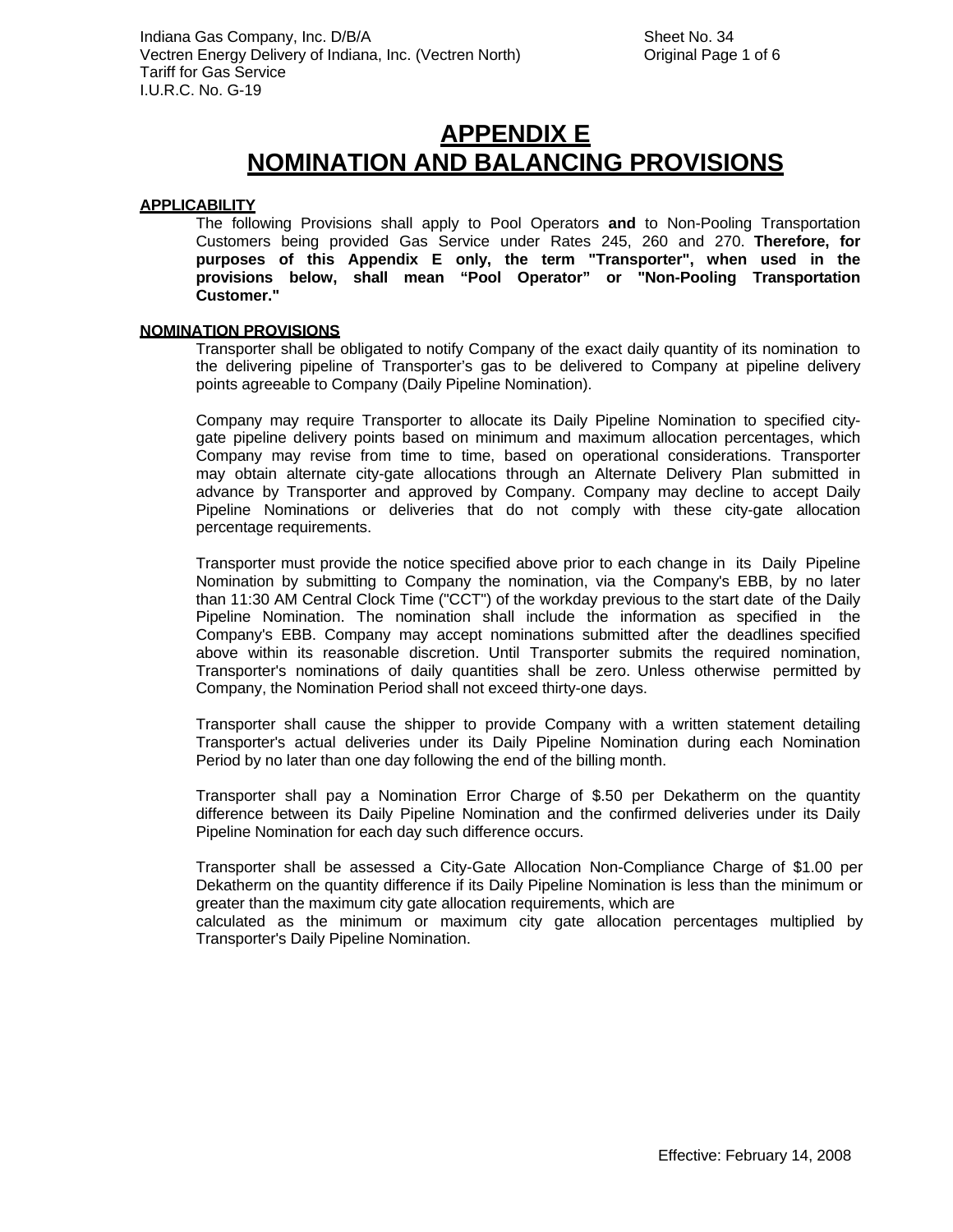#### **BALANCING PROVISIONS**

Transporter shall be obligated to balance its total usage with the total deliveries for Transporter's account by the pipelines. An Imbalance Quantity shall exist when the Transporter's total usage is greater than or less than its total deliveries on a daily basis and/or a monthly basis. Amounts paid by the Company to Transporter in cashing out Imbalance Quantities shall be recovered in the Gas Cost Adjustment. Amounts received by Company from Transporter in cashing out Imbalance Quantities shall be credited against gas costs in the Gas Cost Adjustment. The following definitions shall apply:

**Daily Index Price:** The Daily Midpoint Prices per Dekatherm as reported in Gas Daily in the table "Daily Price Survey", for delivery to:

- 1) Texas Gas, Zone SL, or
- 2) ANR, La; or
- 3) Texas Eastern, ELA, or
- 4) Panhandle, Tx-Okla; or
- 5) Chicago City-Gates.

**Monthly Index Price:** The average of the Daily Midpoint Prices per Dekatherm for each day of the month as reported in Gas Daily in the table "Daily Price Survey", for delivery to:

- 1) Texas Gas, Zone SL, or
- 2) ANR, La; or<br>3) Texas Easte
- 3) Texas Eastern, ELA, or
- 4) Panhandle, Tx-Okla; or
- 5) Chicago City-Gates.

The following Charges shall be computed based on each Operating System's Price Indices:

**Daily Under-Delivery Charge:** The Daily Under-Delivery Charge shall be the highest of the sums of each Daily Index Price and the maximum interruptible pipeline transportation rate, including fuel and all surcharges, applicable to each Daily Index Price.

**Daily Over-Delivery Charge:** The Daily Over-Delivery Charge shall be the lowest of the sums of each Daily Index Price and the firm pipeline transportation commodity rate, including fuel and all surcharges, applicable to each Daily Index Price.

**Monthly Under-Delivery Charge:** The Monthly Under-Delivery Charge shall be the greater of:

- (1) Company's average gas costs (demand and commodity), based on its gas purchases for the month; or
- (2) The highest of the sums of each Monthly Index Price and the maximum interruptible pipeline transportation rate, including fuel and all surcharges, applicable to each Monthly Index Price.

**Monthly Over-Delivery Charge:** The Monthly Over-Delivery Charge shall be the lower of:

- (1) Company's average gas cost (demand and commodity), based on its gas purchases for the month; or
- (2) The lowest of the sums of each Monthly Index Price and the firm pipeline transportation commodity rate, including fuel and all surcharges, applicable to each Monthly Index Price.

**Monthly Average Index Charge:** The Monthly Average Index Charge shall be the average of the sums of each Monthly Index Price and the average pipeline transportation commodity rate, including fuels and surcharges, applicable to each Monthly Index Price.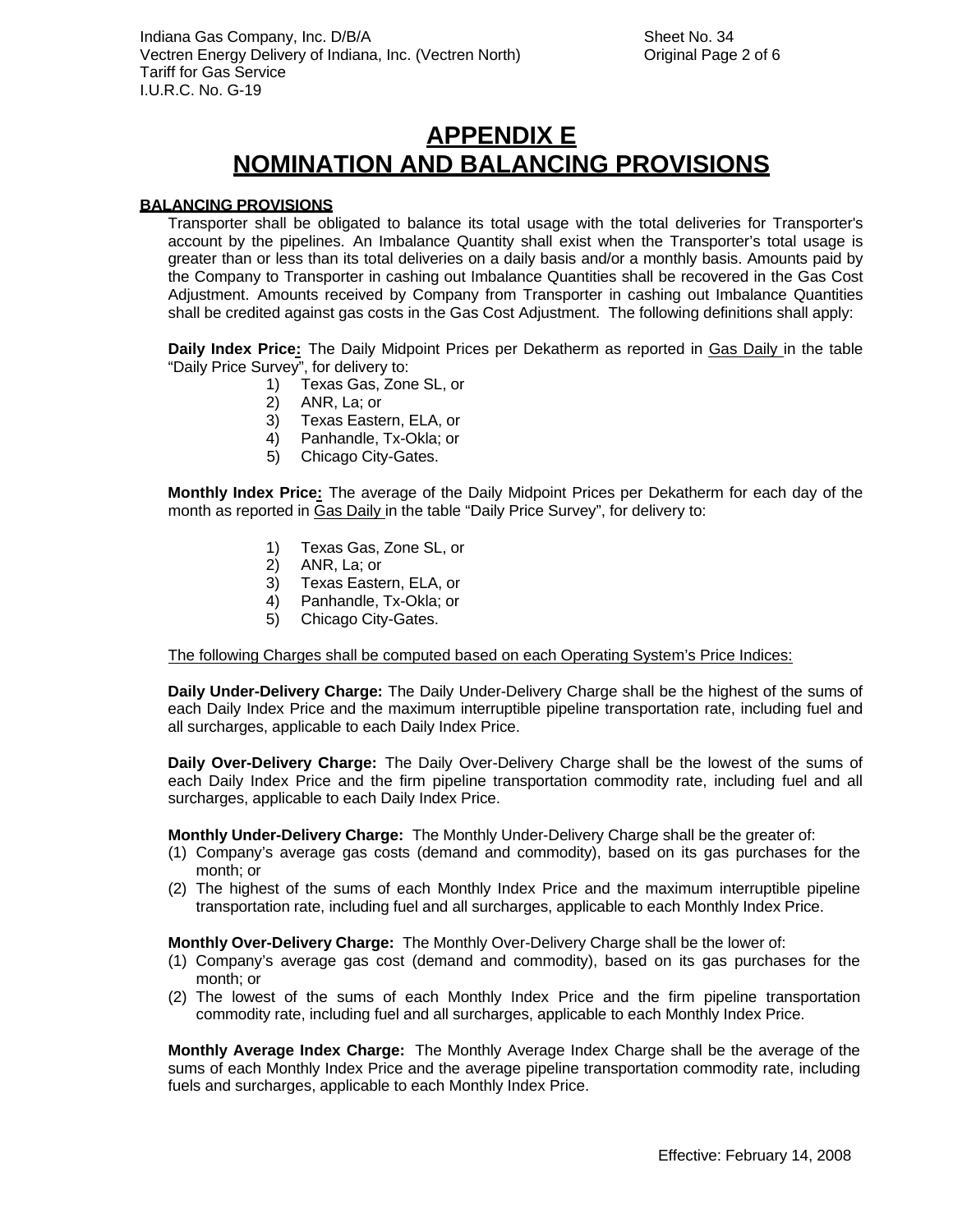### **DAILY BALANCING PROVISIONS (EFFECTIVE ON AND AFTER OCTOBER 1, 2005)**

Transporter shall be obligated to balance its total usage ("Total Daily Usage") with the aggregated total daily deliveries for Transporter's account by the pipeline, as adjusted to reflect Company's unaccounted for gas percentage as specified in Appendix F ("Total Daily Deliveries"). A Daily Imbalance Quantity shall exist when the Total Daily Usage is greater than or less than the Transporter's Total Daily Deliveries.

**Daily Under-Delivery Imbalance:** If Transporter's Total Daily Deliveries are less than its Total Daily Usage, the gas shortfall shall be considered Daily Under-Delivery Imbalance Quantities. Daily Under-Delivery Imbalance Quantities shall either be carried to month-end or shall be cashed out with Company. Transporter shall pay Company for Daily Under-Delivery Imbalance Quantities, including applicable taxes, pursuant to the following:

| For Each Dth of Daily Under-Delivery<br>Imbalance Quantities within the Following<br>Percentage of Total Daily Usage Ranges: |                                                         | Transporter Shall Pay The Company The<br>Following Multiple of the Daily Under-Delivery<br>Charge: |
|------------------------------------------------------------------------------------------------------------------------------|---------------------------------------------------------|----------------------------------------------------------------------------------------------------|
| Pool Operator<br>Ranges                                                                                                      | Non-Pooling<br>Transportation<br><b>Customer Ranges</b> | All Transporters                                                                                   |
| not $>20\%$<br>$> 0\%$                                                                                                       | 0% not $>$ 25%<br>$\geq$                                | No Cash-out, Carried to Month-end                                                                  |
| not $>30\%$<br>$>20\%$                                                                                                       | $> 25\%$ not $> 35\%$                                   | 1.1                                                                                                |
| $>30\%$ not $>40\%$                                                                                                          | $>35\%$ not $>45\%$                                     | 1.2                                                                                                |
| > 40%                                                                                                                        | >45%                                                    | 1.4                                                                                                |

During a Cold Weather OFO, the aforementioned Daily Under-Delivery Imbalance provisions will be replaced by those specified in the section entitled Operational Flow Orders. During a Warm Weather OFO, the Daily Under-Delivery Imbalance provisions shall not apply.

**Daily Over-Delivery Imbalance:** If Transporter's Total Daily Deliveries are greater than its Total Daily Usage, the excess gas shall be considered Daily Over-Delivery Imbalance Quantities. If Company or the pipeline would experience any operating difficulties as a result of Daily Over-Delivery Imbalance Quantities in excess of allowed tolerances, Company may decline to accept delivery of the excess quantities. If accepted, Daily Over-Delivery Imbalance Quantities shall either be carried to month-end or shall be cashed out with Company. Company shall pay Transporter for such Daily Over-Delivery Imbalance Quantities pursuant to the following:

| For Each Dth of Daily Over-Delivery Imbalance |                        | Company Shall Pay Transporter The Following |
|-----------------------------------------------|------------------------|---------------------------------------------|
| Quantities within the Following Percentage of |                        | Multiple of the Daily Over-Delivery Charge: |
| Total Daily Usage Ranges:                     |                        |                                             |
|                                               | Non-Pooling            |                                             |
| Pool Operator                                 | Transportation         |                                             |
| Ranges                                        | <b>Customer Ranges</b> | All Transporters                            |
| 0%<br>not $>20\%$                             | not > 25%<br>0%        | No Cash-out, Carried to Month-end           |
| $> 20\%$ not $> 30\%$                         | $> 25\%$ not $> 35\%$  | 0.9                                         |
| $>30\%$ not $>40\%$                           | $>35\%$ not $>45\%$    | 0.8                                         |
| > 40%                                         | >45%                   | 0.6                                         |

During a Warm Weather OFO, the aforementioned Daily Over-Delivery Imbalance provisions will be replaced by those specified in the section entitled Operational Flow Orders. During a Cold Weather OFO, the Daily Over-Delivery Imbalance provisions shall not apply.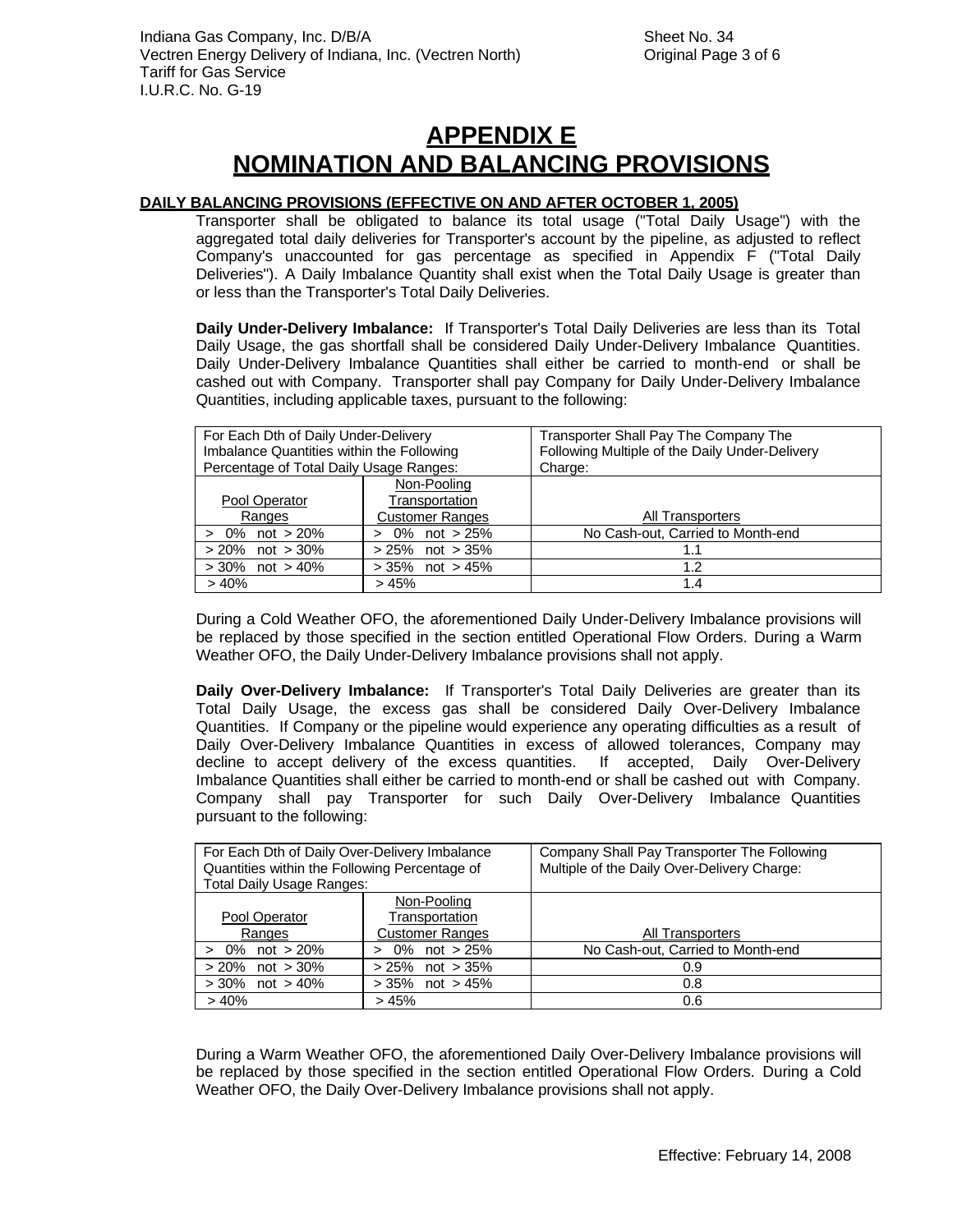#### **MONTHLY BALANCING PROVISIONS**

Transporter shall be obligated to balance its total monthly usage ("Total Monthly Usage") with the actual monthly deliveries for Transporter's account by the pipeline, as adjusted to reflect (1) Company's system line loss percentage as specified in Appendix F, (2) the net effect of Daily Imbalance Quantities cashed out during the current month, and (3) prior month Monthly Over-Delivery Imbalance Quantities made available to Transporter or Monthly Under-Delivery Imbalance Quantities made up by Transporter, (collectively, "Total Monthly Deliveries"). A Monthly Imbalance Quantity shall exist when the Total Monthly Usage is greater than or less than the Transporter's Total Monthly Deliveries.

**Monthly Under-Delivery Imbalance:** If the Total Monthly Deliveries for Transporter's account at the end of the month are less than its Total Monthly Usage, the gas shortfall shall be considered Monthly Under-Delivery Imbalance Quantities. Monthly Under-Delivery Imbalance Quantities up to and including 10% of Total Monthly Usage shall be carried forward to the following month; quantities greater than 10% shall be cashed out with the Company. Transporter shall pay Company for Monthly Under-Delivery Imbalance Quantities greater than 10% of Total Monthly Usage pursuant to the following:

- (1) 1.1 times the Monthly Under-Delivery Charge for each Dekatherm of Monthly Under-Delivery Imbalance Quantities that is greater than 10%, up to and including 20% of Total Monthly Usage, plus
- (2) 1.2 times the Monthly Under-Delivery Charge for each Dekatherm of Monthly Under-Delivery Imbalance Quantities that is greater than 20%, up to and including 30% of Total Monthly Usage, plus
- (3) 1.4 times the Monthly Under-Delivery Charge for each Dekatherm of Monthly Under-Delivery Imbalance Quantities that is greater than 30% of Total Monthly Usage, plus
- (4) Applicable taxes.

**Monthly Over-Delivery Imbalance:** If the Total Monthly Deliveries for Transporter's account at the end of the month are greater than its Total Monthly Usage, the gas excess shall be considered Monthly Over-Delivery Imbalance Quantities. Monthly Over-Delivery Imbalance Quantities up to and including 10% of Total Monthly Usage shall be carried forward to the following month; quantities greater than 10% shall be cashed out with the Company. Company shall pay Transporter for Monthly Over-Delivery Imbalance Quantities greater than 10% of Total Monthly Usage pursuant to the following:

- (1) 0.9 times the Monthly Over-Delivery Charge for each Dekatherm of Monthly Over-Delivery Imbalance Quantities that is greater than 10%, up to and including 20% of Total Monthly Usage; plus
- (2) 0.8 times the Monthly Over-Delivery Charge for each Dekatherm of Monthly Over-Delivery Imbalance Quantities that is greater than 20%, up to and including 30% of Total Monthly Usage; plus
- (3) 0.6 times the Monthly Over-Delivery Charge for each Dekatherm of Monthly Over-Delivery Imbalance Quantities that is greater than 30% of Total Monthly Usage.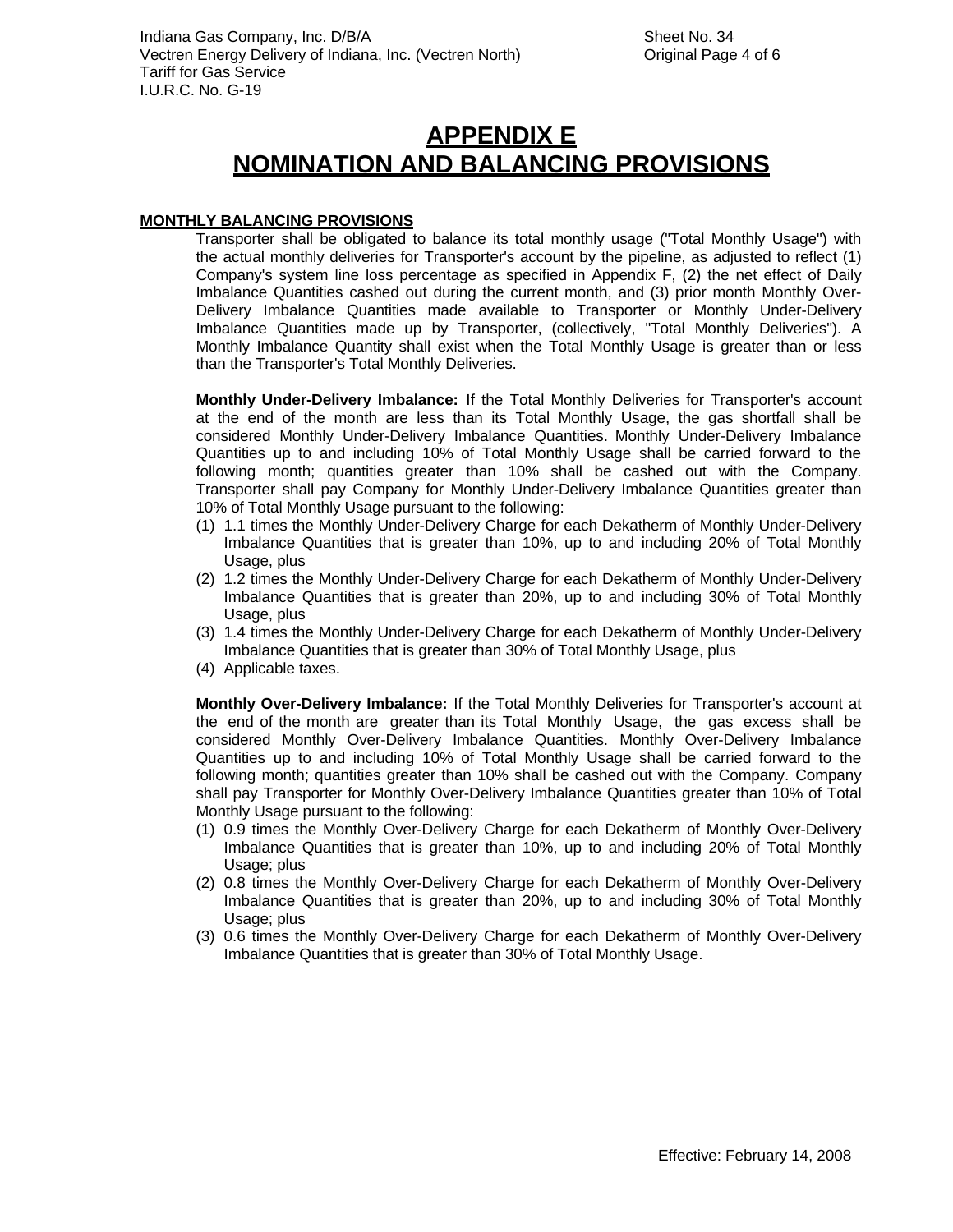#### **OPERATIONAL FLOW ORDERS**

Transporter is obligated, when requested by the Company through an Operational Flow Order ("OFO"), to nominate and deliver gas supply to Company's city gates in the manner instructed by Company. Company may call a Cold Weather OFO or a Warm Weather OFO where such action is necessary, in Company's sole judgment, to (1) protect the reliability of Company's gas system; (2) comply with Company's Curtailment Procedures, and/or (3) adhere to the various interstate pipeline companies' balancing requirements, as stated in their FERC-approved tariffs. Company may call a Cold Weather OFO or a Warm Weather OFO for a specific Operating System or for Company's entire system.

**Cold Weather OFO Day:** During a Cold Weather OFO, Transporter shall be subject to the following Daily OFO Under-Delivery Imbalance provisions:

If Transporter's Daily Under-Delivery Imbalance Quantities are greater than 5% of Total Daily Usage, the shortfall quantities shall be cashed out with the Company. Transporter shall pay Company the following:

- (1) For each Dekatherm of Daily Under-Delivery Imbalance Quantities greater than five (5) percent of Total Daily Usage, the greater of the highest per unit gas cost paid by Company on the date of noncompliance or the Daily Under-Delivery Charge; plus
- (2) The payment of all other charges incurred by Company and attributable to Transporter's Daily Under-Delivery Imbalance Quantities, including pipeline penalty charges on the OFO shortfall quantities; plus
- (3) An OFO Imbalance Charge of \$10.00 per Dekatherm on the portion of the Daily Under-Delivery Imbalance Quantities that is greater than five (5) percent of Total Daily Usage; plus
- (4) Applicable taxes.

**Warm Weather OFO Day:** During a Warm Weather OFO, the Transporter shall be subject to the following Daily OFO Over-Delivery Imbalance provisions:

If Transporter's Daily Over-Delivery Imbalance Quantities are greater than 5% of its actual Total Daily Usage, Company may refuse to receive such excess quantities from the pipeline(s). If Company receives such excess quantities, they shall be cashed out with Company. Company shall pay Transporter for each Dekatherm of Daily Over-Delivery Imbalance Quantities greater than five (5) percent of Total Daily Usage, the lesser of the lowest per unit gas cost paid by Company on the date of non-compliance or the Daily Over-Delivery Charge. Transporter shall pay Company the following:

- (1) The payment of all charges incurred by Company and attributable to the Transporter's Daily Over-Delivery Imbalance Quantities; including pipeline penalty charges on the OFO excess quantities; and
- (2) An OFO Imbalance Charge of \$10.00 per Dekatherm on the portion of the Daily Over-Delivery Imbalance Quantities that is greater than five (5) percent of Total Daily Usage; plus
- (3) Applicable taxes.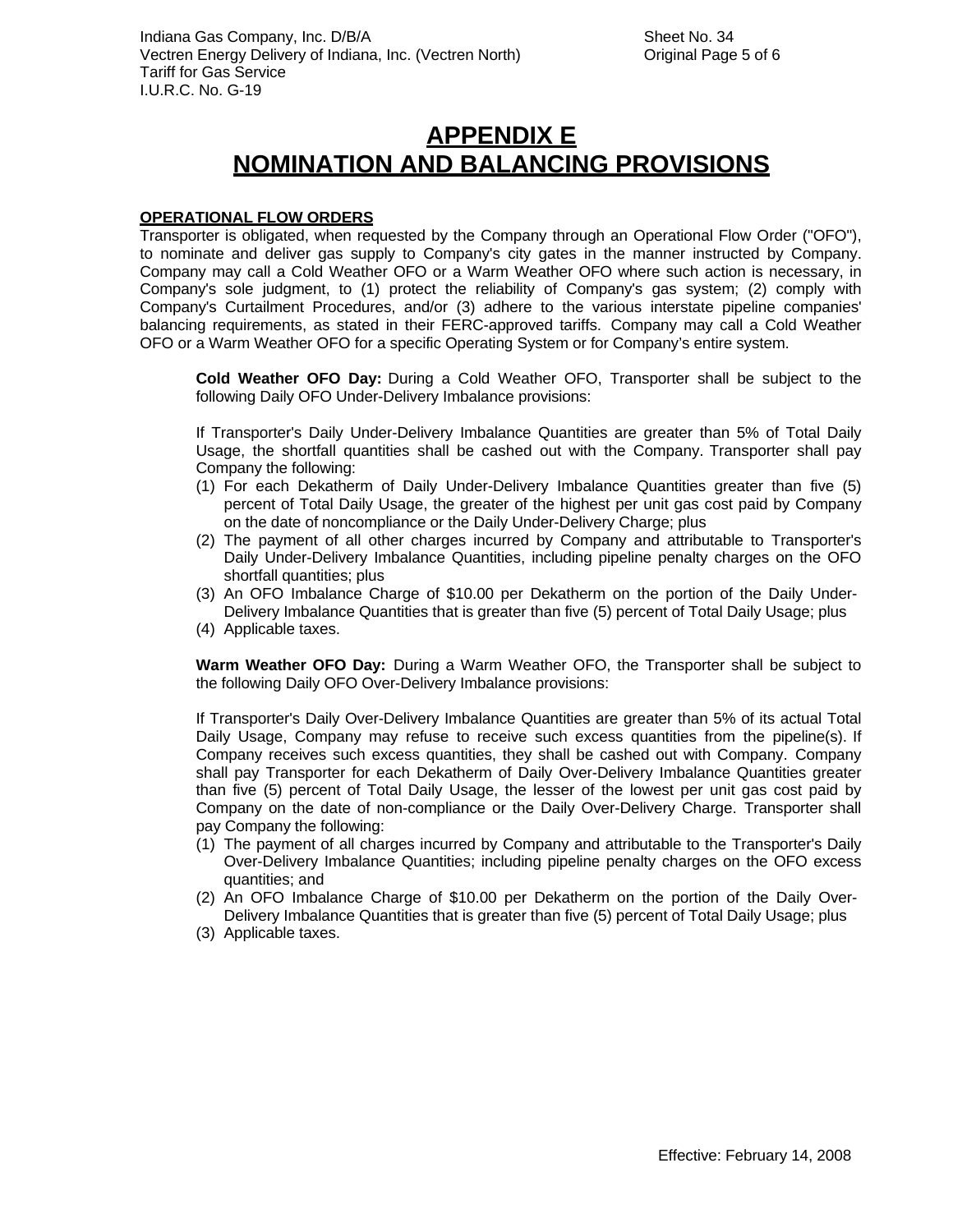#### **IMBALANCE TRADING**

Transporter may trade Daily and Monthly Imbalance Quantities to reduce or eliminate its imbalances. Imbalance Trading is subject to the following Terms and Conditions:

(1) Daily Imbalances incurred during Operational Flow Order periods are not eligible for trading.

- (2) The schedule for the trading of imbalances shall be as follows:
	- a. Company shall issue an initial statement of daily and monthly imbalances (i.e. prior to imbalance trades) to Transporter within ten (10) business days following the end of the month.
	- b. Transporter shall complete and submit its daily and monthly imbalance trades to Company within two (2) business days following the issuance of the initial imbalance statement.
	- c. Company shall issue a final imbalance statement of daily and monthly imbalances to Transporter within three (3) business days following the close of imbalance trading.
- (3) The quantity eligible for trading is 100% of the calculated pre-trade daily or monthly imbalance quantities. Transporter may not trade to establish an imbalance in the opposite direction of the original imbalance.
- (4) Company will bill both parties to an Imbalance Trade a ten dollar (\$10.00) Imbalance Trading Charge for each transaction. For purposes of this charge, a transaction is each transfer of gas imbalance on a specific gas day pursuant to an arrangement by, or between, Transporters to purchase, sell, or trade gas imbalances.
- (5) Any dollar payments, receipts, or exchanges of other consideration agreed upon between the parties to an Imbalance Trading transaction are outside the scope of this tariff and must be completed between the Transporters themselves.
- (6) Trading of imbalances will not be permitted across Operating Systems, unless specifically approved in advance by Company.

#### **WAIVER OF CHARGES**

In its reasonable discretion, on a case-by-case basis, Company may waive all or part of any Charge assessable to Transporter pursuant to this Appendix E, when such Charge results from imbalances which occur beyond the reasonable control of the Transporter, such as an unexpected production outage or equipment malfunction. The waiver of such Charge shall be exercised on a non-discriminatory basis. Requests for waivers must be submitted in writing to Company and signed by an authorized representative of Transporter.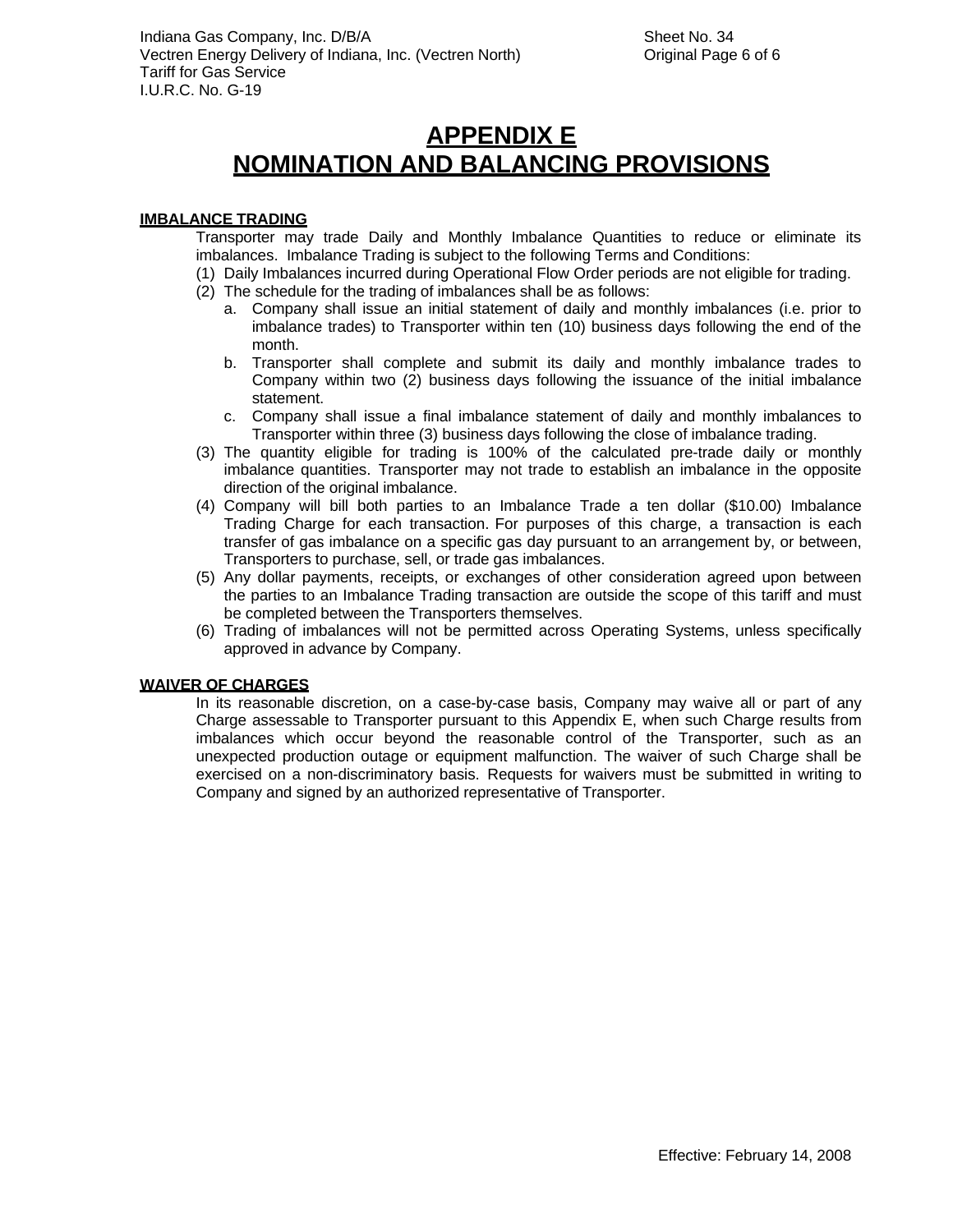## **APPENDIX F UNACCOUNTED FOR GAS PERCENTAGE**

#### **APPLICABILITY**

This Appendix shall be applicable to all Transportation Customers, School/Government Suppliers and Pool Operators.

#### **DESCRIPTION**

0.2% of the quantities received by Company from Transportation Customer, School/Government Supplier or Pool Operator at a point of receipt on the Company's distribution system shall be retained by Company to compensate for unaccounted for gas.

The Unaccounted For Gas Percentage stated above shall be reviewed and adjusted annually by Company, through updating of this Appendix after approval by the Commission, to reflect any changes in the system unaccounted for gas percentage.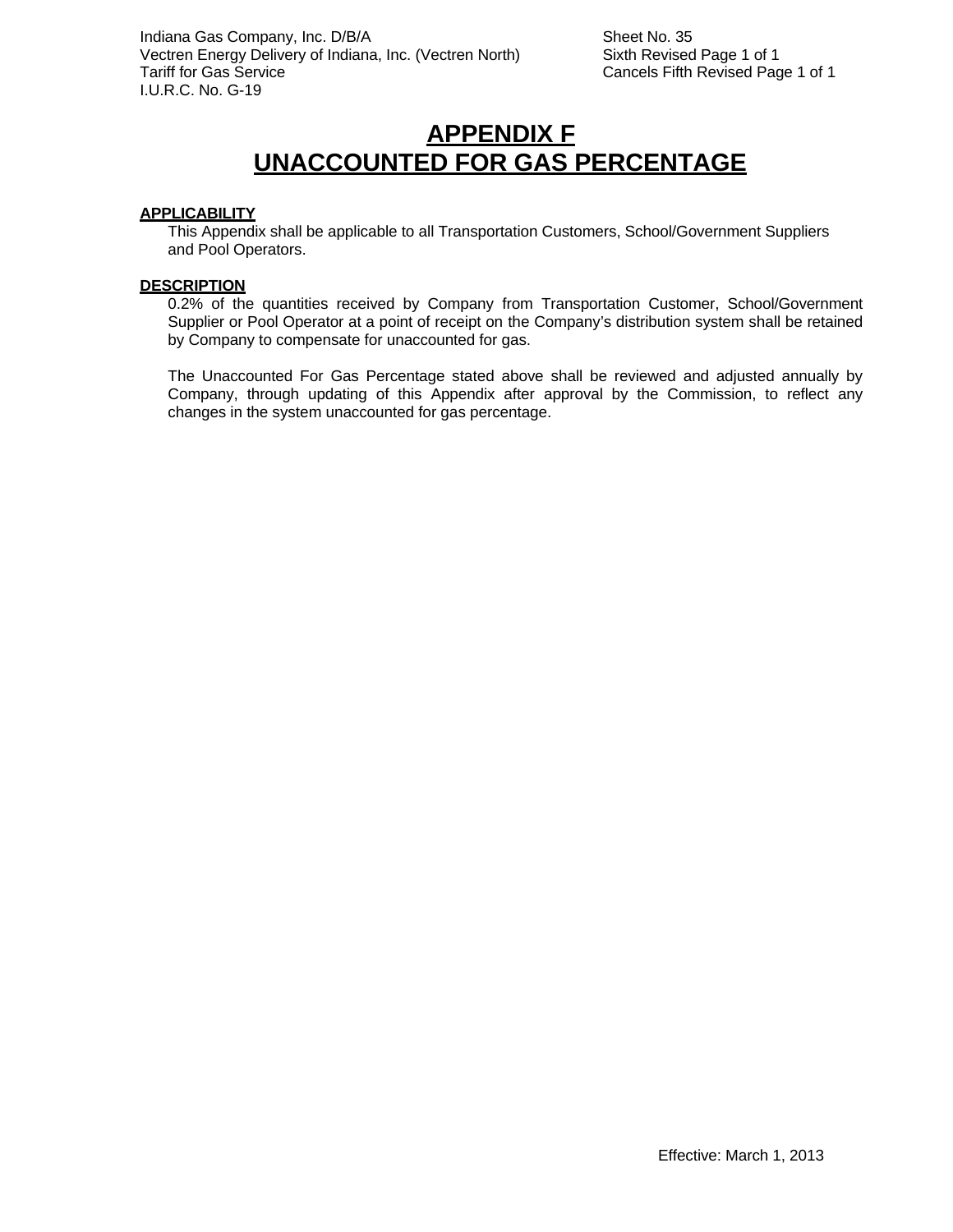### **APPENDIX G UNIVERSAL SERVICE FUND RIDER**

#### **APPLICABILITY**

The Universal Service Fund ("USF") Rider, established in accordance with the Commission's Orders in Cause Nos. 42590, 43078, 43669, 44094, and 44455, recovers the unfunded balance in the USF from customers receiving service under all rate schedules.

#### **RATES AND CHARGES**

The USF Rider shall be applied to each therm of metered gas usage each month. The current USF Riders by Rate Schedule are set forth below:

| <b>USF Rider (per therm)</b> |
|------------------------------|
| \$0.0024                     |
| \$0.0024                     |
| \$0.0015                     |
| \$0.0015                     |
| \$0.0015                     |
| \$0.0015                     |
| \$0.0001                     |
| \$0.0001                     |
| \$0.0001                     |
|                              |

(1) The USF Rider for Rate 211 is stated in \$ per gas lighting fixture.

(2) The charge in any monthly billing period will not exceed \$200.00 per customer.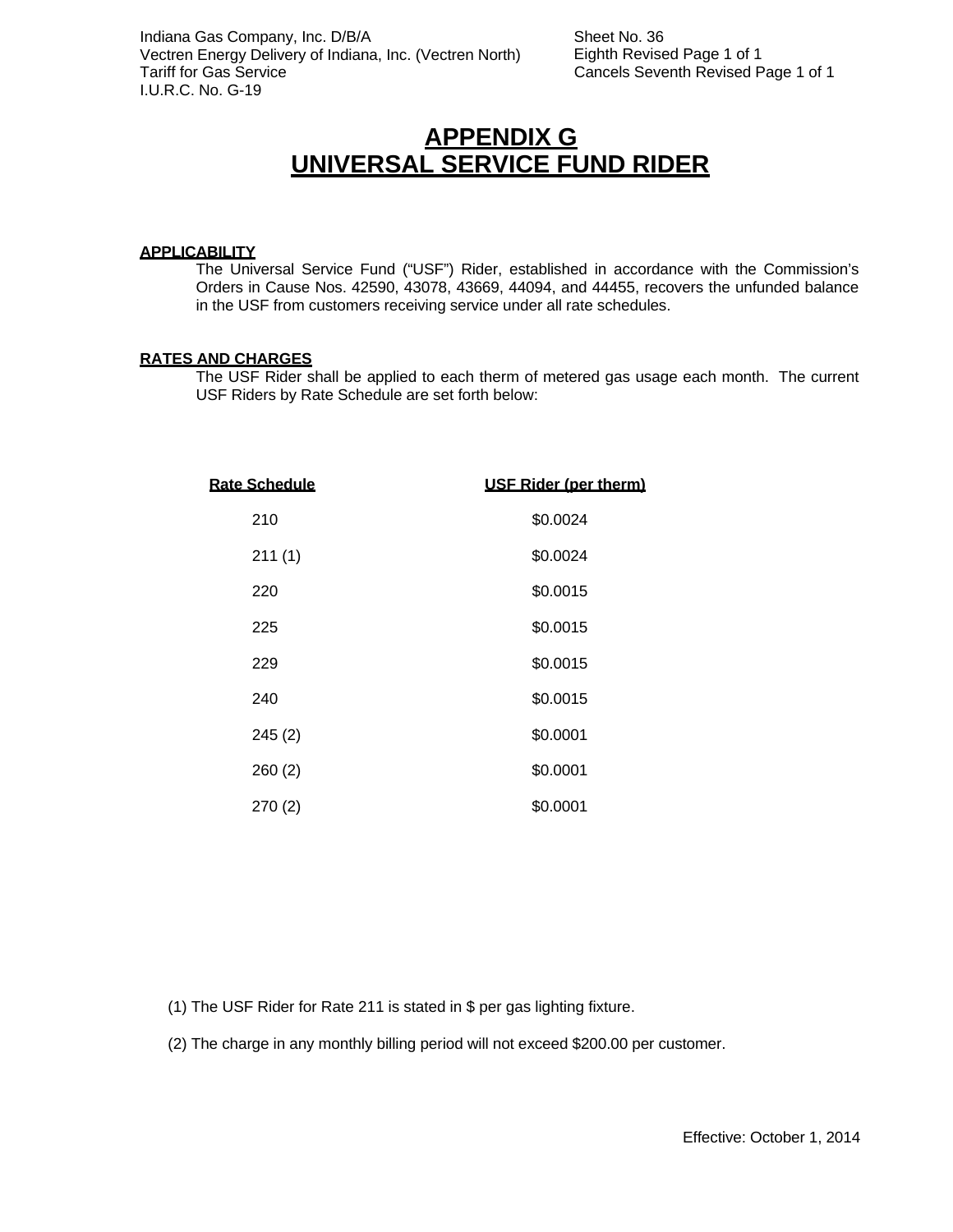Sheet No. 37 Eighth Revised Page 1 of 2 Cancels Seventh Revised Page 1 of 1

### **APPENDIX H PIPELINE SAFETY ADJUSTMENT**

#### **APPLICABILITY**

The Pipeline Safety Adjustment ("PSA") shall be applicable to all Customers on the Rate Schedules set forth in the PSA CHARGES section below.

#### **DESCRIPTION**

The PSA shall be the sum of the following two components as described below, for each applicable Rate Schedule:

- (1) Transmission Component
- (2) Distribution Component

#### **Transmission Component**

The Transmission Component shall recover Company's incremental Operation and Maintenance expenses related to complying with federal mandates resulting from the Pipeline Safety Improvement Act of 2002. Such costs would include expenses related to mapping, training, assessment, testing, data collection and storage, verification audits, remediation, right-of-way clearing, public education programs and all other incremental costs required to comply, including associated taxes.

Company's actual, incremental pipeline safety expenses, subject to a \$5.5 million Annual Limit, shall be reconciled annually with the actual recovery under this PSA, with any difference being reflected as a charge or credit over the next twelve months. $<sup>1</sup>$ </sup>

Actual incremental pipeline safety expenses incurred by Company in excess of the \$5.5 million Annual Limit shall be deferred for recovery either through this PSA in a subsequent annual period, or if approved, in Company's base rates.

The Transmission Component allocation percentage is based on the Rate Schedule margins approved by the Commission in Cause No. 43298.

| <b>Rate Schedule</b> | <b>Transmission</b><br>Component |
|----------------------|----------------------------------|
|                      | <b>Allocation Percentage</b>     |
| 210/211 (1)          | 70.4734%                         |
| 220/229              | 19.7671%                         |
| 225                  | 0.6129%                          |
| 240                  | 0.3847%                          |
| 245                  | 3.5411%                          |
| 260                  | 5.2208%                          |

<sup>&</sup>lt;sup>1</sup> The Commission order in Cause No. 43967 that continues the PSA provides for a comprehensive review of the operation of the PSA after the July 31, 2013 PSA filing.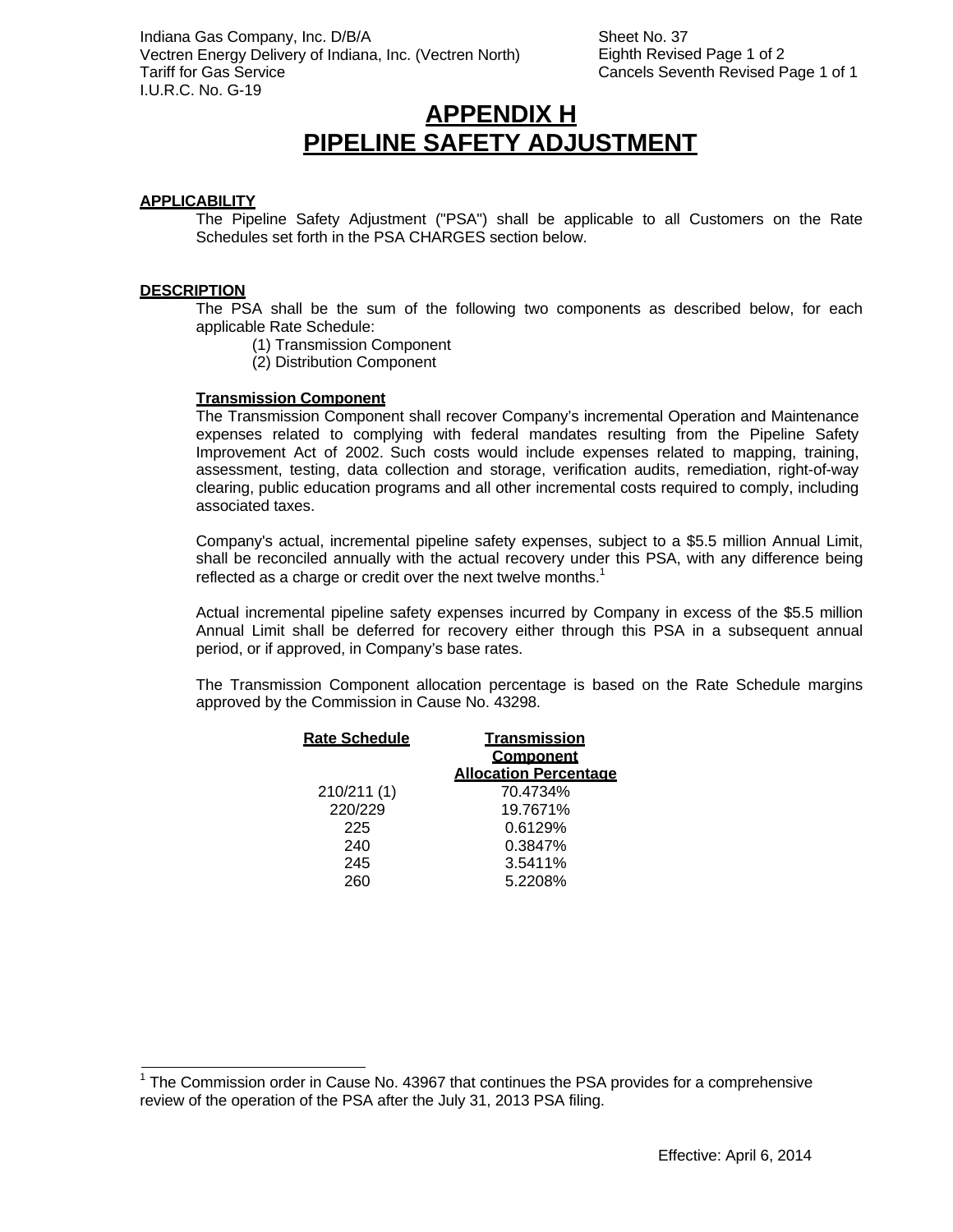Sheet No. 37 Second Revised Page 2 of 2 Cancels First Revised Page 2 of 2

## **APPENDIX H PIPELINE SAFETY ADJUSTMENT**

(Continued)

#### **Distribution Component**

The Distribution Component shall recover Company's incremental Operation and Maintenance expenses related to Distribution Integrity Management Program ("DIMP") Implementation Expenses as required by the Pipeline and Hazardous Materials Safety Administration's ("PHMSA") DIMP Final Rule.

Recoveries of actual DIMP Implementation Expenses shall be capped at \$1,500,000 annually<sup>2</sup>.

The allocation percentage for DIMP Implementation Expenses is based on the distribution O&M allocator as presented in Company's cost of service study in Cause No. 43298.

| <b>Rate Schedule</b> | <b>Distribution</b>          |
|----------------------|------------------------------|
|                      | <b>Component</b>             |
|                      | <b>Allocation Percentage</b> |
| 210/211(1)           | 78.3996%                     |
| 220/229              | 13.7282%                     |
| 225                  | 0.4148%                      |
| 240                  | 0.2224%                      |
| 245                  | 2.2609%                      |
| 260                  | 4.9742%                      |

#### **Reconciliation**

Company's actual, incremental Transmission and Distribution Component expenses shall be reconciled annually with actual recoveries under the PSA, with any differences being reflected as a charge or credit in a subsequent PSA.

#### **PSA CHARGES**

The PSA shall be applied to each therm of metered gas usage each month. The current PSAs by Rate Schedule are set forth below:

| <b>Transmission</b><br><b>Component</b><br>(\$ per Therm) | <b>Distribution</b><br><u>Component</u><br>(\$ per Therm) | <b>Total PSA</b><br>Charge<br>(\$ per Therm) |
|-----------------------------------------------------------|-----------------------------------------------------------|----------------------------------------------|
| \$0.0118                                                  | \$0.0019                                                  | \$0.0137                                     |
| \$0.0077                                                  | \$0.0008                                                  | \$0.0085                                     |
| \$0.0115                                                  | \$0.0011                                                  | \$0.0126                                     |
| \$0.0040                                                  | \$0.0003                                                  | \$0.0043                                     |
| \$0.0026                                                  | \$0.0002                                                  | \$0.0028                                     |
| \$0.0014                                                  | \$0.0002                                                  | \$0.0016                                     |
|                                                           |                                                           |                                              |

(1) The Pipeline Safety Adjustment for Rate 211 is stated in \$ per gas lighting fixture.

 $2$  The Commission order in Cause No. 44092 establishes the DIMP Ongoing Expenses cap and provides for further review of such expenses in excess of the cap.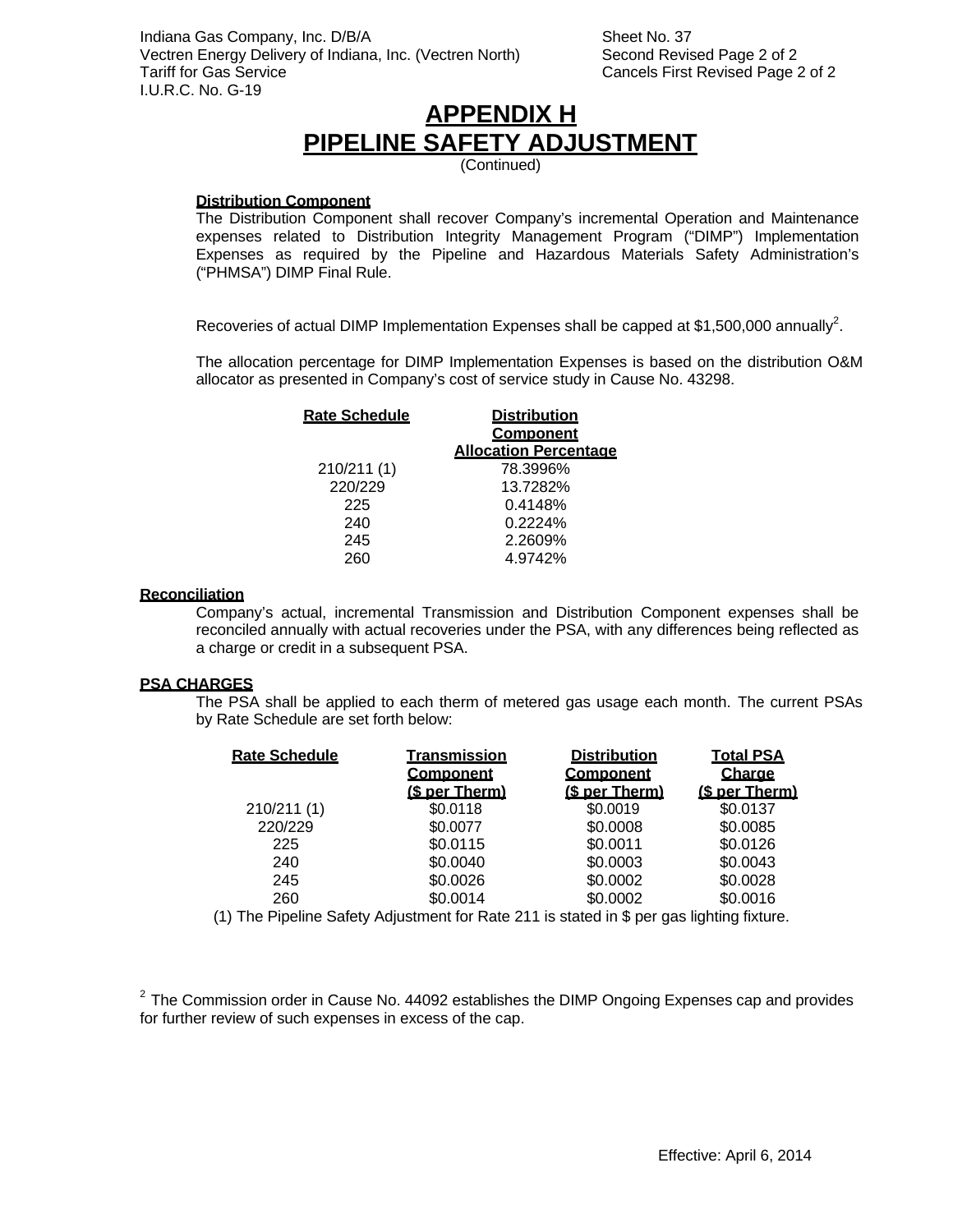Indiana Gas Company, Inc. D/B/A Vectren Energy Delivery of Indiana, Inc. (Vectren North) Tariff for Gas Service I.U.R.C. No. G-19

Sheet No. 38 Second Revised Page 1 of 2 Cancels First Revised Page 1 of 2

### **APPENDIX I ENERGY EFFICIENCY RIDER**

#### **APPLICABILITY**

The Energy Efficiency Rider shall be applicable to all Customers served under the following Rate Schedules:

Rate 210 – Residential Sales Service

Rate 220 – General Sales Service

Rate 225 – School/Government Transportation Service

#### **DESCRIPTION**

The Energy Efficiency Rider will be the sum of the following two components, for each applicable Rate Schedule as described below:

- (1) Energy Efficiency Funding Component (EEFC)
- (2) Sales Reconciliation Component (SRC)

#### **Energy Efficiency Funding Component (EEFC):**

The EEFC shall recover the costs of funding energy efficiency efforts throughout Company's Service Area. These efforts may include, among others, energy efficiency programs, customer education programs and weatherization programs designed to benefit Customers under the applicable Rate Schedules.

The estimated annual costs, plus related revenue taxes, shall be divided by projected sales volumes to determine the applicable EEFC. The actual costs recoverable and the actual costs recovered under the EEFC shall be reconciled, with any under or over recovery being recovered or returned via the EEFC over a subsequent twelve month period.

#### **Sales Reconciliation Component (SRC):**

The SRC shall recover the differences between Actual Margins and Adjusted Order Granted Margins for the applicable Rate Schedules.

Actual Margins are defined as monthly margins for each Rate Schedule, prior to the SRC Adjustment. Adjusted Order Granted Margins are defined as the order granted monthly margins for each Rate Schedule as approved in Company's most recent general rate case as adjusted to reflect the change in number of customers from the order granted levels. To reflect the change in number of customers, order granted margin per customer is multiplied by the change in the number of customers since the like month during the test year, with the product being added to the order granted margins for such month.

Company shall defer the calculated differences between Actual Margins and Adjusted Order Granted Margins for subsequent return or recovery via the SRC. Annually, Company shall reflect in a revised SRC the accumulated monthly margin differences. Margin differences from Residential Customers eligible for recovery in the EER annually are capped at 4% of adjusted order granted margins attributable to Residential Customers (as approved in Cause No. 43298) applicable to the previous year. Any actual margin differences from Residential Customers in excess of the 4% SRC cap (up to \$4.5 million per year) will be deferred for future recovery either in a future EER filing, with the annual residential SRC amount for Residential Customers still subject to the 4% cap, or in a future rate case.

The accumulated monthly margin differences to be included in the SRC, for each Rate Schedule, shall be divided by projected sales volumes for each Rate Schedule to determine the applicable SRC. Projected and actual recoveries by Rate Schedule under the SRC are reconciled, with any under or over recovery being recovered or returned over the next twelve month period.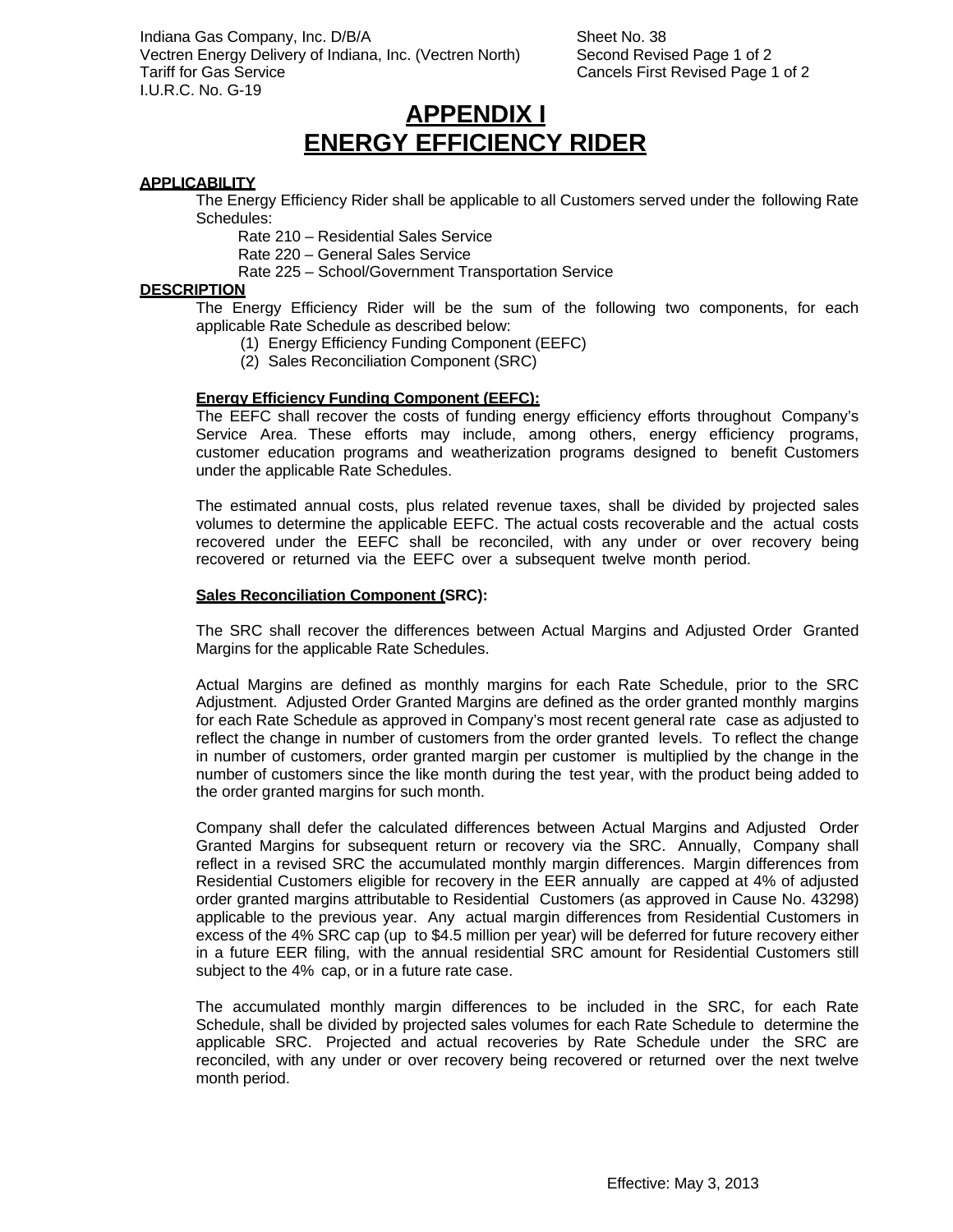Indiana Gas Company, Inc. D/B/A Vectren Energy Delivery of Indiana, Inc. (Vectren North) Tariff for Gas Service I.U.R.C. No. G-19

Sheet No. 38 Seventh Revised Page 2 of 2 Cancels Sixth Revised Page 2 of 2

### **APPENDIX I ENERGY EFFICIENCY RIDER**

#### **ENERGY EFFICIENCY RIDER RATE**

The applicable Energy Efficiency Rider Rate (the sum of the EEFC and SRC) shall be applied to each therm of metered gas usage each month.

|                      | (A)<br><b>Energy Efficiency</b> | (B)<br><b>Sales Reconciliation</b> | $(A) + (B)$<br><b>Energy Efficiency</b> |
|----------------------|---------------------------------|------------------------------------|-----------------------------------------|
| <b>Rate Schedule</b> | <b>Component</b>                | <b>Component</b>                   | <b>Rider Rate</b>                       |
| 210                  | \$0.01030                       | \$0.00693                          | \$0.01723                               |
| 220/225              | \$0.01030                       | \$(0.00324)                        | \$0.00706                               |

**All rates are in \$/therm.**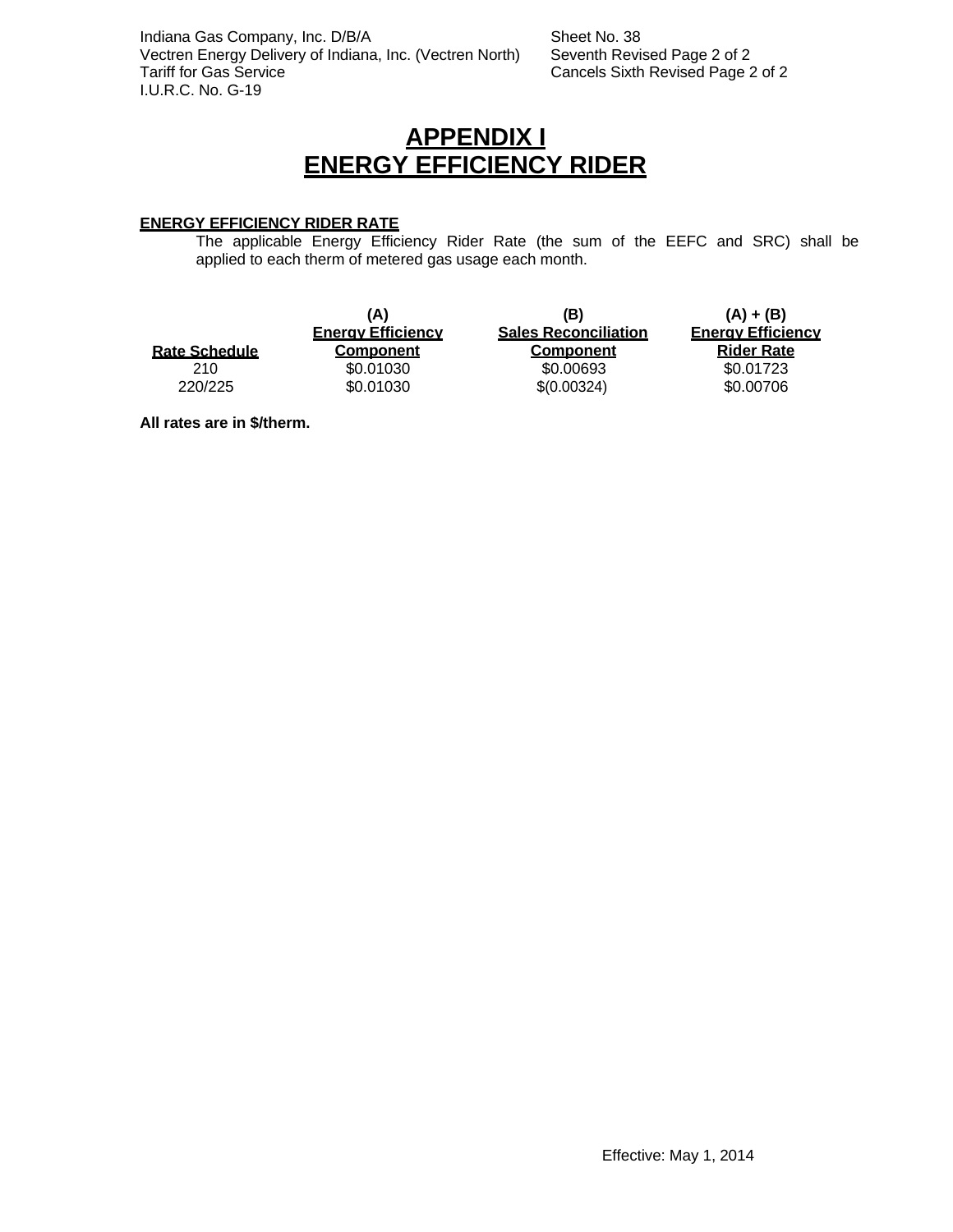### **APPENDIX J SCHOOL/GOVERNMENT NOMINATION AND BALANCING PROVISIONS**

#### **APPLICABILITY**

The following Provisions shall apply to School/Government Suppliers under Rate 285.

#### **DAILY SCHEDULING OF DIRECTED DELIVERY QUANTITIES:**

By 10:00 a.m. Central Clock Time (CCT), Company will post on its EBB, School/Government Supplier's DDQ by Pool for the gas day beginning 9:00 a.m. CCT the following day. Such DDQ shall be the sum of: 1) the Expected Demand of School/Government Supplier's Pool for that gas day calculated using the Pool's demand equation and forecasted weather plus an Unaccounted For Gas Percentage as set forth in Appendix F; and 2) any necessary adjustments for interstate pipeline and/or Company operating constraints, system knowledge and experience, and/or prior imbalances associated with the periodic volume reconciliations. The DDQ will be stated in city gate Dekatherms. At the time of posting the DDQ, Company shall indicate the minimum, maximum or exact volume that shall be delivered by Supplier on each interstate pipeline or to each Company city gate to achieve the DDQ, and shall post any interstate pipeline and/or Company operating constraints that are expected to be in effect the following day(s). By 11:30 a.m. CCT each day, and via intra-day nominations thereafter, Supplier shall nominate to the Company via the Company's EBB the quantity of gas that it has scheduled for delivery at Company's city gate(s) for its Pool(s) for the following gas day. Supplier agrees to adhere to comply with any Company operating and/or interstate pipeline restrictions communicated by Company.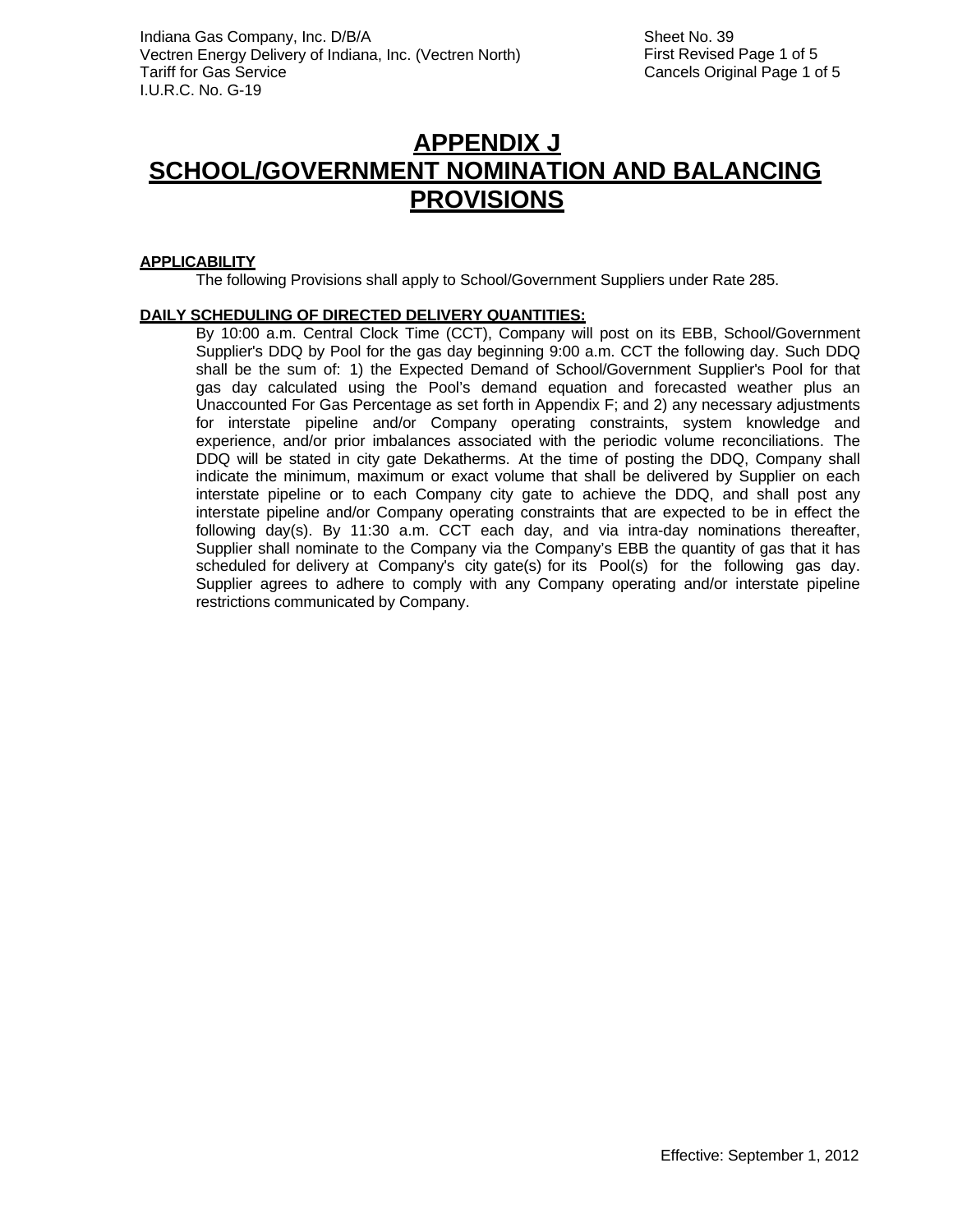## **APPENDIX J SCHOOL/GOVERNMENT NOMINATION AND BALANCING PROVISIONS**

#### **BALANCING PROVISIONS**

School/Government Supplier shall be obligated to balance its forecasted DDQ with the total daily deliveries of School/Government Supplier-Delivered Gas. An Imbalance Quantity shall exist when the School/Government Supplier's DDQ is greater than or less than its total deliveries on a daily basis. Amounts paid by Company to School/Government Supplier in cashing out Imbalance Quantities shall be eligible for recovery in the Gas Cost Adjustment. Amounts received by Company from School/Government Supplier in cashing out Imbalance Quantities shall be credited against gas costs in the Gas Cost Adjustment.

The following definitions shall apply:

**Daily Index Price:** The Daily Midpoint Prices per Dekatherm reported in Gas Daily, in the table "Daily Price Survey" for delivery to:

- (1) Texas Gas, Zone SL, or
- (2) ANR, La; or
- (3) Texas Eastern, ELA, or
- (4) Panhandle, Tx-Okla; or
- (5) Chicago City-Gates.

**Daily Under-Delivery Charge:** The Daily Under-Delivery Charge shall be the highest of the sums of each Daily Index price and the maximum interruptible pipeline transportation rate, including fuel and all surcharges, applicable to each Daily Index Price.

**Daily Over-Delivery Charge:** The Daily Over-Delivery Charge shall be the lowest of the sums of each Daily Index Price and the firm pipeline transportation commodity rate, including fuel and all surcharges, applicable to each Daily Index Price.

#### **DAILY BALANCING PROVISIONS**

School/Government Supplier shall be obligated to balance its Pool DDQ with the aggregated total daily deliveries of School/Government Supplier-Owned Gas by the pipeline ("Total Daily Deliveries"). A Daily Imbalance Quantity shall exist when the School/Government Supplier's Total Daily Deliveries are greater than or less than the DDQ.

#### **Daily Under-Delivery Imbalance:**

During a Cold Weather OFO, these provisions will be replaced by those specified in the section entitled Operational Flow Orders.

If School/Government Supplier's Total Daily Deliveries are less than its DDQ, the gas shortfall shall be considered Daily Under-Delivery Imbalance Quantities. School/Government Supplier shall pay Company for Daily Under-Delivery Gas Quantities of Total Daily Usage pursuant to the following:

- (1) the Daily Under-Delivery Charge for each Dekatherm of Under-Delivery Imbalance Quantity; plus
- (2) DDQ non-compliance charge of \$1.00 per Dekatherm; plus
- (3) All other charges incurred by Company and attributable to School/Government Supplier's Daily Under-Delivery Imbalance Quantity, including pipeline penalty charges; plus
- (4) Applicable taxes.

#### **Daily Over-Delivery Imbalance:**

During a Warm Weather OFO, these provisions will be replaced by those specified in the section entitled Operational Flow Orders.

If School/Government Supplier's Total Daily Deliveries are greater than its DDQ, the excess gas shall be considered Daily Over-Delivery Imbalance Quantities. Company shall pay School/Government Supplier for each Dth of Daily Over-Delivery Gas Quantities the Daily Over-Delivery Charge.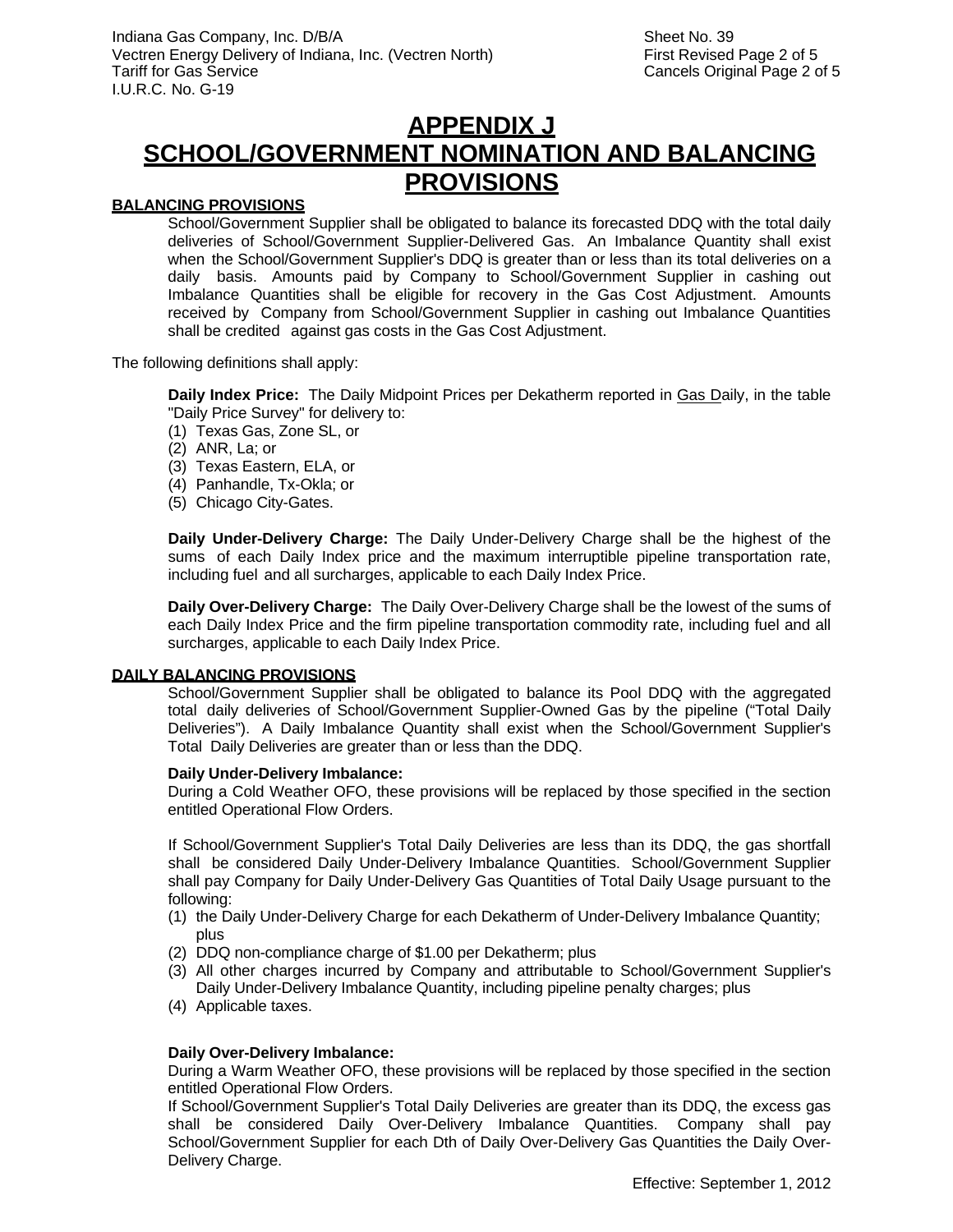## **APPENDIX J SCHOOL/GOVERNMENT NOMINATION AND BALANCING PROVISIONS**

School/Government Supplier shall pay Company for Daily Over-Delivery Gas Quantities pursuant to the following:

- (1) the DDQ non-compliance charge of \$1.00 per Dekatherm; plus
- (2) All other charges incurred by Company and attributable to School/Government Supplier's Daily Over-Delivery Imbalance Quantity, including pipeline penalty charges; plus
- (3) Applicable taxes.

#### **OPERATIONAL FLOW ORDERS**

School/Government Supplier is obligated, when requested by the Company through an Operational Flow Order ("OFO"), to nominate and deliver gas supply to the Company's city gates in the manner instructed by the Company. Company may call a Cold Weather OFO or a Warm Weather OFO where such action is necessary, in the Company's sole judgment, to (1) protect the reliability of Company's gas system; (2) comply with Company's Curtailment Procedures in the General Terms and Conditions Applicable to Gas Service, and/or (3) adhere to the various interstate pipeline companies' balancing requirements, as stated in their FERC-approved tariffs.

**Cold Weather OFO Day:** During a Cold Weather OFO, the School/Government Supplier shall be subject to the following Daily OFO Under-Delivery Imbalance provisions:

When School/Government Supplier has a Daily Under-Delivery Imbalance School/Government Supplier shall pay Company the following:

- (1) For each Dekatherm of Daily Under-Delivery Imbalance Quantity the higher of the highest incremental gas cost paid by Company on the date of noncompliance or the Daily Under-Delivery Charge; plus
- (2) OFO Non-Compliance Charge of \$10.00 per Dekatherm; plus
- (3) All other charges incurred by Company and attributable to School/Government Supplier's Daily Under-Delivery Imbalance Quantity, including pipeline penalty charges on the OFO shortfall quantities; plus
- (4) Applicable taxes.

**Warm Weather OFO Day:** During a Warm Weather OFO, the School/Government Supplier shall be subject to the following Daily OFO Over-Delivery Imbalance provisions:

When a School/Government Supplier has a Daily Over-Delivery Imbalance the Company shall pay School/Government Supplier for each Dekatherm of Daily Over-Delivery Imbalance Quantity the lower of the lowest incremental gas cost paid by Company on the date of noncompliance or the Daily Over-Delivery Charge.

School/Government Supplier shall pay Company for Daily Over-Delivery Quantities pursuant to the following:

- (1) OFO Non-Compliance Charge of \$10.00 per Dekatherm; plus
- (2) All charges incurred by Company and attributable to the School/Government Supplier's Daily Over-Delivery Imbalance Quantity; including pipeline penalty charges on the OFO excess quantities; plus
- (3) Applicable taxes.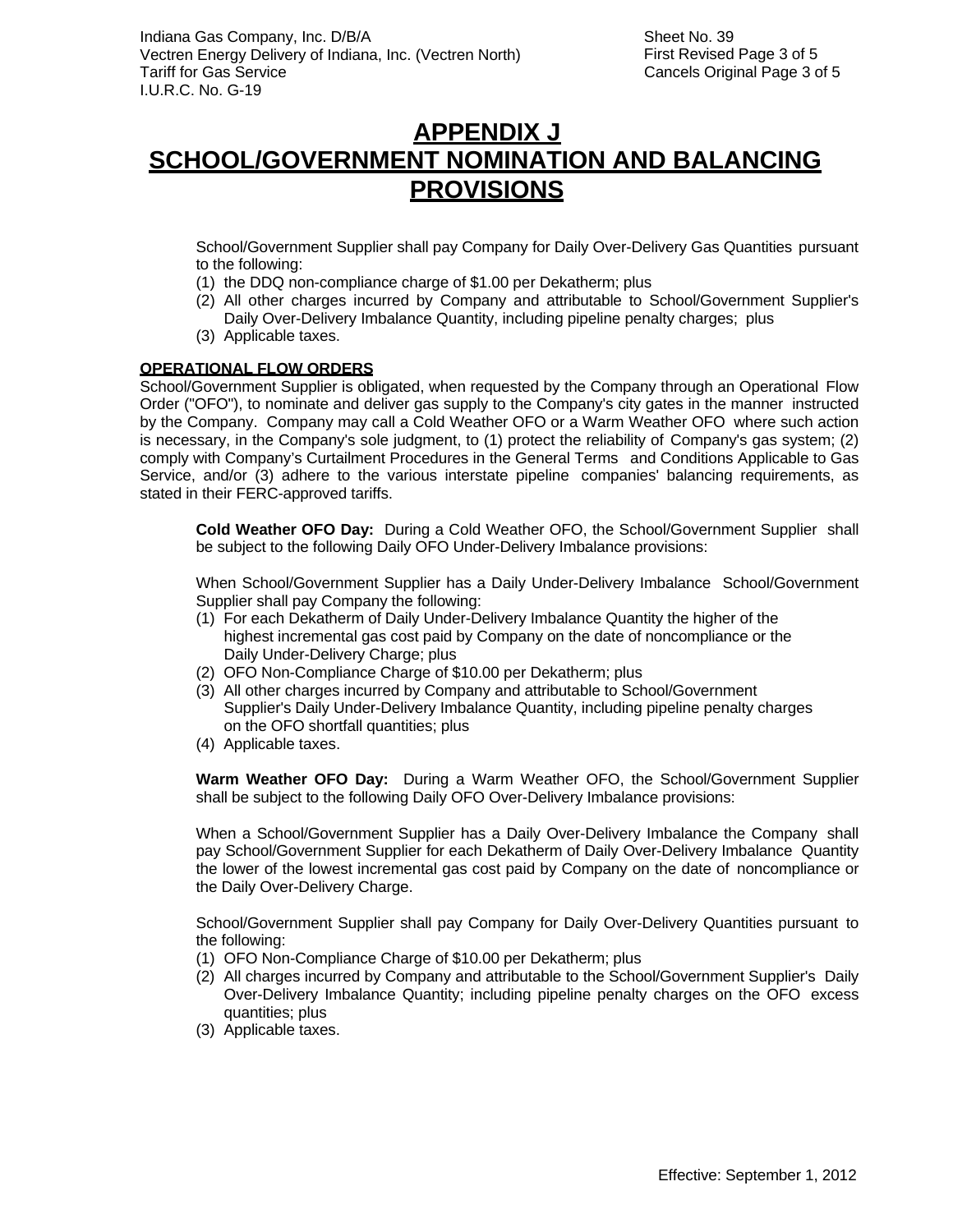## **APPENDIX J SCHOOL/GOVERNMENT NOMINATION AND BALANCING PROVISIONS**

### **IMBALANCE TRADING**

School/Government Supplier may trade daily imbalance quantities with other School/Government Suppliers to reduce or eliminate its imbalances. Imbalance Trading is subject to the following Terms and Conditions:

- (1) Daily Imbalances incurred during Operational Flow Order periods are not eligible for trading.
- (2) The schedule for the trading of imbalances shall be as follows:
	- a. Company shall issue an initial statement of monthly imbalances (i.e. prior to imbalance trades) to School/Government Supplier.
	- b. School/Government Supplier shall complete and submit its monthly imbalance trades to Company within two (2) business days following the issuance of the initial imbalance statement.
	- c. Company shall issue a final imbalance statement of monthly imbalances to School/Government Supplier within three (3) business days following the close of imbalance trading.
- (3) The quantity eligible for trading is 100% of the calculated pre-trade daily imbalance quantities. School/Government Supplier may not trade to establish an imbalance in the opposite direction of the original imbalance.
- (4) Any City-Gate Non-Compliance volumes will not be changed due to trading of imbalances, and will be subject to the City-Gate Non-Compliance Charge.
- (5) Company will bill both parties to an Imbalance Trade a \$10.00 Imbalance Trading Charge for each transaction. For purposes of this charge, a transaction is each transfer of gas imbalance on a specific gas day pursuant to an arrangement by, or between, School/Government Supplier(s) to purchase, sell, or trade gas imbalances.
- (6) Any dollar payments, receipts, or exchanges of other consideration agreed upon between the parties to an Imbalance Trading transaction are outside the scope of this Tariff for Gas Service and must be completed between the parties themselves.
- (7) Trading of imbalances will not be permitted across operational systems or Gas Transportation Programs.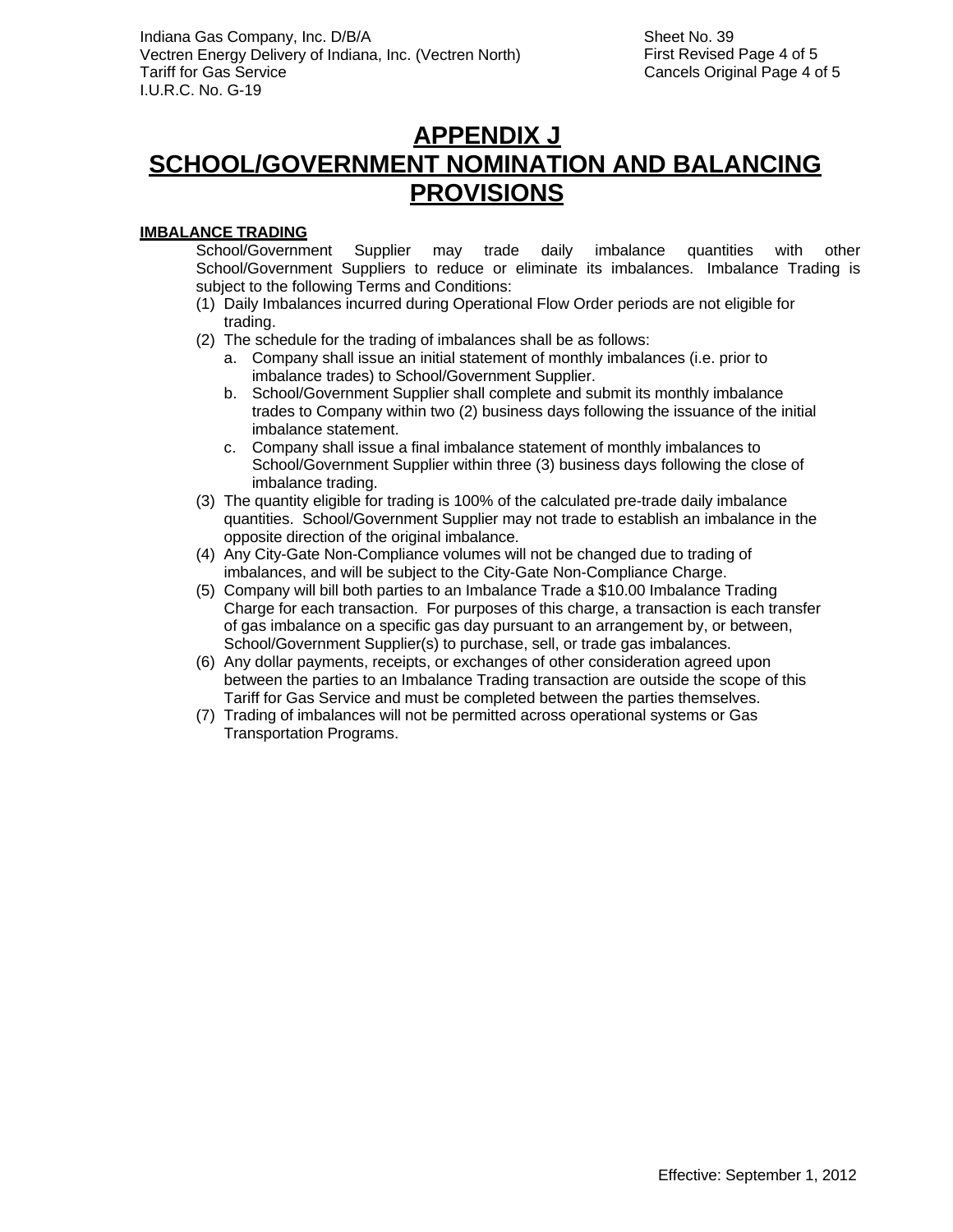### **APPENDIX J SCHOOL/GOVERNMENT NOMINATION AND BALANCING PROVISIONS**

#### **VOLUME RECONCILIATIONS**

**Annual Reconciliation:**

Company will identify imbalances on an annual basis for each School/Government Supplier's Pool through calculating the difference between the Pool's Delivered Supplies and its Pool's Usage. Calculation of imbalances will be based on Supplier's monthly deliveries to its Pool reduced by the Unaccounted For Gas Percentage as set forth in Appendix F and compared to the Pool's total usage.

School/Government Supplier will eliminate any annual imbalances via either:

- (1) payment from Company for Over-Delivery Imbalance Quantities, or
- (2) payment from School/Government Supplier for Under-Delivery Imbalance Quantities

at the "Weighted Average Imbalance Price" calculated based on:

(1) School/Government Supplier deliveries; and

(2) the arithmetic average of the "Monthly Contract Index" prices published as reported by Inside FERC's Gas Market Report in the table "Prices of Spot Gas Deliveries to Pipelines" for the applicable months during the period of delivery to:

- (1) Texas Gas, Zone SL, or
	- (2) ANR, La; or
	- (3) Texas Eastern, ELA, or
- (4) Panhandle, Tx-Okla; or
- (5) Chicago City-Gates,

inclusive of firm pipeline transportation commodity rate, fuel and all surcharges, and adjusted for the necessary taxes.

#### **WAIVER OF CHARGES**

In its reasonable discretion, on a case-by-case basis, Company may waive all or part of any Charge assessable to School/Government Supplier pursuant to this Appendix J, provided, however, that the waiver of such Charge shall be exercised on a non-discriminatory basis. Requests for waivers, showing justifiable cause, must be submitted in writing to Company.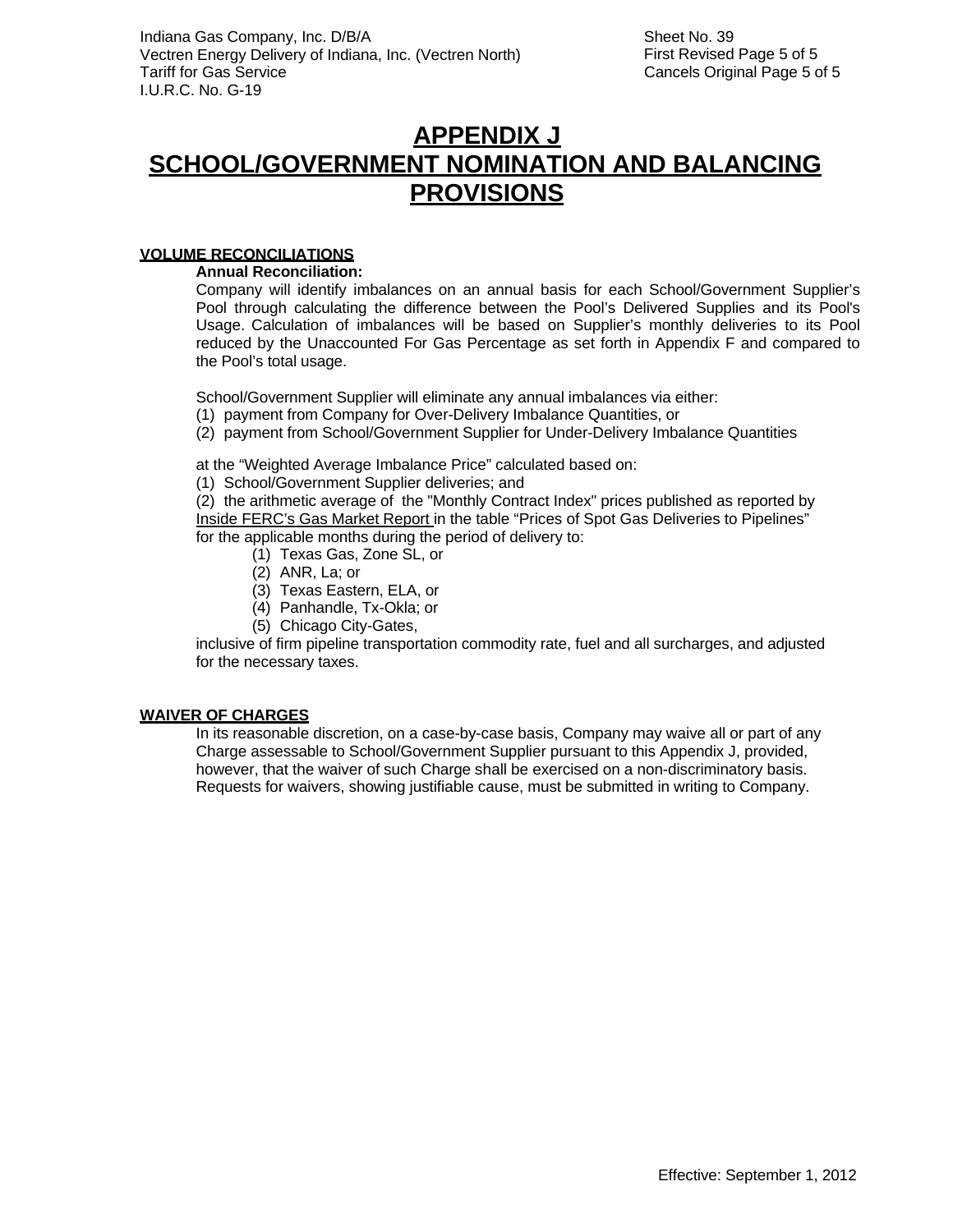### **APPENDIX K COMPLIANCE AND SYSTEM IMPROVEMENT ADJUSTMENT**

#### **APPLICABILITY**

The Compliance and System Improvement Adjustment ("CSIA") shall be applicable to all Customers on the Rate Schedules set forth in the CSIA Charges section below.

#### **DESCRIPTION**

The CSIA shall recover, as approved by the Commission in Cause No. 44429:

- (1) Company's costs incurred pursuant to Federally Mandated Projects as provided for in Ind. Code Ch. 8-1-8.4, and
- (2) Costs associated with Company's TDSIC Plan as provided for in Ind. Code Ch. 8-1-39 for the purposes of safety, reliability, system modernization, or economic development.

#### **Reconciliation**

Company's actual CSIA costs shall be reconciled semi-annually with actual CSIA recoveries, with any differences being reflected as a charge or credit in a subsequent CSIA.

#### **Allocation Percentages**

CSIA costs shall be allocated to the Rate Schedules based on the allocation percentages approved in Cause No. 44429:

| <b>Rate Schedule</b> | <b>Allocation Percentage</b> |
|----------------------|------------------------------|
| 210                  | 69.1132%                     |
| 220/229              | 19.3868%                     |
| 225                  | 0.6014%                      |
| 240                  | 0.3772%                      |
| 245                  | 3.4730%                      |
| 260                  | 5.1204%                      |
| 270                  | 1.9281%                      |

#### **CSIA CHARGES**

The CSIA shall be applied to each customer or therm of metered gas usage as applicable. The current CSIAs by Rate Schedule are set forth below:

| <b>Rate Schedule</b> | <b>\$ per Month</b> | <b>S</b> per Therm |
|----------------------|---------------------|--------------------|
| 210                  | \$0.00              |                    |
| 220/229              |                     | \$0.0000           |
| 225                  |                     | \$0.0000           |
| 240                  |                     | \$0.0000           |
| 245                  |                     | \$0.0000           |
| 260                  |                     | \$0.0000           |
| 270                  |                     | \$0.0000           |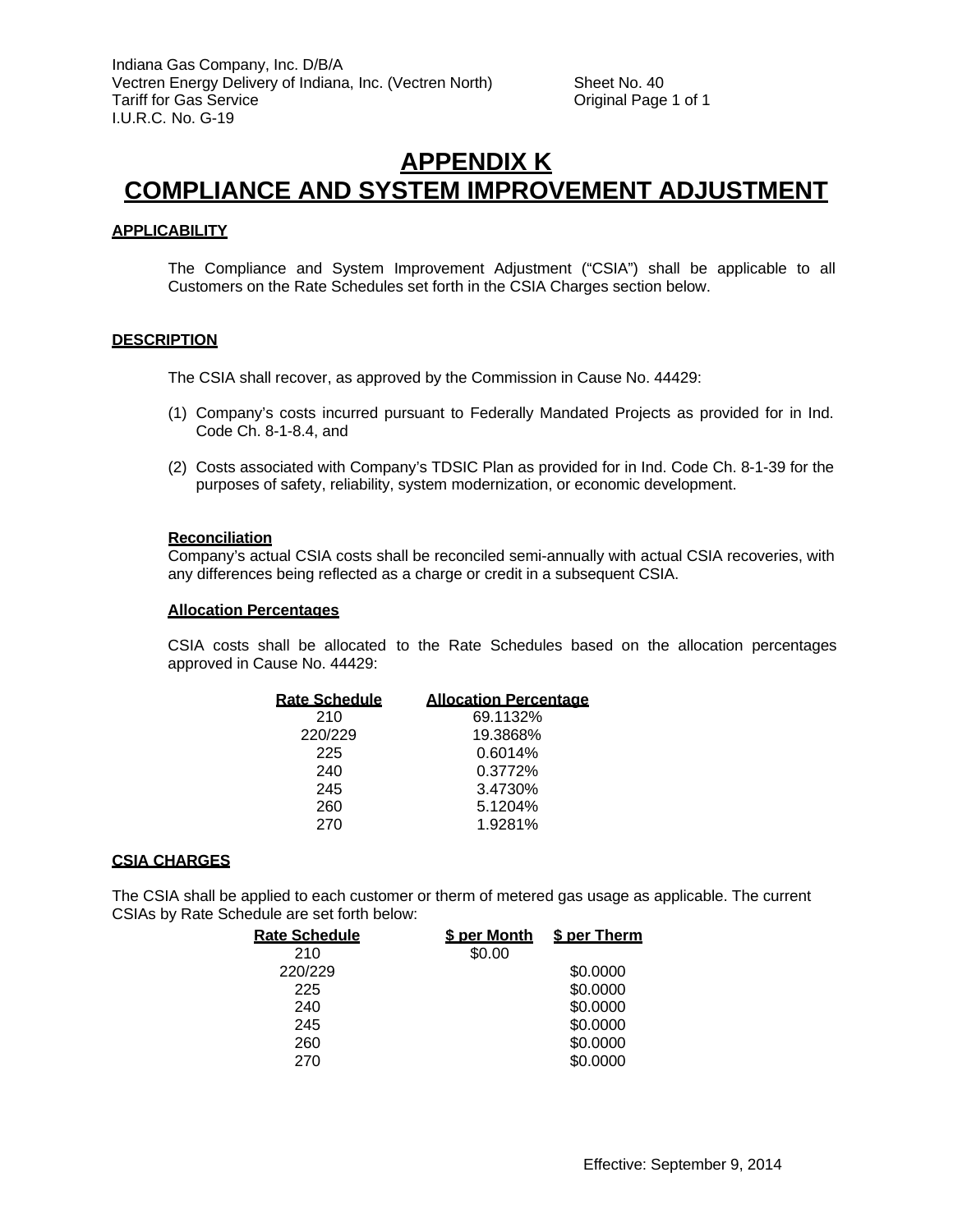# **GENERAL TERMS AND CONDITIONS APPLICABLE TO GAS SERVICE**

### **APPLICABILITY**

These Terms and Conditions shall be applicable to Gas Service provided by Company. In the event these Terms and Conditions conflict with any Definition, Rate Schedule or Appendix, the Terms and Conditions shall be controlling.

### **1. APPLICATION OR CONTRACT REQUIRED FOR GAS SERVICE**

- A. An application and/or contract, properly executed, may be required from Customer before Company will provide Gas Service, provided, however, that Company shall have the right to reject any application and/or offer of contract for any valid reason.
- B. When Customer's application for Gas Service is accepted by Company, such application and acceptance shall constitute an agreement between Customer and Company.
- C. Company shall determine the availability of Gas Service and the conditions under which Gas Service shall be provided.
- D. Company shall prescribe reasonable terms to be included in the contract between Company and Customer.
- E. If a contract between Company and Customer contains any provision which is contrary to, or becomes contrary to, any Definition, Rate Schedule, Company's General Terms and Conditions, the Commission's Regulations, any lawful decision of the Commission or is, or becomes, otherwise not in accordance with valid local, state and/or federal laws, such provision shall be of no force or effect.
- F. In its reasonable discretion, Company may require a long-term contract when unusual construction or equipment expense is necessary to provide Gas Service.
- G. Company may refuse Gas Service or disconnect Gas Service on account of arrearages due for Gas Service furnished to persons formerly receiving service at the Premises as Customer of Company, if the former Customer continues to reside at such Premises.

### **2. ALL AGREEMENTS TO BE INCORPORATED IN CONTRACT**

No promises, agreements or representations of any agent of Company shall be binding upon Company unless the same shall have been incorporated in a written contract before such contract is signed and approved by an authorized agent of Company.

### **3. ASSIGNMENT OF CONTRACT**

The benefits and obligations of any contract for Gas Service shall inure to and be binding upon successors and assigns, and executors or administrators, as the case may be, of the original parties thereto, respectively, for the full-term thereto; provided that no assignment thereof shall be made by Customer without first obtaining Company's prior written consent.

### **4. DATA ON CUSTOMER'S INSTALLATION**

Upon request of Company, Customer shall present in writing to Company a list of the equipment or appliances which are or will be connected to Company's lines, giving the locations on the Premises and the nameplate input ratings of all such equipment or appliances.

### **5. CONSENT FROM COMPANY BEFORE INCREASING LOAD**

Commercial and Industrial Customers shall not install gas equipment of any kind or otherwise increase the demand for Gas Service beyond existing contractual limits or facilities capabilities except upon prior written consent from Company.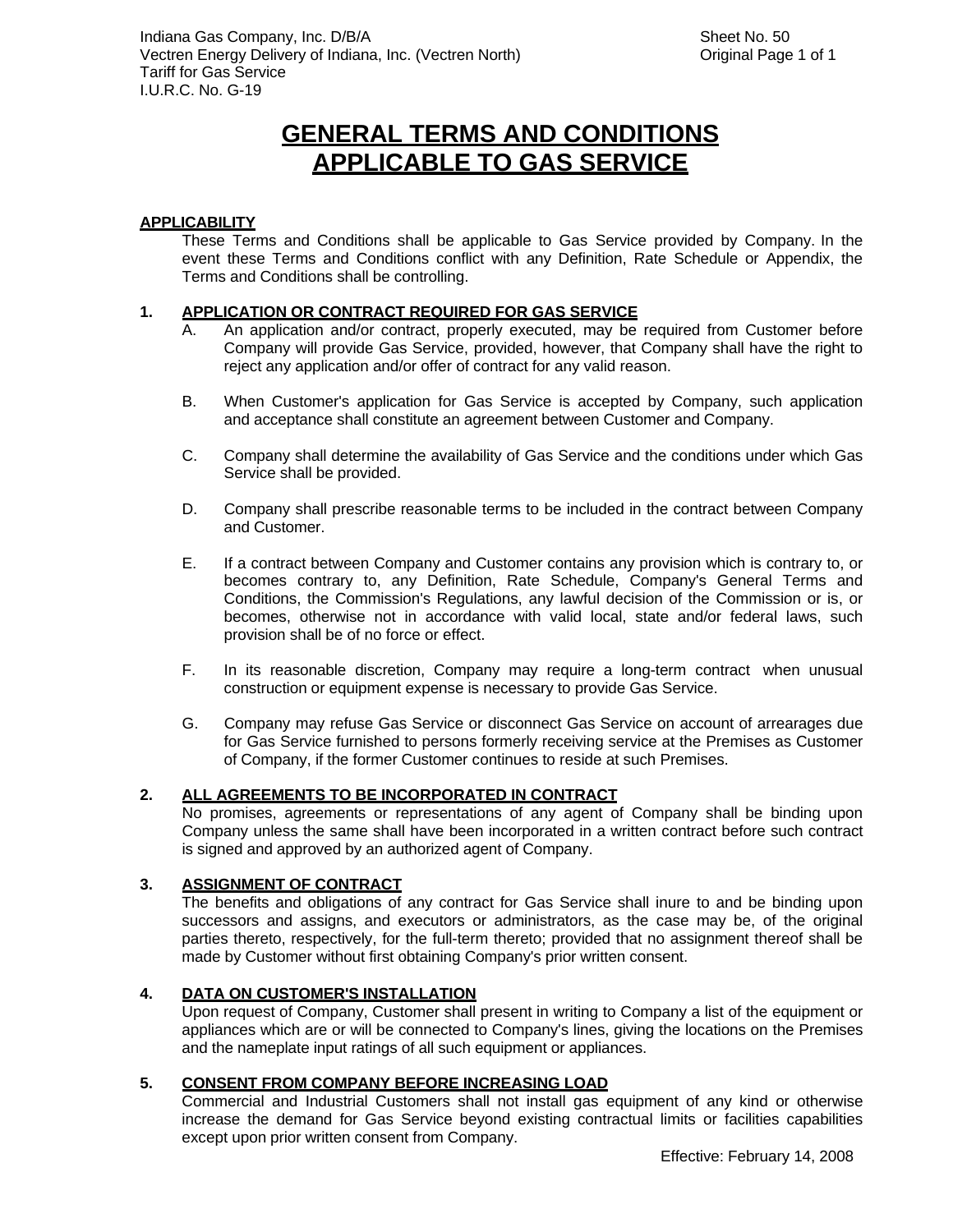### **GENERAL TERMS AND CONDITIONS APPLICABLE TO GAS SERVICE**

### **6. EXTENSION OF COMPANY'S FACILITIES**

- A. The obligation of Company to provide any extension of facilities shall be subject to the Restrictions on New and Additional Gas Service and Curtailment Procedures made effective pursuant to other provisions of Company's General Terms and Conditions and as otherwise provided by law.
- B. Except as provided for in Rule 6.C., upon request for Gas Service by a prospective Customer or a group of prospective Customers located in the same area, Company will extend without charge its facilities including distribution mains, underground service pipes, meters and other equipment necessary to provide the service provided:
	- 1) that Company's estimate of its Non-Gas Cost Revenue from such Gas Services provided to the prospective Customer(s) for a period of five and one-half (5.5) years is equivalent to or in excess of Company's estimate of the cost of providing such facilities, and;
	- 2) the prospective patronage or demand is of such permanency as to warrant the capital expenditure involved.
- C. Upon request for Gas Service by a prospective Customer in a Rural Area, or a group of prospective Customers located in the same Rural Area, that is (or are) eligible to receive service under Rate 210 – Residential Sales Service or Rate 220 – General Sales Service, Company will extend without charge its facilities including distribution mains, underground service pipes, meters and other equipment necessary to provide the service provided:
	- 1) that Company's estimate of its Non-Gas Cost Revenue from such Gas Services provided to the prospective Customer(s) for a period of twenty (20) years is equivalent to or in excess of Company's estimate of the cost of providing such facilities, and;
	- 2) the prospective patronage or demand is of such permanency as to warrant the capital expenditure involved; and
	- 3) Company's capital investment in extension of facilities to such Rural Areas pursuant to Rule 6.C.(1) on and after January 1, 2014 through December 31, 2020 has not exceeded \$6,000,000.
	- 4) "Rural Area" is defined, for purposes of this Rule 6.C. as any area within Company's service territory that is unincorporated, or other areas as approved by the Commission.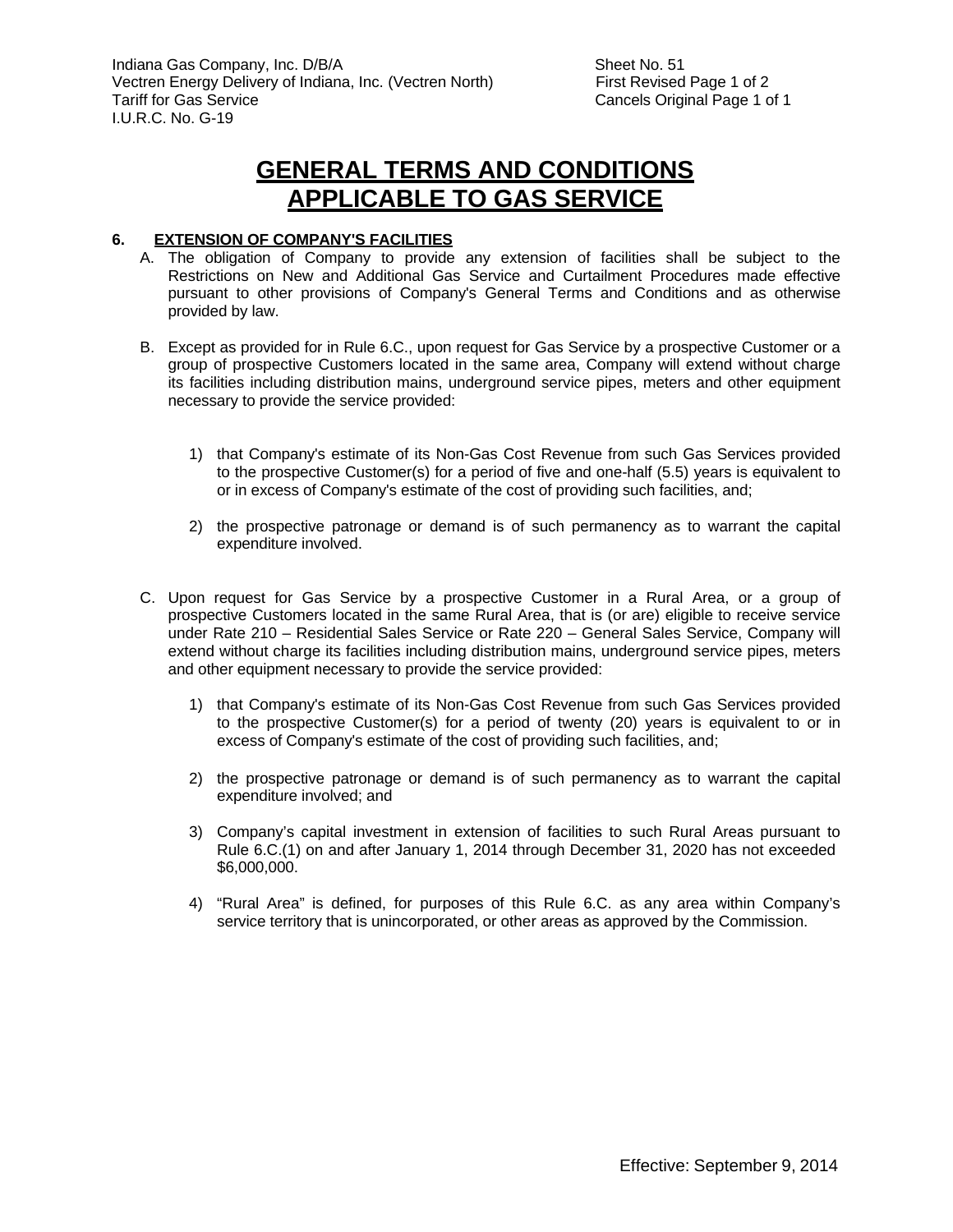- D. If the cost of the facilities necessary to provide the Gas Service requested exceeds the applicable without-charge limit; Company may require either a deposit or adequate provision of the payment of a deposit equal to the cost of the facilities extension in excess of the withoutcharge limit.
- E. Any refundable extension deposit accepted by Company shall be subject to refund until the expiration of the six-year contract period. For each Customer connected to the extension, Company shall refund an amount by which five and one-half (5.5) times the estimated annual Non-Gas Cost Revenue for gas appliances actually installed exceeds the estimated cost of connecting such Customer. At no time shall the aggregate refund made to any depositor exceed the amount of extension deposit received from such depositor.
- F. Upon request for Gas Service by a prospective Customer where, in Company's opinion, the facilities extension is of such length and the prospective Non-Gas Cost Revenue which may be developed by it is so meager as to make it doubtful whether the Non-Gas Cost Revenue from the extension would ever pay a fair return on the investment involved, or in the case of a real estate development with slight or no immediate demand for service, or in the case of Industrial installations requiring slight or irregular service and requiring extensive equipment, such facilities extension requests shall be submitted to the Commission for investigation and determination as to the convenience and necessity of such extension, and if so required, the conditions under which they shall be made.
- G. Targeted Economic Development Projects pursuant to Ind. Code Ch. 8-1-39 are excluded from the provisions of Rule 6.B.1.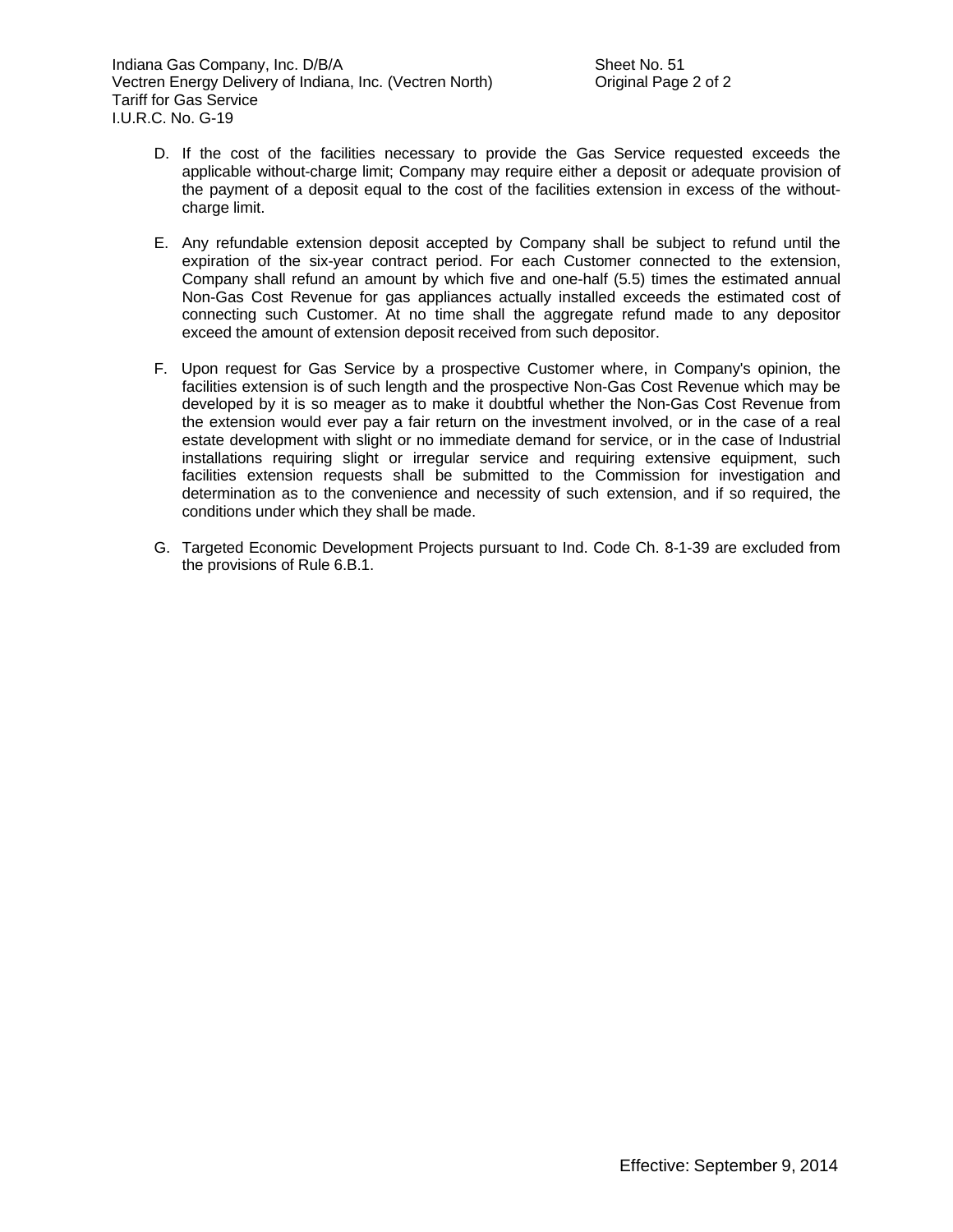## **GENERAL TERMS AND CONDITIONS APPLICABLE TO GAS SERVICE**

### **7. COMPANY'S SERVICES, METERS AND APPURTENANCES**

- A. Company shall locate the point to which the service connection will be made, and subject to other provisions of Company's Terms and Conditions, shall furnish, install and maintain all piping up to the inlet of the meter.
- B. Customer shall provide, at no expense to Company, a suitable route for the service line and a place near the service entrance, acceptable to Company, for the meter or meters and any necessary appurtenant devices which may be provided by Company.
- C. Customer shall allow Company the necessary easements or consents authorizing the installation and maintenance, on, over and through Customer's private property, of all piping, meters or allied equipment as may be necessary or convenient for providing Gas Service to Customer, either by Customer's agreement to abide by Company's General Terms and Conditions, or execution of Company-supplied forms for such specific easements.
- D. All Gas Service provided by Company shall be measured by a meter or meters installed and maintained by Company in accordance with the Commission's Regulations.
- E. Customer may be required to contribute to part or all of the costs of such facilities including applicable taxes.

#### **8. CUSTOMER'S RESPONSIBILITY FOR COST OF FACILITIES MODIFICATIONS**

If Customer either by request or by action requires that Company's facilities be redesigned, reengineered, relocated, removed, modified, or reinstalled, Company may require Customer to make payment to it of the full cost of performing such facilities modifications including any applicable taxes.

#### **9. COMPANY PROPERTY AND PROTECTION THEREOF**

All meters and other equipment furnished by and at the expense of Company which may at any time be on or in Customer's Premises, shall, unless otherwise expressly provided, be and remain the property of Company, and Customer shall protect such property from loss or damage, and nobody except authorized agents of Company, shall be permitted to remove, change or adjust such property.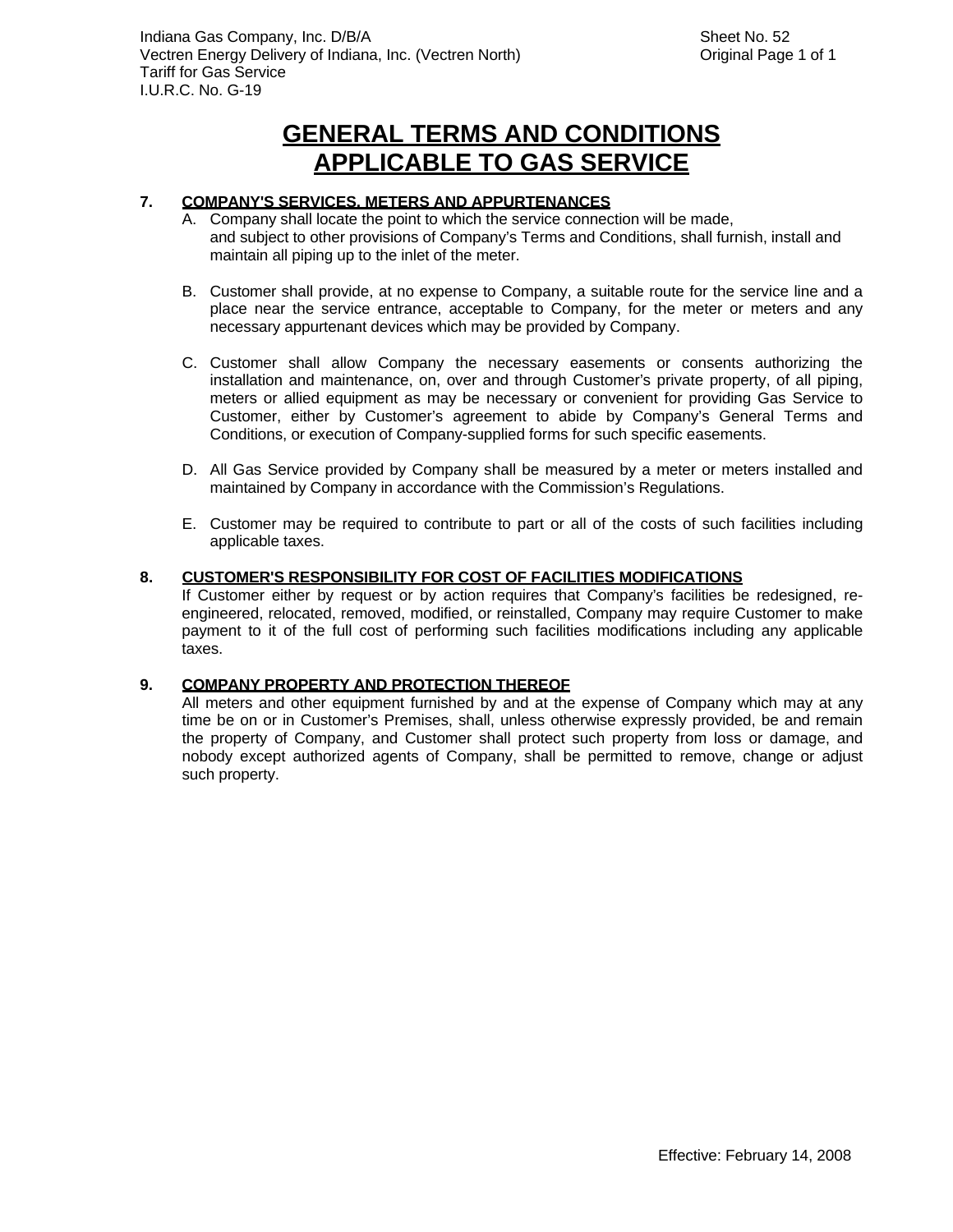### **10. CUSTOMER'S PIPING, APPLIANCES AND EQUIPMENT**

- A. Customer shall furnish, install and maintain all necessary piping beyond the outlet side of the meter and the appliances and equipment connected to such piping, in accordance with applicable state and local codes, regulations and/or requirements and in accordance with Company's Terms and Conditions.
- B. It shall not be the duty of Company to inspect Customer's piping, appliances or equipment.
- C. Company reserves the right to refuse to provide Gas Service when conditions are believed to be dangerous, hazardous, or otherwise unacceptable in the judgment of Company, although Company is under no duty to make such a judgment.
- D. Except as authorized by Company, no Gas Service other than that being provided by Company shall be used on the same installation as is used for the service supplied by Company.

### **11. ACCESS TO CUSTOMER'S PREMISES**

Authorized agents of Company shall have access to Customer's Premises at all reasonable times for the purpose of:

- A. Turning on or shutting off, reading, inspecting, testing, repairing, or replacing the meter or meters or other equipment used in providing Gas Service and for removing the same upon the termination of the contract and/or discontinuance of Gas Service;
- B. Determining the compliance of Customer with the applicable Rate Schedule and Appendices, contract with the Company, Company's General Terms and Conditions, or the Commission's Regulations; and
- C. Accessing Customer's gas appliances to re-light or turn off pilot lights.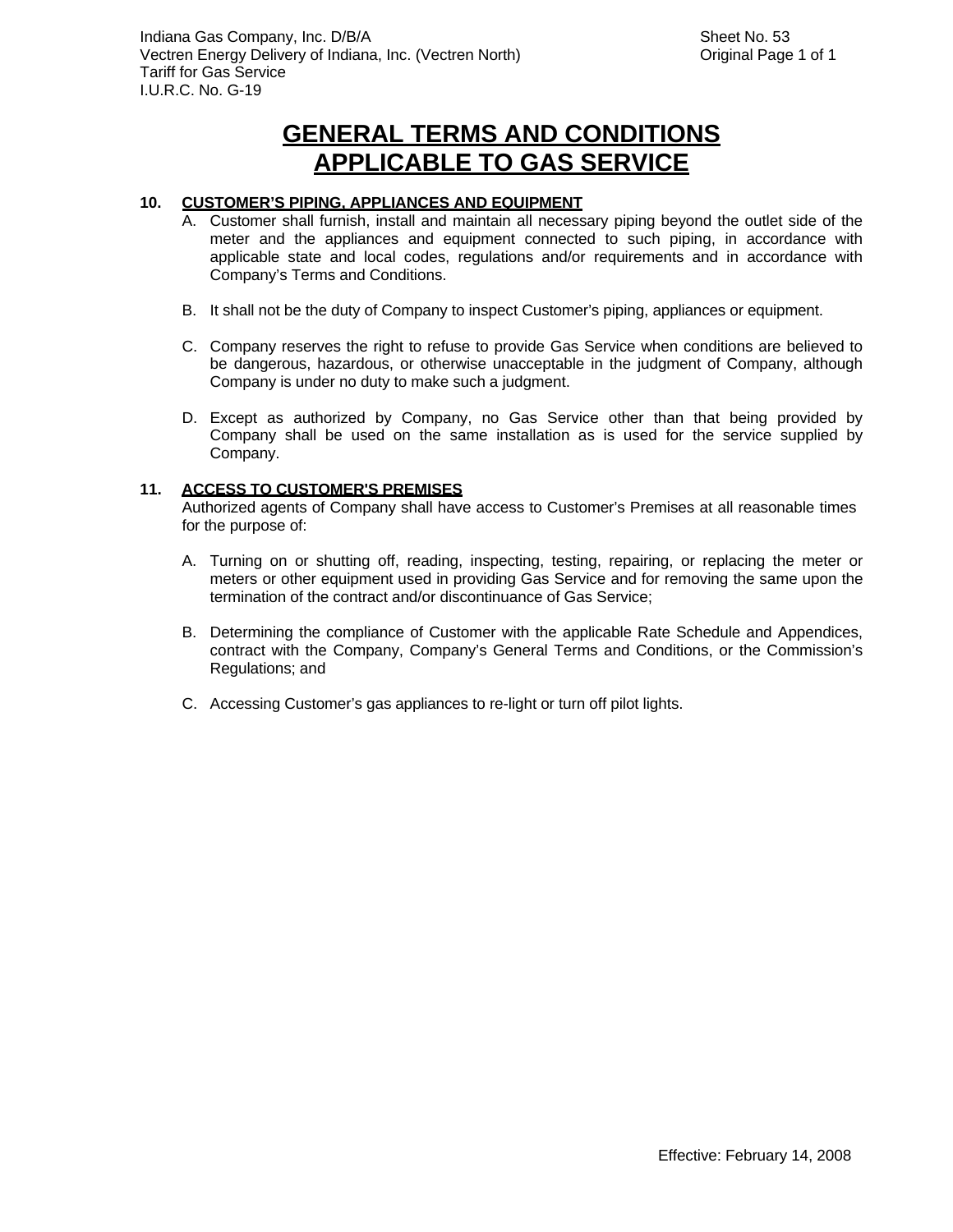### **12. PREDICATION OF RATE SCHEDULES**

- A. Company's Rate Schedules are predicated upon one type of Gas Service being provided separately to Customer at a single Premises.
- B. The combining through one meter of Gas Services under two or more Rate Schedules or to two or more Premises shall not be permitted.

#### **13. CUSTOMER'S SELECTION OF RATE SCHEDULE**

- A. When more than one Rate Schedule is applicable to Customer, Customer shall select which Rate Schedule Customer desires, provided that each selection of Rate Schedule shall remain in effect for no less than a twelve-month period.
- B. Company does not guarantee that Customer shall be served under the most favorable Rate Schedule at all times, and no refund shall be made for the difference in charges between the Rate Schedule under which Gas Service has been provided and another applicable Rate Schedule.

#### **14. RESALE OF SERVICE**

Gas Service shall not be provided to any Customer for resale in whole or in part, except to a public utility regulated by the Commission or for the express and limited purpose of providing NGV Service. However, Company is under no obligation to provide Gas Service for resale to another public utility.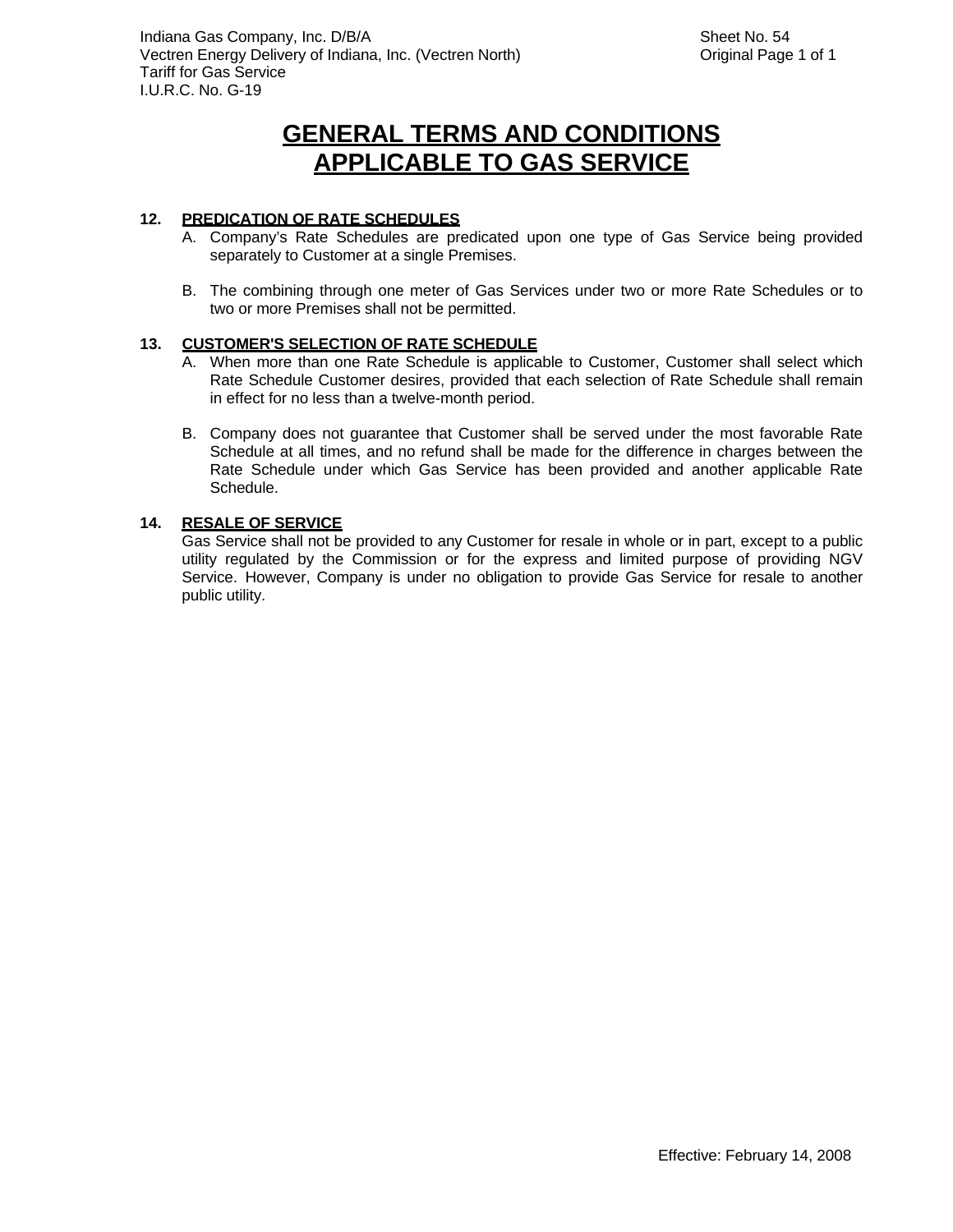### **15. METERING**

- A. Certain charges for Gas Service provided to Customer shall be calculated based upon the measurement of the meter or meters installed by Company.
- B. Whenever it is determined that an installed meter is not recording within the limits of accuracy as prescribed by the Commission's Regulations, a billing adjustment shall be made in accordance with the Commission's Regulations.
- C. Meters shall be read monthly, or at other intervals as the circumstances may require, at the option of the Company.
- D. For billing purposes, where gas is metered at low pressure (inches of water column), a cubic foot of gas shall be taken to be the amount of gas in a volume of one cubic foot under the conditions existing in Customer's meter as and where installed; provided, however Company may at its option install meters which will compensate for changes in temperature above or below  $60^{\circ}$ Fahrenheit.
- E. For billing purposes, where gas is metered at higher pressure (psig), the volume of gas measured shall be corrected to correspond to a gas of standard conditions, free of water vapor, as a temperature 60° Fahrenheit and an absolute pressure of 14.65 pounds per square inch.
- F. When, for the convenience of Company, more than one meter is installed on one Premises for metering Gas Service to Customer under one Rate Schedule, the sum of the measurements of all such meters may be used to render one Bill.
- G. When, for the convenience of Customer, more than one meter is installed on one Premises for metering Gas Service to Customer under one Rate Schedule, separate Bills may be rendered for each meter, at the applicable rates and charges.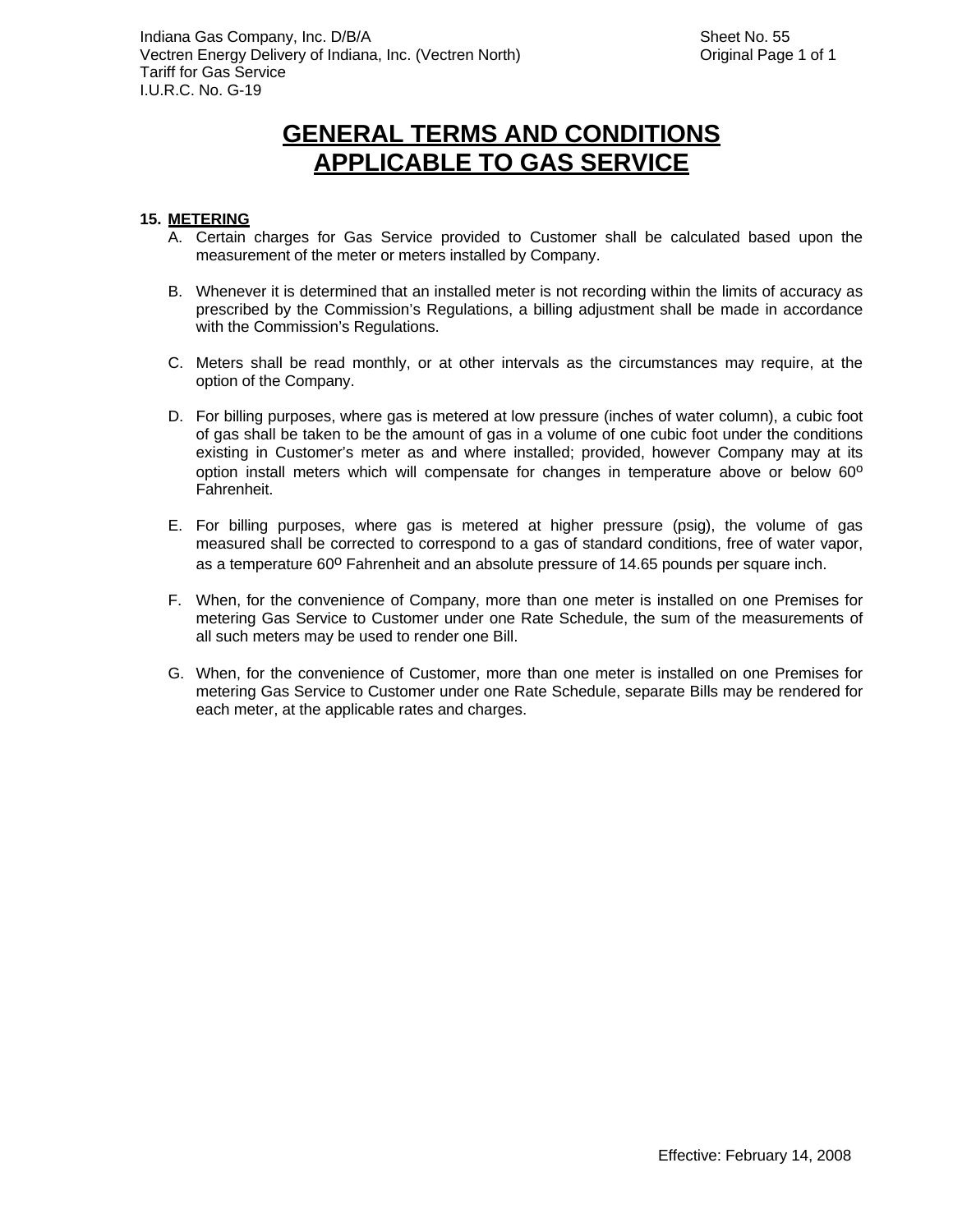### **16. BILLING**

- A. Bills for Gas Service shall be rendered monthly. A billing month shall be as near to thirty days as is practicable, but may exceed that period as the circumstances may require.
- B. In order to render monthly Bills, for good cause Company may estimate the monthly usage of gas of any Customer, with appropriate adjustments to be made by Company on the first Bill rendered following the reading of the meter. Good cause includes but is not limited to:
	- 1. request of Customer;
	- 2. inclement weather;
	- 3. labor or union disputes;
	- 4. inaccessibility of Customer's meter if Company has made a reasonable attempt to read the meter, but was unable to;
	- 5. non-monthly meter reading schedule or no meter read on final bill; and
	- 6. other circumstances beyond the reasonable control of the Company, its agents, and employees.
- C. Any Customer who does not desire to receive an estimated Bill may read its meter and communicate the readings to the Company in an appropriate format that will be provided by Company.
- D. Company offers an optional alternative billing method for eligible Residential and Small Commercial Customers that averages Customer's estimated bill over an extended period ("Budget Bill"). Customer's normal monthly Budget Bill amount shall be based on a reasonably accurate estimation of future bills and shall be subject to no more than a single mid-cycle bill adjustment. Year-end Customer actual bill balances in excess of the normal monthly Budget Bill amount shall be rolled into Customer's next year's normal monthly Budget Bill amounts.

#### **17. PAYMENT OF BILLS**

- A. Bills must be paid through a Company authorized method of payment, including mail-in payments, bank drafts (ACH), approved pay sites, electronic check and credit card payments, and electronic funds transfer, as they may change from time to time.
- B. If a Bill payment is not received by Company through an authorized method of payment on or before the gross payment date stated on the Bill, Customer shall be considered delinquent in payment and a late payment charge shall be levied.
- C. The gross payment date shall be at least seventeen days after the Bill is mailed by Company. When such date falls on a Saturday, Sunday, and other legal holiday, or a day Company's office is not open for business, the gross payment date shall be the first business day thereafter.
- D. Failure to receive a Bill shall not entitle Customer to pay the net Bill, if Customer fails to make payment on or before the gross payment date, nor shall it affect the right of Company to discontinue Gas Service for nonpayment of Bill as provided in the Commission's Regulations.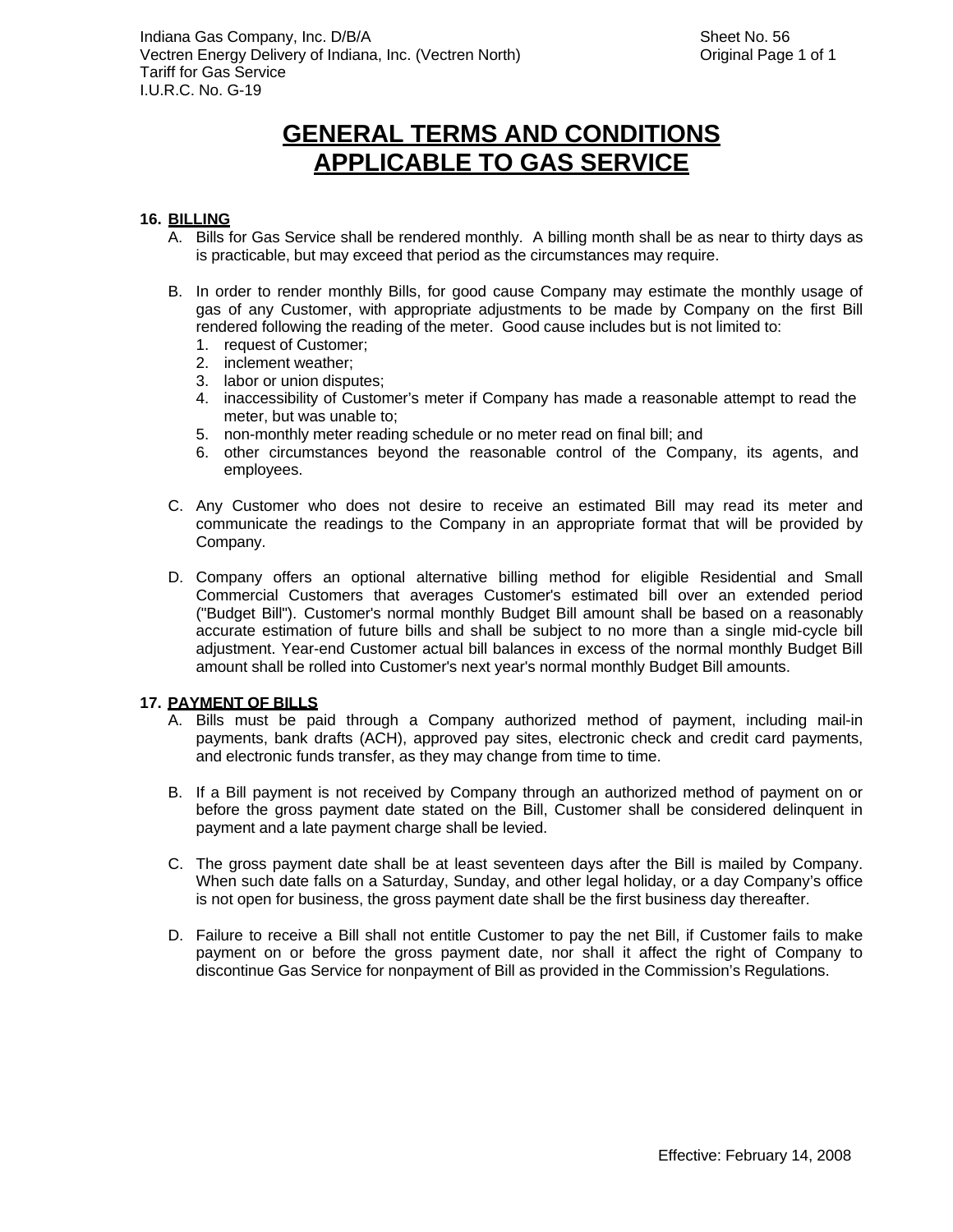#### **18. DEPOSIT OR ARRANGEMENT TO ENSURE PAYMENT OF BILL**

- A. Company may require from a present or prospective Residential Customer a cash deposit when standards of creditworthiness, as set forth in the Commission's Regulations, are not satisfied. The amount of such deposit shall not exceed one-third of the expected annual billing for Gas Service to be furnished to Customer.
- B. Company may require from a present or prospective Commercial or Industrial Customer a cash deposit equal to the sum of estimated billing amounts for Customer's two consecutive months of highest usage. Such deposits may be based on historical or expected usage.
- C. In lieu of a cash deposit, Company may in its reasonable discretion require an alternative security arrangement (e.g., a prepayment which is intended to serve the same purpose as a cash deposit).
- D. Interest will be paid at an interest rate set annually by the Commission, on deposits held more than thirty (30) days, beginning with the date of deposit to the date the deposit is credited to Customer's account.
- E. Deposits for Residential Customers will be credited to Customer's Bill after Customer has established a creditworthy payment record in accordance with standards set forth in the Commission's Regulations. At the request of Customer, the deposit shall be refunded to Customer in lieu of being credited to Customer's Bill.
- F. The deposit of a Residential Customer who does not establish a creditworthy payment record may be retained by Company until Gas Service is discontinued.
- G. The deposit of a Commercial or Industrial Customer may be retained by Company until Gas Service is discontinued.
- H. The deposit, plus accrued interest, if any, may be applied to the final Bill when Gas Service is discontinued. After applying the deposit and interest to the final Bill, any credit balance shall be refunded to Customer, except that any credit balances less than \$10.00 will not be refunded to Customer unless so requested by Customer.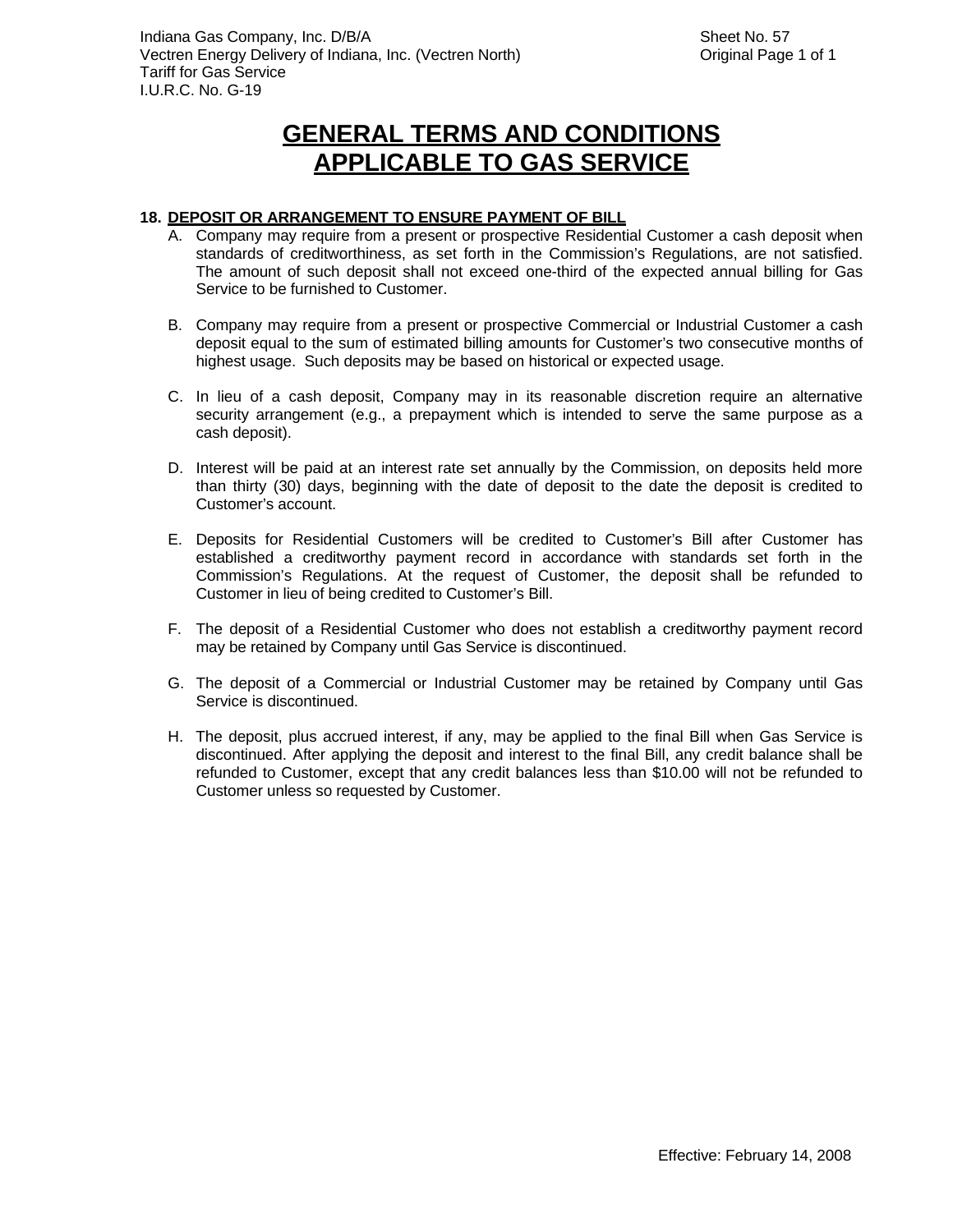### **19. DISCONTINUANCE OF SERVICE AT CUSTOMER'S REQUEST**

- A. Whenever Customer desires to have Gas Service discontinued, Customer shall notify Company at least three working days in advance of the day discontinuance is desired. Customer shall remain responsible for all Gas Service used and the billing rendered therefore until Gas Service is discontinued.
- B. When Customer has entered into a contract with Company to take Gas Service from Company and Customer orders discontinuance of Gas Service before the expiration dates as established in the contract, Customer shall be liable for the payment of all applicable charges for the months remaining in the un-expired period of the contract term. Customer's liability for those charges shall be in addition to any other rights which Company may have with respect to the contract.

#### **20. DISCONTINUANCE OF SERVICE WITHOUT NOTICE**

Company can discontinue Gas Service to Customer without notice for any of the following reasons:

- A. For emergency repairs; or
- B. For lack of sufficient capacity or quantities of gas supply; or
- C. To maintain normal operating pressures; or
- D. If Company's regulators, meters, or other appurtenances or connections thereto have been tampered with and Company has reasonable grounds to believe that the affected Customer is responsible for such tampering; or
- E. If fraudulent or unauthorized use of gas is detected and Company has reasonable grounds to believe the affected Customer is responsible for such use; or
- F. If there exists in Customer's piping or in connection with Customer's gas-using equipment, any condition which, in Company's judgment, is dangerous or hazardous to life, physical safety or property; or
- G. If there exists any other condition which, in Company's judgment, is dangerous or hazardous to life, physical safety or property; or
- H. For any violation of Company's rules pursuant to Rule 28;
- I. For any other lawful reason.

Such discontinuance shall not, however, invalidate any contract and Company shall have the right to enforce any contract, notwithstanding such discontinuance.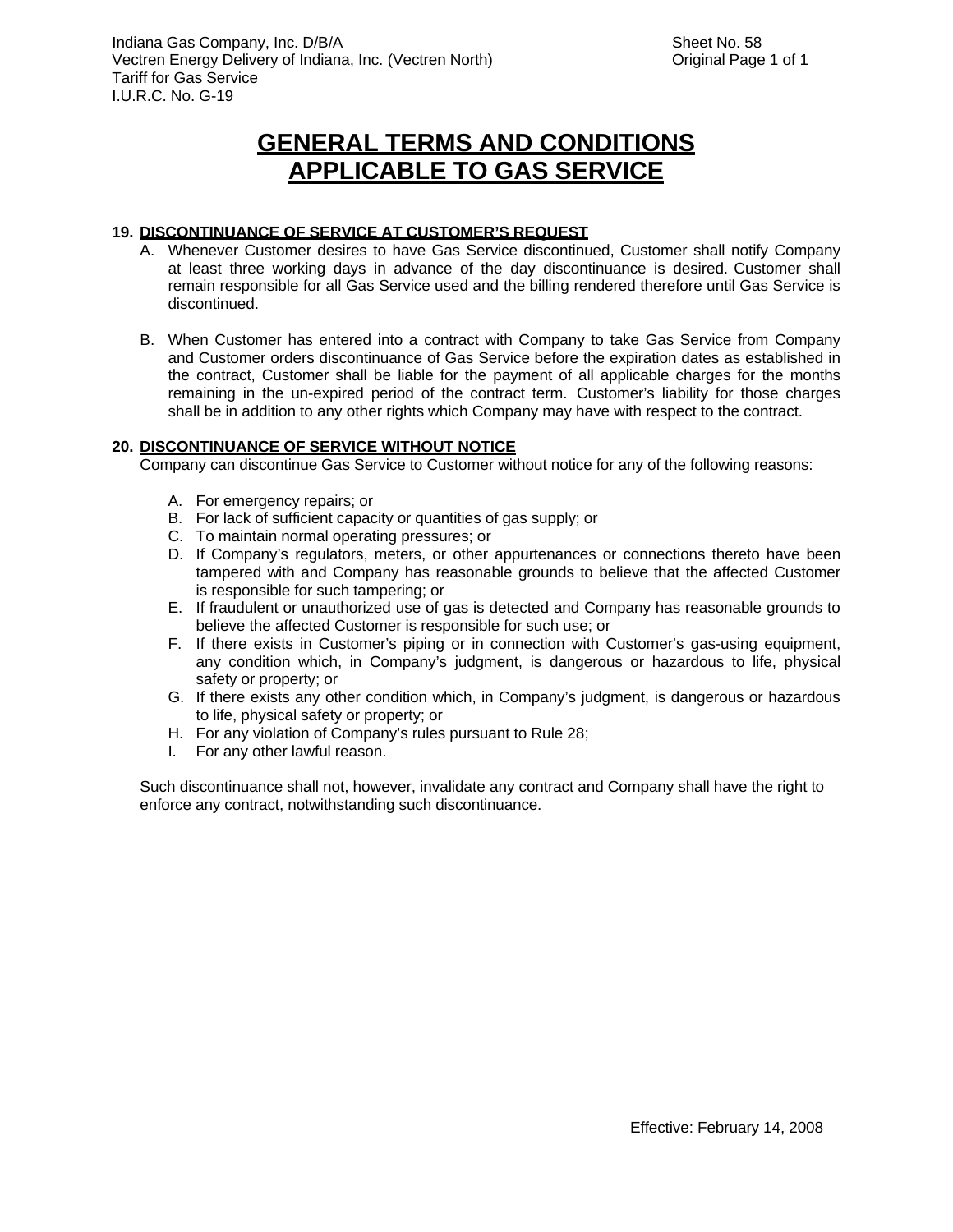#### **21. LIMITATIONS OF LIABILITY**

- A. Neither Company nor Customer shall be liable to the other for any act, omission or event caused by strikes, acts of God, or unavoidable accidents or contingencies beyond its control.
- B. Company shall not be liable for damages for any failure to supply gas or for an interruption, limitation, or Curtailment of Gas Service, whether or not such disruption is ordered by a governmental agency having jurisdiction, if such failure, interruption, limitation, or Curtailment is due to the inability of Company to obtain sufficient gas supplies at economical prices from its usual and regular sources or due to any other cause whatsoever other than willful default of Company.
- C. Company shall not be liable for damages caused by defective piping or appliances on Customer's Premises.
- D. Company shall not be liable for damages resulting to Customer or to third persons from the presence or use of gas or the presence of Company's equipment on Customer's Premises, unless due to the willful default or negligence on the part of Company.

#### **22. NOTICE BY COMPANY**

- A. Notice by Company to Customer may be given by letter, statement or postcard deposited in the United States mail or private carrier with postage prepaid, or by facsimile, or email, or where written notice is not required, notice may be given by physical note or orally by any authorized agent of Company, either in person or by telephone.
- B. The notice shall be considered given:
	- 1. When actually communicated in the case of oral notice; or
	- 2. When deposited in the United States mail or placed with private carrier when notice is given by letter, statement or postcard; or
	- 3. When sent when notice is given by facsimile; or
	- 4. When a physical note is left at Customer's Premises.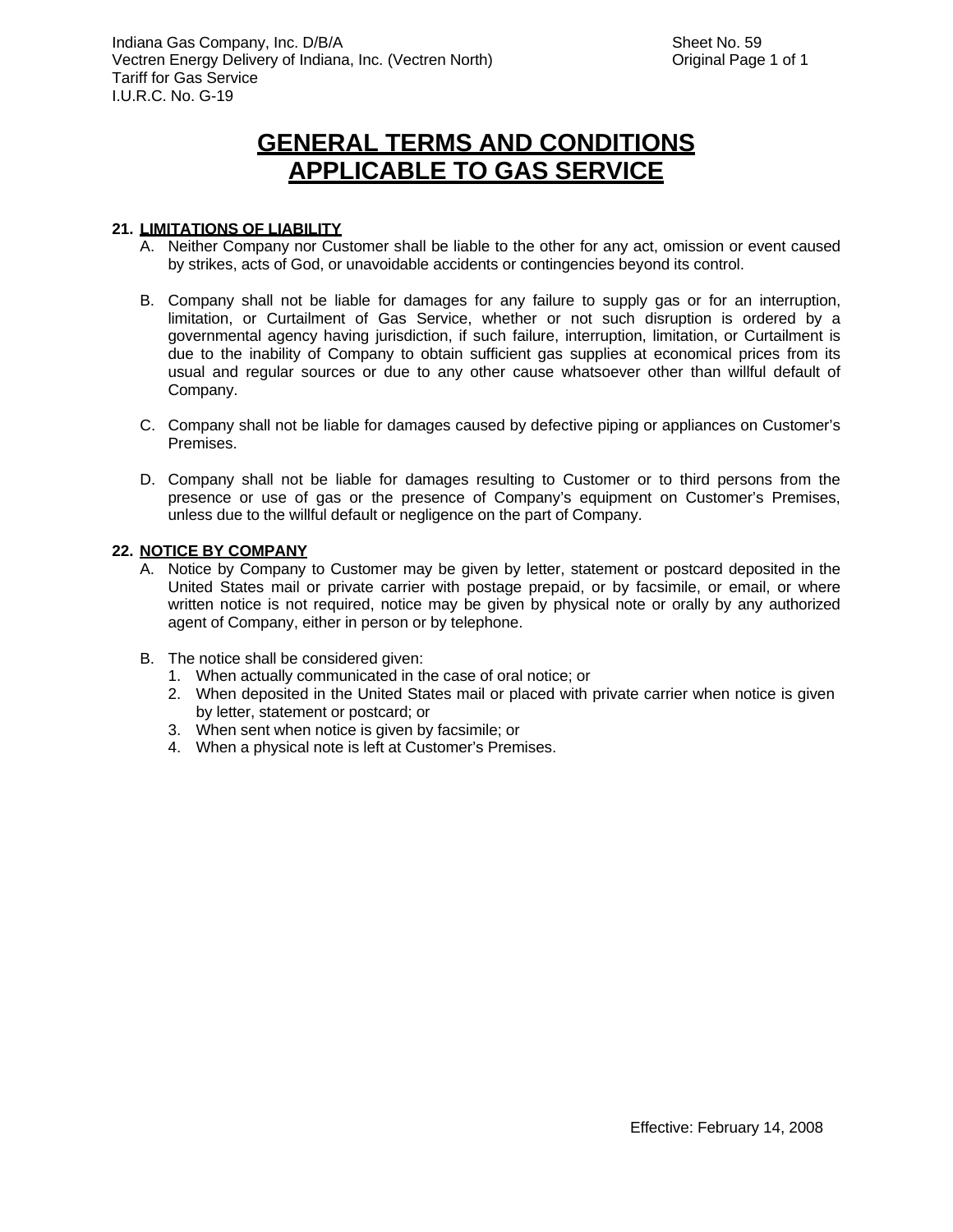### **23. GAS SERVICE TO MOBILE HOME PARKS**

The obligation of Company to provide any extension of facilities shall be subject to the Restrictions on New and Additional Gas Service and Curtailment Procedures made effective pursuant to other provisions of Company's General Terms and Conditions. Subject to the foregoing, Company shall provide Gas Service to a Mobile Home Park ("Park") under the following conditions:

- A. Permanency. The Park shall be of a definite permanent nature and have improved streets, individual water and sewer connections to each lot, and each mobile home must rest on a concrete slab.
- B. Size. The Park shall have at least ten or more sites on which mobile homes may be located.
- C. Main Extensions. Main extensions shall be made in accordance with Rule 6 of Company's General Terms and Conditions, but for purposes of Rule 6, each Park Operator shall be considered to be the Customer. Non-Gas Cost Revenue estimates shall be determined by Company based on its knowledge of gas usage of mobile homes, taking in account the number and nature of gas appliances to be used and any other reasonable factors. Each Park Operator shall enter into an extension of facilities contract for construction of gas mains, if the Park does not have enough existing mobile homes equipped with gas appliances to justify a gas main extension under Rule 6.
- D. Easement. The Park Operator shall cause Company to be granted an easement in form and substance satisfactory to Company for the construction, maintenance and operation of Company's gas distribution system, together with the right of free access to read meters and repair or remove Company's services, regulators, meters and any other facilities installed by Company.
- E. Extension and Metering. Company shall upon execution of an extension of facilities contract or work order showing economic feasibility and receipt of a proper easement, construct and maintain the required distribution system to serve the Park. Company shall extend service to each mobile home site to be supplied. The gas riser and the meter for each mobile home site shall be located in the rear one-third section of the site and not less than eighteen (18) inches from the roadside wall of the mobile home, unless a different location is deemed necessary by Company.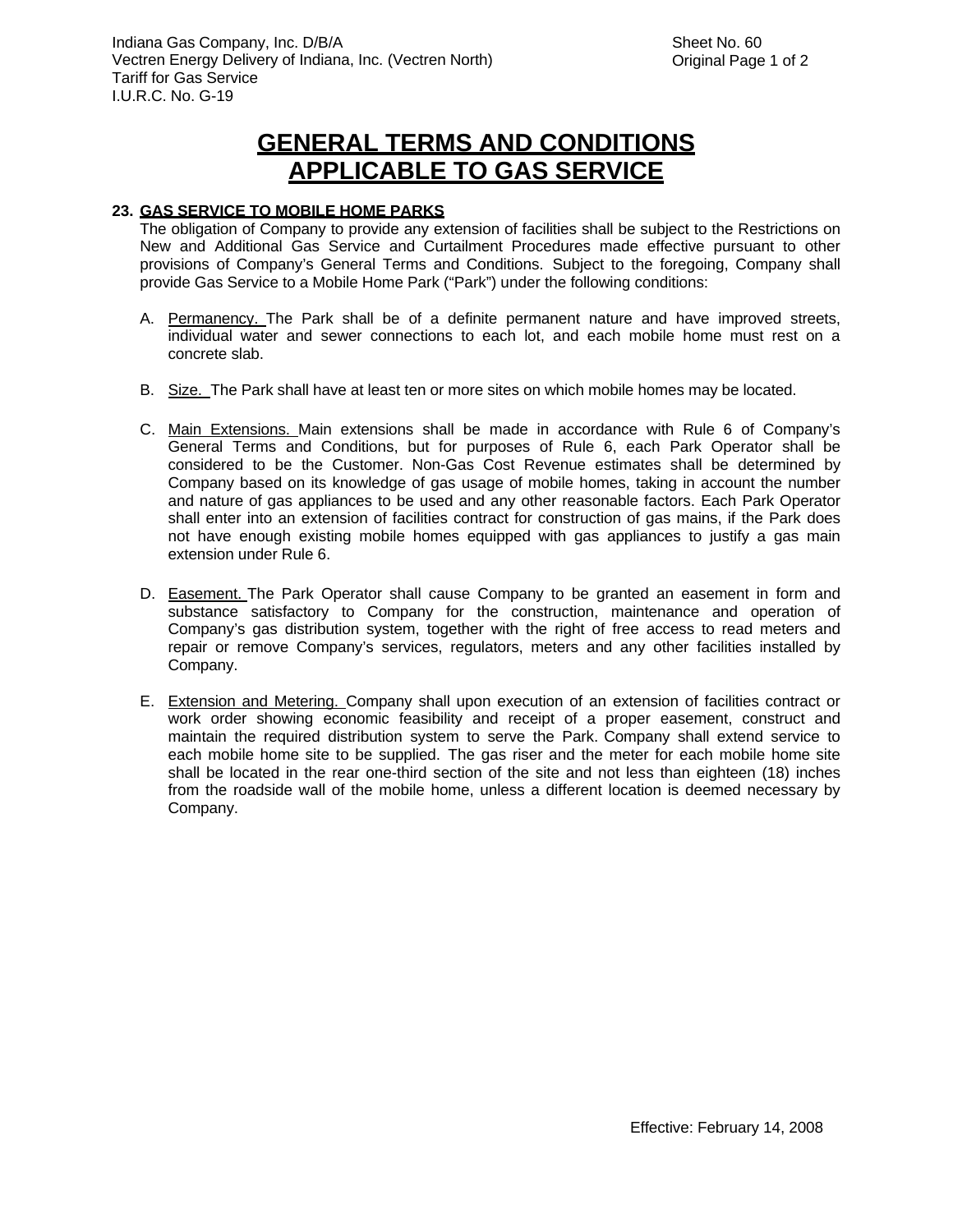- F. Fuel Lines. The Park Operator or mobile home Customer shall furnish, install, and maintain all fuel lines beyond Company's meters to the point of connection with the mobile home piping. The fuel lines to individual mobile home sites shall be:
	- 1. Adequately sized to provide minimum pressure drop, but in no case less than  $\frac{3}{4}$ " pipe,
	- 2. Equipped with a terminal shutoff at a point adjacent to the mobile home, and
	- 3. Connected to the mobile home piping with either a semi-rigid tube or all-metallic flexible connector that shall be looped to prevent strain caused by settling or movement of the mobile home.
- G. Meter Protection. The Park Operator shall provide substantial protection satisfactory to Company for the gas riser and meter so as to minimize the likelihood of damage by moving of the mobile home.
- H. Relocation of Facilities. The Park Operator shall keep the gas distribution system free and clear of any obstruction that will interfere with the maintenance of the system and shall not construct or maintain any structure over Company's distribution mains or services. When there is a change in the Park's operation or construction which, in the judgment of Company, makes the relocation of the gas facilities necessary, or if relocation is requested by the Park, Company will move such facilities at the Park's expense to a location acceptable to Company to be provided by the Park.
- I. Rate Schedule. Gas Service will be supplied and metered separately to each single occupancy dwelling unit and/or such Park facility under the applicable Rate Schedule.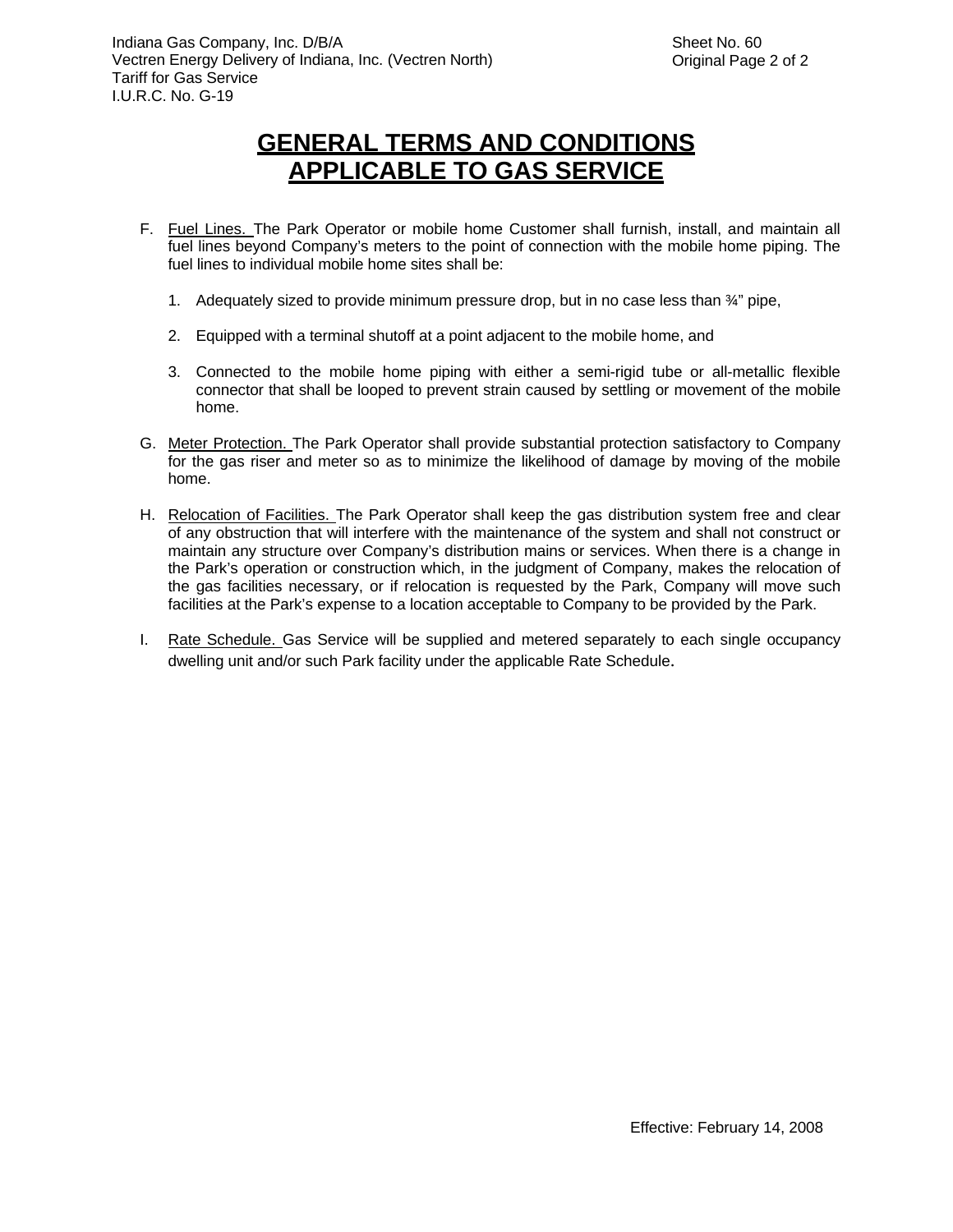### **24. CURTAILMENT PROCEDURES**

When sufficient capacity or quantities of gas are not available to Company to meet existing and reasonably anticipated demands for Gas Service or to protect and replenish Company's underground gas storage reserves, which determinations shall be within Company's reasonable discretion, Company shall have the right to curtail Gas Service within any of its distribution systems so affected in accordance with the provisions of this Rule.

- A. **Definitions**. For the purpose of this Rule, the following terms shall have the meanings defined below:
	- (1) **Firm Curtailment Customer**. A Firm Curtailment Customer shall mean any Customer being served under Rate 220, 225, 245, 260, 270 whose Average Daily Throughput in any billing month during or subsequent to the Base Period exceeds 1,000 therms.
	- (2) **Average Daily Throughput**. The Average Daily Throughput for any Base Period billing month shall be the Firm Curtailment Customer's metered Throughput during such month divided by the number of days in the month.
	- (3) **Base Period**. The Base Period is any twelve consecutive billing months as established by Company.
	- (4) **Normal Monthly Throughput**. The Normal Monthly Throughput shall be the Firm Curtailment Customer's metered Throughput during each billing month of the Base Period. These quantities may be adjusted by Company for unusual circumstances.
	- (5) **Human Needs Customers**. Human Needs Customers shall include hospitals, medical centers, nursing homes, and other Customers as determined by Company, whose Curtailment could adversely affect public health or safety.
	- (6) **Gas Supply Curtailment**. Curtailment resulting from insufficient quantities of Companysupplied gas to meet the demands of Company's Sales Customers.
	- (7) **Capacity Curtailment**. Curtailment resulting from insufficient distribution system capacity to supply Gas Services to Company's Gas Service Customers.
	- (8) **Plant Protection Level**  The minimum quantity of Gas Service for Firm Curtailment Customers or Alternate Fuel capability for Interruptible Service Customers required by Customer to prevent endangering the health or safety of personnel, or to prevent extensive damage to Customer's facilities, equipment, or other property. This includes the protection of such material currently in process at the time a Curtailment is called which would otherwise be destroyed, but shall not include Gas Service required to maintain plant production.
- B. **Curtailment Sequences**. Company shall have the right to curtail Gas Service to its Customers according to the following sequences. Such Curtailment shall be effective as of the date and time specified in the notice to Customer. When necessary in the sole opinion of Company, Gas Service shall be maintained to Human Needs Customers or other Customers who would otherwise be curtailed, to the extent necessary and practicable under the circumstances.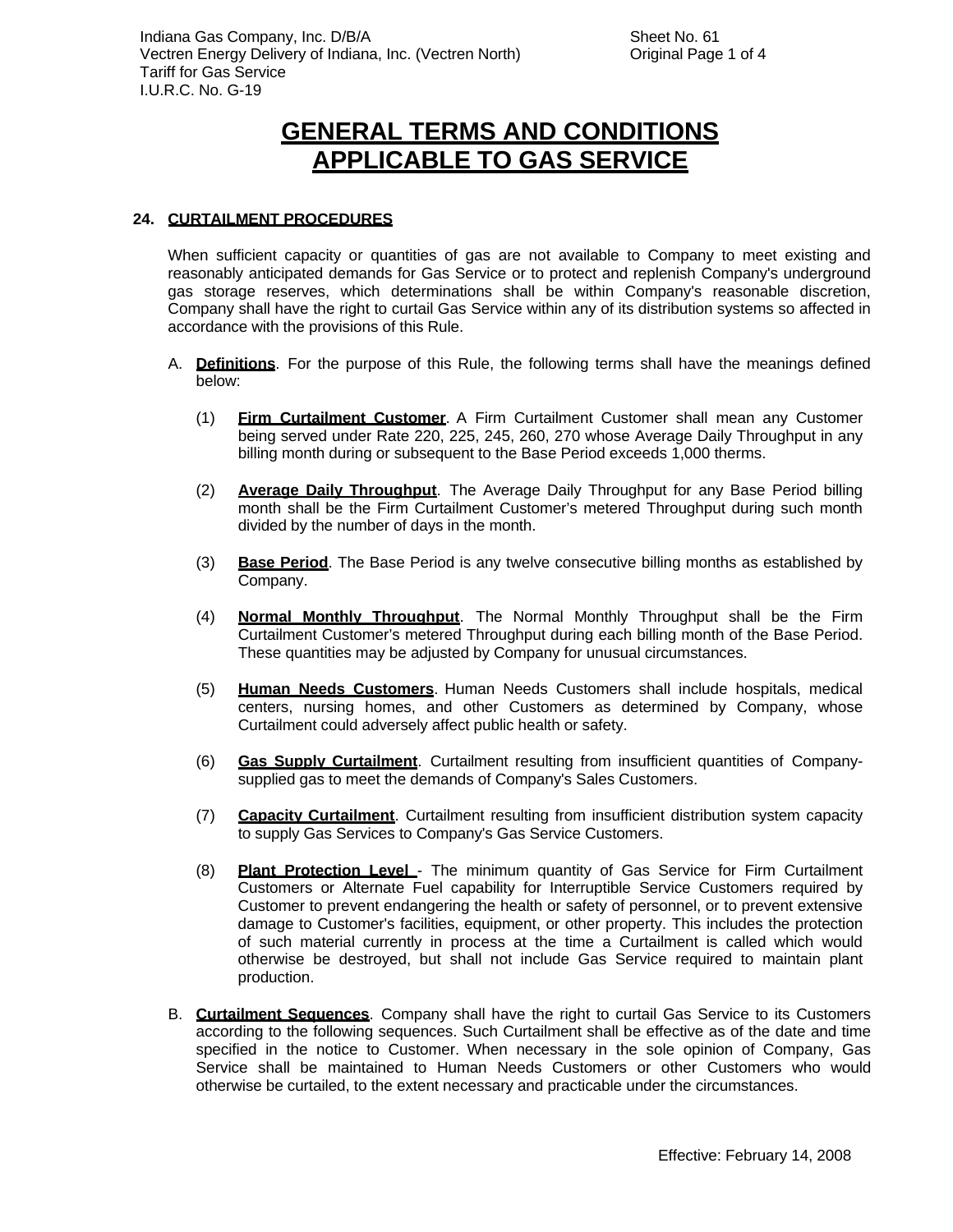#### B.1. **Gas Supply Curtailment Sequence**.

- (1) First, Rate 260 and 270 Non-Pooling Transportation Customers and Pool Operators' and School/Government Suppliers' Pools (under Rate Schedules 280 and 285) shall be subject to the Cold Weather OFO in Appendix E and Appendix J as applicable.
- (2) Next, Rate 240 Customers' purchases of Company-Supplied Gas shall be interrupted 100% and Rate 245 Non-Pooling Customers shall be subject to the Cold Weather OFO in Appendix E.
- (3) Next, as determined by Company, all Rate 220 Firm Curtailment Customers' purchases of Company-Supplied Gas shall be limited to either:
	- (a) their respective Average Daily Throughput each day over any portion of the billing month, or
	- (b) their respective Normal Monthly Throughput.
- (4) Next, as determined by Company, all Rate 220 Firm Curtailment Customers' purchases of Company-Supplied Gas shall be curtailed prorata, either:
	- (a) on a daily basis for any period specified by Company by application of a uniform percentage curtailment to their respective Average Daily Throughput, or
	- (b) on a billing month basis by application of a uniform percentage curtailment to their respective Normal Monthly Throughput.

At this point in the Curtailment sequence, Firm Curtailment Customers shall not be curtailed to a daily quantity less than their respective Plant Protection Levels.

- (5) Next, all Rate 220 Firm Curtailment Customers' purchases of Company-Supplied Gas shall be curtailed to a daily quantity equal to their respective Plant Protection Levels.
- (6) Next, Rate 245, 260 and 270 Non-Pooling Transportation Customers and Pool Operators' and School/Government Suppliers' (under Rate Schedules 280 and 285) Pool Customers' transportation gas quantities on Company's system shall be limited to Customers' respective Plant Protection Levels, and the remainder of their delivered supply shall be diverted to use for Company System supply.
- (7) In the event further Curtailment is required to maintain Gas Service, Company shall be entitled to curtail or interrupt Gas Service to any Customer.
- (8) Compensation for the diversion of Customers' transportation gas quantities as provided for in Rule 27(B1) (6), will be in the amount of:
	- (a) **Daily Index Price:** The Daily Midpoint Prices per Dekatherm as reported in Gas Daily in the table "Daily Price Survey", for delivery to:
		- 1) Texas Gas, Zone SL, or
		- 2) ANR, La; or
		- 3) Texas Eastern, ELA, or
		- 4) Panhandle, Tx-Okla; or
		- 5) Chicago City-Gates.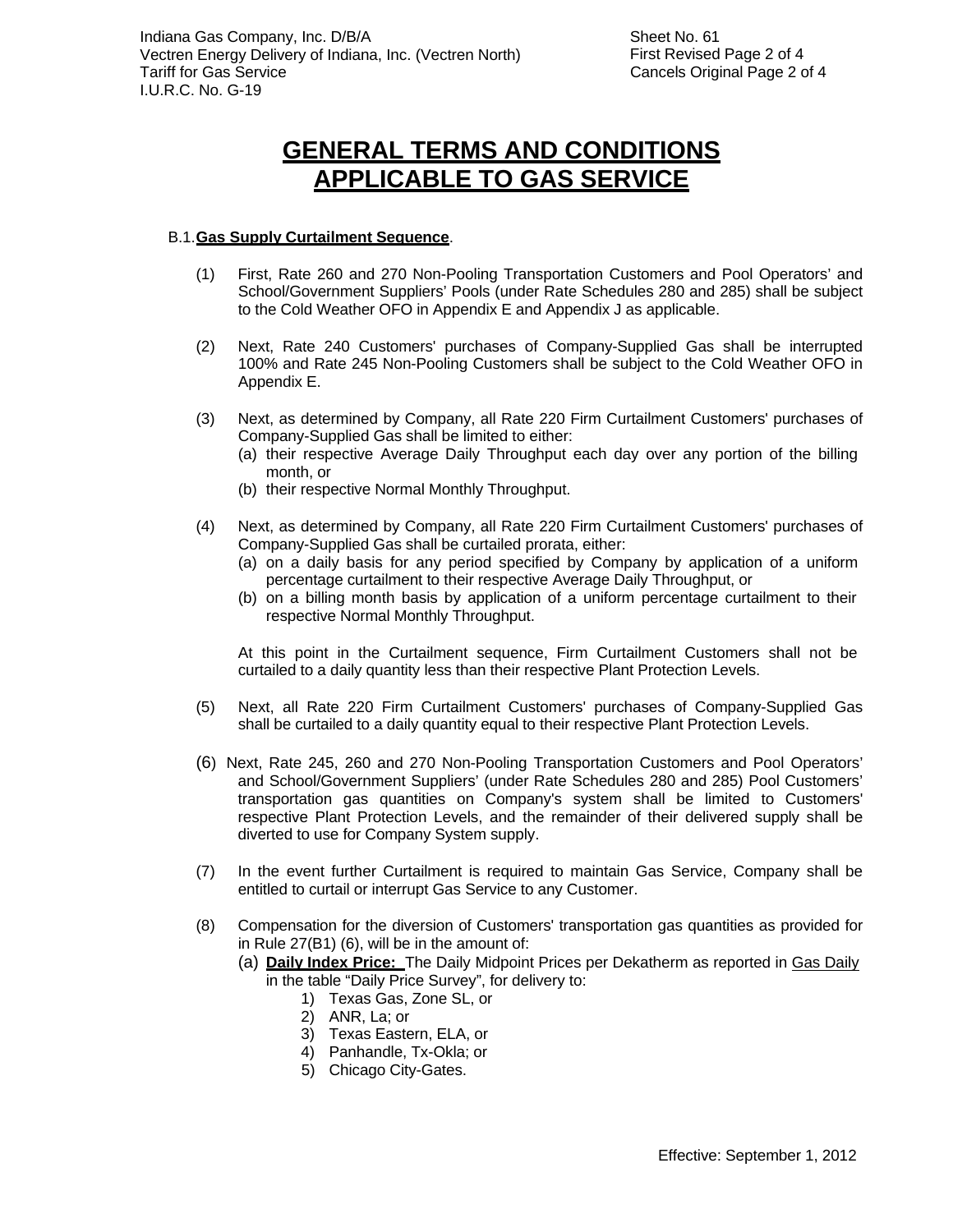- (b) the maximum interruptible transportation rate, including all applicable surcharges, for the applicable pipeline delivering the diverted gas to Company's system; plus
- (c) The average premium paid by the Company (stated on a per therm basis) to firm gas suppliers.

Such gas costs shall be recoverable by Company through the Gas Cost Adjustment.

#### B.2. **Capacity Curtailment Sequence**.

.

- (1) First, Rate 260 and 270 Non-Pooling Transportation Customers and Pool Operators' and School/Government Suppliers' Pools (under Rate Schedules 280 and 285) shall be subject to the Cold Weather OFO in Appendix E and Appendix J as applicable.
- (2) Next, Rate 240 Customers' purchases of interruptible Company-Supplied Gas quantities shall be interrupted 100%. Rate 245 Non-Pooling Customers shall be subject to the Cold Weather OFO in Appendix E.
- (3) Next, as determined by Company, all Firm Curtailment Customers' transportation quantities or purchases of Company-Supplied Gas, as applicable, shall be limited to either:
	- (a) their respective Average Daily Throughput each day over any portion of the billing month, or
	- (b) their respective Normal Monthly Throughput.
- (4) Next, as determined by Company, all Firm Curtailment Customers' transportation quantities or purchases of Company-Supplied Gas, as applicable, shall be curtailed prorata, either:
	- (a) on a daily basis for any period specified by Company by application of a uniform percentage curtailment to their respective Daily Throughput, or
	- (b) on a billing month basis by application of a uniform percentage curtailment to their respective Normal Monthly Throughput.

At this point in the Curtailment sequence, a Firm Curtailment Customer shall not be curtailed to a daily quantity less than its Plant Protection Level.

- (5) Next, all Firm Curtailment Customers shall be curtailed to their respective Plant Protection Levels.
- (6) In the event further Curtailment is required to maintain Gas Service, Company shall be entitled to curtail or interrupt deliveries of Gas Service to any Customer.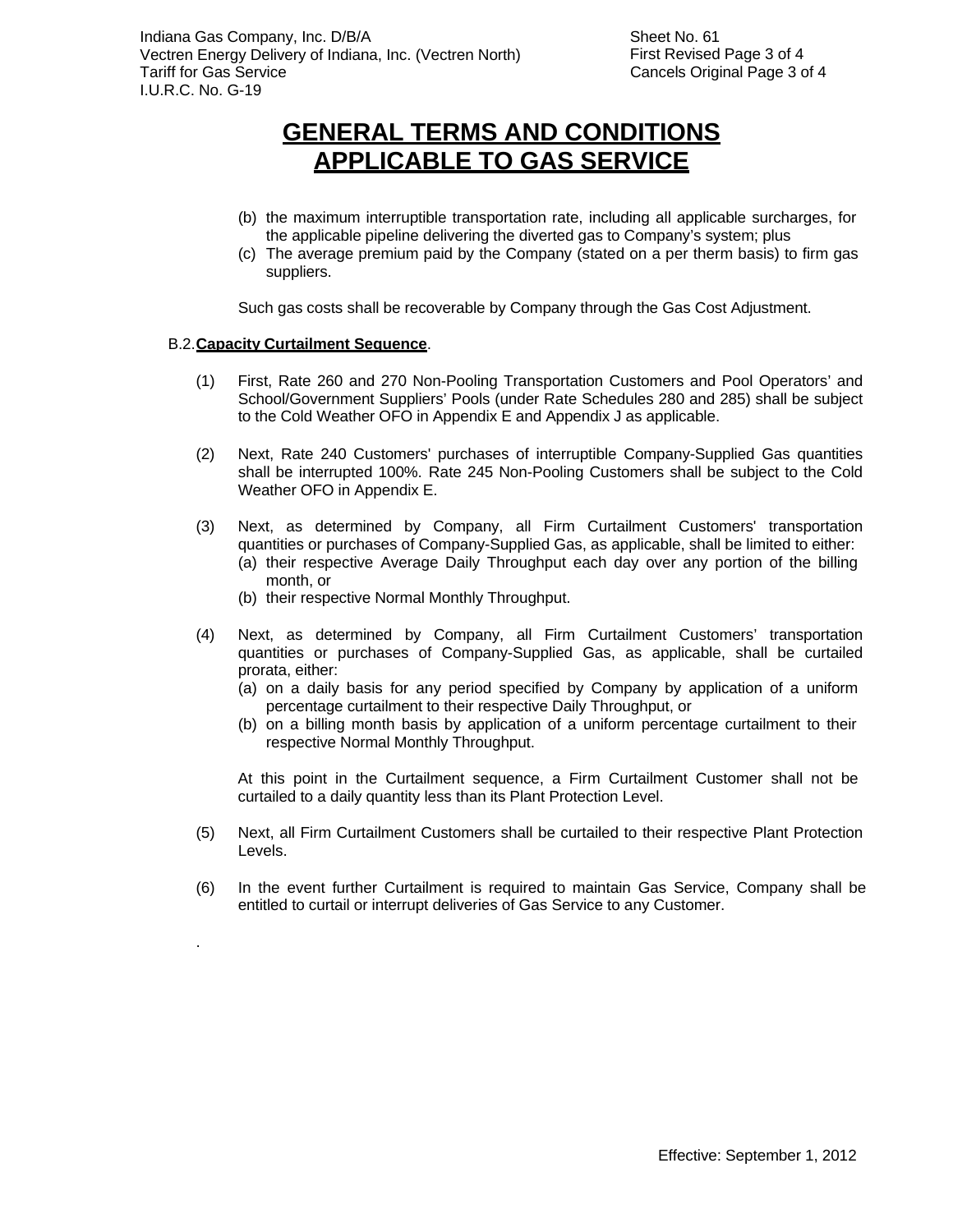### C. **Curtailment Notification**.

- (1) Company shall give notification of Curtailment in the most effective manner possible and as much in advance as reasonably possible with regard to the existing circumstances and the number of Customers to be notified.
- (2) If reasonably possible, Firm Curtailment Customers shall be given seven days advance notice of any Curtailment.
- (3) In the event of Curtailment of Firm Curtailment Customers, Company shall provide notice to each Firm Curtailment Customer of its Normal Monthly Throughput and Average Daily Throughput.
- D. **Lifting of Curtailment**. Any Curtailment shall be lifted in reverse order of the Curtailment Sequence.

### E. **Unauthorized Gas Usage**.

- (1) Assessment of Unauthorized Gas Usage Charge. When a Curtailment is in effect pursuant to the provisions of paragraph B of this Rule, gas usage by Customer in excess of the quantity permitted for such Customer shall constitute Unauthorized Gas Usage and shall be subject to the Unauthorized Gas Usage Charge set forth in Appendix C.
- (2) During the Curtailment period, Customer shall have no entitlement to Unauthorized Gas Usage. In the event Customer continues Unauthorized Gas Usage, Company may, in its sole discretion, discontinue Gas Service to Customer. The assessment of the Unauthorized Gas Usage Charge and the exercise of the right to discontinue Gas Service by Company shall be in addition to any other rights Company may have with respect to Customer's Unauthorized Gas Usage.

#### **25. RESTRICTIONS ON NEW AND ADDITIONAL GAS SERVICE**

- A. Company reserves the right:
	- (1) to restrict the extension of mains, the installation of service lines and/or the addition of new Customers for any class of service, and/or
	- (2) to restrict the annual, seasonal or monthly volume and/or maximum hourly take of said Customers in keeping with available gas supply and system capacity.
- B. Company may exercise such restrictions within its reasonable discretion:
	- (1) to ensure the provision of safe, adequate and reliable service to existing Customers.
	- (2) on a temporary basis until Company is able to complete an engineering analysis; or
	- (3) for any other valid reason to protect system integrity.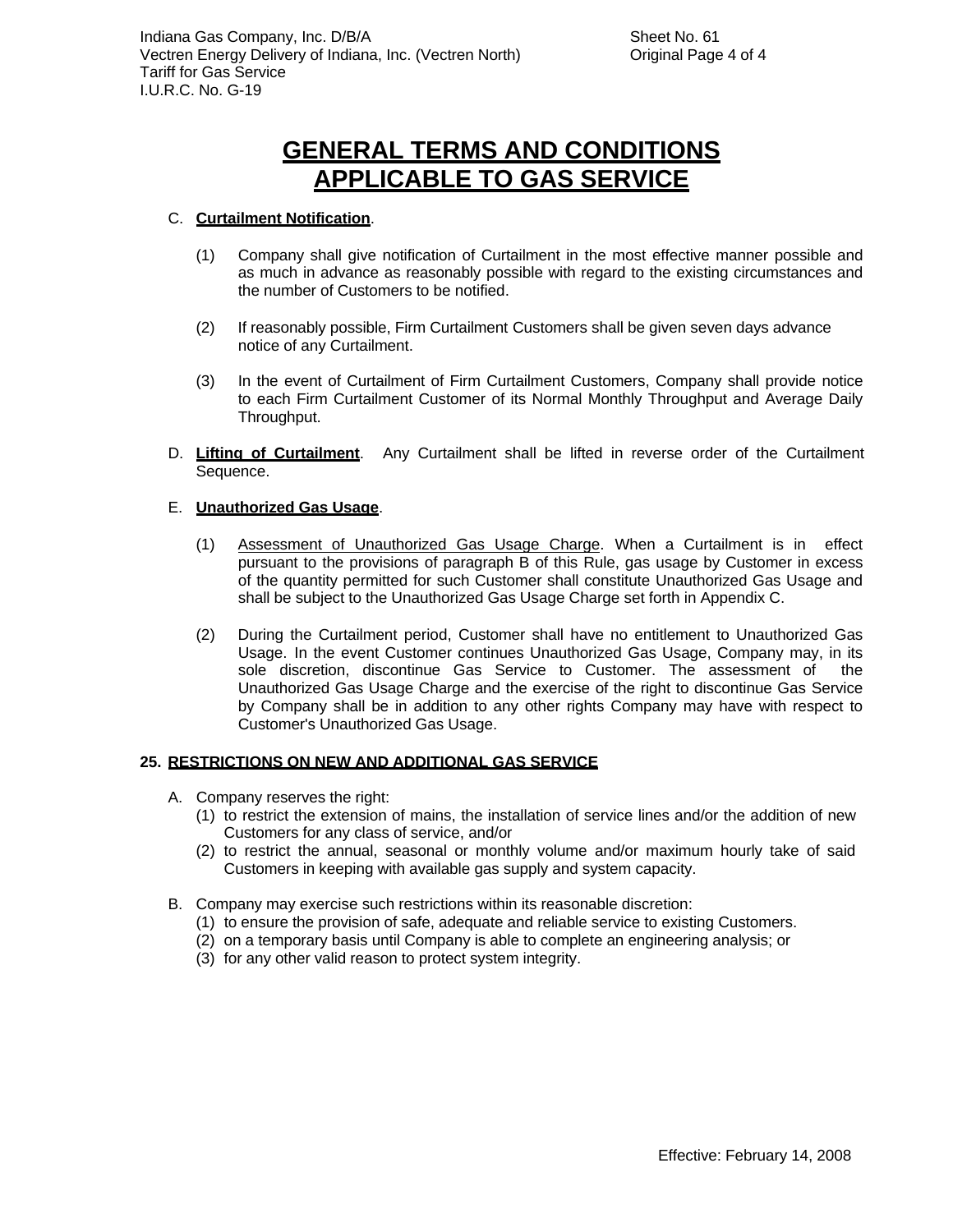#### **26. SERVICE CONTRACTS**

- A. Customer may contract with Company to provide Contract service not specifically contained within this Tariff for Gas Service. Such contract services may include, but not limited to:
	- 1. maintenance of Customer-Owned gas facilities,
	- 2. installation of gas facilities on Customer's Premises, and
	- 3. engineering/construction related services.
- B. Customer and Company shall enter into a contract specifying the terms and conditions under which such contract services shall be provided.
- C. The cost of providing such contract services shall be based on a methodology similar to that used by Company to establish costs of providing similar services under this Tariff for Gas Service, including applicable administrative and overhead charges.
- D. The terms of payment for such contract services shall be mutually agreed to by Customer and Company. The payment of such services may appear as a separate item on Customer's Bill for Gas Service.
- E. Contracting for services under this Rule will in no way affect Customer's and Company's respective obligations regarding the rendering of and payment for Gas Service under this Tariff for Gas Service and the applicable Rate Schedule and Appendices.

#### **27. FRAUDULENT USE OF GAS**

When Company identifies fraudulent or unapproved use of gas, or Company's regulation, measuring equipment or other service facilities have been tampered with, the Company may reasonably assume that Customer or other user has benefited by such fraudulent or unapproved use of such tampering. Customer or other user shall be responsible for payment of the reasonable cost of Gas Service used during the periods such fraudulent or unapproved or tampering occurred or is reasonably assumed to have occurred and for the cost of field calls, investigation and the cost of effecting repairs necessitated by such use and/or tampering. Company may assess a Fraudulent Gas Usage Charge as set forth in Appendix C per occurrence for such field calls and repairs. Under such circumstances Company may, subject to any provision of Commission Rule 16 to the contrary, disconnect service without notice and Company is not required to reconnect the service until a deposit and all the above enumerated charges are paid in full. All Statutory penalties shall be fixed by court of competent jurisdiction or by agreement between Company and Customer.

#### **28. VIOLATION OF RULES**

Company may discontinue Gas Service upon violation by any Customer of any of Company's rules or regulations of which these General Terms and Condition are a part, by giving seven days written notice mailed to such Customer at his address shown upon Company's records, advising Customer in what particular such rule or regulation has been violated, but where fraudulent use of gas is detected or where Company's regulation or measuring equipment has been tampered with or where a dangerous condition is found to exist on Customer's Premises, Gas Service may be shut off without notice in advance. Company shall not be liable for damage of any character caused by or resulting from a violation of these General Terms and Conditions.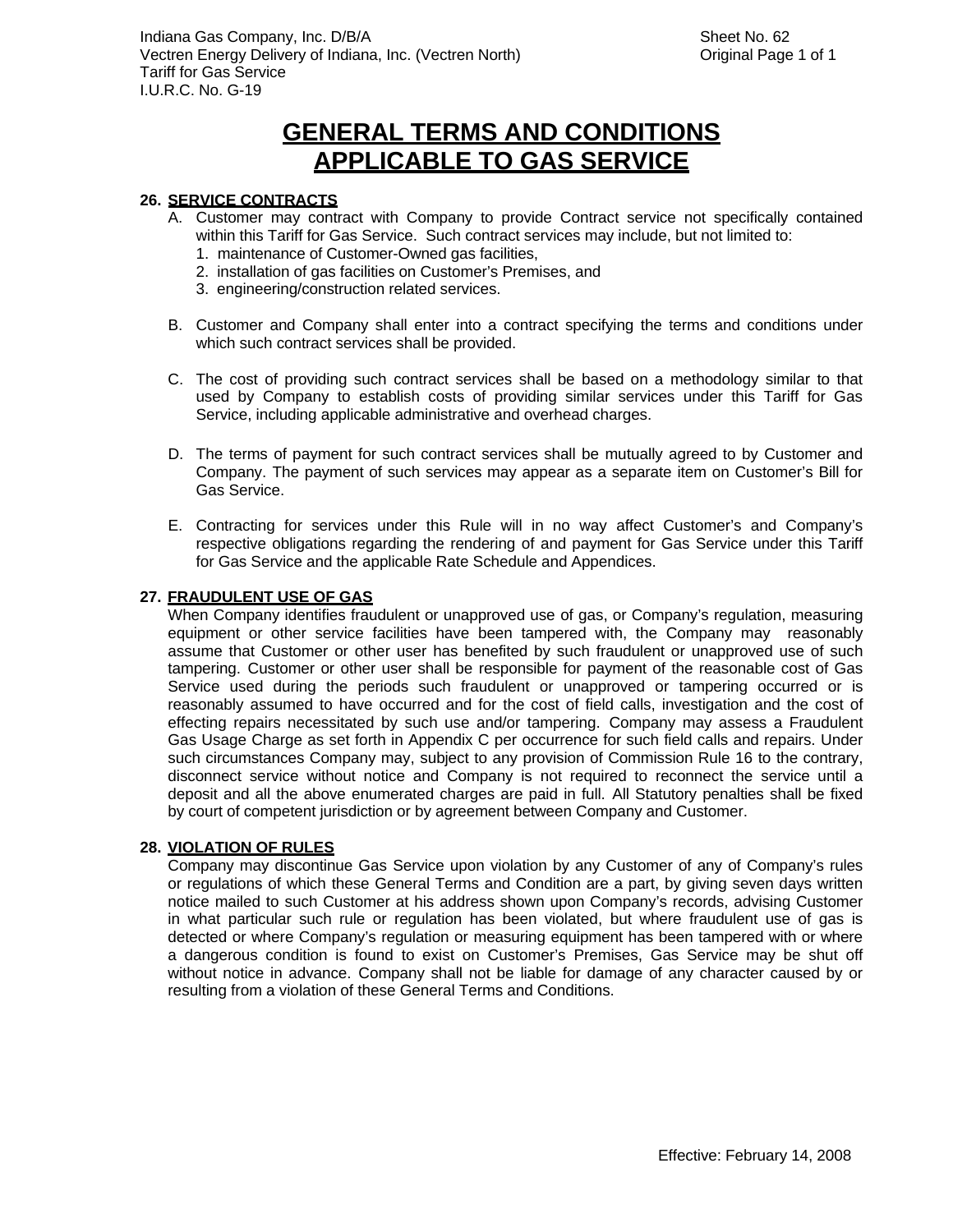#### **AFFILIATE GUIDELINES**

The OUCC and Indiana Gas Company, Inc. and/or Southern Indiana Gas and Electric Company ("Utility") (collectively "Parties") have negotiated in connection with Cause No. 41465 the following Affiliate Guidelines to govern the relationships between the Utility and its Affiliates. By agreement, the Guidelines have been modified in connection with Cause No. 37394GCA50S1 ("GCA50"). The Parties agree that these guidelines are intended to be enforced by the IURC, and they shall become effective upon their approval by the IURC. The OUCC and Utility may, through negotiation and agreement, jointly petition the IURC for modifications to these Affiliate Guidelines, in which case they would have the burden of proving any proposed change is in the public interest considering all relevant factors, including, but not limited to, price of service and the impact on competition. If either the OUCC or Utility desires changes to these Affiliate Guidelines and is unable to obtain agreement from the other party for such changes, then the party desiring changes may petition the IURC for the desired changes and bear the burden of proving that such changes are in the public interest. However, such petitions shall not be filed without first attempting to obtain the agreement of the other party. Subject to the following sentence, anyone else seeking a change to these Guidelines may also petition the IURC and would bear the burden of proving that the proposed changes are in the public interest. However, any such petition shall not be filed without the Utility and the OUCC first being notified and given a reasonable opportunity to consider the proposed change. The Commission may also make modifications to these Affiliate Guidelines on its own motion, after notice and hearing.

These Affiliate Guidelines should be read in conjunction with the "Cost Allocation Guidelines" developed by the OUCC and Utility and also approved by the Commission in Cause No. 41465. Subject through March 31, 2007 to the Settlement Agreement and ARP approved in GCA50 and Cause No. 42233, the Affiliate Guidelines and the Cost Allocation Guidelines govern all current and future affiliate relationships between the Utility and its Affiliates, with the limited exception that the Commission may approve an Affiliate contract that differs from these Guidelines if the Utility files a petition requesting an exception from the Guidelines and satisfies its burden to demonstrate that such contract is in the public interest considering all relevant factors, including, but not limited to, price of service and the impact on competition.

One purpose of these Affiliate Guidelines is to establish standards for procurement on competitive terms to govern the Utility's procurement of goods, services, assets, and other utility resources. Such procurement "on competitive terms" (as defined herein) shall be done with the objective of obtaining the best terms available for the Utility and its customers. The only exception to these procurement standards is the provision of "shared corporate support and administrative services" such as corporate treasury services and human resources. These services may be shared with other companies/affiliates with the Vectren organization. The pricing of those services to the Utility shall be based on cost and be in accordance with the Cost Allocation Guidelines. See the definitions section below for a complete definition of "shared corporate support and administrative services".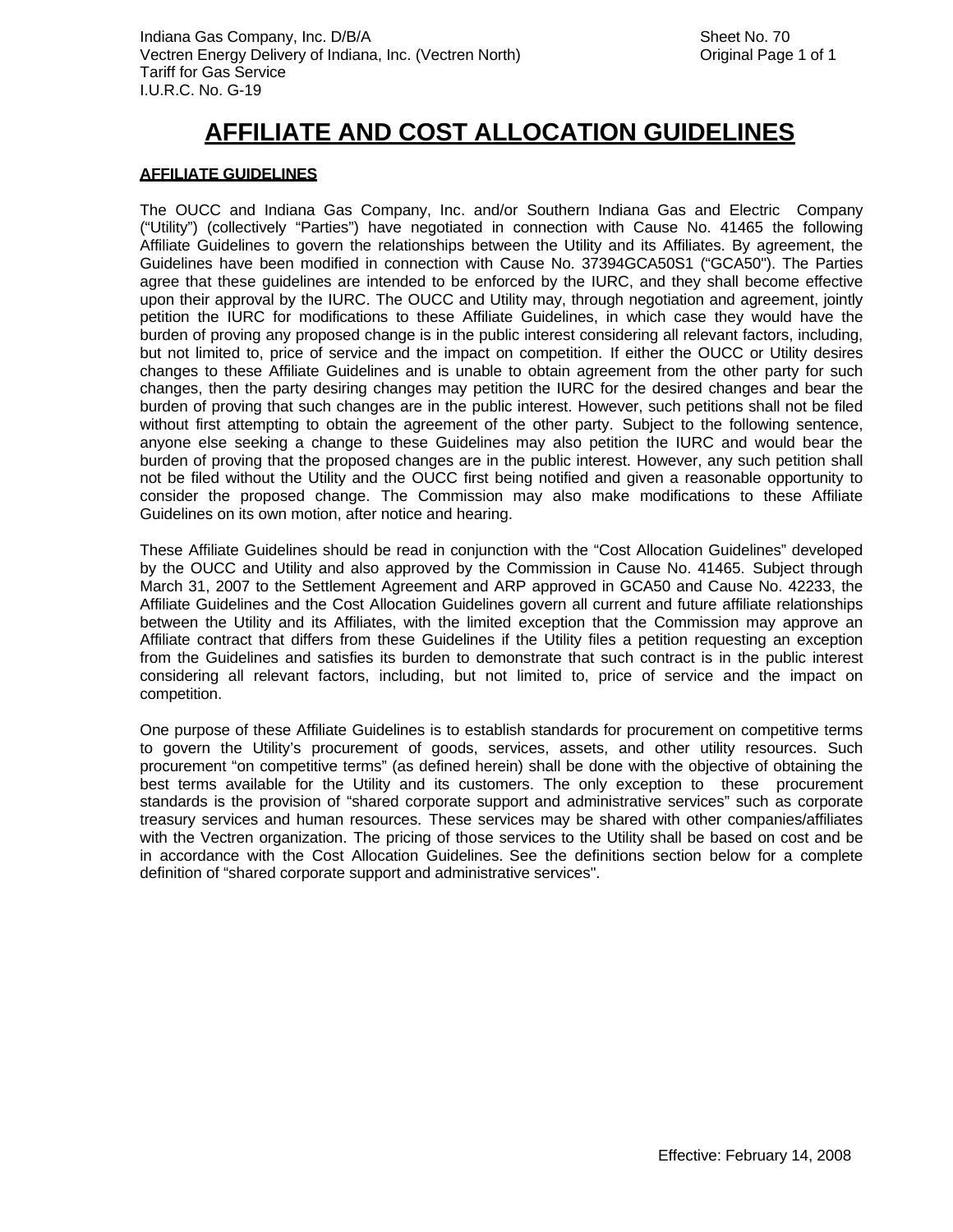#### **DEFINITIONS**

The definitions below apply to terms used in the Affiliate Guidelines and the Cost Allocation Guidelines.

**"Affiliate"** "Affiliate" means a person that is an affiliated interest for purposes of I.C. 8-1-2-49 or that is otherwise found to be an "Affiliate" by the Commission or otherwise is an "Affiliate" under Indiana Law.

**"Person"** "Person" includes the following: (a) individual, (b) corporation, regardless of type or state or country of incorporation, (c) unincorporated association, (d) company, whether limited liability or otherwise, and (e) business trust, estate, partnership, trust, two (2) or more persons having a joint or common economic interest, and any other entity.

**"Commission"** "Commission" means the Indiana Utility Regulatory Commission.

**"IURC"** "IURC" means the Indiana Utility Regulatory Commission

**"OUCC" "**OUCC" means the Indiana Office of Utility Consumer Counselor.

**"Holding Company"** "Holding Company" means the parent company, Vectren Corporation, or its successor in interest of Indiana Gas Company and/or Southern Indiana Gas and Electric Company.

**"Competitive Terms"** "Competitive Terms" means the best terms reasonably available in the competitive marketplace at that time (including the terms available from the Utility itself under efficient operation) giving due consideration to both price and non-price terms such as quality and reliability. If the Utility itself can provide the services at the lowest cost with comparable quality and reliability, then that cost shall be considered the "competitive terms."

**"Shared Corporate Support and Administrative Services"** "Shared Corporate Support and Administrative Services" means the following types of functions/services that the Utility may share with other companies/affiliates within the Vectren organization: (1) accounting and corporate treasury services; (2) human resources; (3) information technology and communications services; (4) corporate directors and officers services; (5) legal services; (6) insurance and claims; (7) billing; (8) customer call center services; (9) facility and fleet management; and (10) environmental services. (See Specific Affiliate Guidelines Section 2, Items J, L and O related to "Shared Corporate Support and Administrative Services.")

**"Capital Costs"** "Capital Costs" means the costs associated with obtaining the financial capital required to provide physical assets such as office buildings, computers or office equipment.

**"Non-Regulated"** "Non-Regulated" means not regulated by the Indiana Utility Regulatory Commission (IURC). "Non-Regulated" also applies to products or services over which the IURC has declined its jurisdiction.

**"Similarly Situated"** "Similarly Situated" means having general characteristics in common such as belonging to the same rate class or operating in the same or similar industries. A utility affiliated gas or power marketer would, for example, be considered similarly situated to other non-affiliated gas or power marketers.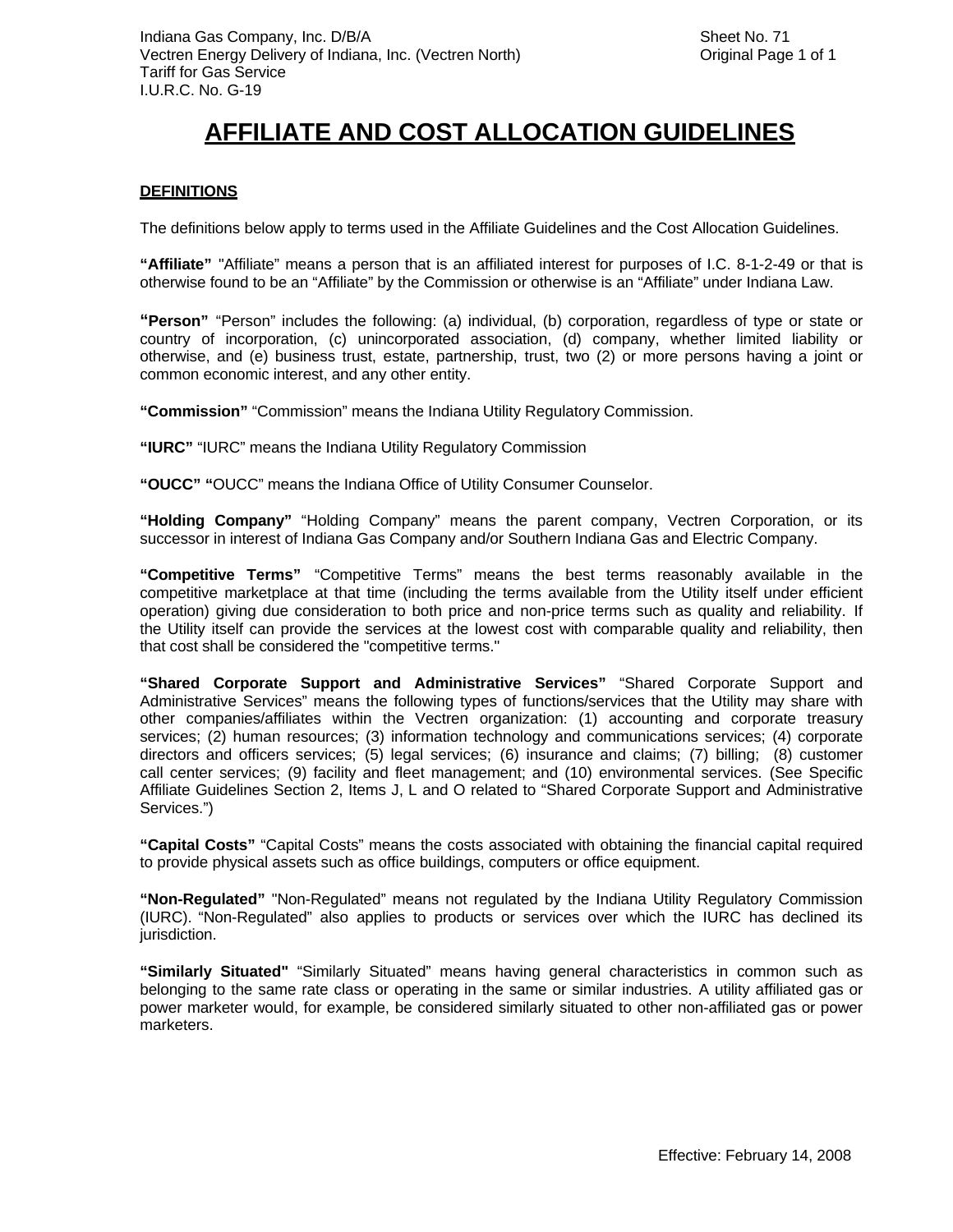#### **GENERAL AFFILIATE GUIDELINES**

- **A. No Cross-Subsidies.** The Utility shall not subsidize Affiliates or non-regulated activities.
- **B. Separation of Regulated and Non-Regulated Operations.** The separation of the Utility's regulated operations from the Holding Company's non-regulated business operations and Affiliates is necessary to prevent potential cross-subsidies. To the maximum extent practicable, the Utility shall separate its regulated operations from its own, its Affiliates and its Holding Company's nonregulated operations. Instances where such separation does not exist must otherwise be in compliance with the Affiliate Guidelines and the Cost Allocation Guidelines.
- **C. No Discrimination.** The Utility shall not discriminate in favor of or otherwise give preferential treatment to its Affiliates, its Affiliates' customers or the Utility's own non-regulated activities.
- **D. Comparability of Service.** The Utility shall provide comparable service to all similarly situated marketers, customers or other entities, regardless of affiliation.
- **E. Procurement on Competitive Terms.** With the exception of "shared corporate support and administrative services" (defined above) the procurement of goods, services, assets and other resources by the Utility shall be on competitive terms, consistent with the public interest and in compliance with these Affiliate Guidelines and the Cost Allocation Guidelines. The Utility may procure services from an Affiliate but such procurement must be done on competitive terms (defined above). The Utility's procurement process shall also comply with General Guideline C above (i.e., No Discrimination). The pricing of "shared corporate support and administrative services" to the Utility shall be based on cost and be in accordance with the Cost Allocation Guidelines.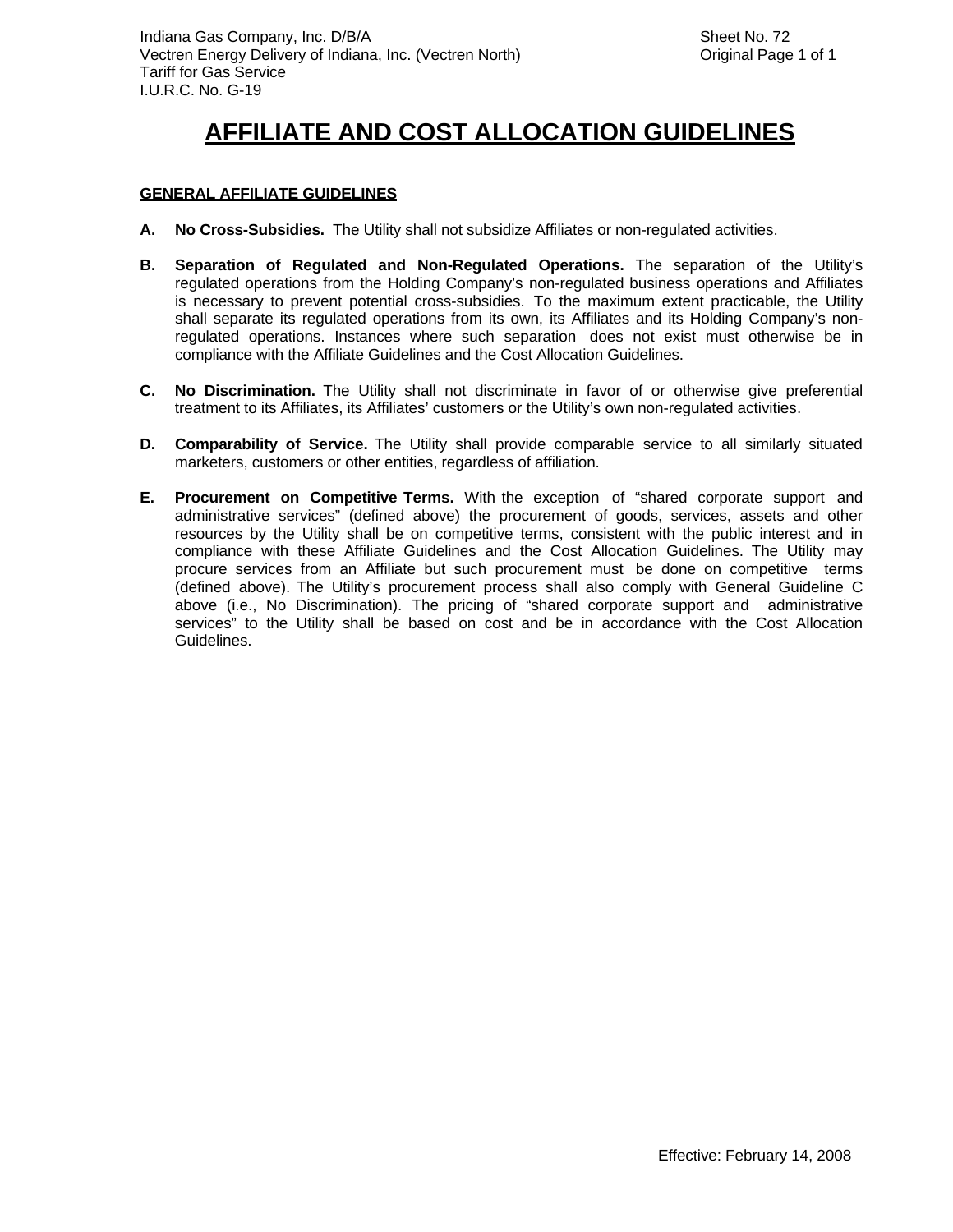#### **SPECIFIC AFFILIATE GUIDELINES**

- 1. Affiliates shall be charged for all costs incurred on their behalf. These costs shall be appropriately and reasonably allocated and shall include, but not be limited to, those associated with shared facilities, general and administrative support services and other corporate overheads.
- 2. The Utility shall process all similar requests for service in the same manner and within the same reasonable time period for all similarly situated customers, marketers and other entities, regardless of affiliation.
- 3. The Utility shall not give preference to or discriminate in favor of its Affiliates, its Affiliates customers or its own non-regulated activities in matters including, but not limited to, the allocation, assignment, release, or transfer of rights to intrastate or interstate capacity, use of Utility distribution facilities, storage on system, rights to storage off system or in the sale of gas.
- 4. The Utility shall not condition or tie any agreement to provide Utility service to any agreement relating to a service to be provided by an Affiliate.
- 5. To the maximum extent practicable, Utility employees shall function separately and independently from employees of Affiliates and those engaged in non-regulated activities including, but not limited to, gas marketers, power marketers and other service providers.
- 6. The Utility may not, through tariff or otherwise, give any Affiliate or an Affiliate's customer or any non-regulated activity a preference or an advantage with respect to the transportation of gas including, but not limited to, the movement or delivery of gas on its distribution system, the administration of customer contracts, scheduling, nomination, balancing, metering, storage, standby service, curtailment policy, or billing/invoice disputes.
- 7. The Utility shall apply tariffs and their provisions and all other aspects of Utility service on a consistent and non-discriminatory basis to all similarly situated marketers, customers, and other entities regardless of affiliation.
- 8. Any discount or rebate for Utility service offered by the Utility to an Affiliate or an Affiliate's customer shall be offered on a non-discriminatory basis to all similarly situated marketers, customers, or other entities, regardless of affiliations. If the Utility waives a penalty or fee related to Utility service for an Affiliate or an Affiliate's customer, it shall waive such penalty or fee for similarly others on a non-discriminatory basis.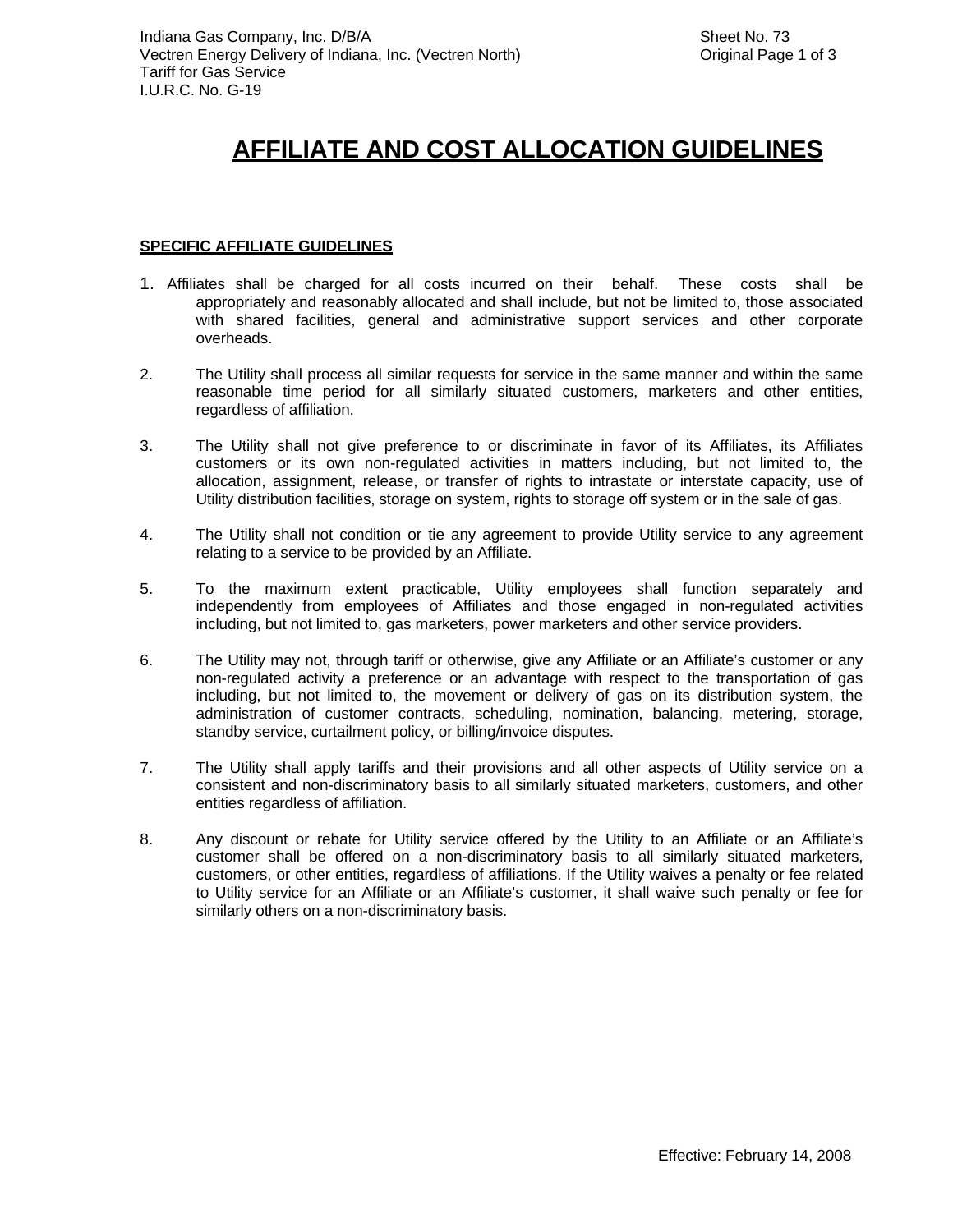- 9. The Utility shall not give preference to or discriminate in favor of its Affiliate or its Affiliate's customers in its provision of information. This includes, without limitation, information related to the sale or marketing of energy or energy services to existing or potential new customers and information related to the availability of transmission, distribution or storage capacity. Specific customer information shall be made available to affiliated or unaffiliated entities only upon consent of the customer or as otherwise provided by law or Commission rules or orders, except that customer name and address information may be provided to energy marketers or energy service providers.
- 10. The Utility may share information technology and communications services with other companies/affiliates within the Vectren organization. However, such sharing of information technology and communications services shall not be done in a manner that violates Specific Guideline 9 above regarding the non-discriminatory provision of information. The Utility shall take whatever steps are necessary to fulfill this requirement such as, for example, the implementation of electronic "firewalls" or other measures to control access to Utility information.
- 11. The Utility shall not speak on behalf of its Affiliates or give the appearance that is speaks on behalf of its Affiliates. The Utility Affiliates shall not speak on behalf of the Utility or give the appearance that they speak on behalf of the Utility.
- 12. Customer call handling shall be performed on a non-discriminatory basis without respect to affiliations of the customer or affiliations of the customer's marketer or energy service provider. If a customer requests information about alternative sources of supply, the customer service representatives shall offer to provide a list of all alternative suppliers known to be serving customers in the same rate class as the customer making the inquiry, except those suppliers excluded by mutual agreement of the Utility and the OUCC. Such a list may include Utility Affiliates, but the Utility customer service representatives shall not promote or endorse services offered by an affiliate. To ensure compliance with Specific Guidelines 9, 10, 11 and 12, the guidelines for handling of customer calls and information have been set out in writing and attached as Appendix A-1.
- 13. The Utility's Affiliates shall not trade upon, promote, or suggest that they receive preferential treatment as a result of affiliation with the Utility.
- 14. The Utility and its Affiliates shall not participate in joint advertising. An Affiliate may, however, reference the fact of its affiliation with the holding company. Such public references shall not: (a) make the Affiliate appear to be part of the Utility, or (b) suggest that the Affiliate or the Affiliate's customers will have any advantage as a result of the affiliation.
- 15. If the charges for Utility services are combined with charges for non-regulated energy services into a single bill, such a combined bill format will be made available on a non-discriminatory basis to non-affiliated entities that provide energy services in the Utility's service territory.
- 16. The Utility and its Affiliates shall maintain separate books and records, which shall be available for Commission inspection consistent with Indiana law.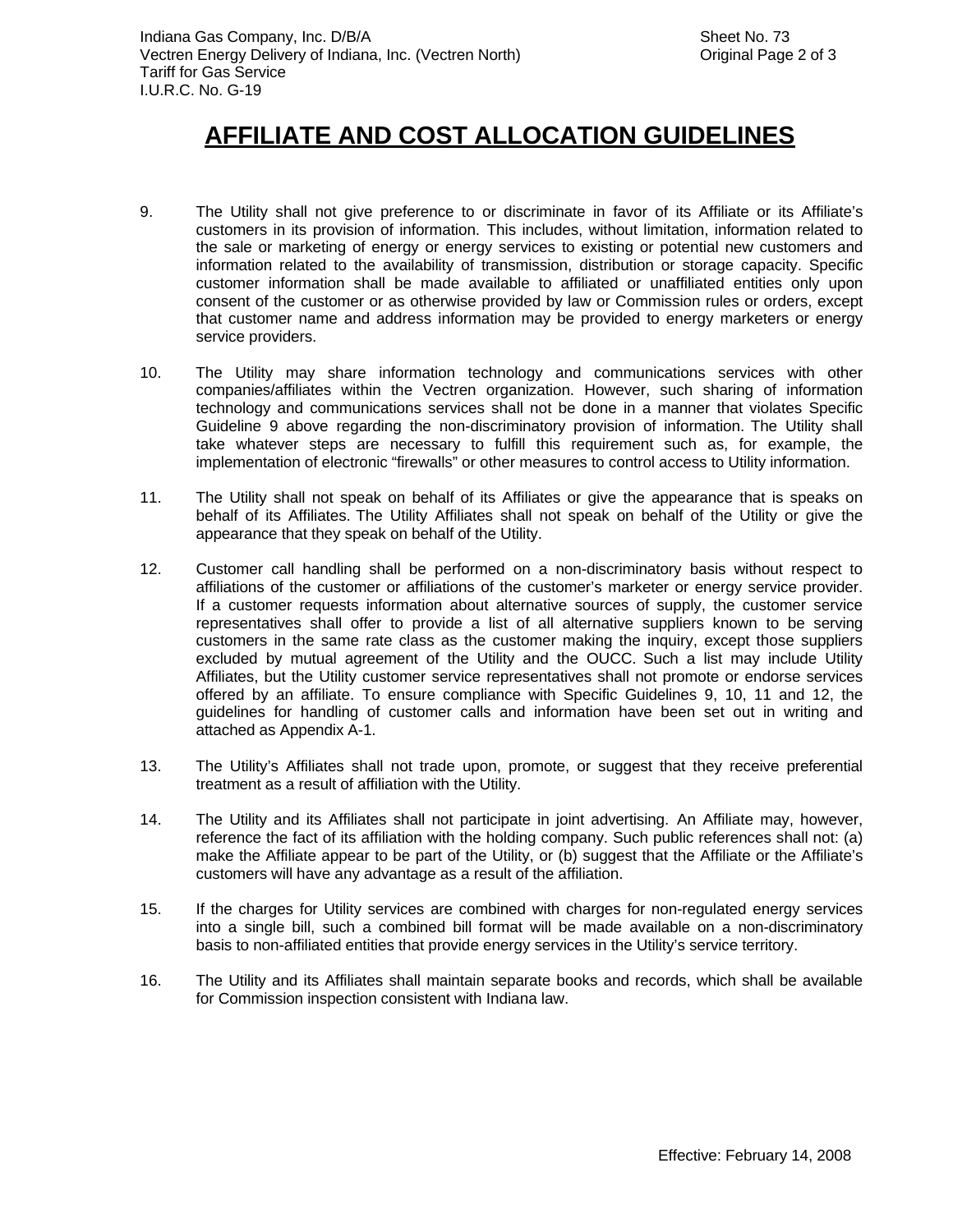- 17. The OUCC and its agents shall have access to officers and employees and access to the books and records of the Utility and its Affiliates as reasonably necessary to ensure compliance with these Affiliate Guidelines, the Cost Allocation Guidelines and Title 8 of the Indiana Code. If disputes arise between the OUCC and Utility regarding the reasonableness of the timing or scope of requested access to Affiliate and Utility books and records, if not resolved by the parties, then such disputes may be presented to the Commission through use of an alternative dispute resolution process as agreed upon by the OUCC and Utility. During this process, Utility shall bear the burden of demonstrating the unreasonableness of the OUCC's request. In seeking a resolution of access disputes, the parties agree that time is of the essence, and the intent of the parties is that the Commission's review of such disputes will be facilitated by the parties so that the review can be as expeditious as possible.
- 18. All complaints relating to these Affiliate Guidelines and the Cost Allocation Guidelines, whether written or verbal, shall be submitted to the general counsel of the Utility or the Utility's highestranking legal employee ("general counsel"). The general counsel shall acknowledge to complainant such complaint within five (5) working days of receipt. The general counsel shall conduct a preliminary investigation and prepare a written statement of the complaint which shall contain the name of the complainant and a detailed factual report of the incident or incidents, underlying the complaint, including all relevant dates, companies involved, employees involved and the specific claim. The general counsel shall communicate the results of the preliminary investigation to the complainant in writing within twenty (20) days after the complaint was received including a description of any course of action to be taken. In the event the Utility and the complainant are unable to resolve the complaint, the complainant may file a complaint with the Commission. Any complaint filed with the Commission before it was filed with the Utility under this section shall be held in abeyance while the procedures outlined here are followed. The general counsel shall keep a log of all complaints for a period of not less than three (3) years and shall keep such a log available for inspection by the IURC, OUCC and complainant.
- 19. All transactions between the Utility and its Affiliates shall be in accordance with a written contract filed with the IURC pursuant to I.C. 8-1-2-49. The Utility shall maintain sufficient records of all such transactions for at least three (3) years so as to allow for a complete and thorough audit.
- 20. The Utility shall meet with the OUCC to review all proposed Affiliate contracts. Upon filing of Affiliate contracts with the IURC, copies of such contracts will be delivered to the OUCC. Affiliate contracts shall be governed by Indiana law and these Affiliate Guidelines and the Cost Allocation Guidelines. To the extent the Guidelines contain provisions or commitments that go beyond what would otherwise be required under Indiana law, the Guidelines shall control. The OUCC reserves its rights to challenge such contracts at any time.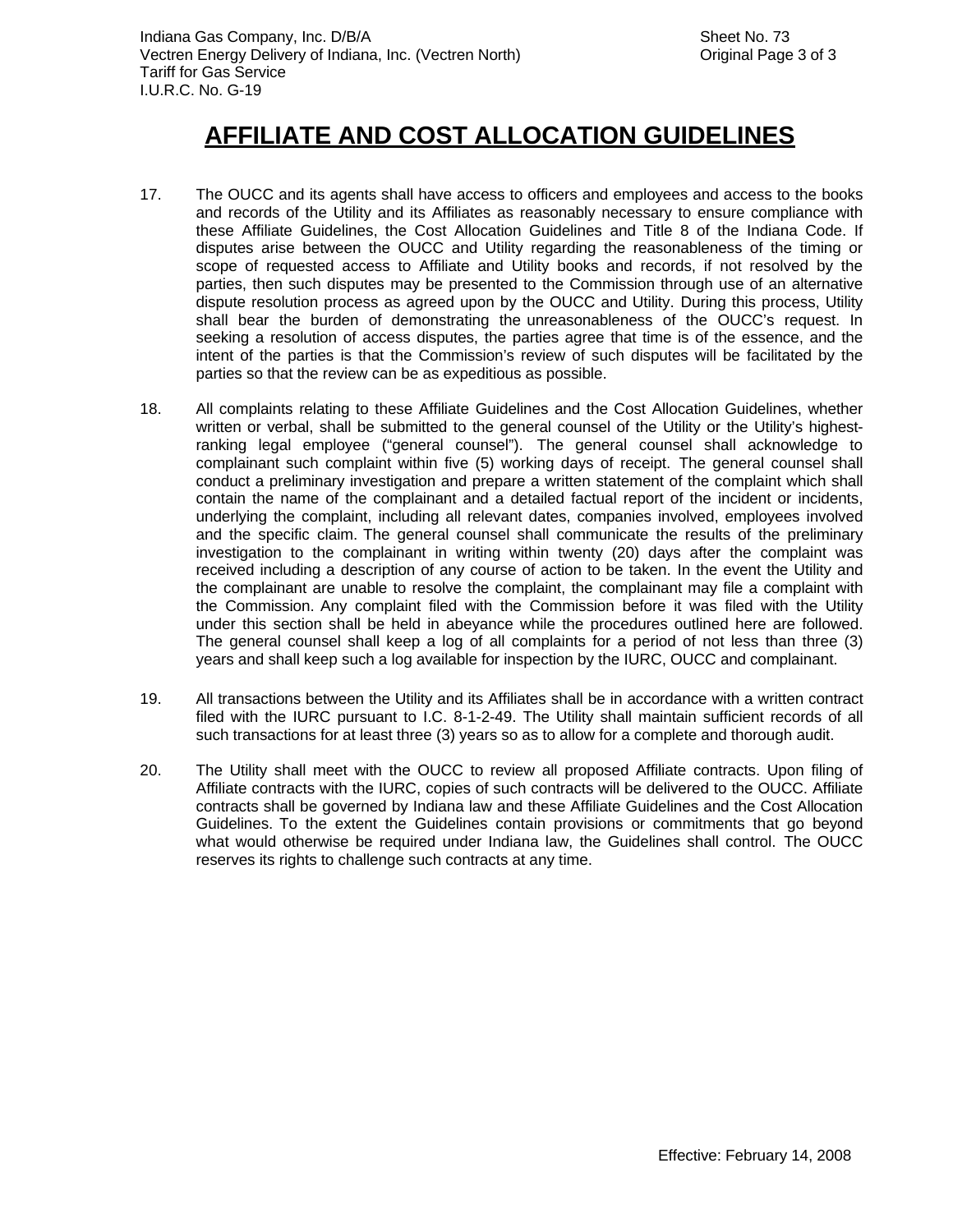#### **PROCEDURES FOR FILING AFFILIATE CONTRACTS**

All Affiliate contracts shall be filed with the IURC and be in conformance with these Guidelines, the Cost Allocation Guidelines and Indiana Law. Such contracts shall be available for public inspection, except to the extent that information is protected from public disclosure under Indiana law. These Affiliate Guidelines in no way affect the IURC's duties and/or authority under Indiana law to inter alia investigate such contracts, hold public hearings related to such contracts and/or disapprove such contracts. These Affiliate Guidelines also in no way affect the OUCC's right to inter alia initiate investigations of such contracts.

#### **ANNUAL INFORMATIONAL FILING**

The Utility shall file annually with the Commission and provide copies to the OUCC the following information concerning the Utility's Affiliates and its non-regulated activities.

- 1. The names and business addresses of the officers and directors of each Affiliate that has transacted any business with the Utility during the previous twelve (12) months. For each such Affiliate, the Utility shall also provide the following in its annual informational filing:
	- a. The Affiliate's name and a description of the Affiliate's primary line(s) of business and a description of the nature of the Affiliate's business with other non-affiliated entities.
	- b. A schedule detailing and summarizing the nature and the dollar amounts of the transfers of assets, goods and services between the Utility and the Affiliate that took place during the applicable twelve-month period.
- 2. A listing of all contracts currently in effect between the Utility and the Affiliate indicating the nature of the transactions, the date the contract became effective and the contract's expiration date.
- 3. A corporate organization chart, which shows the parent holding company, the Utility, its Affiliates, and their relationships to one another.
- 4. A description of the methods used to identify, value, and record transfers of assets, goods and services between the Utility and its Affiliates.
- 5. A description of the methods used to allocate federal and state income tax expense, payments and refunds to the Utility and its Affiliates.
- 6. A description of sharing of personnel between the Utility and its Affiliates during the twelvemonth period.
- 7. A log of complaints maintained by the Utility under section 18 of Specific Affiliate Guidelines.
- 8. A listing and descriptions of all non-regulated activities engaged in by the Utility, including the amount of revenues and expenses generated by each such non-regulated activity.

These annual informational filings shall commence on the date thirty (30) days after the effective date of the Commission's approval of these Affiliate Guidelines, and shall repeat thereafter at the end of the Utility's fiscal year. These annual informational filings shall not serve or be interpreted as a pre-approval process.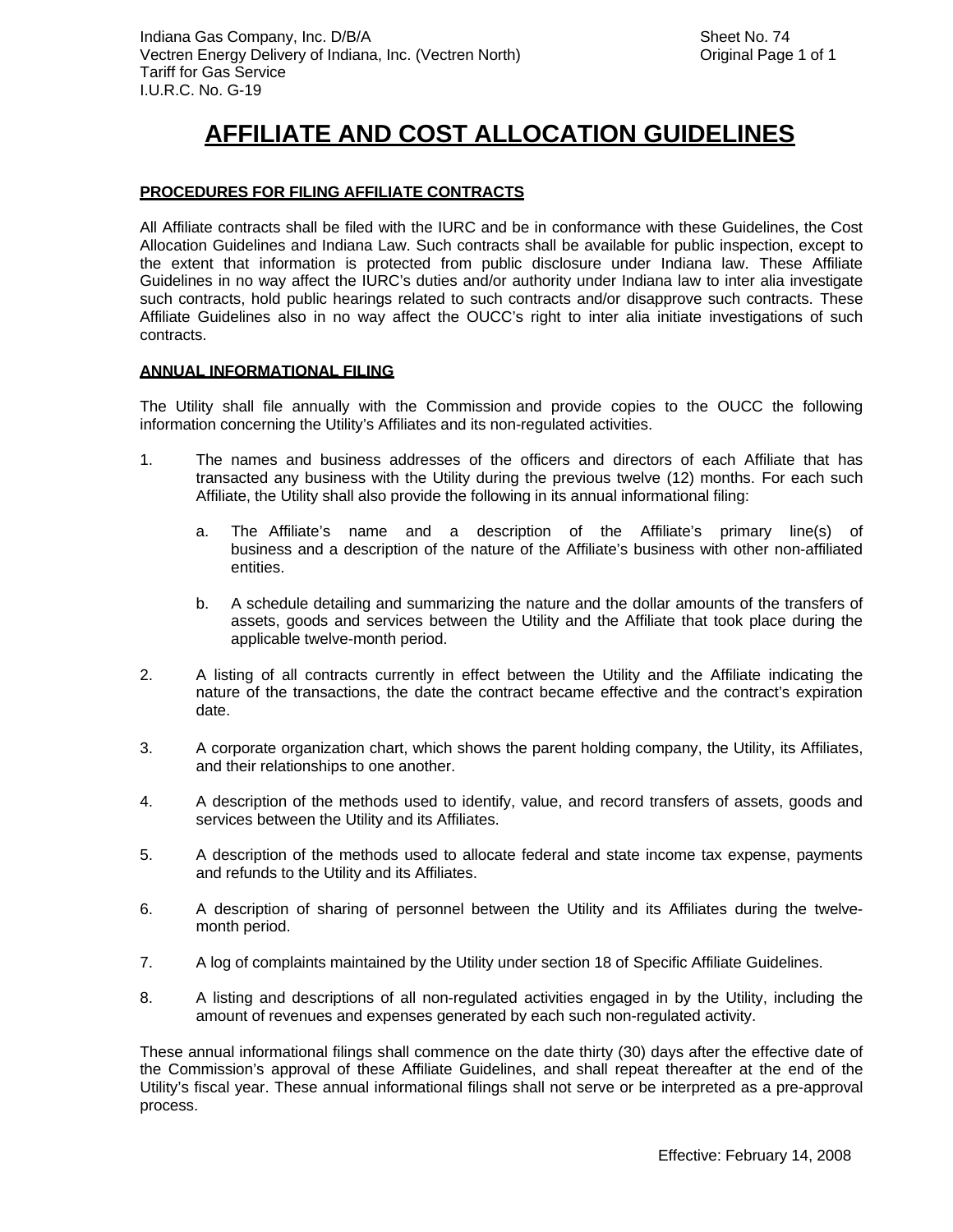### **COST ALLOCATION GUIDELINES**

The OUCC and Indiana Gas Company, Inc. ("Utility") (collectively "Parties") have negotiated in connection with Cause No. 41465 the following Cost Allocation Guidelines to govern the allocation of costs between the Utility and its Affiliates. The OUCC retains all of its rights and authority to dispute the reasonableness of and/or recovery of all Utility costs, including those to which these Cost Allocation Guidelines may be applicable. Mere allocation of costs under these guidelines does not predetermine the reasonableness of rate recovery of such costs. The Parties agree that these guidelines are intended to be enforced by the IURC, and they shall become effective upon their approval by the IURC. The OUCC and Utility may through negotiation and agreement, jointly petition the IURC for modifications to these Cost Allocation Guidelines, in which case they would have the burden of proving any proposed change is in the public interest considering all relevant factors, including, but not limited to, price of service and the impact on competition. If either the OUCC or Utility desires changes to these Cost Allocation Guidelines and is unable to obtain agreement from other party for such changes, then the party desiring changes may petition the IURC for the desired changes and bear the burden of proving that such changes are in the public interest. However, such petitions shall not be filed without first attempting to obtain the agreement of the other party. Subject to the following sentence, anyone else seeking a change to these Cost Allocation Guidelines may also petition the IURC and would bear the burden of proving that the proposed changes are in the public interest. However, any such petition shall not be filled without the Utility and the OUCC first being notified and given a reasonable opportunity to consider the proposed change. The Commission may also make modifications to these Cost Allocation Guidelines on its own motion, after notice and hearing.

These Cost Allocation Guidelines should be read in conjunction with the "Affiliate Guidelines" developed by the OUCC and Utility and also approved by the Commission in Cause No. 41465. Subject to Section H of the Settlement Agreement in Cause No. 41465, the Affiliate Guidelines and the Cost Allocation Guidelines govern all current and future affiliate relationships between the Utility and its Affiliates with the limited exception that the Commission may approve an Affiliate contract that differs from these Guidelines if the Utility files a petition requesting an exception from the Guidelines and satisfies its burden to demonstrate that such contract is in the public interest considering all relevant factors, including, but not limited to, price of service and the impact on competition.

The following Cost Allocation Guidelines govern the allocation of costs associated with "shared corporate support and administrative services" which have been defined in the Definition section of the Affiliate Guidelines and which may be shared with other companies/affiliates within the Vectren organization. By their nature, these costs are associated with functions and operations that are shared and not separate. The allocation methods should apply to those Utility Affiliates who share corporate support and administrative functions in order to prevent subsidization from the regulated Utility and ensure equitable cost sharing among the regulated Utility and its Affiliates. The pricing of "shared corporate support and administrative services" to the Utility shall be based on cost and be in accordance with these Cost Allocation Guidelines.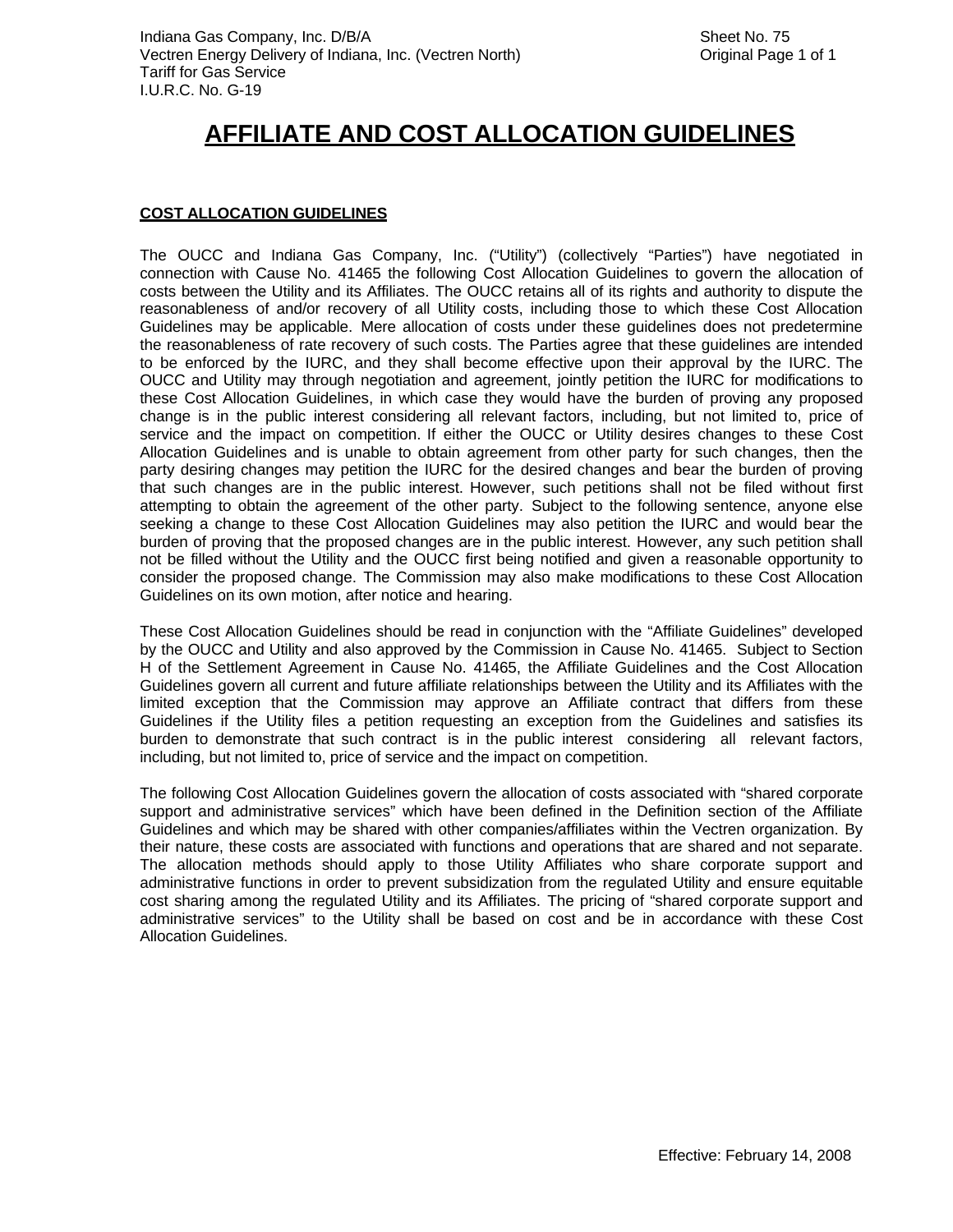#### **DEFINITIONS**

See the definitions section of the Affiliate Guidelines for the definitions of terms used in the Affiliate Guidelines.

#### **GUIDELINES**

- 1. No Cross-Subsidies. The Utility shall not subsidize Affiliates or non-regulated activities.
- 2. The Utility shall maintain and utilize an accounting system and records that identify and appropriately allocate costs between the Utility and its Affiliates.
- 3. The Utility's costs for jurisdictional rate purposes shall reflect only those costs attributable to its jurisdictional customers.
- 4. The Utility and all Affiliates that share corporate support and administrative services shall maintain documentation including organizational charts, accounting bulletins, procedure and work order manuals or other related documents, which describe how costs are allocated between regulated and non-regulated services or products.
- 5. Affiliates shall be charged an appropriate and reasonable allocation of all shared corporate support and administrative costs incurred on their behalf. These costs include, but are not limited to, those associated with shared facilities and other corporate overheads.
- 6. To the maximum extent practicable, shared corporate support and administrative costs should be accumulated and classified on a direct cost basis for each asset, service or product provided.
- 7. The shared corporate support and administrative costs that cannot be directly assigned per item (6) above, should to the maximum extent possible be allocated to the Utility and its Affiliates and to the service or products to which they relate using relevant allocators which best reflect or consider the cost causative characteristics of the product/service being provided.
- 8. Where allocation/assignment pursuant to (6) and (7) is not practical, general allocation factors shall be utilized to allocate all remaining costs between the Utility and its Affiliates and between service and product lines ultimately provided by the Utility and its Affiliates.
- 9. The allocation of capital costs between the Utility and its Affiliates (incurred in the provision of "shared corporate support administrative" services) shall be based on the following:
	- a. The cost of capital used for such allocations shall equal the Utility's weighted average cost of capital as last found by the Commission.
	- b. Depreciation shall be charged on a straight-line basis. Depreciation rates used for such allocations shall be consistent with the accepted useful life of the asset(s) and in accordance with generally accepted accounting principles and regulatory accounting requirements, as applicable.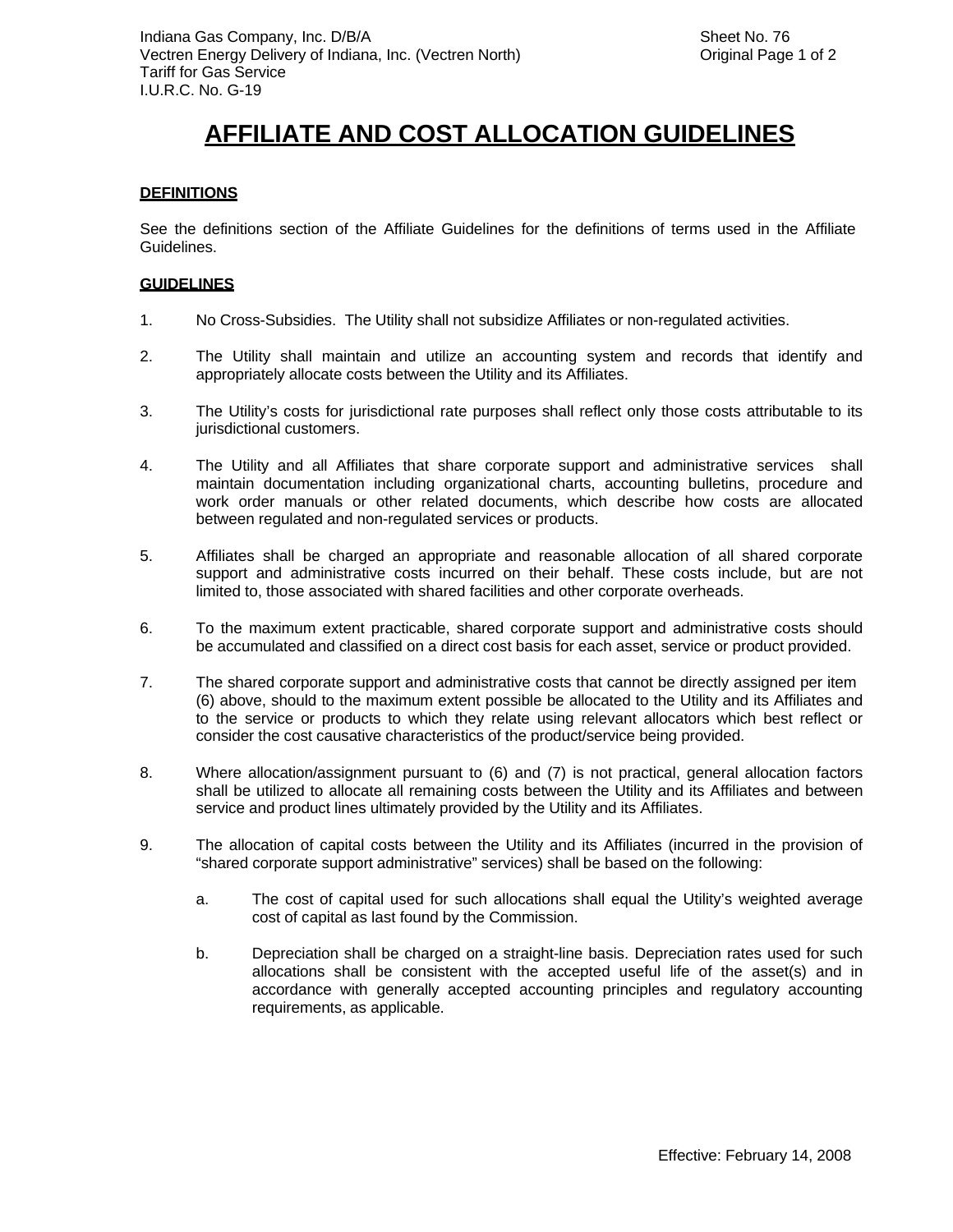- 10. The Utility and its Affiliates shall maintain separate books and records, which shall be available for Commission inspection consistent with Indiana law.
- 11. The OUCC and its agents shall have access to officers and employees and access to the books and records of the Utility and its Affiliates as is reasonably necessary to ensure compliance with the Affiliate Guidelines, the Cost Allocation Guidelines and Title 8 of the Indiana Code. If disputes arise regarding the reasonableness of the timing or scope of requested access to Affiliate and Utility books and records, if not resolved by the parties, then such disputes may be presented to the Commission through use of an alternative dispute resolution process as agreed upon by the OUCC and Utility. During this process, Utility shall bear the burden of demonstrating the unreasonableness of the OUCC's request. In seeking a resolution of access disputes, the parties agree that time is of the essence, and the intent of the parties is that the Commission's review of such disputes will be facilitated by the parties so that the review can be as expeditious as possible.
- 12. The cost assignment/allocation methodologies discussed herein are applicable to shared corporate support and administrative services. The Utility's procurement of all other goods, services, assets, and other resources shall be on competitive terms, consistent with the public interest and in compliance with the Affiliate Guidelines and the Cost Allocation Guidelines.

#### **AUDIT REQUIREMENTS**

Each year an independent auditor appointed by the OUCC shall do an audit. OUCC staff members may assist the auditor. The purpose of the audit shall be to ensure that the Utility complies with these Cost Allocation Guidelines. Any violations of the Cost Allocation Guidelines shall be noted and explained in the auditor's report, a copy of which shall be provided to the Utility, the Commission and the OUCC. Vectren shall annually contribute up to \$50,000 toward the auditor's costs/fees.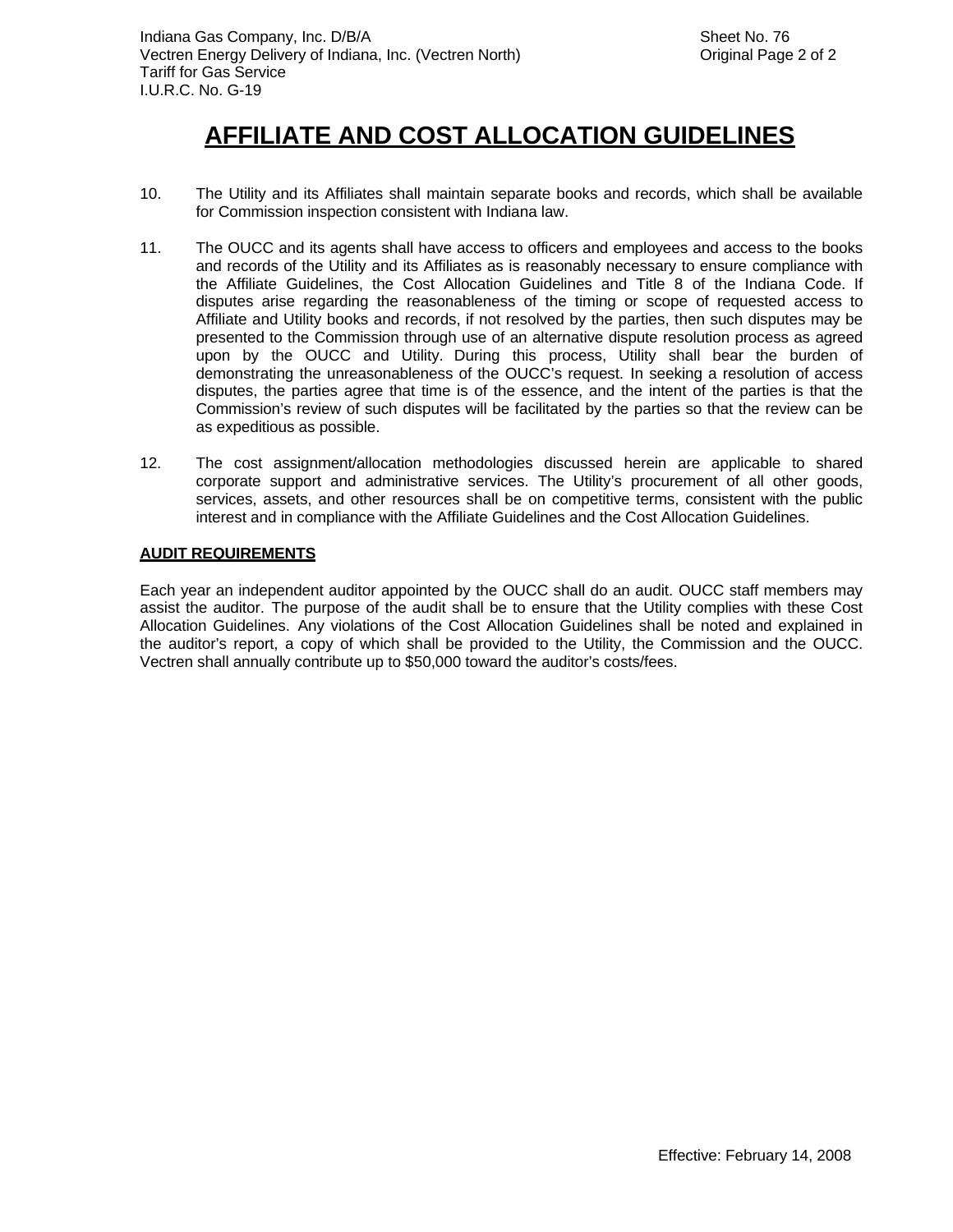### **Customer Call Handling Process**

#### **Outline of Customer Call Handling Guidelines and Infrastructure**

In order to provide for the operation of an efficient, high quality call center operation that handles customer calls and information in a manner consistent with the terms of the Affiliate and Cost Allocation Guidelines, this outline has been developed. The intent is to describe the guidelines for customer call handling and the requirements for separation between staff handling calls about regulated services and staff handling calls about non-regulated services. The key components include:

- Staffing A separate non-regulated service call handling staff including a separate exempt supervisory leader is required.
- Separation Personnel devoted to handling calls related to regulated utility service will be physically separated from personnel handling non-regulated service calls through, at a minimum, the use of high height partitions and panels.
- Data A data firewall will be created to require customer permission before nonutility related staff can access utility customer records. Acquisition of utility customer usage and billing history data will be with customer permission and consistent with Specific Affiliate Guidelines 9 and 10.
- Costs Call center costs will be allocated per the Cost Allocation Guidelines. Any charges made to providers of non-regulated services will be reasonable and nondiscriminatory.
- Process Attached are summary call handling flowcharts and a script which have been developed to more specifically describe the process to be used in the event that the utility offers an energy choice program to its residential and small commercial customers in the future.
- Monitoring The IURC and OUCC will be able to monitor compliance with the Guidelines through the provision of access to customer calls. The IURC and OUCC (or their agents) will also be able to make on site visits and inspections of call center facilities.